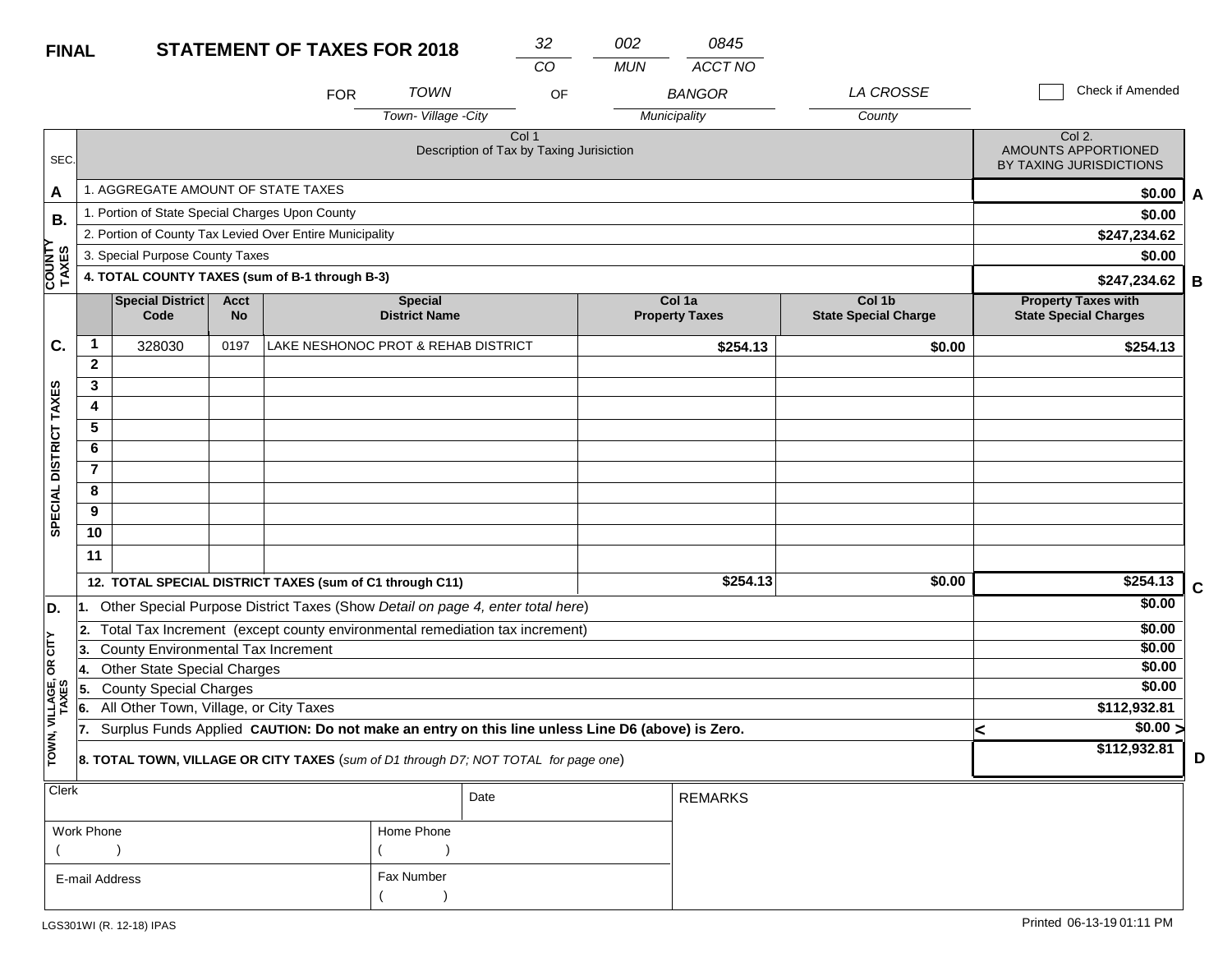|                                     | 2018<br><b>YEAR</b> | 32<br><b>CO</b>                                                                                                                | 002<br><b>MUN</b>                        | 0845<br><b>ACCT NO</b>                | <b>FOR</b> | <b>TOWN</b><br>Town - Village - City | OF                                                                                                           | <b>BANGOR</b><br>Municipality                                                                                                                | <b>LA CROSSE</b><br>County             |                |
|-------------------------------------|---------------------|--------------------------------------------------------------------------------------------------------------------------------|------------------------------------------|---------------------------------------|------------|--------------------------------------|--------------------------------------------------------------------------------------------------------------|----------------------------------------------------------------------------------------------------------------------------------------------|----------------------------------------|----------------|
|                                     |                     |                                                                                                                                |                                          |                                       |            |                                      | Col 1                                                                                                        |                                                                                                                                              | Col. 2                                 |                |
| SEC.                                |                     | <b>School District Codes</b>                                                                                                   | Acct                                     |                                       |            |                                      | <b>SCHOOL DISTRICT NAMES</b>                                                                                 |                                                                                                                                              | AMOUNTS APPORTIONED                    |                |
|                                     |                     |                                                                                                                                | <b>No</b>                                |                                       |            |                                      |                                                                                                              |                                                                                                                                              | BY TAXING JURISDICTIONS                |                |
|                                     |                     | 320245                                                                                                                         | 0192                                     | <b>SCH D OF BANGOR</b>                |            |                                      |                                                                                                              |                                                                                                                                              | \$594,823.59                           |                |
| Е.                                  | $\overline{a}$      | 326370                                                                                                                         | 0196                                     | SCH D OF WEST SALEM                   |            |                                      |                                                                                                              |                                                                                                                                              | \$62,785.04                            |                |
|                                     | 3                   |                                                                                                                                |                                          |                                       |            |                                      |                                                                                                              |                                                                                                                                              |                                        |                |
|                                     | $\overline{4}$      |                                                                                                                                |                                          |                                       |            |                                      |                                                                                                              |                                                                                                                                              |                                        |                |
|                                     | 5                   |                                                                                                                                |                                          |                                       |            |                                      |                                                                                                              |                                                                                                                                              |                                        |                |
|                                     | 6                   |                                                                                                                                |                                          |                                       |            |                                      |                                                                                                              |                                                                                                                                              |                                        |                |
| ELEMENTARY AND<br>SECONDARY SCHOOLS | $\overline{7}$      |                                                                                                                                |                                          |                                       |            |                                      |                                                                                                              |                                                                                                                                              |                                        |                |
|                                     | 8                   |                                                                                                                                |                                          |                                       |            |                                      |                                                                                                              |                                                                                                                                              |                                        |                |
|                                     | $\overline{9}$      |                                                                                                                                |                                          |                                       |            |                                      |                                                                                                              |                                                                                                                                              |                                        |                |
|                                     | $\overline{10}$     |                                                                                                                                |                                          |                                       |            |                                      |                                                                                                              |                                                                                                                                              |                                        |                |
|                                     | 11                  |                                                                                                                                |                                          |                                       |            |                                      |                                                                                                              |                                                                                                                                              |                                        |                |
|                                     | 12                  | TOTAL ELEMENTARY AND SECONDARY SCHOOL TAXES (sum of E1 through E11)                                                            |                                          |                                       |            |                                      |                                                                                                              |                                                                                                                                              | \$657,608.63                           | Е              |
| TECH. T                             | $\mathbf{1}$ .      | 0200                                                                                                                           | 0002                                     | <b>WESTERN TECHNICAL COLLEGE LACR</b> |            |                                      |                                                                                                              |                                                                                                                                              | \$97,527.57                            |                |
|                                     | 2.                  |                                                                                                                                |                                          |                                       |            |                                      |                                                                                                              |                                                                                                                                              |                                        |                |
|                                     | $\overline{3}$ .    |                                                                                                                                |                                          |                                       |            |                                      |                                                                                                              |                                                                                                                                              |                                        |                |
|                                     |                     | <b>TOTAL TECHNICAL COLLEGE TAXES (sum of F1 through F3)</b>                                                                    |                                          |                                       |            |                                      |                                                                                                              |                                                                                                                                              | \$97,527.57                            | -F<br>G        |
| G.                                  |                     | TOTAL GENERAL PROPERTY TAXES APPORTIONED (Total of State, County, Special District, Local, School and Technical College Taxes) |                                          |                                       |            |                                      | Summary of General Property Taxes, State Tax Credits Applied, and Net General Property Taxes to be Collected |                                                                                                                                              | \$1,115,557.76<br>(G7) DEPARTMENT OF   |                |
|                                     |                     |                                                                                                                                |                                          |                                       |            | Col 1                                | Col <sub>2</sub>                                                                                             | Col <sub>3</sub>                                                                                                                             | REVENUE USE ONLY                       |                |
|                                     |                     | PLEASE COMPLETE ALL COLUMNS                                                                                                    |                                          |                                       |            |                                      | Real Estate Roll Personal Property Roll                                                                      | Total (Col 1 Plus Col 2)                                                                                                                     |                                        |                |
| G1                                  |                     | General Property Taxes From Computerized Summary                                                                               |                                          |                                       |            | 1,090,224.04                         | 25,333.38                                                                                                    |                                                                                                                                              | 1,115,557.42 SUBTRACT LINE G FROM LINE |                |
| G <sub>2</sub>                      |                     | School Levy Tax Credit Applied (subtract)                                                                                      |                                          |                                       |            | 117,474.75                           | 2,706.63                                                                                                     |                                                                                                                                              | 120, 181.38 G-1. RECORD ON LINE G-6.   |                |
| G <sub>3</sub>                      |                     | Lottery and Gaming Credit Applied (subtract)                                                                                   |                                          |                                       |            | 28,213.22                            | 0.00                                                                                                         |                                                                                                                                              | \$1,115,557.42                         |                |
| G4                                  |                     | First Dollar Credit Applied (subtract)                                                                                         |                                          |                                       |            | 21,681.75                            | 0.00                                                                                                         | 21,681.75                                                                                                                                    |                                        |                |
| G <sub>5</sub>                      |                     | Net General Property Taxes To Be Collected                                                                                     |                                          |                                       |            | 922,854.32                           | 22,626.75                                                                                                    | $945,481.07$ <sup>(G)</sup>                                                                                                                  | \$1,115,557.76                         |                |
| G <sub>6</sub>                      |                     | <b>UNDERRUN / OVERRUN</b> (include Line G-6 in Line T Total)                                                                   |                                          |                                       |            |                                      |                                                                                                              |                                                                                                                                              | $-$0.34$                               | G <sub>6</sub> |
| Η.                                  |                     | <b>REPORT DETAIL ON PAGE - 3</b>                                                                                               |                                          |                                       |            | Col 1<br>For Municipality            | Col 2 Enterprise/ Utility                                                                                    | Municipality Acting as Agent For<br>Col 3 Other                                                                                              |                                        |                |
|                                     |                     | <b>SPECIAL ASSESSMENTS AND CHARGES</b>                                                                                         |                                          |                                       |            | 0.00                                 | 0.00                                                                                                         | 0.00                                                                                                                                         | \$0.00                                 | H              |
| J.                                  |                     | <b>OMITTED PROPERTY TAXES</b> (Net taxes levied on property omitted from taxation in previous years)                           |                                          |                                       |            |                                      |                                                                                                              |                                                                                                                                              | \$0.00                                 |                |
| Κ.                                  |                     | S. 70.43 CORRECTIONS (Net taxes due or refunded - use brackets <> to denote minus amount)                                      |                                          |                                       |            |                                      |                                                                                                              |                                                                                                                                              | \$0.00                                 | Κ              |
|                                     |                     | (a) (b) (c)                                                                                                                    |                                          |                                       |            |                                      | (d)<br>(e)                                                                                                   | (f)                                                                                                                                          |                                        |                |
| М.                                  |                     | P.F. CROP TAXES                                                                                                                | 0.00 Reg. Acs. @ 10 $\phi = \frac{1}{2}$ |                                       |            | $0.00 + 0.00$ Reg. Acs. @ 2.52 = \$  | $0.00 +$                                                                                                     | 0.00<br>0.00<br>$\mu$ Reg. Acs. @ 20¢=\$                                                                                                     | \$0.00                                 | M              |
|                                     |                     | (a) (Acres)                                                                                                                    |                                          | (c) (Acres)                           | (d)        | (e) (Acres)                          | $(g)$ (Acres)                                                                                                | MFL TAX 173.00 Open @\$ 74 =\$ 128.02 + 1784.74 Closed @\$ 1.75=\$3123.30 + 23.00 Open @\$ 2.04= 46.92 + 1256.96 Closed @\$ 10.20=\$12820.99 |                                        |                |
| N.                                  |                     |                                                                                                                                |                                          |                                       |            |                                      | (i) (Acres)                                                                                                  | (i)                                                                                                                                          | \$16,119.23                            | $\mathbf N$    |
|                                     |                     |                                                                                                                                |                                          |                                       |            |                                      |                                                                                                              | .00<br>.00 Closed @ \$7.87=\$                                                                                                                |                                        |                |
|                                     |                     | 1. COAL (Sec.70.42)                                                                                                            | Number of Tons=(a)                       | 0.00                                  |            | @5¢ per Ton + Number of Tons=(b)     | 0.00<br>@7¢ per Ton                                                                                          |                                                                                                                                              | \$0.00                                 |                |
|                                     |                     | 2. PETROLEUM REFINERIES (Sec.70.421)                                                                                           |                                          |                                       |            | Number of Tons =(a)                  | 0.00<br>@5¢ per Ton                                                                                          |                                                                                                                                              | \$0.00                                 |                |
| OCCUPATION                          |                     | 3. IRON ORE CONCENTRATES (Sec. 70.40)                                                                                          | \$0.00                                   |                                       |            |                                      |                                                                                                              |                                                                                                                                              |                                        |                |
|                                     |                     |                                                                                                                                |                                          |                                       |            |                                      | @5¢ per Ton                                                                                                  |                                                                                                                                              |                                        |                |
| T.                                  |                     | AGGREGATE AMOUNT OF TAXES (Total of Sections G, G-6, H, J, K, M, N, and Section 0)                                             |                                          |                                       |            |                                      |                                                                                                              |                                                                                                                                              | \$1,131,676.65                         | T.             |
|                                     |                     |                                                                                                                                |                                          |                                       |            |                                      |                                                                                                              |                                                                                                                                              |                                        |                |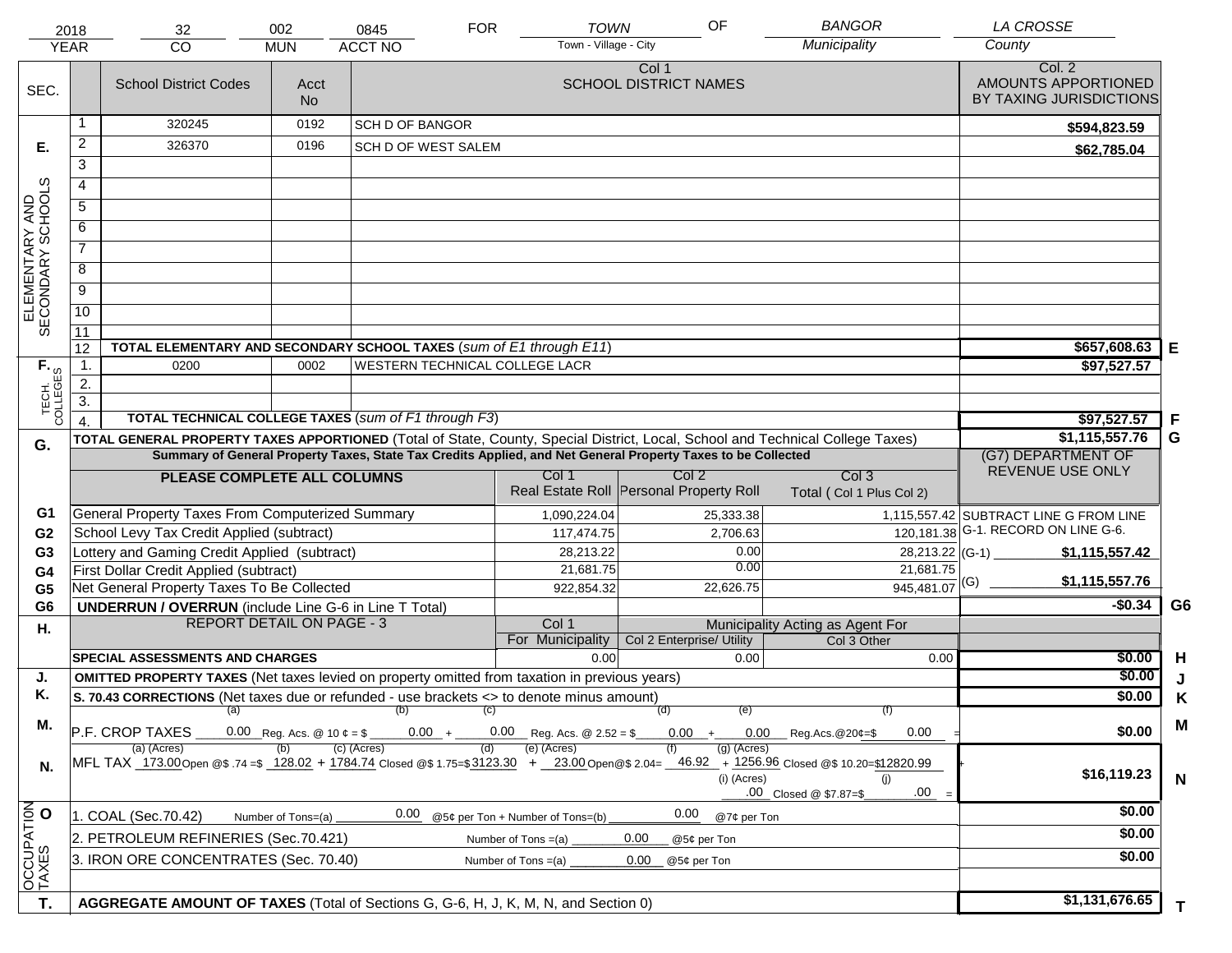|                     | 2018            | 002<br>0845<br>32                                               | <b>FOR</b> | TOWN                              | <b>BANGOR</b><br>OF              |             | LA CROSSE                         |
|---------------------|-----------------|-----------------------------------------------------------------|------------|-----------------------------------|----------------------------------|-------------|-----------------------------------|
|                     | <b>YEAR</b>     | <b>ACCT NO</b><br>$\overline{CO}$<br><b>MUN</b>                 |            | Town - Village - City             | Municipality                     |             | County                            |
|                     |                 |                                                                 |            | <b>SECTION H - DETAIL SUMMARY</b> |                                  |             |                                   |
|                     |                 |                                                                 |            | Col 1                             | Municipality Acting as Agent for |             | <b>Total For Each Line</b>        |
| н                   |                 | Special Assessments and Special Charges                         |            | For the Municipality              | Col 2 Enterprise / Utility       | Col 3 Other | (Total of columns 1,2 & 3)        |
|                     | 01              | Water main and lateral Installations                            |            | \$0.00                            | 50.00                            | \$0.00      | \$0.00                            |
|                     | 02              | Sewer main and lateral installations                            |            | \$0.00                            | \$0.00                           | \$0.00      | \$0.00                            |
|                     | $\overline{03}$ | Street improvements (ex: sidewalks, storm sewers, seal coating) |            | \$0.00                            | \$0.00                           | \$0.00      | \$0.00                            |
|                     | 04              | Street light installation                                       |            | \$0.00                            | \$0.00                           | \$0.00      | \$0.00                            |
|                     | $\overline{05}$ | Greenbelts                                                      |            | \$0.00                            | \$0.00                           |             | \$0.00                            |
|                     |                 |                                                                 |            |                                   |                                  | \$0.00      |                                   |
|                     | 06              | Drain ditch and watercourse (sec. 88.42 & 88.43)                |            | \$0.00                            | \$0.00                           | \$0.00      | \$0.00                            |
| SPECIAL ASSESSMENTS |                 |                                                                 |            |                                   |                                  |             |                                   |
|                     |                 |                                                                 |            |                                   |                                  |             |                                   |
|                     |                 |                                                                 |            |                                   |                                  |             |                                   |
|                     |                 |                                                                 |            |                                   |                                  |             |                                   |
|                     |                 |                                                                 |            |                                   |                                  |             |                                   |
|                     |                 |                                                                 |            |                                   |                                  |             |                                   |
|                     |                 |                                                                 |            |                                   |                                  |             |                                   |
|                     |                 |                                                                 |            |                                   |                                  |             |                                   |
|                     |                 |                                                                 |            |                                   |                                  |             |                                   |
|                     |                 |                                                                 |            |                                   |                                  |             |                                   |
|                     | 01              | Weeds, Tree Planting, Removal                                   |            | \$0.00                            | \$0.00                           | \$0.00      | \$0.00                            |
|                     | 02              | Snow Removal, Plowing                                           |            | \$0.00                            | \$0.00                           | \$0.00      | \$0.00                            |
|                     | 03              | Refuse And Garbage Collection                                   |            | \$0.00                            | \$0.00                           | \$0.00      | \$0.00                            |
|                     | $\overline{04}$ | Grading, Gravel, Culvert, Fencing                               |            | \$0.00                            | \$0.00                           | \$0.00      | \$0.00                            |
|                     | 05              | Fencing                                                         |            | \$0.00                            | \$0.00                           | \$0.00      | \$0.00                            |
|                     | 06              | <b>Fire Calls</b>                                               |            | \$0.00                            | \$0.00                           | \$0.00      | \$0.00                            |
|                     | 07              | Recycling                                                       |            | \$0.00                            | \$0.00                           | \$0.00      | \$0.00                            |
|                     | 08              | Delinquent Utility Charges                                      |            | \$0.00                            | \$0.00                           | \$0.00      | \$0.00                            |
| SPECIAL CHARGES     |                 |                                                                 |            |                                   |                                  |             |                                   |
|                     |                 |                                                                 |            |                                   |                                  |             |                                   |
|                     |                 |                                                                 |            |                                   |                                  |             |                                   |
|                     |                 |                                                                 |            |                                   |                                  |             |                                   |
|                     |                 |                                                                 |            |                                   |                                  |             |                                   |
|                     |                 |                                                                 |            |                                   |                                  |             |                                   |
|                     |                 |                                                                 |            |                                   |                                  |             |                                   |
|                     |                 |                                                                 |            |                                   |                                  |             |                                   |
|                     |                 |                                                                 |            |                                   |                                  |             |                                   |
|                     |                 | TOTALS (Also enter on line H on page 2)                         |            | \$0.00                            | \$0.00                           | \$0.00      | \$0.00<br>$\overline{\mathsf{H}}$ |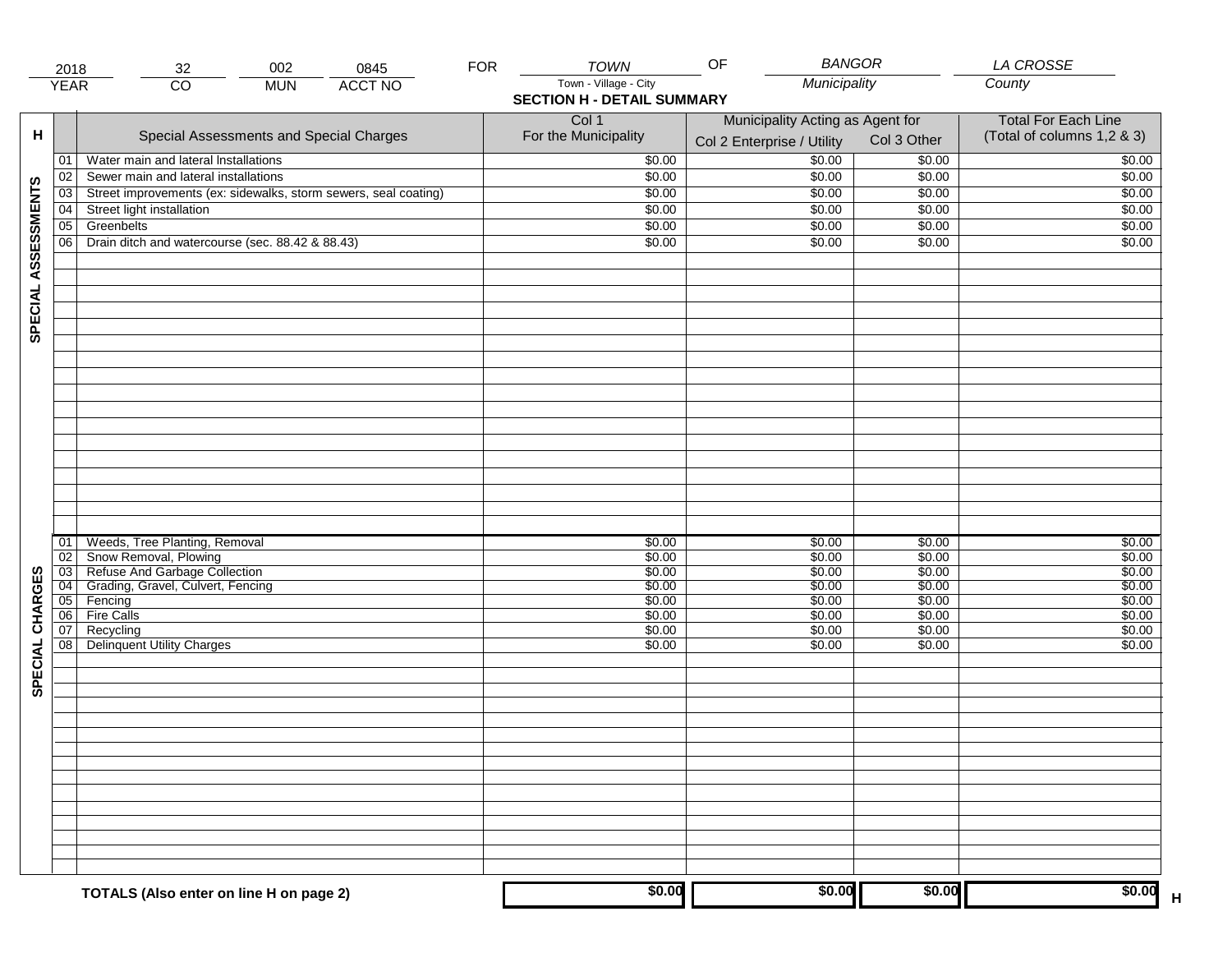| 2018            |        | ∩∩∩<br><b>UUZ</b> | 0845           | $\neg$ nn<br>Ur | <b>ת/וור</b>            | ∼− | $\cdots$<br>NGOF<br>. д г | $\sim$ $\sim$ $\sim$ $\sim$ $\sim$<br>∟טטי |  |
|-----------------|--------|-------------------|----------------|-----------------|-------------------------|----|---------------------------|--------------------------------------------|--|
| $\sqrt{2}$<br>⊢ | ~<br>U | <b>MUN</b>        | <b>ACCT NO</b> |                 | villade<br>i own<br>∪lW |    | Minmin<br>cıpalıtv        | County                                     |  |

| D. | Name of District                          | Valuation | Gen. Prop. Tax Levy | Remarks |
|----|-------------------------------------------|-----------|---------------------|---------|
|    |                                           |           |                     |         |
|    |                                           |           |                     |         |
|    |                                           |           |                     |         |
|    |                                           |           |                     |         |
|    |                                           |           |                     |         |
|    |                                           |           |                     |         |
|    |                                           |           |                     |         |
|    |                                           |           |                     |         |
|    |                                           |           |                     |         |
|    |                                           |           |                     |         |
|    |                                           |           |                     |         |
|    |                                           |           |                     |         |
|    |                                           |           |                     |         |
|    |                                           |           |                     |         |
|    |                                           |           |                     |         |
|    |                                           |           |                     |         |
|    |                                           |           |                     |         |
|    |                                           |           |                     |         |
|    |                                           |           |                     |         |
|    |                                           |           |                     |         |
|    |                                           |           |                     |         |
|    |                                           |           |                     |         |
|    |                                           |           |                     |         |
|    |                                           |           |                     |         |
|    |                                           |           |                     |         |
|    |                                           |           |                     |         |
|    |                                           |           |                     |         |
|    |                                           |           |                     |         |
|    |                                           |           |                     |         |
|    |                                           |           |                     |         |
|    |                                           |           |                     |         |
|    |                                           |           |                     |         |
|    |                                           |           |                     |         |
|    | TOTALS (Also enter on line D-1 on page 1) |           | \$0.00              |         |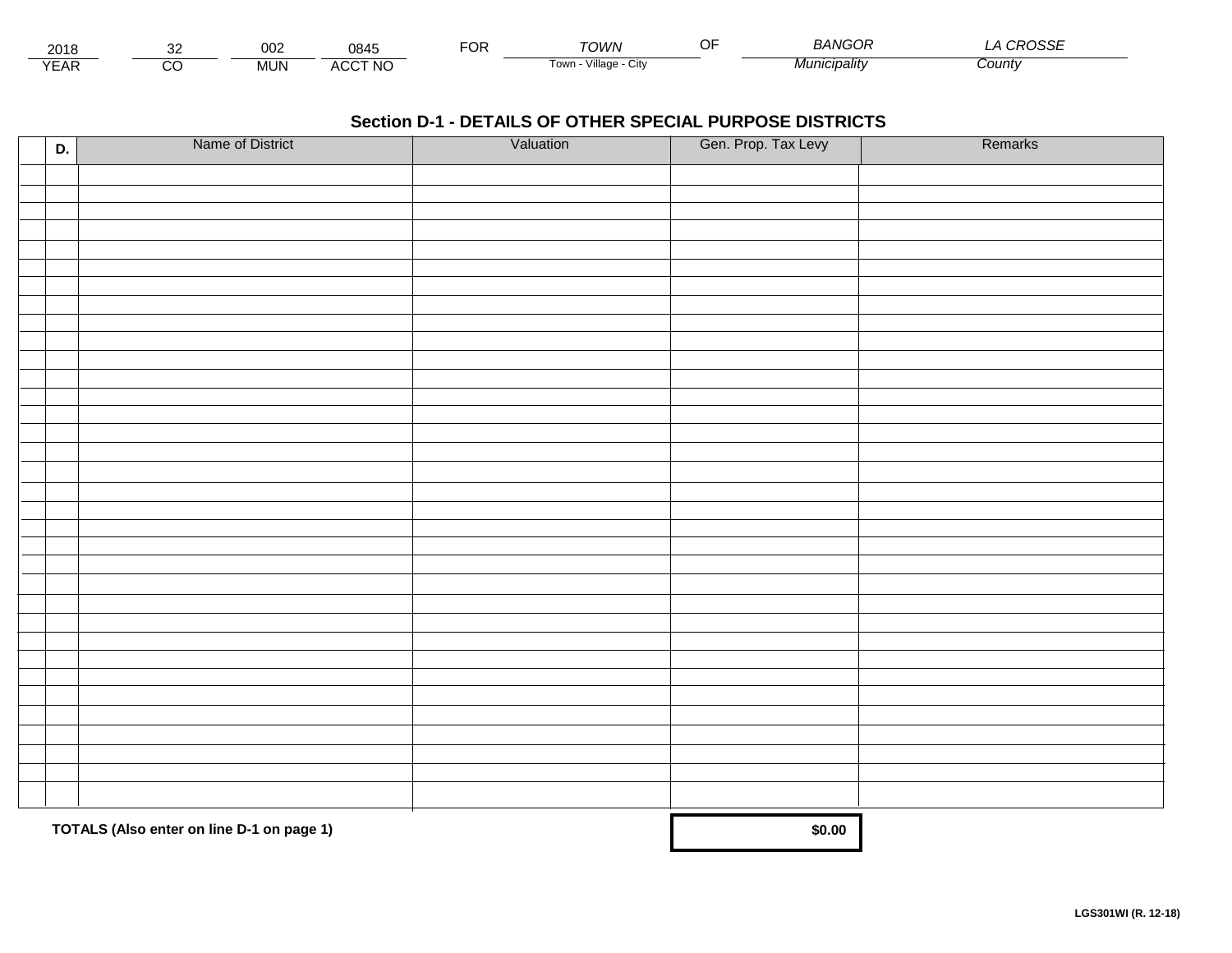| <b>FINAL</b>            |                |                                                 |                   | <b>STATEMENT OF TAXES FOR 2018</b>                                                               |                                        | 32                                                | 004        | 0846                            |                                       |   |                                                            |             |
|-------------------------|----------------|-------------------------------------------------|-------------------|--------------------------------------------------------------------------------------------------|----------------------------------------|---------------------------------------------------|------------|---------------------------------|---------------------------------------|---|------------------------------------------------------------|-------------|
|                         |                |                                                 |                   |                                                                                                  |                                        | CO                                                | <b>MUN</b> | <b>ACCT NO</b>                  |                                       |   |                                                            |             |
|                         |                |                                                 |                   | <b>FOR</b>                                                                                       | <b>TOWN</b>                            | OF                                                |            | <b>BARRE</b>                    | LA CROSSE                             |   | Check if Amended                                           |             |
|                         |                |                                                 |                   |                                                                                                  | Town-Village -City                     |                                                   |            | Municipality                    | County                                |   |                                                            |             |
| SEC.                    |                |                                                 |                   |                                                                                                  |                                        | Col 1<br>Description of Tax by Taxing Jurisiction |            |                                 |                                       |   | Col 2.<br>AMOUNTS APPORTIONED<br>BY TAXING JURISDICTIONS   |             |
| A                       |                | 1. AGGREGATE AMOUNT OF STATE TAXES              |                   |                                                                                                  |                                        |                                                   |            |                                 |                                       |   | \$0.00                                                     | A           |
| В.                      |                | 1. Portion of State Special Charges Upon County |                   |                                                                                                  |                                        |                                                   |            |                                 |                                       |   | \$0.00                                                     |             |
|                         |                |                                                 |                   | 2. Portion of County Tax Levied Over Entire Municipality                                         |                                        |                                                   |            |                                 |                                       |   | \$462,627.47                                               |             |
|                         |                | 3. Special Purpose County Taxes                 |                   |                                                                                                  |                                        |                                                   |            |                                 |                                       |   | \$0.00                                                     |             |
| <b>COUNTY</b><br>TAXES  |                |                                                 |                   | 4. TOTAL COUNTY TAXES (sum of B-1 through B-3)                                                   |                                        |                                                   |            |                                 |                                       |   | \$462,627.47                                               | В           |
|                         |                | <b>Special District</b><br>Code                 | Acct<br><b>No</b> |                                                                                                  | <b>Special</b><br><b>District Name</b> |                                                   |            | Col 1a<br><b>Property Taxes</b> | Col 1b<br><b>State Special Charge</b> |   | <b>Property Taxes with</b><br><b>State Special Charges</b> |             |
| C.                      | $\mathbf 1$    |                                                 |                   |                                                                                                  |                                        |                                                   |            |                                 |                                       |   |                                                            |             |
|                         | $\mathbf{2}$   |                                                 |                   |                                                                                                  |                                        |                                                   |            |                                 |                                       |   |                                                            |             |
|                         | 3              |                                                 |                   |                                                                                                  |                                        |                                                   |            |                                 |                                       |   |                                                            |             |
|                         | 4              |                                                 |                   |                                                                                                  |                                        |                                                   |            |                                 |                                       |   |                                                            |             |
|                         | 5              |                                                 |                   |                                                                                                  |                                        |                                                   |            |                                 |                                       |   |                                                            |             |
|                         | 6              |                                                 |                   |                                                                                                  |                                        |                                                   |            |                                 |                                       |   |                                                            |             |
|                         | $\overline{7}$ |                                                 |                   |                                                                                                  |                                        |                                                   |            |                                 |                                       |   |                                                            |             |
|                         | 8              |                                                 |                   |                                                                                                  |                                        |                                                   |            |                                 |                                       |   |                                                            |             |
| SPECIAL DISTRICT TAXES  | 9              |                                                 |                   |                                                                                                  |                                        |                                                   |            |                                 |                                       |   |                                                            |             |
|                         | 10             |                                                 |                   |                                                                                                  |                                        |                                                   |            |                                 |                                       |   |                                                            |             |
|                         | 11             |                                                 |                   |                                                                                                  |                                        |                                                   |            |                                 |                                       |   |                                                            |             |
|                         |                |                                                 |                   | 12. TOTAL SPECIAL DISTRICT TAXES (sum of C1 through C11)                                         |                                        |                                                   |            | \$0.00                          | \$0.00                                |   | \$0.00                                                     | $\mathbf c$ |
| D.                      | 11.            |                                                 |                   | Other Special Purpose District Taxes (Show Detail on page 4, enter total here)                   |                                        |                                                   |            |                                 |                                       |   | \$0.00                                                     |             |
|                         | 2.             |                                                 |                   | Total Tax Increment (except county environmental remediation tax increment)                      |                                        |                                                   |            |                                 |                                       |   | \$0.00                                                     |             |
| OR CITY                 | 3.             | <b>County Environmental Tax Increment</b>       |                   |                                                                                                  |                                        |                                                   |            |                                 |                                       |   | \$0.00                                                     |             |
|                         | 14.            | <b>Other State Special Charges</b>              |                   |                                                                                                  |                                        |                                                   |            |                                 |                                       |   | \$0.00                                                     |             |
|                         | 5.             | <b>County Special Charges</b>                   |                   |                                                                                                  |                                        |                                                   |            |                                 |                                       |   | \$0.00                                                     |             |
|                         | 6.             | All Other Town, Village, or City Taxes          |                   |                                                                                                  |                                        |                                                   |            |                                 |                                       |   | \$182,705.00                                               |             |
| TOWN, VILLAGE,<br>TAXES | 17.            |                                                 |                   | Surplus Funds Applied CAUTION: Do not make an entry on this line unless Line D6 (above) is Zero. |                                        |                                                   |            |                                 |                                       | < | $\sqrt{$0.00}$<br>\$182,705.00                             |             |
|                         |                |                                                 |                   | 8. TOTAL TOWN, VILLAGE OR CITY TAXES (sum of D1 through D7; NOT TOTAL for page one)              |                                        |                                                   |            |                                 |                                       |   |                                                            | D           |
| Clerk                   |                |                                                 |                   |                                                                                                  |                                        | Date                                              |            | <b>REMARKS</b>                  |                                       |   |                                                            |             |

| Work Phone     | Home Phone |
|----------------|------------|
|                |            |
| E-mail Address | Fax Number |
|                |            |

**D**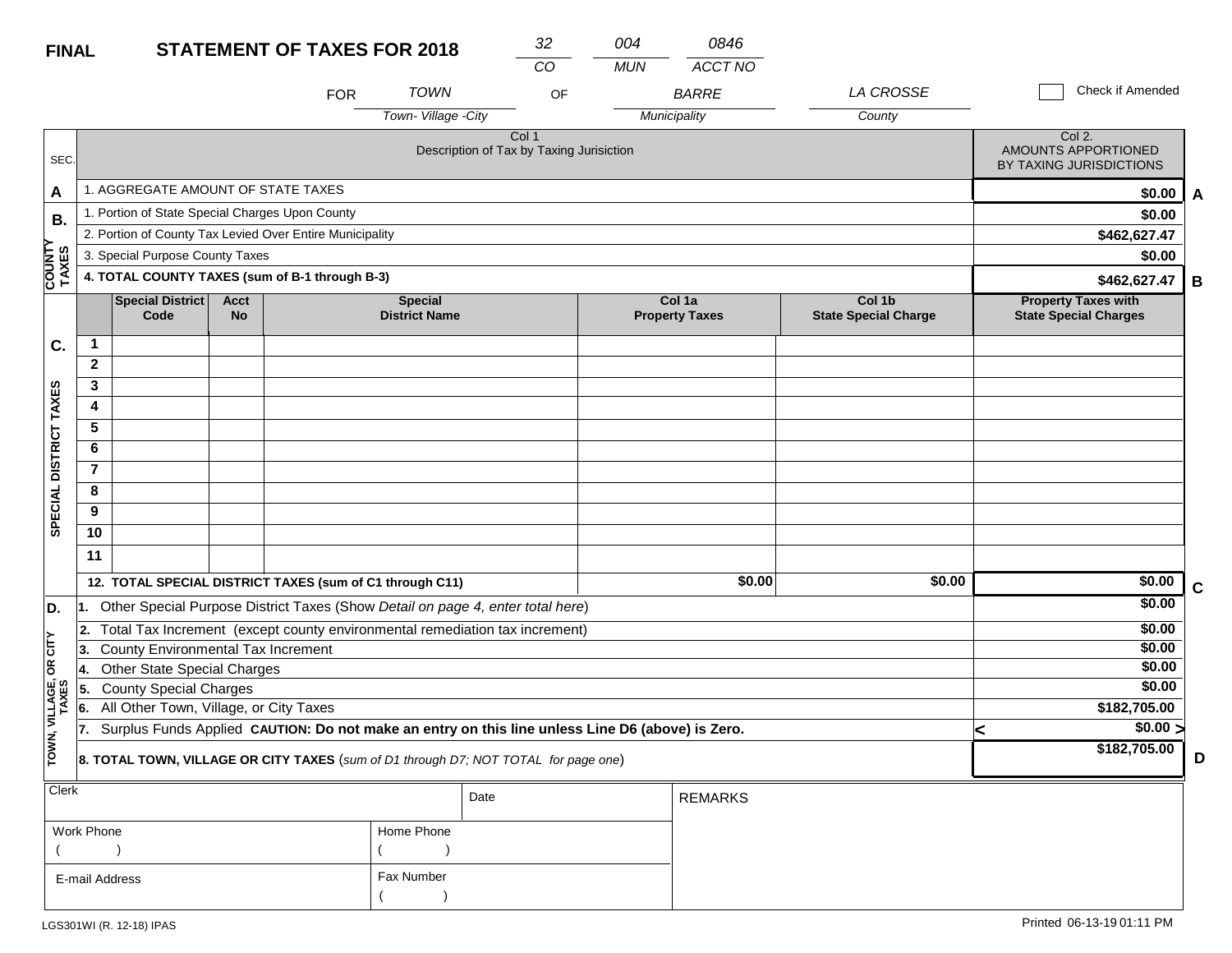|                                     | 2018                                                                                  | 32                                                                                                   | 004                | 0846                           | <b>FOR</b> | <b>TOWN</b>                         | OF                                                                                                           | <b>BARRE</b>                                                                                                                                                                   | <b>LA CROSSE</b>                                         |                |
|-------------------------------------|---------------------------------------------------------------------------------------|------------------------------------------------------------------------------------------------------|--------------------|--------------------------------|------------|-------------------------------------|--------------------------------------------------------------------------------------------------------------|--------------------------------------------------------------------------------------------------------------------------------------------------------------------------------|----------------------------------------------------------|----------------|
|                                     | <b>YEAR</b>                                                                           | <b>CO</b>                                                                                            | <b>MUN</b>         | <b>ACCT NO</b>                 |            | Town - Village - City               |                                                                                                              | Municipality                                                                                                                                                                   | County                                                   |                |
| SEC.                                |                                                                                       | <b>School District Codes</b>                                                                         | Acct<br><b>No</b>  |                                |            |                                     | Col 1<br><b>SCHOOL DISTRICT NAMES</b>                                                                        |                                                                                                                                                                                | Col. 2<br>AMOUNTS APPORTIONED<br>BY TAXING JURISDICTIONS |                |
|                                     | 1                                                                                     | 326370                                                                                               | 0196               | <b>SCH D OF WEST SALEM</b>     |            |                                     |                                                                                                              |                                                                                                                                                                                | \$1,083,901.22                                           |                |
| Е.                                  | $\overline{a}$                                                                        |                                                                                                      |                    |                                |            |                                     |                                                                                                              |                                                                                                                                                                                |                                                          |                |
|                                     | 3                                                                                     |                                                                                                      |                    |                                |            |                                     |                                                                                                              |                                                                                                                                                                                |                                                          |                |
|                                     | 4                                                                                     |                                                                                                      |                    |                                |            |                                     |                                                                                                              |                                                                                                                                                                                |                                                          |                |
|                                     | 5                                                                                     |                                                                                                      |                    |                                |            |                                     |                                                                                                              |                                                                                                                                                                                |                                                          |                |
|                                     | 6                                                                                     |                                                                                                      |                    |                                |            |                                     |                                                                                                              |                                                                                                                                                                                |                                                          |                |
| ELEMENTARY AND<br>SECONDARY SCHOOLS | $\overline{7}$                                                                        |                                                                                                      |                    |                                |            |                                     |                                                                                                              |                                                                                                                                                                                |                                                          |                |
|                                     |                                                                                       |                                                                                                      |                    |                                |            |                                     |                                                                                                              |                                                                                                                                                                                |                                                          |                |
|                                     | 8                                                                                     |                                                                                                      |                    |                                |            |                                     |                                                                                                              |                                                                                                                                                                                |                                                          |                |
|                                     | $\overline{9}$                                                                        |                                                                                                      |                    |                                |            |                                     |                                                                                                              |                                                                                                                                                                                |                                                          |                |
|                                     | $\overline{10}$                                                                       |                                                                                                      |                    |                                |            |                                     |                                                                                                              |                                                                                                                                                                                |                                                          |                |
|                                     | 11<br>12                                                                              | TOTAL ELEMENTARY AND SECONDARY SCHOOL TAXES (sum of E1 through E11)                                  |                    |                                |            |                                     |                                                                                                              |                                                                                                                                                                                | \$1,083,901.22                                           |                |
|                                     | $\mathbf{1}$ .                                                                        | 0200                                                                                                 | 0002               | WESTERN TECHNICAL COLLEGE LACR |            |                                     |                                                                                                              |                                                                                                                                                                                | \$182,494.40                                             | Е              |
|                                     | 2.                                                                                    |                                                                                                      |                    |                                |            |                                     |                                                                                                              |                                                                                                                                                                                |                                                          |                |
|                                     | $\overline{3}$ .                                                                      |                                                                                                      |                    |                                |            |                                     |                                                                                                              |                                                                                                                                                                                |                                                          |                |
| TECH. T                             |                                                                                       | <b>TOTAL TECHNICAL COLLEGE TAXES (sum of F1 through F3)</b>                                          |                    |                                |            |                                     |                                                                                                              |                                                                                                                                                                                | \$182,494.40                                             | F              |
| G.                                  |                                                                                       |                                                                                                      |                    |                                |            |                                     |                                                                                                              | TOTAL GENERAL PROPERTY TAXES APPORTIONED (Total of State, County, Special District, Local, School and Technical College Taxes)                                                 | \$1,911,728.09                                           | G              |
|                                     |                                                                                       |                                                                                                      |                    |                                |            |                                     | Summary of General Property Taxes, State Tax Credits Applied, and Net General Property Taxes to be Collected |                                                                                                                                                                                | (G7) DEPARTMENT OF                                       |                |
|                                     |                                                                                       | PLEASE COMPLETE ALL COLUMNS                                                                          |                    |                                |            | Col 1                               | Col <sub>2</sub>                                                                                             | Col <sub>3</sub>                                                                                                                                                               | REVENUE USE ONLY                                         |                |
|                                     |                                                                                       |                                                                                                      |                    |                                |            |                                     | Real Estate Roll Personal Property Roll                                                                      | Total (Col 1 Plus Col 2)                                                                                                                                                       |                                                          |                |
| G1                                  |                                                                                       | General Property Taxes From Computerized Summary                                                     |                    |                                |            | 1,909,569.03                        | 2,158.73                                                                                                     |                                                                                                                                                                                | 1,911,727.76 SUBTRACT LINE G FROM LINE                   |                |
| G <sub>2</sub>                      |                                                                                       | School Levy Tax Credit Applied (subtract)                                                            |                    |                                |            | 195,124.36                          | 220.60                                                                                                       |                                                                                                                                                                                | 195,344.96 G-1. RECORD ON LINE G-6.                      |                |
| G <sub>3</sub>                      |                                                                                       | Lottery and Gaming Credit Applied (subtract)                                                         |                    |                                |            | 51,555.79                           |                                                                                                              | 0.00<br>0.00                                                                                                                                                                   | $51,555.79$ (G-1)<br>\$1,911,727.76                      |                |
| G4                                  |                                                                                       | First Dollar Credit Applied (subtract)<br>Net General Property Taxes To Be Collected                 |                    |                                |            | 29,844.43<br>1,633,044.45           | 1,938.13                                                                                                     | 29,844.43<br>$1,634,982.58$ <sup>(G)</sup>                                                                                                                                     | \$1,911,728.09                                           |                |
| G <sub>5</sub><br>G <sub>6</sub>    |                                                                                       | <b>UNDERRUN / OVERRUN</b> (include Line G-6 in Line T Total)                                         |                    |                                |            |                                     |                                                                                                              |                                                                                                                                                                                | $-$0.33$                                                 | G <sub>6</sub> |
| Η.                                  |                                                                                       | <b>REPORT DETAIL ON PAGE - 3</b>                                                                     |                    |                                |            | Col 1                               |                                                                                                              | Municipality Acting as Agent For                                                                                                                                               |                                                          |                |
|                                     |                                                                                       |                                                                                                      |                    |                                |            | For Municipality                    | Col 2 Enterprise/ Utility                                                                                    | Col 3 Other                                                                                                                                                                    |                                                          |                |
|                                     |                                                                                       | <b>SPECIAL ASSESSMENTS AND CHARGES</b>                                                               |                    |                                |            | 56,185.50                           |                                                                                                              | 0.00<br>0.00                                                                                                                                                                   | \$56,185.50                                              | H              |
| J.                                  |                                                                                       | <b>OMITTED PROPERTY TAXES</b> (Net taxes levied on property omitted from taxation in previous years) |                    |                                |            |                                     |                                                                                                              |                                                                                                                                                                                | \$0.00                                                   | J              |
| Κ.                                  |                                                                                       | S. 70.43 CORRECTIONS (Net taxes due or refunded - use brackets <> to denote minus amount)            |                    |                                |            |                                     |                                                                                                              |                                                                                                                                                                                | \$0.00                                                   | Κ              |
| М.                                  |                                                                                       | $(a)$ (b)<br>P.F. CROP TAXES                                                                         |                    |                                | (C)        | $0.00 + 0.00$ Reg. Acs. @ 2.52 = \$ | (d)<br>$0.00 +$                                                                                              | (f)<br>(e)<br>$0.00$ Reg.Acs. @20¢=\$<br>0.00                                                                                                                                  | \$0.00                                                   | M              |
| N.                                  |                                                                                       | (a) (Acres)                                                                                          |                    | (c) (Acres)                    | (d)        | (e) (Acres)                         | $(g)$ (Acres)<br>(i) (Acres)                                                                                 | MFL TAX 0.00 Open @\$ 74 =\$ 0.00 + 316.80 Closed @\$ 1.75=\$ 554.40 + 17.00 Open @\$ 2.04= 34.68 + 925.78 Closed @\$ 10.20=\$ 9442.96<br>(i)<br>.00<br>.00 Closed @ \$7.87=\$ | \$10,032.04                                              | $\mathbf N$    |
|                                     |                                                                                       | 1. COAL (Sec.70.42)                                                                                  | Number of Tons=(a) | 0.00                           |            | @5¢ per Ton + Number of Tons=(b)    | 0.00                                                                                                         | @7¢ per Ton                                                                                                                                                                    | \$0.00                                                   |                |
| OCCUPATION                          |                                                                                       | 2. PETROLEUM REFINERIES (Sec.70.421)                                                                 |                    |                                |            | Number of Tons $=(a)$               | 0.00<br>@5¢ per Ton                                                                                          |                                                                                                                                                                                | \$0.00                                                   |                |
|                                     | 3. IRON ORE CONCENTRATES (Sec. 70.40)<br>Number of Tons $=(a)$<br>0.00<br>@5¢ per Ton |                                                                                                      |                    |                                |            |                                     |                                                                                                              | \$0.00                                                                                                                                                                         |                                                          |                |
|                                     |                                                                                       |                                                                                                      |                    |                                |            |                                     |                                                                                                              |                                                                                                                                                                                |                                                          |                |
|                                     |                                                                                       |                                                                                                      |                    |                                |            |                                     |                                                                                                              |                                                                                                                                                                                | \$1,977,945.30                                           |                |
| T.                                  |                                                                                       | AGGREGATE AMOUNT OF TAXES (Total of Sections G, G-6, H, J, K, M, N, and Section 0)                   |                    |                                |            |                                     |                                                                                                              |                                                                                                                                                                                |                                                          | T.             |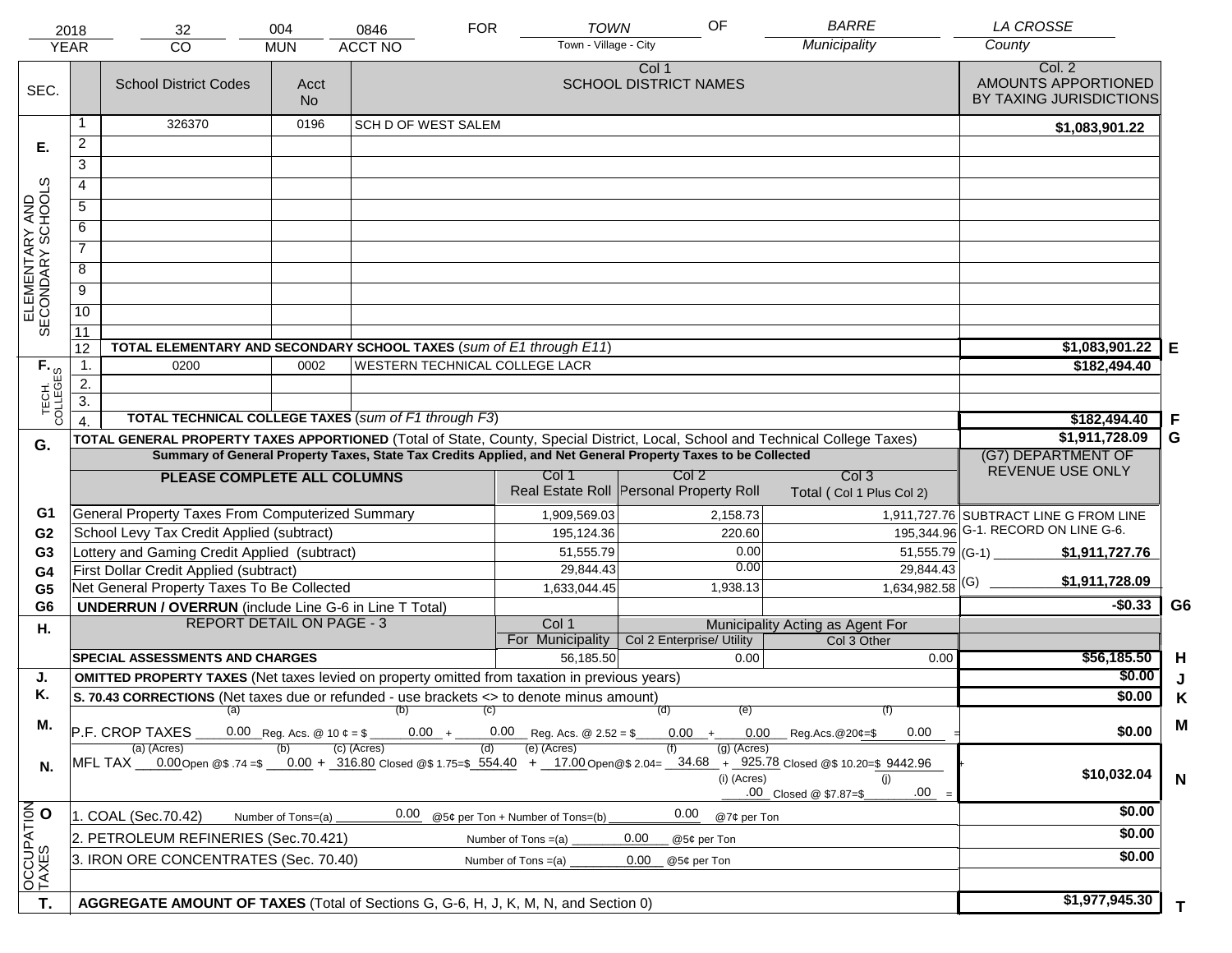|                     | 2018            | 004<br>0846<br>32                                                  | <b>FOR</b> | <b>TOWN</b>                       | <b>BARRE</b><br>OF               |                  | <b>LA CROSSE</b>           |
|---------------------|-----------------|--------------------------------------------------------------------|------------|-----------------------------------|----------------------------------|------------------|----------------------------|
|                     | <b>YEAR</b>     | <b>ACCT NO</b><br>$\overline{CO}$<br><b>MUN</b>                    |            | Town - Village - City             | Municipality                     |                  | County                     |
|                     |                 |                                                                    |            | <b>SECTION H - DETAIL SUMMARY</b> |                                  |                  |                            |
|                     |                 |                                                                    |            | Col 1                             | Municipality Acting as Agent for |                  | <b>Total For Each Line</b> |
| н                   |                 | Special Assessments and Special Charges                            |            | For the Municipality              |                                  | Col 3 Other      | (Total of columns 1,2 & 3) |
|                     |                 |                                                                    |            |                                   | Col 2 Enterprise / Utility       |                  |                            |
|                     | 01              | Water main and lateral Installations                               |            | \$0.00                            | \$0.00                           | \$0.00           | \$0.00                     |
|                     | 02              | Sewer main and lateral installations                               |            | \$0.00                            | \$0.00                           | \$0.00           | \$0.00                     |
| SPECIAL ASSESSMENTS | 03              | Street improvements (ex: sidewalks, storm sewers, seal coating)    |            | \$0.00                            | \$0.00                           | \$0.00           | \$0.00                     |
|                     | 04              | Street light installation                                          |            | \$0.00                            | \$0.00                           | \$0.00           | \$0.00                     |
|                     | $\overline{05}$ | Greenbelts                                                         |            | \$0.00                            | \$0.00                           | \$0.00           | \$0.00                     |
|                     | 06              | Drain ditch and watercourse (sec. 88.42 & 88.43)                   |            | \$0.00                            | \$0.00                           | \$0.00           | \$0.00                     |
|                     |                 |                                                                    |            |                                   |                                  |                  |                            |
|                     |                 |                                                                    |            |                                   |                                  |                  |                            |
|                     |                 |                                                                    |            |                                   |                                  |                  |                            |
|                     |                 |                                                                    |            |                                   |                                  |                  |                            |
|                     |                 |                                                                    |            |                                   |                                  |                  |                            |
|                     |                 |                                                                    |            |                                   |                                  |                  |                            |
|                     |                 |                                                                    |            |                                   |                                  |                  |                            |
|                     |                 |                                                                    |            |                                   |                                  |                  |                            |
|                     |                 |                                                                    |            |                                   |                                  |                  |                            |
|                     |                 |                                                                    |            |                                   |                                  |                  |                            |
|                     |                 |                                                                    |            |                                   |                                  |                  |                            |
|                     |                 |                                                                    |            |                                   |                                  |                  |                            |
|                     |                 |                                                                    |            |                                   |                                  |                  |                            |
|                     |                 |                                                                    |            |                                   |                                  |                  |                            |
|                     |                 |                                                                    |            |                                   |                                  |                  |                            |
|                     |                 |                                                                    |            |                                   |                                  |                  |                            |
|                     |                 |                                                                    |            |                                   |                                  |                  |                            |
|                     |                 |                                                                    |            |                                   |                                  |                  |                            |
|                     | 01              | Weeds, Tree Planting, Removal                                      |            | \$0.00                            | \$0.00                           | \$0.00           | \$0.00                     |
|                     | $\overline{02}$ | Snow Removal, Plowing                                              |            | \$0.00                            | \$0.00                           | \$0.00           | \$0.00                     |
|                     | $\overline{03}$ | Refuse And Garbage Collection<br>Grading, Gravel, Culvert, Fencing |            | \$56,185.50                       | \$0.00                           | \$0.00           | \$56,185.50                |
|                     | 04<br>05        | Fencing                                                            |            | \$0.00<br>\$0.00                  | \$0.00<br>\$0.00                 | \$0.00<br>\$0.00 | \$0.00<br>\$0.00           |
|                     | 06              | <b>Fire Calls</b>                                                  |            | \$0.00                            | \$0.00                           | \$0.00           | \$0.00                     |
|                     | 07              | Recycling                                                          |            | \$0.00                            | \$0.00                           | \$0.00           | \$0.00                     |
|                     | 08              | <b>Delinquent Utility Charges</b>                                  |            | \$0.00                            | \$0.00                           | \$0.00           | \$0.00                     |
|                     |                 |                                                                    |            |                                   |                                  |                  |                            |
| SPECIAL CHARGES     |                 |                                                                    |            |                                   |                                  |                  |                            |
|                     |                 |                                                                    |            |                                   |                                  |                  |                            |
|                     |                 |                                                                    |            |                                   |                                  |                  |                            |
|                     |                 |                                                                    |            |                                   |                                  |                  |                            |
|                     |                 |                                                                    |            |                                   |                                  |                  |                            |
|                     |                 |                                                                    |            |                                   |                                  |                  |                            |
|                     |                 |                                                                    |            |                                   |                                  |                  |                            |
|                     |                 |                                                                    |            |                                   |                                  |                  |                            |
|                     |                 |                                                                    |            |                                   |                                  |                  |                            |
|                     |                 |                                                                    |            |                                   |                                  |                  |                            |
|                     |                 |                                                                    |            |                                   |                                  |                  |                            |
|                     |                 |                                                                    |            |                                   |                                  |                  |                            |
|                     |                 |                                                                    |            |                                   |                                  |                  |                            |
|                     |                 |                                                                    |            |                                   |                                  |                  |                            |
|                     |                 | TOTALS (Also enter on line H on page 2)                            |            | \$56,185.50                       | \$0.00                           | \$0.00           | \$56,185.50<br>$\mathsf H$ |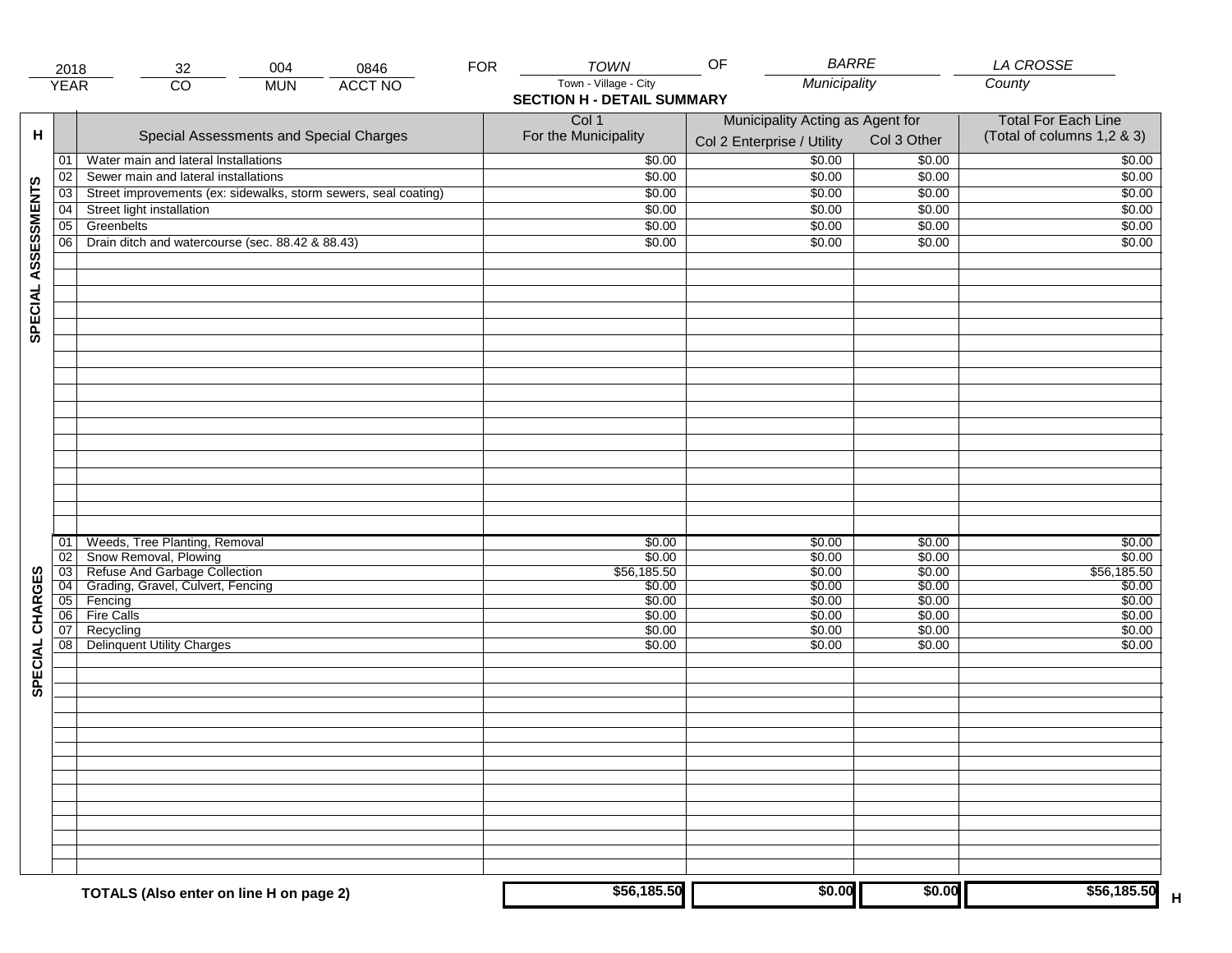| 2016 |        | 00۷        | 0846    | $\neg$<br>UΓ | <b>TOM/N</b>              | ~- | RARRE<br><b>DANNL</b> | $\sim$<br>voor |
|------|--------|------------|---------|--------------|---------------------------|----|-----------------------|----------------|
| ⊢    | ~<br>U | <b>MUN</b> | ACCT NC |              | ∟Cit∨<br>Village<br>l own |    | unıcıpalıtv<br>iviui  | County         |

| D. | Name of District                          | Valuation | Gen. Prop. Tax Levy | Remarks |
|----|-------------------------------------------|-----------|---------------------|---------|
|    |                                           |           |                     |         |
|    |                                           |           |                     |         |
|    |                                           |           |                     |         |
|    |                                           |           |                     |         |
|    |                                           |           |                     |         |
|    |                                           |           |                     |         |
|    |                                           |           |                     |         |
|    |                                           |           |                     |         |
|    |                                           |           |                     |         |
|    |                                           |           |                     |         |
|    |                                           |           |                     |         |
|    |                                           |           |                     |         |
|    |                                           |           |                     |         |
|    |                                           |           |                     |         |
|    |                                           |           |                     |         |
|    |                                           |           |                     |         |
|    |                                           |           |                     |         |
|    |                                           |           |                     |         |
|    |                                           |           |                     |         |
|    |                                           |           |                     |         |
|    |                                           |           |                     |         |
|    |                                           |           |                     |         |
|    |                                           |           |                     |         |
|    |                                           |           |                     |         |
|    |                                           |           |                     |         |
|    |                                           |           |                     |         |
|    |                                           |           |                     |         |
|    |                                           |           |                     |         |
|    |                                           |           |                     |         |
|    |                                           |           |                     |         |
|    |                                           |           |                     |         |
|    |                                           |           |                     |         |
|    |                                           |           |                     |         |
|    | TOTALS (Also enter on line D-1 on page 1) |           | \$0.00              |         |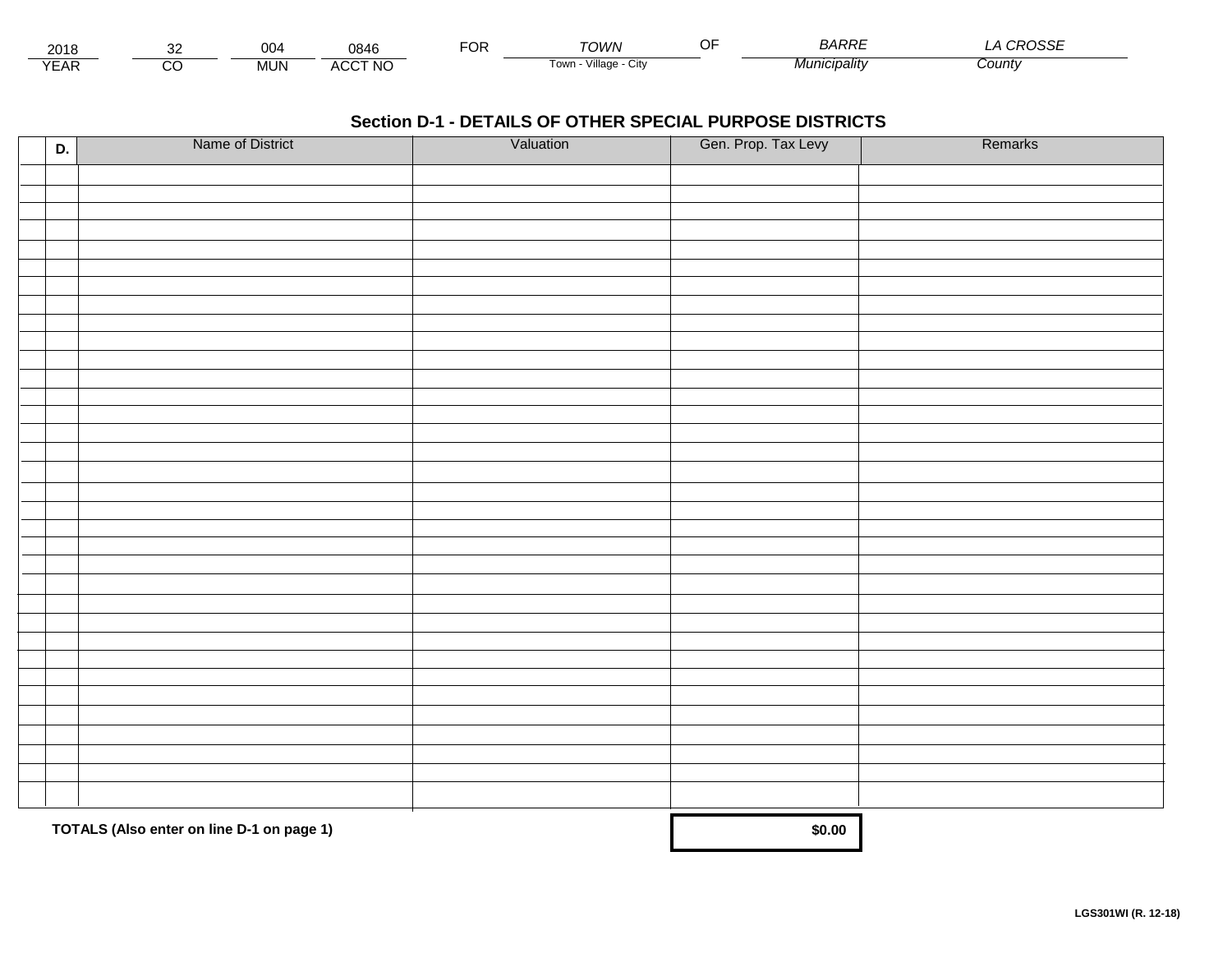| <b>FINAL</b>            |                |                                                 |                          | <b>STATEMENT OF TAXES FOR 2018</b>                                                               |                                        | 32                                                           | 006        | 0847                            |                                       |                                                            |   |
|-------------------------|----------------|-------------------------------------------------|--------------------------|--------------------------------------------------------------------------------------------------|----------------------------------------|--------------------------------------------------------------|------------|---------------------------------|---------------------------------------|------------------------------------------------------------|---|
|                         |                |                                                 |                          |                                                                                                  |                                        | CO                                                           | <b>MUN</b> | <b>ACCT NO</b>                  |                                       |                                                            |   |
|                         |                |                                                 |                          | <b>FOR</b>                                                                                       | <b>TOWN</b>                            | OF                                                           |            | <b>BURNS</b>                    | LA CROSSE                             | Check if Amended                                           |   |
|                         |                |                                                 |                          |                                                                                                  | Town-Village -City                     |                                                              |            | Municipality                    | County                                |                                                            |   |
| SEC.                    |                |                                                 |                          |                                                                                                  |                                        | Col <sub>1</sub><br>Description of Tax by Taxing Jurisiction |            |                                 |                                       | Col 2.<br>AMOUNTS APPORTIONED<br>BY TAXING JURISDICTIONS   |   |
| A                       |                | 1. AGGREGATE AMOUNT OF STATE TAXES              |                          |                                                                                                  |                                        |                                                              |            |                                 |                                       | \$0.00                                                     | A |
| В.                      |                | 1. Portion of State Special Charges Upon County |                          | \$0.00                                                                                           |                                        |                                                              |            |                                 |                                       |                                                            |   |
|                         |                |                                                 |                          | 2. Portion of County Tax Levied Over Entire Municipality                                         |                                        |                                                              |            |                                 |                                       | \$371,211.59                                               |   |
|                         |                | 3. Special Purpose County Taxes                 |                          | \$0.00                                                                                           |                                        |                                                              |            |                                 |                                       |                                                            |   |
| <b>COUNTY</b><br>TAXES  |                |                                                 |                          | 4. TOTAL COUNTY TAXES (sum of B-1 through B-3)                                                   |                                        |                                                              |            |                                 |                                       | \$371,211.59                                               | B |
|                         |                | Special District<br>Code                        | <b>Acct</b><br><b>No</b> |                                                                                                  | <b>Special</b><br><b>District Name</b> |                                                              |            | Col 1a<br><b>Property Taxes</b> | Col 1b<br><b>State Special Charge</b> | <b>Property Taxes with</b><br><b>State Special Charges</b> |   |
| C.                      | 1              | 328030                                          | 0197                     | LAKE NESHONOC PROT & REHAB DISTRICT                                                              |                                        |                                                              |            | \$386.35                        | \$0.00                                | \$386.35                                                   |   |
|                         | $\mathbf{2}$   |                                                 |                          |                                                                                                  |                                        |                                                              |            |                                 |                                       |                                                            |   |
|                         | 3              |                                                 |                          |                                                                                                  |                                        |                                                              |            |                                 |                                       |                                                            |   |
|                         | 4              |                                                 |                          |                                                                                                  |                                        |                                                              |            |                                 |                                       |                                                            |   |
|                         | $\overline{5}$ |                                                 |                          |                                                                                                  |                                        |                                                              |            |                                 |                                       |                                                            |   |
|                         | 6              |                                                 |                          |                                                                                                  |                                        |                                                              |            |                                 |                                       |                                                            |   |
|                         | $\overline{7}$ |                                                 |                          |                                                                                                  |                                        |                                                              |            |                                 |                                       |                                                            |   |
|                         | 8              |                                                 |                          |                                                                                                  |                                        |                                                              |            |                                 |                                       |                                                            |   |
| SPECIAL DISTRICT TAXES  | 9              |                                                 |                          |                                                                                                  |                                        |                                                              |            |                                 |                                       |                                                            |   |
|                         | 10             |                                                 |                          |                                                                                                  |                                        |                                                              |            |                                 |                                       |                                                            |   |
|                         | 11             |                                                 |                          |                                                                                                  |                                        |                                                              |            |                                 |                                       |                                                            |   |
|                         |                |                                                 |                          | 12. TOTAL SPECIAL DISTRICT TAXES (sum of C1 through C11)                                         |                                        |                                                              |            | \$386.35                        | \$0.00                                | \$386.35                                                   | C |
| D.                      | 11.            |                                                 |                          | Other Special Purpose District Taxes (Show Detail on page 4, enter total here)                   |                                        |                                                              |            |                                 |                                       | \$0.00                                                     |   |
|                         | 12.            |                                                 |                          | Total Tax Increment (except county environmental remediation tax increment)                      |                                        |                                                              |            |                                 |                                       | \$0.00                                                     |   |
| čIL                     | 13.            | County Environmental Tax Increment              |                          |                                                                                                  |                                        |                                                              |            |                                 |                                       | \$0.00                                                     |   |
| δŔ                      | 14.            | <b>Other State Special Charges</b>              |                          |                                                                                                  |                                        |                                                              |            |                                 |                                       | \$0.00                                                     |   |
|                         | 5.             | <b>County Special Charges</b>                   |                          |                                                                                                  |                                        |                                                              |            |                                 |                                       | \$0.00                                                     |   |
|                         | 6.             | All Other Town, Village, or City Taxes          |                          |                                                                                                  |                                        |                                                              |            |                                 |                                       | \$175,512.00                                               |   |
| TOWN, VILLAGE,<br>TAXES | 17.            |                                                 |                          | Surplus Funds Applied CAUTION: Do not make an entry on this line unless Line D6 (above) is Zero. |                                        |                                                              |            |                                 |                                       | $\sqrt{$0.00}$<br>≺<br>\$175,512.00                        |   |
|                         |                |                                                 |                          | 8. TOTAL TOWN, VILLAGE OR CITY TAXES (sum of D1 through D7; NOT TOTAL for page one)              |                                        |                                                              |            |                                 |                                       |                                                            | D |
| Clerk                   |                |                                                 |                          |                                                                                                  |                                        | Date                                                         |            | <b>REMARKS</b>                  |                                       |                                                            |   |

| Work Phone     | Home Phone |
|----------------|------------|
|                |            |
| E-mail Address | Fax Number |
|                |            |

**D**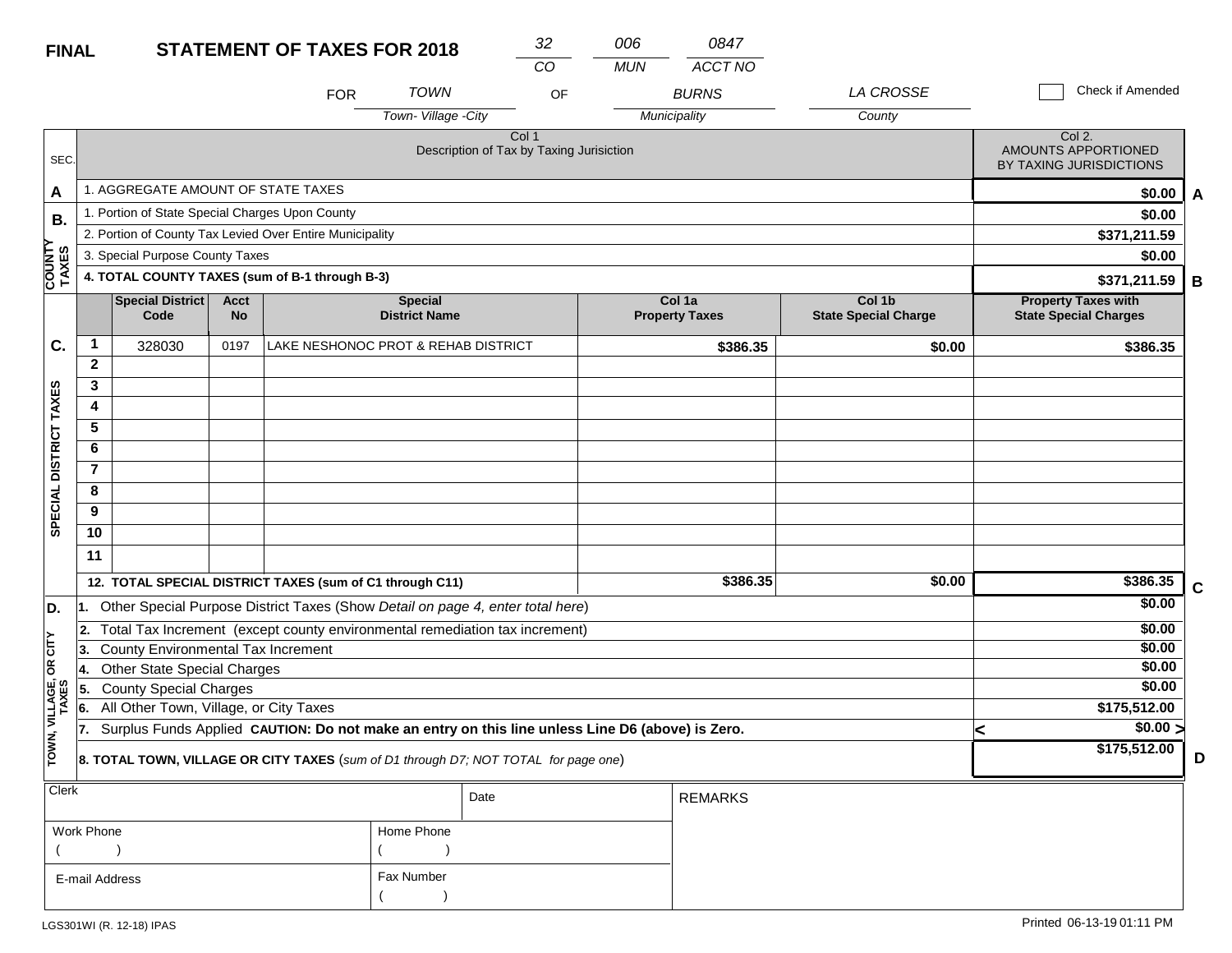|                                     | 2018                                                                                  | 32                                                                                                                             | 006                | 0847                       | <b>FOR</b> | <b>TOWN</b>                         | OF                                                                                                           | <b>BURNS</b>                                                                         | <b>LA CROSSE</b>                                         |                |
|-------------------------------------|---------------------------------------------------------------------------------------|--------------------------------------------------------------------------------------------------------------------------------|--------------------|----------------------------|------------|-------------------------------------|--------------------------------------------------------------------------------------------------------------|--------------------------------------------------------------------------------------|----------------------------------------------------------|----------------|
|                                     | <b>YEAR</b>                                                                           | CO<br><b>MUN</b>                                                                                                               | Municipality       | County                     |            |                                     |                                                                                                              |                                                                                      |                                                          |                |
| SEC.                                |                                                                                       | <b>School District Codes</b>                                                                                                   | Acct<br><b>No</b>  |                            |            |                                     | Col 1<br><b>SCHOOL DISTRICT NAMES</b>                                                                        |                                                                                      | Col. 2<br>AMOUNTS APPORTIONED<br>BY TAXING JURISDICTIONS |                |
|                                     | 1                                                                                     | 273428                                                                                                                         | 0163               | SCH D OF MELROSE-MINDORO   |            |                                     |                                                                                                              |                                                                                      | \$35,037.34                                              |                |
| Е.                                  | $\overline{2}$                                                                        | 320245                                                                                                                         | 0192               | <b>SCH D OF BANGOR</b>     |            |                                     |                                                                                                              |                                                                                      | \$971,974.62                                             |                |
|                                     | 3                                                                                     | 326370                                                                                                                         | 0196               | <b>SCH D OF WEST SALEM</b> |            |                                     |                                                                                                              |                                                                                      | \$1,696.20                                               |                |
|                                     | $\overline{4}$                                                                        |                                                                                                                                |                    |                            |            |                                     |                                                                                                              |                                                                                      |                                                          |                |
|                                     | $\overline{5}$                                                                        |                                                                                                                                |                    |                            |            |                                     |                                                                                                              |                                                                                      |                                                          |                |
|                                     | 6                                                                                     |                                                                                                                                |                    |                            |            |                                     |                                                                                                              |                                                                                      |                                                          |                |
| ELEMENTARY AND<br>SECONDARY SCHOOLS | $\overline{7}$                                                                        |                                                                                                                                |                    |                            |            |                                     |                                                                                                              |                                                                                      |                                                          |                |
|                                     | 8                                                                                     |                                                                                                                                |                    |                            |            |                                     |                                                                                                              |                                                                                      |                                                          |                |
|                                     | $\overline{9}$                                                                        |                                                                                                                                |                    |                            |            |                                     |                                                                                                              |                                                                                      |                                                          |                |
|                                     | $\overline{10}$                                                                       |                                                                                                                                |                    |                            |            |                                     |                                                                                                              |                                                                                      |                                                          |                |
|                                     | $\overline{11}$                                                                       |                                                                                                                                |                    |                            |            |                                     |                                                                                                              |                                                                                      |                                                          |                |
|                                     | 12                                                                                    | TOTAL ELEMENTARY AND SECONDARY SCHOOL TAXES (sum of E1 through E11)                                                            |                    |                            |            |                                     |                                                                                                              |                                                                                      | \$1,008,708.16                                           | E              |
|                                     | $\mathbf{1}$ .                                                                        | 0200                                                                                                                           | 0002               |                            |            | WESTERN TECHNICAL COLLEGE LACR      |                                                                                                              |                                                                                      | \$146,433.23                                             |                |
|                                     | 2.<br>$\overline{3}$ .                                                                |                                                                                                                                |                    |                            |            |                                     |                                                                                                              |                                                                                      |                                                          |                |
| TECH. T                             |                                                                                       | TOTAL TECHNICAL COLLEGE TAXES (sum of F1 through F3)                                                                           |                    |                            |            |                                     |                                                                                                              |                                                                                      | \$146,433.23                                             | .F             |
|                                     |                                                                                       | TOTAL GENERAL PROPERTY TAXES APPORTIONED (Total of State, County, Special District, Local, School and Technical College Taxes) |                    | \$1,702,251.33             | G          |                                     |                                                                                                              |                                                                                      |                                                          |                |
| G.                                  |                                                                                       |                                                                                                                                |                    |                            |            |                                     | Summary of General Property Taxes, State Tax Credits Applied, and Net General Property Taxes to be Collected |                                                                                      | (G7) DEPARTMENT OF                                       |                |
|                                     |                                                                                       | PLEASE COMPLETE ALL COLUMNS                                                                                                    |                    |                            |            | Col 1                               | Col <sub>2</sub>                                                                                             | Col <sub>3</sub>                                                                     | REVENUE USE ONLY                                         |                |
|                                     |                                                                                       |                                                                                                                                |                    |                            |            |                                     | Real Estate Roll Personal Property Roll                                                                      | Total (Col 1 Plus Col 2)                                                             |                                                          |                |
| G1                                  |                                                                                       | General Property Taxes From Computerized Summary                                                                               |                    |                            |            | 1,699,754.31                        | 2,497.09                                                                                                     |                                                                                      | 1,702,251.40 SUBTRACT LINE G FROM LINE                   |                |
| G <sub>2</sub>                      |                                                                                       | School Levy Tax Credit Applied (subtract)                                                                                      |                    |                            |            | 183,485.96                          | 271.97                                                                                                       |                                                                                      | 183,757.93 G-1. RECORD ON LINE G-6.                      |                |
| G <sub>3</sub>                      |                                                                                       | Lottery and Gaming Credit Applied (subtract)                                                                                   |                    |                            |            | 48,380.27                           | 267.85                                                                                                       |                                                                                      | \$1,702,251.40                                           |                |
| G4                                  |                                                                                       | First Dollar Credit Applied (subtract)                                                                                         |                    |                            |            | 33,702.29                           | 0.00                                                                                                         | 33,702.29                                                                            | \$1,702,251.33                                           |                |
| G <sub>5</sub>                      |                                                                                       | Net General Property Taxes To Be Collected                                                                                     |                    |                            |            | 1,434,185.79                        | 1,957.27                                                                                                     | $1,436,143.06$ <sup>(G)</sup>                                                        | \$0.07                                                   | G <sub>6</sub> |
| G <sub>6</sub>                      |                                                                                       | <b>UNDERRUN / OVERRUN</b> (include Line G-6 in Line T Total)<br><b>REPORT DETAIL ON PAGE - 3</b>                               |                    |                            |            | Col 1                               |                                                                                                              | Municipality Acting as Agent For                                                     |                                                          |                |
| Η.                                  |                                                                                       |                                                                                                                                |                    |                            |            | For Municipality                    | Col 2 Enterprise/ Utility                                                                                    | Col 3 Other                                                                          |                                                          |                |
|                                     |                                                                                       | <b>SPECIAL ASSESSMENTS AND CHARGES</b>                                                                                         |                    |                            |            | 0.00                                | 0.00                                                                                                         | 0.00                                                                                 | \$0.00                                                   | H              |
| J.                                  |                                                                                       | <b>OMITTED PROPERTY TAXES</b> (Net taxes levied on property omitted from taxation in previous years)                           |                    |                            |            |                                     |                                                                                                              |                                                                                      | \$0.00                                                   | J              |
| Κ.                                  |                                                                                       | S. 70.43 CORRECTIONS (Net taxes due or refunded - use brackets <> to denote minus amount)                                      |                    |                            |            |                                     |                                                                                                              |                                                                                      | $-$4,783.54$                                             | Κ              |
| М.                                  |                                                                                       | P.F. CROP TAXES                                                                                                                |                    | $(a)$ (b) (c)              |            | $6.60 + 0.00$ Reg. Acs. @ 2.52 = \$ | (d)<br>(e)                                                                                                   | (f)<br>$0.00 + 0.00$ Reg.Acs. @ 20¢=\$<br>0.00                                       | \$6.60                                                   | M              |
| N.                                  |                                                                                       | (a) (Acres)<br>MFL TAX ___0.00 Open @\$ .74 =\$ ___0.00 + 2172.34 Closed @\$ 1.75=\$3801.56 + ___0.00 Open @\$ 2.04= __        |                    | (c) (Acres)                | (d)        | (e) (Acres)                         | $(g)$ (Acres)<br>(i) (Acres)                                                                                 | $0.00 + 2507.61$ Closed @\$ 10.20=\$25577.52<br>(i)<br>.00<br>.00 Closed @ \$7.87=\$ | \$29,379.08                                              | $\mathsf{N}$   |
| OCCUPATION                          |                                                                                       | 1. COAL (Sec.70.42)                                                                                                            | Number of Tons=(a) | 0.00                       |            | @5¢ per Ton + Number of Tons=(b)    | 0.00<br>@7¢ per Ton                                                                                          |                                                                                      | \$0.00                                                   |                |
|                                     |                                                                                       | 2. PETROLEUM REFINERIES (Sec.70.421)                                                                                           |                    |                            |            | Number of Tons $=(a)$               | 0.00<br>@5¢ per Ton                                                                                          |                                                                                      | \$0.00                                                   |                |
|                                     | 3. IRON ORE CONCENTRATES (Sec. 70.40)<br>0.00<br>Number of Tons $=(a)$<br>@5¢ per Ton |                                                                                                                                |                    |                            |            |                                     |                                                                                                              |                                                                                      | \$0.00                                                   |                |
|                                     |                                                                                       |                                                                                                                                |                    |                            |            |                                     |                                                                                                              |                                                                                      |                                                          |                |
|                                     |                                                                                       |                                                                                                                                |                    |                            |            |                                     |                                                                                                              |                                                                                      | \$1,726,853.54                                           |                |
| T.                                  |                                                                                       | AGGREGATE AMOUNT OF TAXES (Total of Sections G, G-6, H, J, K, M, N, and Section 0)                                             |                    |                            |            |                                     |                                                                                                              |                                                                                      |                                                          | T.             |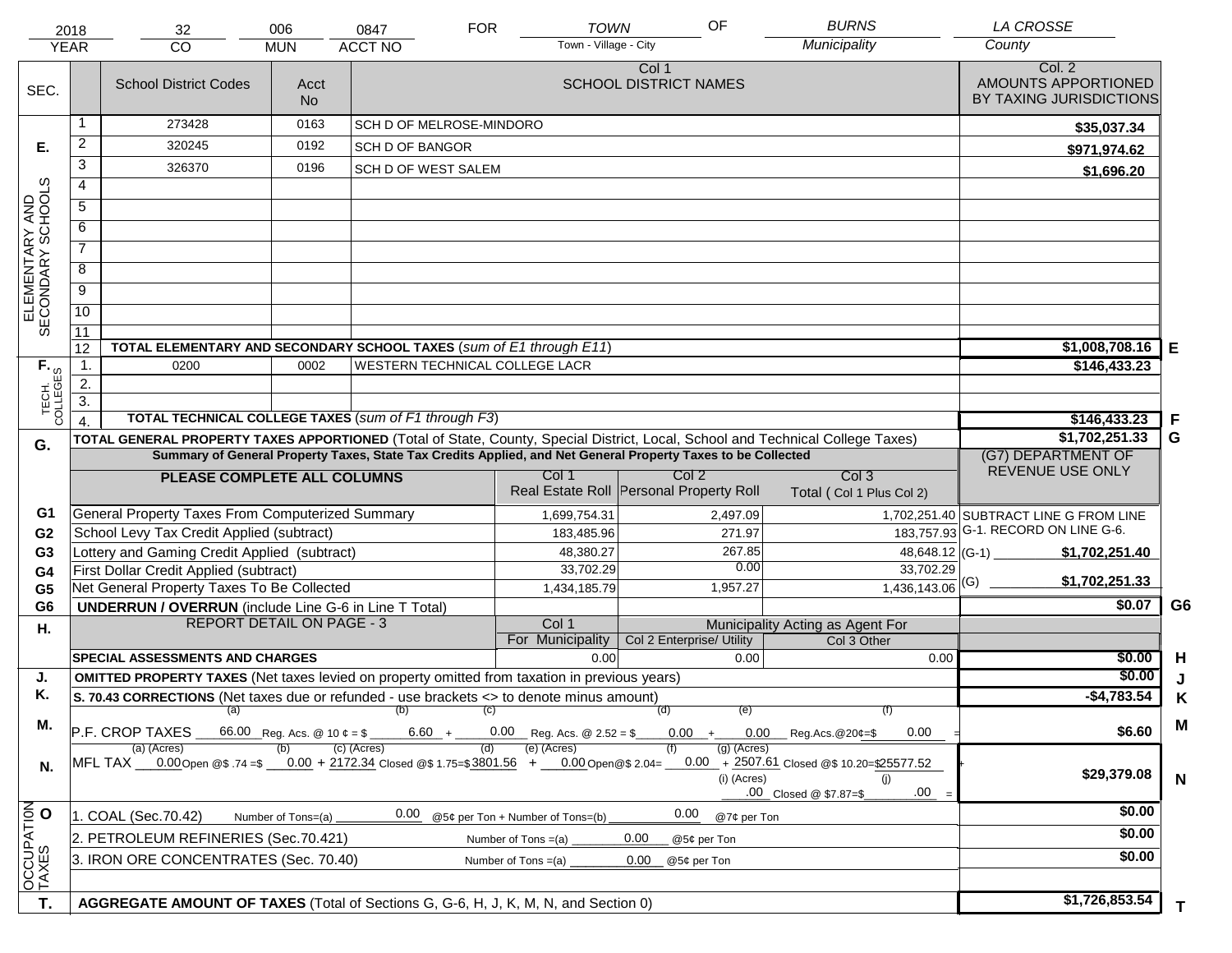|                     | 2018                               | 006<br>0847<br>32                                               | <b>FOR</b> | <b>TOWN</b>                       | <b>BURNS</b><br>OF               |                  | <b>LA CROSSE</b>           |
|---------------------|------------------------------------|-----------------------------------------------------------------|------------|-----------------------------------|----------------------------------|------------------|----------------------------|
|                     | <b>YEAR</b>                        | <b>ACCT NO</b><br>$\overline{CO}$<br><b>MUN</b>                 |            | Town - Village - City             | Municipality                     |                  | County                     |
|                     |                                    |                                                                 |            | <b>SECTION H - DETAIL SUMMARY</b> |                                  |                  |                            |
|                     |                                    |                                                                 |            | Col 1                             | Municipality Acting as Agent for |                  | <b>Total For Each Line</b> |
| н                   |                                    | Special Assessments and Special Charges                         |            | For the Municipality              |                                  | Col 3 Other      | (Total of columns 1,2 & 3) |
|                     |                                    |                                                                 |            |                                   | Col 2 Enterprise / Utility       |                  |                            |
|                     | 01                                 | Water main and lateral Installations                            |            | \$0.00                            | \$0.00                           | \$0.00           | \$0.00                     |
|                     | 02                                 | Sewer main and lateral installations                            |            | \$0.00                            | \$0.00                           | \$0.00           | \$0.00                     |
| SPECIAL ASSESSMENTS | 03                                 | Street improvements (ex: sidewalks, storm sewers, seal coating) |            | \$0.00                            | \$0.00                           | \$0.00           | \$0.00                     |
|                     | 04                                 | Street light installation                                       |            | \$0.00                            | \$0.00                           | \$0.00           | \$0.00                     |
|                     | $\overline{05}$                    | Greenbelts                                                      |            | \$0.00                            | \$0.00                           | \$0.00           | \$0.00                     |
|                     | 06                                 | Drain ditch and watercourse (sec. 88.42 & 88.43)                |            | \$0.00                            | \$0.00                           | \$0.00           | \$0.00                     |
|                     |                                    |                                                                 |            |                                   |                                  |                  |                            |
|                     |                                    |                                                                 |            |                                   |                                  |                  |                            |
|                     |                                    |                                                                 |            |                                   |                                  |                  |                            |
|                     |                                    |                                                                 |            |                                   |                                  |                  |                            |
|                     |                                    |                                                                 |            |                                   |                                  |                  |                            |
|                     |                                    |                                                                 |            |                                   |                                  |                  |                            |
|                     |                                    |                                                                 |            |                                   |                                  |                  |                            |
|                     |                                    |                                                                 |            |                                   |                                  |                  |                            |
|                     |                                    |                                                                 |            |                                   |                                  |                  |                            |
|                     |                                    |                                                                 |            |                                   |                                  |                  |                            |
|                     |                                    |                                                                 |            |                                   |                                  |                  |                            |
|                     |                                    |                                                                 |            |                                   |                                  |                  |                            |
|                     |                                    |                                                                 |            |                                   |                                  |                  |                            |
|                     |                                    |                                                                 |            |                                   |                                  |                  |                            |
|                     |                                    |                                                                 |            |                                   |                                  |                  |                            |
|                     |                                    |                                                                 |            |                                   |                                  |                  |                            |
|                     |                                    |                                                                 |            |                                   |                                  |                  |                            |
|                     |                                    |                                                                 |            |                                   |                                  |                  |                            |
|                     | 01                                 | Weeds, Tree Planting, Removal<br>Snow Removal, Plowing          |            | \$0.00<br>\$0.00                  | \$0.00<br>\$0.00                 | \$0.00<br>\$0.00 | \$0.00<br>\$0.00           |
|                     | $\overline{02}$<br>$\overline{03}$ | Refuse And Garbage Collection                                   |            | \$0.00                            | \$0.00                           | \$0.00           | \$0.00                     |
| SPECIAL CHARGES     | $\overline{04}$                    | Grading, Gravel, Culvert, Fencing                               |            | \$0.00                            | \$0.00                           | \$0.00           | \$0.00                     |
|                     | 05                                 | Fencing                                                         |            | \$0.00                            | \$0.00                           | \$0.00           | \$0.00                     |
|                     | 06                                 | <b>Fire Calls</b>                                               |            | \$0.00                            | \$0.00                           | \$0.00           | \$0.00                     |
|                     | 07                                 | Recycling                                                       |            | \$0.00                            | \$0.00                           | \$0.00           | \$0.00                     |
|                     | 08                                 | <b>Delinquent Utility Charges</b>                               |            | \$0.00                            | \$0.00                           | \$0.00           | \$0.00                     |
|                     |                                    |                                                                 |            |                                   |                                  |                  |                            |
|                     |                                    |                                                                 |            |                                   |                                  |                  |                            |
|                     |                                    |                                                                 |            |                                   |                                  |                  |                            |
|                     |                                    |                                                                 |            |                                   |                                  |                  |                            |
|                     |                                    |                                                                 |            |                                   |                                  |                  |                            |
|                     |                                    |                                                                 |            |                                   |                                  |                  |                            |
|                     |                                    |                                                                 |            |                                   |                                  |                  |                            |
|                     |                                    |                                                                 |            |                                   |                                  |                  |                            |
|                     |                                    |                                                                 |            |                                   |                                  |                  |                            |
|                     |                                    |                                                                 |            |                                   |                                  |                  |                            |
|                     |                                    |                                                                 |            |                                   |                                  |                  |                            |
|                     |                                    |                                                                 |            |                                   |                                  |                  |                            |
|                     |                                    |                                                                 |            |                                   |                                  |                  |                            |
|                     |                                    |                                                                 |            |                                   |                                  |                  |                            |
|                     |                                    |                                                                 |            |                                   |                                  |                  |                            |
|                     |                                    | TOTALS (Also enter on line H on page 2)                         |            | \$0.00                            | \$0.00                           | \$0.00           | \$0.00<br>$\mathsf{H}$     |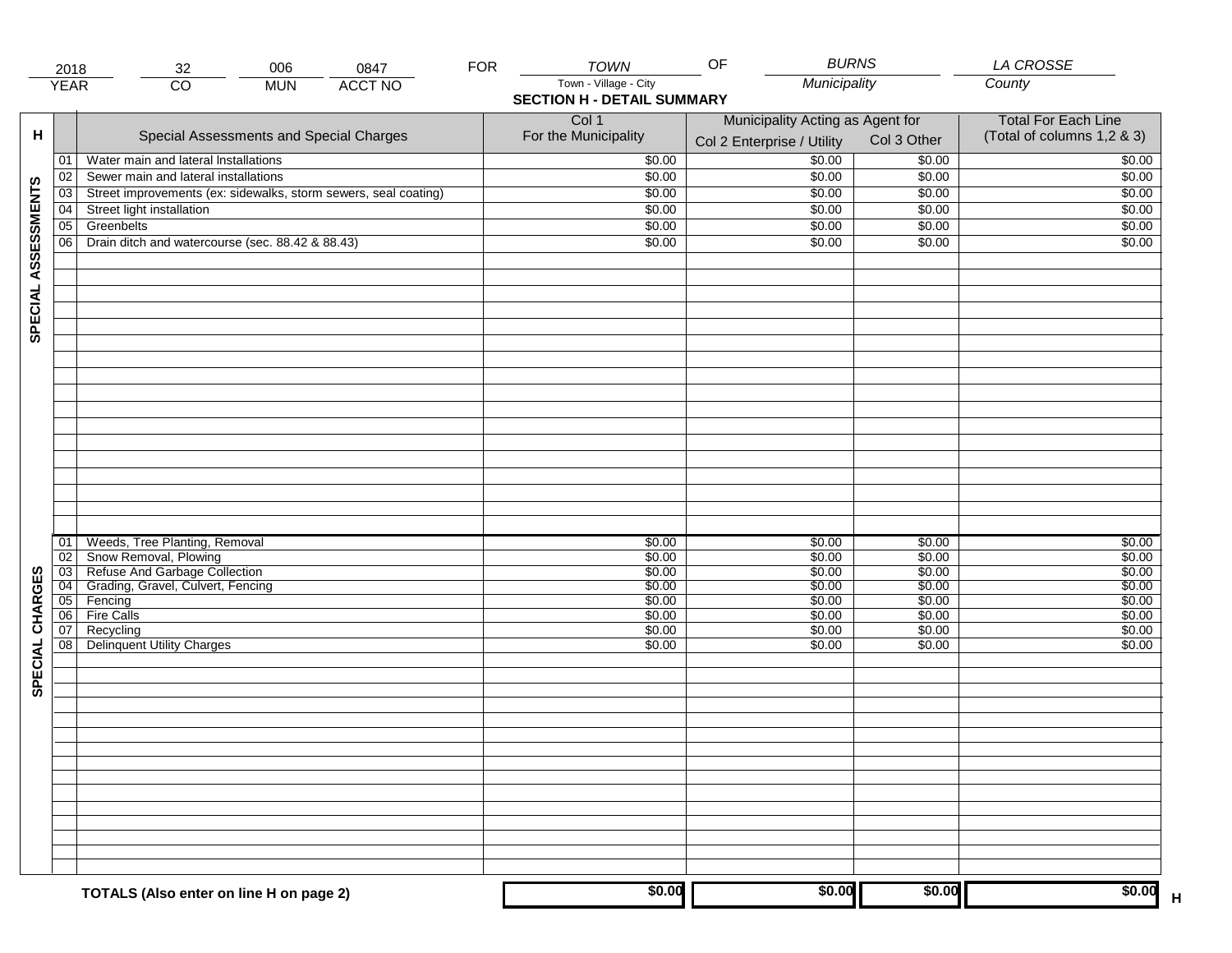| 2018            |        | ∩∩≏<br>uud | 0847           | $\neg$<br>Ur | ั∩เ <i>∧/</i> ∧         | ∼− | BURNS                 | $\sim$ $\sim$ $\sim$ $\sim$ $\sim$<br>∟טכי |  |
|-----------------|--------|------------|----------------|--------------|-------------------------|----|-----------------------|--------------------------------------------|--|
| $\sqrt{2}$<br>⊢ | ~<br>U | <b>MUN</b> | <b>ACCT NO</b> |              | villade<br>i own<br>∪lW |    | $M$ unici<br>cıpalıtv | County                                     |  |

| D. | Name of District                          | Valuation | Gen. Prop. Tax Levy | Remarks |
|----|-------------------------------------------|-----------|---------------------|---------|
|    |                                           |           |                     |         |
|    |                                           |           |                     |         |
|    |                                           |           |                     |         |
|    |                                           |           |                     |         |
|    |                                           |           |                     |         |
|    |                                           |           |                     |         |
|    |                                           |           |                     |         |
|    |                                           |           |                     |         |
|    |                                           |           |                     |         |
|    |                                           |           |                     |         |
|    |                                           |           |                     |         |
|    |                                           |           |                     |         |
|    |                                           |           |                     |         |
|    |                                           |           |                     |         |
|    |                                           |           |                     |         |
|    |                                           |           |                     |         |
|    |                                           |           |                     |         |
|    |                                           |           |                     |         |
|    |                                           |           |                     |         |
|    |                                           |           |                     |         |
|    |                                           |           |                     |         |
|    |                                           |           |                     |         |
|    |                                           |           |                     |         |
|    |                                           |           |                     |         |
|    |                                           |           |                     |         |
|    |                                           |           |                     |         |
|    |                                           |           |                     |         |
|    |                                           |           |                     |         |
|    |                                           |           |                     |         |
|    |                                           |           |                     |         |
|    |                                           |           |                     |         |
|    |                                           |           |                     |         |
|    |                                           |           |                     |         |
|    | TOTALS (Also enter on line D-1 on page 1) |           | \$0.00              |         |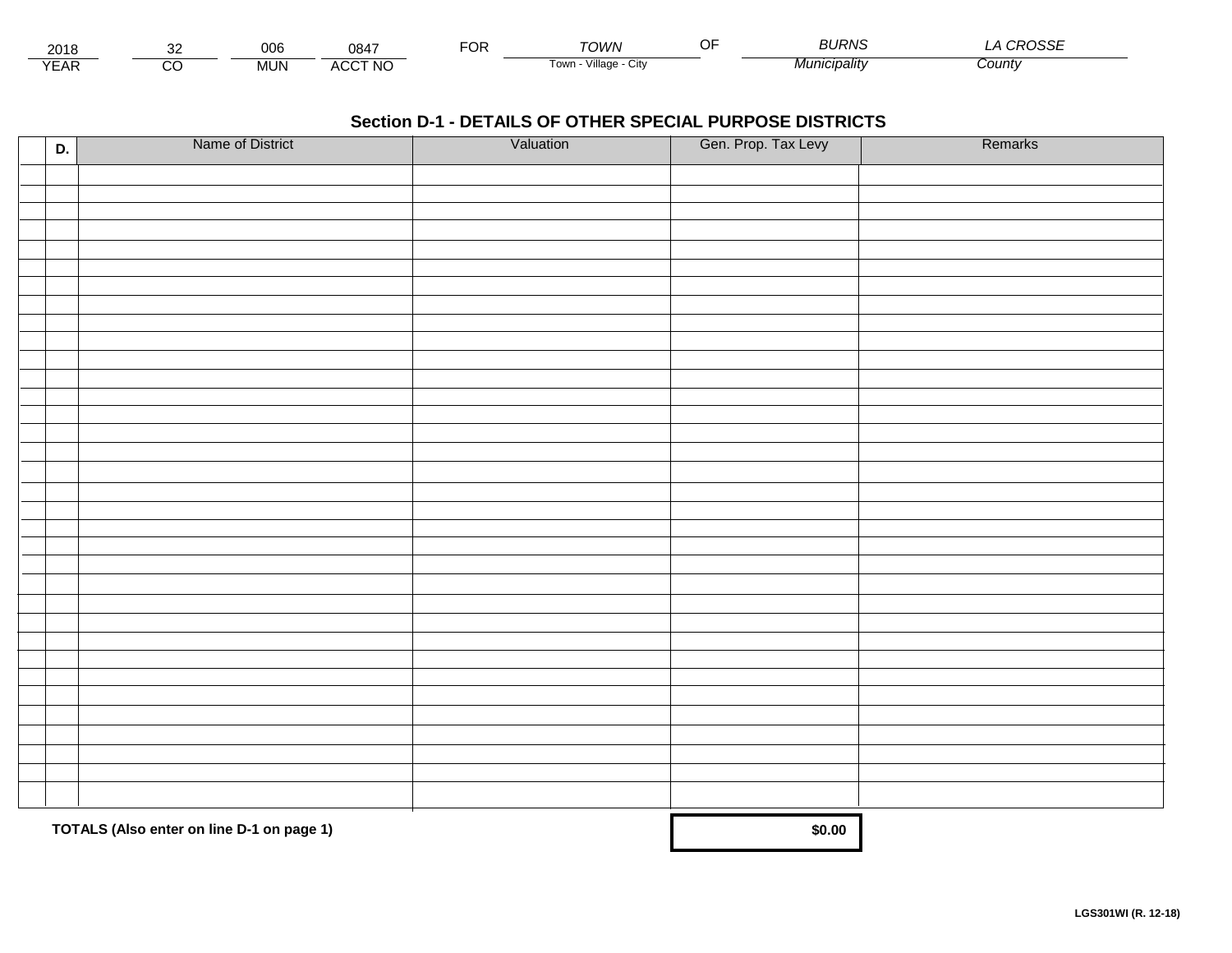| <b>FINAL</b>            |                         |                                                 |                          | <b>STATEMENT OF TAXES FOR 2018</b>                                                               |                                        | 32                                                | 008        | 0848                              |                                       |                                                            |                  |             |
|-------------------------|-------------------------|-------------------------------------------------|--------------------------|--------------------------------------------------------------------------------------------------|----------------------------------------|---------------------------------------------------|------------|-----------------------------------|---------------------------------------|------------------------------------------------------------|------------------|-------------|
|                         |                         |                                                 |                          | <b>FOR</b>                                                                                       | <b>TOWN</b>                            | CO<br>OF                                          | <b>MUN</b> | <b>ACCT NO</b><br><b>CAMPBELL</b> | LA CROSSE                             |                                                            | Check if Amended |             |
|                         |                         |                                                 |                          |                                                                                                  | Town-Village -City                     |                                                   |            | Municipality                      | County                                |                                                            |                  |             |
| SEC.                    |                         |                                                 |                          |                                                                                                  |                                        | Col 1<br>Description of Tax by Taxing Jurisiction |            |                                   |                                       | Col 2.<br>AMOUNTS APPORTIONED<br>BY TAXING JURISDICTIONS   |                  |             |
| A                       |                         | 1. AGGREGATE AMOUNT OF STATE TAXES              |                          |                                                                                                  |                                        |                                                   |            |                                   |                                       |                                                            | \$0.00           | A           |
| В.                      |                         | 1. Portion of State Special Charges Upon County |                          |                                                                                                  |                                        |                                                   |            |                                   |                                       |                                                            | \$0.00           |             |
|                         |                         |                                                 |                          | 2. Portion of County Tax Levied Over Entire Municipality                                         |                                        |                                                   |            |                                   |                                       |                                                            | \$1,349,813.50   |             |
|                         |                         | 3. Special Purpose County Taxes                 |                          |                                                                                                  |                                        |                                                   |            |                                   |                                       |                                                            | \$0.00           |             |
| COUNTY<br>TAXES         |                         |                                                 |                          | 4. TOTAL COUNTY TAXES (sum of B-1 through B-3)                                                   |                                        |                                                   |            |                                   |                                       |                                                            | \$1,349,813.50   | В           |
|                         |                         | Special District<br>Code                        | <b>Acct</b><br><b>No</b> |                                                                                                  | <b>Special</b><br><b>District Name</b> |                                                   |            | Col 1a<br><b>Property Taxes</b>   | Col 1b<br><b>State Special Charge</b> | <b>Property Taxes with</b><br><b>State Special Charges</b> |                  |             |
| C.                      | $\mathbf{1}$            | 328020                                          | 0196                     | ONALASKA LAKE PRO & REHAB DISTRICT                                                               |                                        |                                                   |            | \$0.00                            | \$0.00                                |                                                            | \$0.00           |             |
|                         | $\mathbf{2}$            |                                                 |                          |                                                                                                  |                                        |                                                   |            |                                   |                                       |                                                            |                  |             |
|                         | 3                       |                                                 |                          |                                                                                                  |                                        |                                                   |            |                                   |                                       |                                                            |                  |             |
| SPECIAL DISTRICT TAXES  | 4                       |                                                 |                          |                                                                                                  |                                        |                                                   |            |                                   |                                       |                                                            |                  |             |
|                         | 5                       |                                                 |                          |                                                                                                  |                                        |                                                   |            |                                   |                                       |                                                            |                  |             |
|                         | 6                       |                                                 |                          |                                                                                                  |                                        |                                                   |            |                                   |                                       |                                                            |                  |             |
|                         | $\overline{\mathbf{r}}$ |                                                 |                          |                                                                                                  |                                        |                                                   |            |                                   |                                       |                                                            |                  |             |
|                         | 8                       |                                                 |                          |                                                                                                  |                                        |                                                   |            |                                   |                                       |                                                            |                  |             |
|                         | 9                       |                                                 |                          |                                                                                                  |                                        |                                                   |            |                                   |                                       |                                                            |                  |             |
|                         | 10                      |                                                 |                          |                                                                                                  |                                        |                                                   |            |                                   |                                       |                                                            |                  |             |
|                         | 11                      |                                                 |                          |                                                                                                  |                                        |                                                   |            |                                   |                                       |                                                            |                  |             |
|                         |                         |                                                 |                          | 12. TOTAL SPECIAL DISTRICT TAXES (sum of C1 through C11)                                         |                                        |                                                   |            | \$0.00                            | \$0.00                                |                                                            | \$0.00           | $\mathbf c$ |
| D.                      |                         |                                                 |                          | 1. Other Special Purpose District Taxes (Show Detail on page 4, enter total here)                |                                        |                                                   |            |                                   |                                       |                                                            | \$0.00           |             |
|                         | 2.                      |                                                 |                          | Total Tax Increment (except county environmental remediation tax increment)                      |                                        |                                                   |            |                                   |                                       |                                                            | \$0.00           |             |
| OR CITY                 | 3.                      | County Environmental Tax Increment              |                          |                                                                                                  |                                        |                                                   |            |                                   |                                       |                                                            | \$0.00           |             |
|                         | 14.                     | <b>Other State Special Charges</b>              |                          |                                                                                                  |                                        |                                                   |            |                                   |                                       |                                                            | \$0.00           |             |
|                         | 5.                      | <b>County Special Charges</b>                   |                          |                                                                                                  |                                        |                                                   |            |                                   |                                       |                                                            | \$0.00           |             |
|                         | 6.                      | All Other Town, Village, or City Taxes          |                          |                                                                                                  |                                        |                                                   |            |                                   |                                       |                                                            | \$1,080,235.00   |             |
| TOWN, VILLAGE,<br>TAXES | 17.                     |                                                 |                          | Surplus Funds Applied CAUTION: Do not make an entry on this line unless Line D6 (above) is Zero. |                                        |                                                   |            |                                   |                                       | <                                                          | $\sqrt{$0.00}$   |             |
|                         |                         |                                                 |                          | 8. TOTAL TOWN, VILLAGE OR CITY TAXES (sum of D1 through D7; NOT TOTAL for page one)              |                                        |                                                   |            |                                   |                                       |                                                            | \$1,080,235.00   | D           |
| <b>Clerk</b>            |                         |                                                 |                          |                                                                                                  |                                        | Date                                              |            | <b>REMARKS</b>                    |                                       |                                                            |                  |             |

| $\sim$         |            | Date | REMARKS |
|----------------|------------|------|---------|
| Work Phone     | Home Phone |      |         |
|                |            |      |         |
| E-mail Address | Fax Number |      |         |
|                |            |      |         |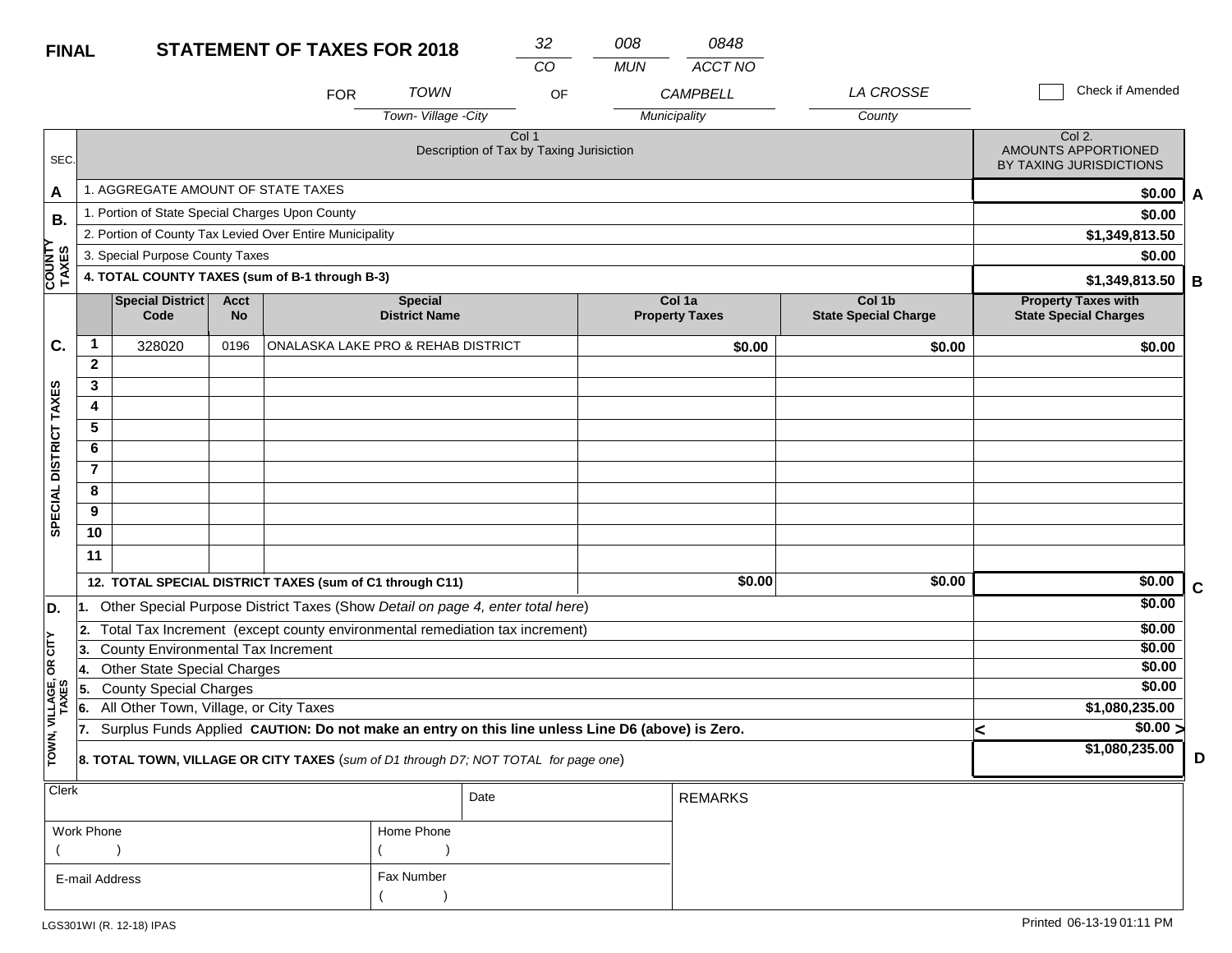|                                     | 2018             | 32                                                                                                                             | 008                | 0848                      | <b>FOR</b> | <b>TOWN</b>                                                                                                  | OF                                    |               | <b>CAMPBELL</b>                             | <b>LA CROSSE</b>                                         |                |
|-------------------------------------|------------------|--------------------------------------------------------------------------------------------------------------------------------|--------------------|---------------------------|------------|--------------------------------------------------------------------------------------------------------------|---------------------------------------|---------------|---------------------------------------------|----------------------------------------------------------|----------------|
|                                     | <b>YEAR</b>      | <b>CO</b>                                                                                                                      | <b>MUN</b>         | <b>ACCT NO</b>            |            | Town - Village - City                                                                                        |                                       |               | Municipality                                | County                                                   |                |
| SEC.                                |                  | <b>School District Codes</b>                                                                                                   | Acct<br><b>No</b>  |                           |            |                                                                                                              | Col 1<br><b>SCHOOL DISTRICT NAMES</b> |               |                                             | Col. 2<br>AMOUNTS APPORTIONED<br>BY TAXING JURISDICTIONS |                |
|                                     |                  | 322849                                                                                                                         | 0194               | <b>SCH D OF LA CROSSE</b> |            |                                                                                                              |                                       |               |                                             | \$3,993,574.00                                           |                |
| Е.                                  | $\overline{a}$   |                                                                                                                                |                    |                           |            |                                                                                                              |                                       |               |                                             |                                                          |                |
|                                     | 3                |                                                                                                                                |                    |                           |            |                                                                                                              |                                       |               |                                             |                                                          |                |
|                                     | 4                |                                                                                                                                |                    |                           |            |                                                                                                              |                                       |               |                                             |                                                          |                |
|                                     | 5                |                                                                                                                                |                    |                           |            |                                                                                                              |                                       |               |                                             |                                                          |                |
|                                     | 6                |                                                                                                                                |                    |                           |            |                                                                                                              |                                       |               |                                             |                                                          |                |
| ELEMENTARY AND<br>SECONDARY SCHOOLS | $\overline{7}$   |                                                                                                                                |                    |                           |            |                                                                                                              |                                       |               |                                             |                                                          |                |
|                                     |                  |                                                                                                                                |                    |                           |            |                                                                                                              |                                       |               |                                             |                                                          |                |
|                                     | 8                |                                                                                                                                |                    |                           |            |                                                                                                              |                                       |               |                                             |                                                          |                |
|                                     | $\overline{9}$   |                                                                                                                                |                    |                           |            |                                                                                                              |                                       |               |                                             |                                                          |                |
|                                     | $\overline{10}$  |                                                                                                                                |                    |                           |            |                                                                                                              |                                       |               |                                             |                                                          |                |
|                                     | 11<br>12         | TOTAL ELEMENTARY AND SECONDARY SCHOOL TAXES (sum of E1 through E11)                                                            |                    |                           |            |                                                                                                              |                                       |               |                                             | \$3,993,574.00                                           |                |
|                                     | $\mathbf{1}$ .   | 0200                                                                                                                           | 0002               |                           |            | WESTERN TECHNICAL COLLEGE LACR                                                                               |                                       |               |                                             | \$532,466.01                                             | Е              |
|                                     | 2.               |                                                                                                                                |                    |                           |            |                                                                                                              |                                       |               |                                             |                                                          |                |
|                                     | $\overline{3}$ . |                                                                                                                                |                    |                           |            |                                                                                                              |                                       |               |                                             |                                                          |                |
| TECH. T                             |                  | <b>TOTAL TECHNICAL COLLEGE TAXES (sum of F1 through F3)</b>                                                                    |                    |                           |            |                                                                                                              |                                       |               |                                             | \$532,466.01                                             | F              |
| G.                                  |                  | TOTAL GENERAL PROPERTY TAXES APPORTIONED (Total of State, County, Special District, Local, School and Technical College Taxes) |                    |                           |            |                                                                                                              |                                       |               |                                             | \$6,956,088.51                                           | G              |
|                                     |                  |                                                                                                                                |                    |                           |            | Summary of General Property Taxes, State Tax Credits Applied, and Net General Property Taxes to be Collected |                                       |               |                                             | (G7) DEPARTMENT OF                                       |                |
|                                     |                  | PLEASE COMPLETE ALL COLUMNS                                                                                                    |                    |                           |            | Col 1                                                                                                        | Col <sub>2</sub>                      |               | Col <sub>3</sub>                            | REVENUE USE ONLY                                         |                |
|                                     |                  |                                                                                                                                |                    |                           |            | Real Estate Roll Personal Property Roll                                                                      |                                       |               | Total (Col 1 Plus Col 2)                    |                                                          |                |
| G1                                  |                  | General Property Taxes From Computerized Summary                                                                               |                    |                           |            | 6,892,136.09                                                                                                 |                                       | 63,952.49     |                                             | 6,956,088.58 SUBTRACT LINE G FROM LINE                   |                |
| G <sub>2</sub>                      |                  | School Levy Tax Credit Applied (subtract)                                                                                      |                    |                           |            | 801,888.33                                                                                                   |                                       | 7,440.81      | 809,329.14                                  | G-1. RECORD ON LINE G-6.                                 |                |
| G <sub>3</sub>                      |                  | Lottery and Gaming Credit Applied (subtract)                                                                                   |                    |                           |            | 217,839.72                                                                                                   |                                       | 0.00<br>0.00  | 217,839.72 (G-1)                            | \$6,956,088.58                                           |                |
| G4                                  |                  | First Dollar Credit Applied (subtract)<br>Net General Property Taxes To Be Collected                                           |                    |                           |            | 131,828.97                                                                                                   |                                       | 56,511.68     | 131,828.97<br>$5,797,090.75$ <sup>(G)</sup> | \$6,956,088.51                                           |                |
| G <sub>5</sub><br>G <sub>6</sub>    |                  | <b>UNDERRUN / OVERRUN</b> (include Line G-6 in Line T Total)                                                                   |                    |                           |            | 5,740,579.07                                                                                                 |                                       |               |                                             | \$0.07                                                   | G <sub>6</sub> |
| Η.                                  |                  | <b>REPORT DETAIL ON PAGE - 3</b>                                                                                               |                    |                           |            | Col 1                                                                                                        |                                       |               | Municipality Acting as Agent For            |                                                          |                |
|                                     |                  |                                                                                                                                |                    |                           |            | For Municipality                                                                                             | Col 2 Enterprise/ Utility             |               | Col 3 Other                                 |                                                          |                |
|                                     |                  | <b>SPECIAL ASSESSMENTS AND CHARGES</b>                                                                                         |                    |                           |            | 524,025.00                                                                                                   |                                       | 0.00          | 2,338.80                                    | \$526,363.80                                             | H              |
| J.                                  |                  | <b>OMITTED PROPERTY TAXES</b> (Net taxes levied on property omitted from taxation in previous years)                           |                    |                           |            |                                                                                                              |                                       |               |                                             | \$0.00                                                   | J              |
| Κ.                                  |                  | S. 70.43 CORRECTIONS (Net taxes due or refunded - use brackets <> to denote minus amount)                                      |                    |                           |            |                                                                                                              |                                       |               |                                             | \$0.00                                                   | Κ              |
| М.                                  |                  | $(a)$ (b)<br>P.F. CROP TAXES                                                                                                   |                    |                           | (C)        | $0.00 + 0.00$ Reg. Acs. @ 2.52 = \$                                                                          | (d)                                   | (e)           | (f)                                         | \$0.00                                                   | M              |
|                                     |                  | (a) (Acres)                                                                                                                    |                    | (c) (Acres)               | (d)        | (e) (Acres)                                                                                                  |                                       | $(g)$ (Acres) | $0.00 + 0.00$ Reg.Acs. @20¢=\$<br>0.00      |                                                          |                |
| N.                                  |                  | MFL TAX ___0.00 Open @\$ .74 =\$ ___0.00 + ___0.00 Closed @\$ 1.75=\$ __0.00 + ___0.00 Open @\$ 2.04= __                       |                    |                           |            |                                                                                                              |                                       |               | $0.00 + 0.00$ Closed @\$ 10.20=\$<br>0.00   | \$0.00                                                   |                |
|                                     |                  |                                                                                                                                |                    |                           |            |                                                                                                              |                                       | (i) (Acres)   | (i)<br>.00<br>.00 Closed @ \$7.87=\$        |                                                          | $\mathsf{N}$   |
| OCCUPATION                          |                  | 1. COAL (Sec.70.42)                                                                                                            | Number of Tons=(a) | 0.00                      |            | @5¢ per Ton + Number of Tons=(b)                                                                             | 0.00                                  | @7¢ per Ton   |                                             | \$0.00                                                   |                |
|                                     |                  | 2. PETROLEUM REFINERIES (Sec.70.421)                                                                                           |                    |                           |            | Number of Tons $=(a)$                                                                                        | 0.00<br>@5¢ per Ton                   |               |                                             | \$0.00                                                   |                |
|                                     |                  | 3. IRON ORE CONCENTRATES (Sec. 70.40)                                                                                          |                    |                           |            | Number of Tons $=(a)$                                                                                        | 0.00<br>@5¢ per Ton                   |               |                                             | \$0.00                                                   |                |
|                                     |                  |                                                                                                                                |                    |                           |            |                                                                                                              |                                       |               |                                             |                                                          |                |
| T.                                  |                  |                                                                                                                                |                    |                           |            |                                                                                                              |                                       |               |                                             | \$7,482,452.38                                           |                |
|                                     |                  | AGGREGATE AMOUNT OF TAXES (Total of Sections G, G-6, H, J, K, M, N, and Section 0)                                             |                    |                           |            |                                                                                                              |                                       |               |                                             |                                                          | $\mathbf{T}$   |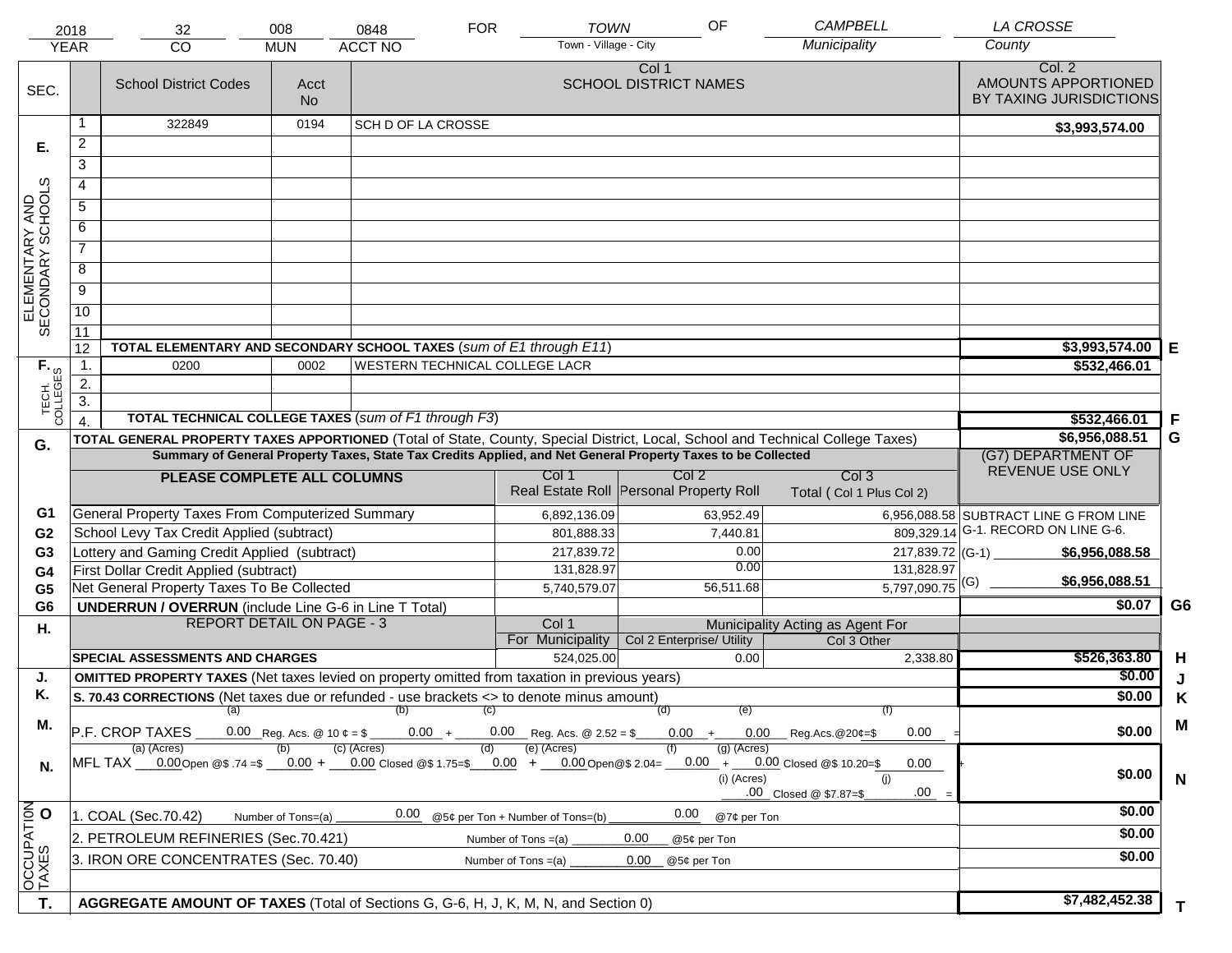|                     | 2018                  | 008<br>0848<br>32                                               | <b>FOR</b> | <b>TOWN</b>                       | OF<br><b>CAMPBELL</b>            |                  | LA CROSSE                  |
|---------------------|-----------------------|-----------------------------------------------------------------|------------|-----------------------------------|----------------------------------|------------------|----------------------------|
|                     | <b>YEAR</b>           | $\overline{CO}$<br><b>ACCT NO</b><br><b>MUN</b>                 |            | Town - Village - City             | Municipality                     |                  | County                     |
|                     |                       |                                                                 |            | <b>SECTION H - DETAIL SUMMARY</b> |                                  |                  |                            |
|                     |                       |                                                                 |            | Col 1                             | Municipality Acting as Agent for |                  | <b>Total For Each Line</b> |
| н                   |                       | Special Assessments and Special Charges                         |            | For the Municipality              |                                  | Col 3 Other      | (Total of columns 1,2 & 3) |
|                     |                       |                                                                 |            |                                   | Col 2 Enterprise / Utility       |                  |                            |
|                     | 01                    | Water main and lateral Installations                            |            | \$0.00                            | \$0.00                           | \$0.00           | \$0.00                     |
|                     | 02                    | Sewer main and lateral installations                            |            | \$0.00                            | \$0.00                           | \$0.00           | \$0.00                     |
| SPECIAL ASSESSMENTS | 03                    | Street improvements (ex: sidewalks, storm sewers, seal coating) |            | \$0.00                            | \$0.00                           | \$0.00           | \$0.00                     |
|                     | 04                    | Street light installation                                       |            | \$0.00                            | \$0.00                           | \$0.00           | \$0.00                     |
|                     | 05                    | Greenbelts                                                      |            | \$0.00                            | \$0.00                           | \$0.00           | \$0.00                     |
|                     | 06                    | Drain ditch and watercourse (sec. 88.42 & 88.43)                |            | \$0.00                            | \$0.00                           | \$0.00           | \$0.00                     |
|                     |                       |                                                                 |            |                                   |                                  |                  |                            |
|                     |                       |                                                                 |            |                                   |                                  |                  |                            |
|                     |                       |                                                                 |            |                                   |                                  |                  |                            |
|                     |                       |                                                                 |            |                                   |                                  |                  |                            |
|                     |                       |                                                                 |            |                                   |                                  |                  |                            |
|                     |                       |                                                                 |            |                                   |                                  |                  |                            |
|                     |                       |                                                                 |            |                                   |                                  |                  |                            |
|                     |                       |                                                                 |            |                                   |                                  |                  |                            |
|                     |                       |                                                                 |            |                                   |                                  |                  |                            |
|                     |                       |                                                                 |            |                                   |                                  |                  |                            |
|                     |                       |                                                                 |            |                                   |                                  |                  |                            |
|                     |                       |                                                                 |            |                                   |                                  |                  |                            |
|                     |                       |                                                                 |            |                                   |                                  |                  |                            |
|                     |                       |                                                                 |            |                                   |                                  |                  |                            |
|                     |                       |                                                                 |            |                                   |                                  |                  |                            |
|                     |                       |                                                                 |            |                                   |                                  |                  |                            |
|                     |                       |                                                                 |            |                                   |                                  |                  |                            |
|                     |                       |                                                                 |            |                                   |                                  |                  |                            |
|                     |                       |                                                                 |            |                                   |                                  |                  |                            |
|                     | 01                    | Weeds, Tree Planting, Removal                                   |            | \$0.00                            | \$0.00                           | \$0.00           | \$0.00                     |
|                     | 02                    | Snow Removal, Plowing<br>Refuse And Garbage Collection          |            | \$0.00                            | \$0.00                           | \$0.00           | \$0.00<br>\$0.00           |
| CHARGES             | $\overline{03}$       |                                                                 |            | \$0.00                            | \$0.00<br>\$0.00                 | \$0.00<br>\$0.00 | \$0.00                     |
|                     | $\overline{04}$<br>05 | Grading, Gravel, Culvert, Fencing<br>Fencing                    |            | \$0.00<br>\$0.00                  | \$0.00                           | \$0.00           | \$0.00                     |
|                     |                       | <b>Fire Calls</b>                                               |            |                                   | \$0.00                           |                  | \$0.00                     |
|                     | 06<br>07              | Recycling                                                       |            | \$0.00<br>\$0.00                  | \$0.00                           | \$0.00<br>\$0.00 | \$0.00                     |
|                     | 08                    | <b>Delinquent Utility Charges</b>                               |            | \$0.00                            | \$0.00                           | \$0.00           | \$0.00                     |
| <b>SPECIAL</b>      | 09                    | Delinquent Fire Agreement                                       |            | \$0.00                            | \$0.00                           | \$2,338.80       | \$2,338.80                 |
|                     | 10                    | Sewer Use                                                       |            | \$524,025.00                      | \$0.00                           | \$0.00           | \$524,025.00               |
|                     |                       |                                                                 |            |                                   |                                  |                  |                            |
|                     |                       |                                                                 |            |                                   |                                  |                  |                            |
|                     |                       |                                                                 |            |                                   |                                  |                  |                            |
|                     |                       |                                                                 |            |                                   |                                  |                  |                            |
|                     |                       |                                                                 |            |                                   |                                  |                  |                            |
|                     |                       |                                                                 |            |                                   |                                  |                  |                            |
|                     |                       |                                                                 |            |                                   |                                  |                  |                            |
|                     |                       |                                                                 |            |                                   |                                  |                  |                            |
|                     |                       |                                                                 |            |                                   |                                  |                  |                            |
|                     |                       |                                                                 |            |                                   |                                  |                  |                            |
|                     |                       |                                                                 |            |                                   |                                  |                  |                            |
|                     |                       |                                                                 |            |                                   |                                  |                  |                            |
|                     |                       |                                                                 |            |                                   |                                  |                  |                            |
|                     |                       |                                                                 |            |                                   |                                  |                  |                            |
|                     |                       | TOTALS (Also enter on line H on page 2)                         |            | \$524,025.00                      | \$0.00                           | \$2,338.80       | \$526,363.80<br>н          |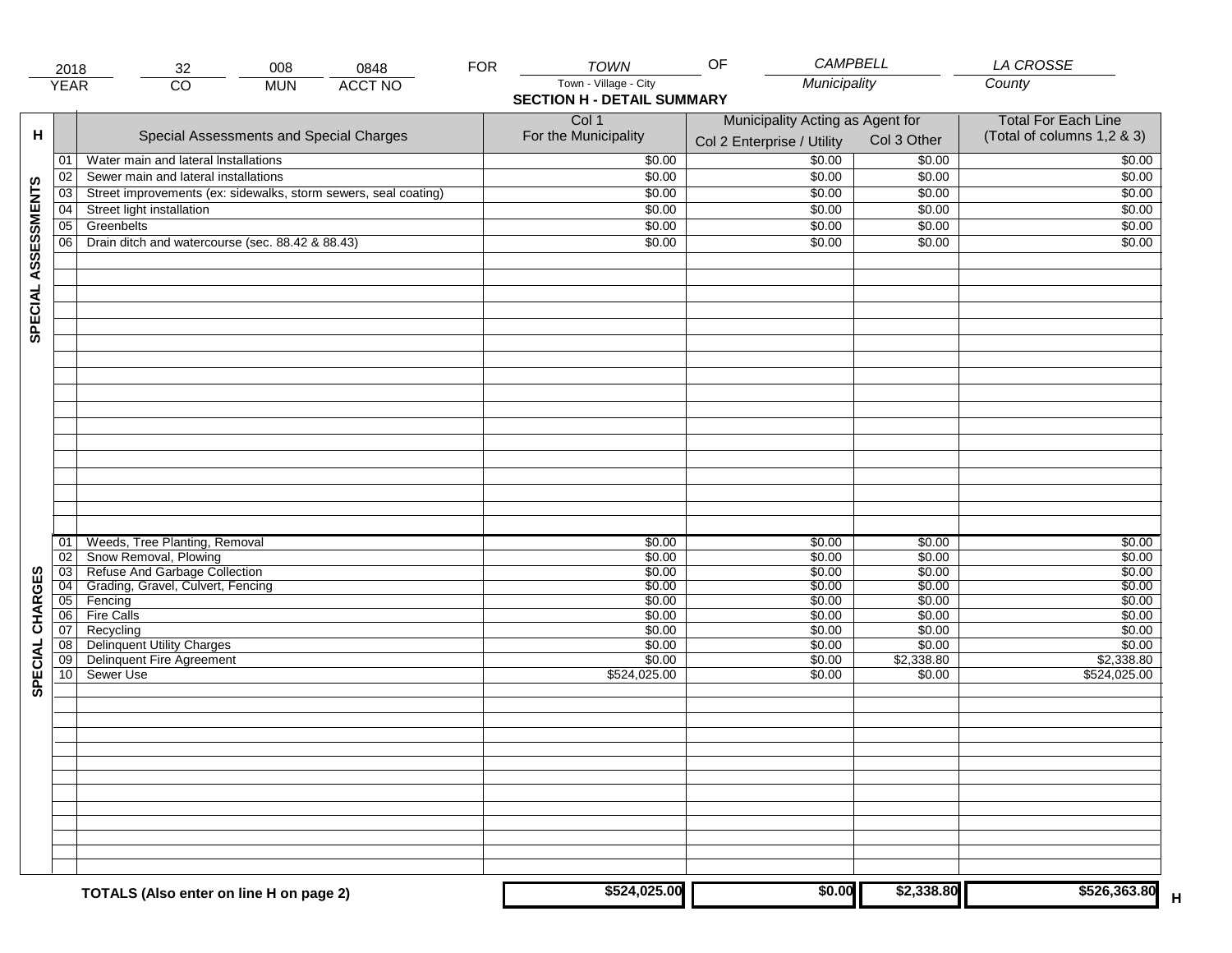| 2018             |        | 008        | 0848           | $\neg$<br>Ur | ั∩เ <i>∧/</i> ∧         | ∼− | <i>JAMPBE'</i><br>——— | $\cdots$<br>ാല |  |
|------------------|--------|------------|----------------|--------------|-------------------------|----|-----------------------|----------------|--|
| $\sqrt{2}$<br>►n | ~<br>U | <b>MUN</b> | <b>ACCT NO</b> |              | villade<br>i own<br>∪lW |    | $M$ unici<br>cınalıtv | County         |  |

| D. | Name of District                          | Valuation | Gen. Prop. Tax Levy | Remarks |
|----|-------------------------------------------|-----------|---------------------|---------|
|    |                                           |           |                     |         |
|    |                                           |           |                     |         |
|    |                                           |           |                     |         |
|    |                                           |           |                     |         |
|    |                                           |           |                     |         |
|    |                                           |           |                     |         |
|    |                                           |           |                     |         |
|    |                                           |           |                     |         |
|    |                                           |           |                     |         |
|    |                                           |           |                     |         |
|    |                                           |           |                     |         |
|    |                                           |           |                     |         |
|    |                                           |           |                     |         |
|    |                                           |           |                     |         |
|    |                                           |           |                     |         |
|    |                                           |           |                     |         |
|    |                                           |           |                     |         |
|    |                                           |           |                     |         |
|    |                                           |           |                     |         |
|    |                                           |           |                     |         |
|    |                                           |           |                     |         |
|    |                                           |           |                     |         |
|    |                                           |           |                     |         |
|    |                                           |           |                     |         |
|    |                                           |           |                     |         |
|    |                                           |           |                     |         |
|    |                                           |           |                     |         |
|    |                                           |           |                     |         |
|    |                                           |           |                     |         |
|    |                                           |           |                     |         |
|    |                                           |           |                     |         |
|    |                                           |           |                     |         |
|    | TOTALS (Also enter on line D-1 on page 1) | \$0.00    |                     |         |
|    |                                           |           |                     |         |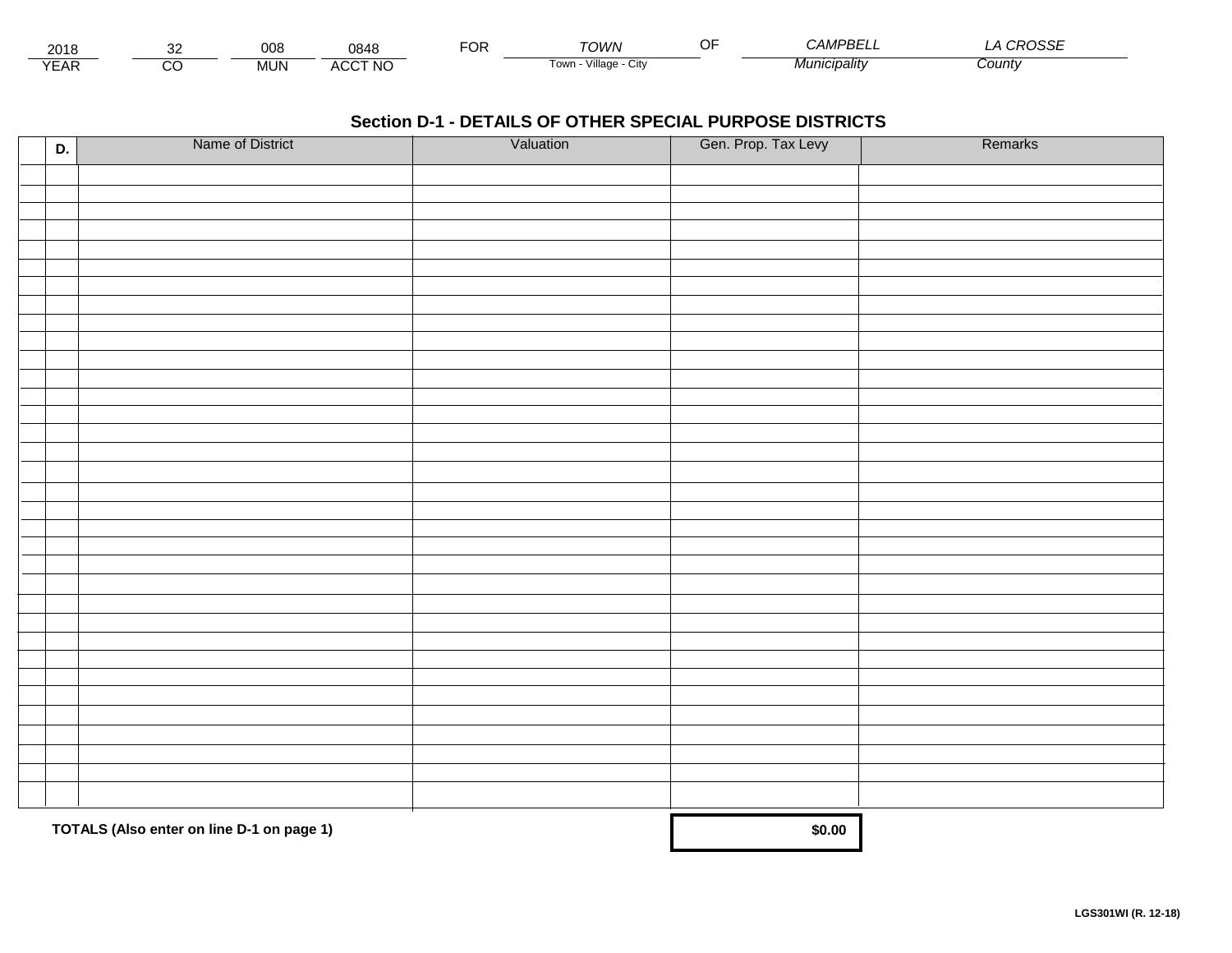| <b>FINAL</b>            |                                           |                                                                                                  |                          | <b>STATEMENT OF TAXES FOR 2018</b>                                             |                                        |                                                   | 32<br>CO | 010<br><b>MUN</b> | 0849<br>ACCT NO                   |                                       |  |                                                                 |             |
|-------------------------|-------------------------------------------|--------------------------------------------------------------------------------------------------|--------------------------|--------------------------------------------------------------------------------|----------------------------------------|---------------------------------------------------|----------|-------------------|-----------------------------------|---------------------------------------|--|-----------------------------------------------------------------|-------------|
|                         |                                           |                                                                                                  |                          | <b>FOR</b>                                                                     | <b>TOWN</b><br>Town-Village -City      |                                                   | OF       |                   | <b>FARMINGTON</b><br>Municipality | <b>LA CROSSE</b><br>County            |  | Check if Amended                                                |             |
| SEC.                    |                                           |                                                                                                  |                          |                                                                                |                                        | Col 1<br>Description of Tax by Taxing Jurisiction |          |                   |                                   |                                       |  | Col 2.<br><b>AMOUNTS APPORTIONED</b><br>BY TAXING JURISDICTIONS |             |
| A                       |                                           | 1. AGGREGATE AMOUNT OF STATE TAXES                                                               |                          |                                                                                |                                        |                                                   |          |                   |                                   |                                       |  | \$0.00                                                          | A           |
| В.                      |                                           | 1. Portion of State Special Charges Upon County                                                  |                          |                                                                                |                                        |                                                   |          |                   |                                   |                                       |  | \$0.00                                                          |             |
|                         |                                           |                                                                                                  |                          | 2. Portion of County Tax Levied Over Entire Municipality                       |                                        |                                                   |          |                   |                                   |                                       |  | \$660,591.53                                                    |             |
|                         |                                           | 3. Special Purpose County Taxes                                                                  |                          |                                                                                |                                        |                                                   |          |                   |                                   |                                       |  | \$0.00                                                          |             |
| <b>COUNTY</b><br>TAXES  |                                           |                                                                                                  |                          | 4. TOTAL COUNTY TAXES (sum of B-1 through B-3)                                 |                                        |                                                   |          |                   |                                   |                                       |  | \$660,591.53                                                    | В           |
|                         |                                           | <b>Special District</b><br>Code                                                                  | <b>Acct</b><br><b>No</b> |                                                                                | <b>Special</b><br><b>District Name</b> |                                                   |          |                   | Col 1a<br><b>Property Taxes</b>   | Col 1b<br><b>State Special Charge</b> |  | <b>Property Taxes with</b><br><b>State Special Charges</b>      |             |
| C.                      | $\mathbf{1}$                              | 327040                                                                                           | 0192                     | MINDORO SANITARY DISTRICT #1                                                   |                                        |                                                   |          |                   | \$13,000.00                       | \$0.00                                |  | \$13,000.00                                                     |             |
|                         | $\mathbf{2}$                              |                                                                                                  |                          |                                                                                |                                        |                                                   |          |                   |                                   |                                       |  |                                                                 |             |
|                         | 3                                         |                                                                                                  |                          |                                                                                |                                        |                                                   |          |                   |                                   |                                       |  |                                                                 |             |
| SPECIAL DISTRICT TAXES  | 4                                         |                                                                                                  |                          |                                                                                |                                        |                                                   |          |                   |                                   |                                       |  |                                                                 |             |
|                         | 5                                         |                                                                                                  |                          |                                                                                |                                        |                                                   |          |                   |                                   |                                       |  |                                                                 |             |
|                         | 6                                         |                                                                                                  |                          |                                                                                |                                        |                                                   |          |                   |                                   |                                       |  |                                                                 |             |
|                         | $\overline{\mathbf{r}}$                   |                                                                                                  |                          |                                                                                |                                        |                                                   |          |                   |                                   |                                       |  |                                                                 |             |
|                         | 8                                         |                                                                                                  |                          |                                                                                |                                        |                                                   |          |                   |                                   |                                       |  |                                                                 |             |
|                         | 9                                         |                                                                                                  |                          |                                                                                |                                        |                                                   |          |                   |                                   |                                       |  |                                                                 |             |
|                         | 10                                        |                                                                                                  |                          |                                                                                |                                        |                                                   |          |                   |                                   |                                       |  |                                                                 |             |
|                         | 11                                        |                                                                                                  |                          |                                                                                |                                        |                                                   |          |                   |                                   |                                       |  |                                                                 |             |
|                         |                                           |                                                                                                  |                          | 12. TOTAL SPECIAL DISTRICT TAXES (sum of C1 through C11)                       |                                        |                                                   |          |                   | \$13,000.00                       | \$0.00                                |  | \$13,000.00                                                     | $\mathbf C$ |
| D.                      |                                           |                                                                                                  |                          | Other Special Purpose District Taxes (Show Detail on page 4, enter total here) |                                        |                                                   |          |                   |                                   |                                       |  | \$0.00                                                          |             |
|                         | 2.                                        |                                                                                                  |                          | Total Tax Increment (except county environmental remediation tax increment)    |                                        |                                                   |          |                   |                                   |                                       |  | \$0.00                                                          |             |
| CITY                    | County Environmental Tax Increment<br>13. |                                                                                                  |                          |                                                                                |                                        |                                                   |          |                   |                                   |                                       |  | \$0.00                                                          |             |
| б                       | <b>Other State Special Charges</b><br>14. |                                                                                                  |                          |                                                                                |                                        |                                                   |          |                   |                                   |                                       |  | \$0.00                                                          |             |
|                         | 5.                                        | <b>County Special Charges</b>                                                                    |                          |                                                                                |                                        |                                                   |          |                   |                                   |                                       |  | \$0.00                                                          |             |
|                         | 6.                                        | All Other Town, Village, or City Taxes                                                           |                          |                                                                                |                                        |                                                   |          |                   |                                   |                                       |  | \$441,995.00                                                    |             |
|                         | 17.                                       | Surplus Funds Applied CAUTION: Do not make an entry on this line unless Line D6 (above) is Zero. |                          |                                                                                | k                                      | $\sqrt{$0.00}$                                    |          |                   |                                   |                                       |  |                                                                 |             |
| TOWN, VILLAGE,<br>TAXES |                                           | 8. TOTAL TOWN, VILLAGE OR CITY TAXES (sum of D1 through D7; NOT TOTAL for page one)              |                          |                                                                                |                                        | \$441,995.00                                      | D        |                   |                                   |                                       |  |                                                                 |             |
| Clerk                   |                                           |                                                                                                  |                          |                                                                                |                                        | Date                                              |          |                   | <b>REMARKS</b>                    |                                       |  |                                                                 |             |

| <b>VIGIN</b>   |            | Date | REMARKS |
|----------------|------------|------|---------|
| Work Phone     | Home Phone |      |         |
|                |            |      |         |
| E-mail Address | Fax Number |      |         |
|                |            |      |         |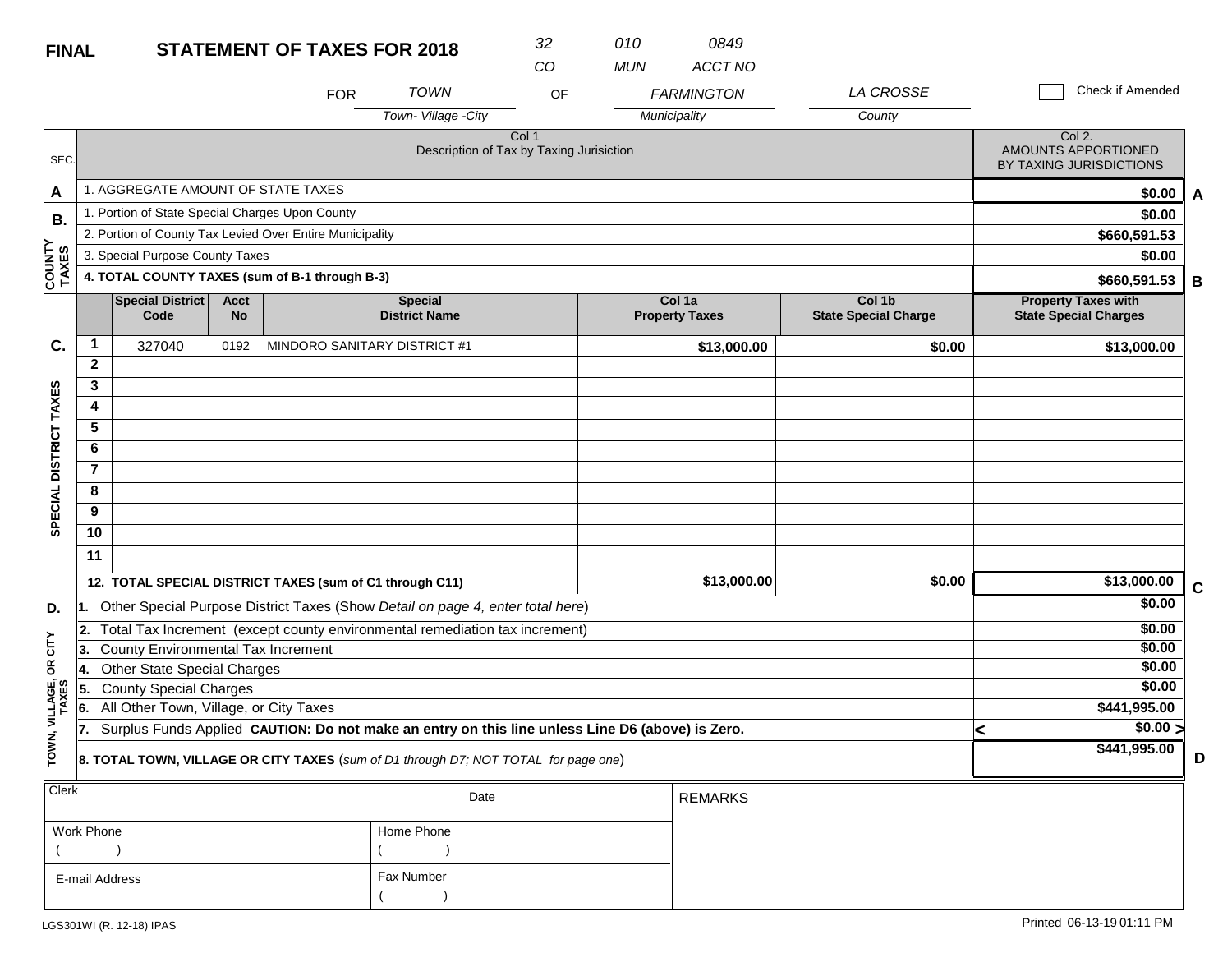|                                     | 2018                                                                                                         | 32                                                                                                                             | 010                                   | 0849                           | <b>FOR</b> | <b>TOWN</b>                                    | OF                                         | <b>FARMINGTON</b>                                                                                                                                                                   | <b>LA CROSSE</b>                                         |                |
|-------------------------------------|--------------------------------------------------------------------------------------------------------------|--------------------------------------------------------------------------------------------------------------------------------|---------------------------------------|--------------------------------|------------|------------------------------------------------|--------------------------------------------|-------------------------------------------------------------------------------------------------------------------------------------------------------------------------------------|----------------------------------------------------------|----------------|
|                                     | <b>YEAR</b>                                                                                                  | CO                                                                                                                             | <b>MUN</b>                            | <b>ACCT NO</b>                 |            | Town - Village - City                          |                                            | Municipality                                                                                                                                                                        | County                                                   |                |
| SEC.                                |                                                                                                              | <b>School District Codes</b>                                                                                                   | Acct<br><b>No</b>                     |                                |            |                                                | Col 1<br><b>SCHOOL DISTRICT NAMES</b>      |                                                                                                                                                                                     | Col. 2<br>AMOUNTS APPORTIONED<br>BY TAXING JURISDICTIONS |                |
|                                     | 1                                                                                                            | 273428                                                                                                                         | 0163                                  | SCH D OF MELROSE-MINDORO       |            |                                                |                                            |                                                                                                                                                                                     | \$2,012,140.95                                           |                |
| Е.                                  | $\overline{2}$                                                                                               | 320245                                                                                                                         | 0192                                  | <b>SCH D OF BANGOR</b>         |            |                                                |                                            |                                                                                                                                                                                     | \$16,934.77                                              |                |
|                                     | 3                                                                                                            | 322562                                                                                                                         | 0193                                  | <b>SCH D OF HOLMEN</b>         |            |                                                |                                            |                                                                                                                                                                                     | \$172,609.00                                             |                |
|                                     | 4                                                                                                            | 326370                                                                                                                         | 0196                                  | <b>SCH D OF WEST SALEM</b>     |            |                                                |                                            |                                                                                                                                                                                     | \$4,239.95                                               |                |
|                                     | $\overline{5}$                                                                                               |                                                                                                                                |                                       |                                |            |                                                |                                            |                                                                                                                                                                                     |                                                          |                |
|                                     | 6                                                                                                            |                                                                                                                                |                                       |                                |            |                                                |                                            |                                                                                                                                                                                     |                                                          |                |
| ELEMENTARY AND<br>SECONDARY SCHOOLS | $\overline{7}$                                                                                               |                                                                                                                                |                                       |                                |            |                                                |                                            |                                                                                                                                                                                     |                                                          |                |
|                                     | 8                                                                                                            |                                                                                                                                |                                       |                                |            |                                                |                                            |                                                                                                                                                                                     |                                                          |                |
|                                     | $\overline{9}$                                                                                               |                                                                                                                                |                                       |                                |            |                                                |                                            |                                                                                                                                                                                     |                                                          |                |
|                                     | $\overline{10}$                                                                                              |                                                                                                                                |                                       |                                |            |                                                |                                            |                                                                                                                                                                                     |                                                          |                |
|                                     | $\overline{11}$                                                                                              |                                                                                                                                |                                       |                                |            |                                                |                                            |                                                                                                                                                                                     |                                                          |                |
|                                     | 12                                                                                                           | TOTAL ELEMENTARY AND SECONDARY SCHOOL TAXES (sum of E1 through E11)                                                            | 0002                                  | WESTERN TECHNICAL COLLEGE LACR |            |                                                |                                            |                                                                                                                                                                                     | \$2,205,924.67                                           | E              |
|                                     | $\mathbf{1}$ .                                                                                               | 0200                                                                                                                           |                                       | \$260,586.02                   |            |                                                |                                            |                                                                                                                                                                                     |                                                          |                |
|                                     | 2.<br>$\overline{3}$ .                                                                                       |                                                                                                                                |                                       |                                |            |                                                |                                            |                                                                                                                                                                                     |                                                          |                |
| TECH. T                             |                                                                                                              | TOTAL TECHNICAL COLLEGE TAXES (sum of F1 through F3)                                                                           |                                       |                                |            |                                                |                                            |                                                                                                                                                                                     | \$260,586.02                                             | .F             |
| G.                                  |                                                                                                              | TOTAL GENERAL PROPERTY TAXES APPORTIONED (Total of State, County, Special District, Local, School and Technical College Taxes) |                                       | \$3,582,097.22                 | G          |                                                |                                            |                                                                                                                                                                                     |                                                          |                |
|                                     |                                                                                                              | Summary of General Property Taxes, State Tax Credits Applied, and Net General Property Taxes to be Collected                   |                                       | (G7) DEPARTMENT OF             |            |                                                |                                            |                                                                                                                                                                                     |                                                          |                |
|                                     |                                                                                                              | PLEASE COMPLETE ALL COLUMNS                                                                                                    |                                       |                                |            | Col 1                                          | Col <sub>2</sub>                           | Col <sub>3</sub>                                                                                                                                                                    | REVENUE USE ONLY                                         |                |
|                                     |                                                                                                              |                                                                                                                                |                                       |                                |            |                                                | Real Estate Roll Personal Property Roll    | Total (Col 1 Plus Col 2)                                                                                                                                                            |                                                          |                |
| G1                                  |                                                                                                              | General Property Taxes From Computerized Summary                                                                               |                                       |                                |            | 3,556,000.78                                   | 26,096.23                                  |                                                                                                                                                                                     | 3,582,097.01 SUBTRACT LINE G FROM LINE                   |                |
| G <sub>2</sub>                      |                                                                                                              | School Levy Tax Credit Applied (subtract)                                                                                      |                                       |                                |            | 379,352.98                                     | 2,704.34                                   |                                                                                                                                                                                     | 382,057.32 G-1. RECORD ON LINE G-6.                      |                |
| G <sub>3</sub>                      |                                                                                                              | Lottery and Gaming Credit Applied (subtract)                                                                                   |                                       |                                |            | 133,035.08<br>90,640.54                        | 0.00<br>0.00                               | 90,640.54                                                                                                                                                                           | \$3,582,097.01                                           |                |
| G4<br>G <sub>5</sub>                |                                                                                                              | First Dollar Credit Applied (subtract)<br>Net General Property Taxes To Be Collected                                           |                                       |                                |            | 2,952,972.18                                   | 23,391.89                                  | $2,976,364.07$ <sup>(G)</sup>                                                                                                                                                       | \$3,582,097.22                                           |                |
| G <sub>6</sub>                      |                                                                                                              | <b>UNDERRUN / OVERRUN</b> (include Line G-6 in Line T Total)                                                                   |                                       |                                |            |                                                |                                            |                                                                                                                                                                                     | $-$0.21$                                                 | G <sub>6</sub> |
| Η.                                  |                                                                                                              | <b>REPORT DETAIL ON PAGE - 3</b>                                                                                               |                                       |                                |            | Col 1                                          |                                            | Municipality Acting as Agent For                                                                                                                                                    |                                                          |                |
|                                     |                                                                                                              |                                                                                                                                |                                       |                                |            | For Municipality                               | Col 2 Enterprise/ Utility                  | Col 3 Other                                                                                                                                                                         |                                                          |                |
|                                     |                                                                                                              | <b>SPECIAL ASSESSMENTS AND CHARGES</b>                                                                                         |                                       |                                |            | 0.00                                           | 7.005.73                                   | 0.00                                                                                                                                                                                | \$7,005.73                                               | H              |
| J.                                  |                                                                                                              | <b>OMITTED PROPERTY TAXES</b> (Net taxes levied on property omitted from taxation in previous years)                           |                                       |                                |            |                                                |                                            |                                                                                                                                                                                     | \$0.00                                                   | J              |
| Κ.                                  |                                                                                                              | S. 70.43 CORRECTIONS (Net taxes due or refunded - use brackets <> to denote minus amount)                                      |                                       | (a) (b) (c)                    |            |                                                | (d)<br>(e)                                 | (f)                                                                                                                                                                                 | \$0.00                                                   | Κ              |
| М.                                  |                                                                                                              | P.F. CROP TAXES                                                                                                                | $0.00 + 0.00$ Reg.Acs.@20¢=\$<br>0.00 | \$0.00                         | M          |                                                |                                            |                                                                                                                                                                                     |                                                          |                |
| N.                                  |                                                                                                              | (a) (Acres)                                                                                                                    |                                       | (c) (Acres)                    | (d)        | (e) (Acres)                                    | (a) (Acres)<br>(i) (Acres)                 | MFL TAX 14.00 Open @\$ 74=\$ 10.36 + 2680.18 Closed @\$ 1.75=\$4690.23 + 240.00 Open @\$ 2.04= 489.60 + 3589.95 Closed @\$ 10.20=\$36617.42<br>(i)<br>.00<br>.00 Closed @ \$7.87=\$ | \$41,807.61                                              | $\mathsf{N}$   |
|                                     | 0.00<br>0.00<br>1. COAL (Sec.70.42)<br>@5¢ per Ton + Number of Tons=(b)<br>@7¢ per Ton<br>Number of Tons=(a) |                                                                                                                                |                                       |                                |            |                                                |                                            |                                                                                                                                                                                     | \$0.00                                                   |                |
| OCCUPATION                          |                                                                                                              | 2. PETROLEUM REFINERIES (Sec.70.421)                                                                                           |                                       | \$0.00                         |            |                                                |                                            |                                                                                                                                                                                     |                                                          |                |
|                                     |                                                                                                              | 3. IRON ORE CONCENTRATES (Sec. 70.40)                                                                                          |                                       |                                |            | Number of Tons $=(a)$<br>Number of Tons $=(a)$ | 0.00<br>@5¢ per Ton<br>0.00<br>@5¢ per Ton |                                                                                                                                                                                     | \$0.00                                                   |                |
|                                     |                                                                                                              |                                                                                                                                |                                       |                                |            |                                                |                                            |                                                                                                                                                                                     |                                                          |                |
| T.                                  |                                                                                                              | AGGREGATE AMOUNT OF TAXES (Total of Sections G, G-6, H, J, K, M, N, and Section 0)                                             |                                       |                                |            |                                                |                                            |                                                                                                                                                                                     | \$3,630,910.35                                           |                |
|                                     |                                                                                                              |                                                                                                                                |                                       |                                |            |                                                |                                            |                                                                                                                                                                                     |                                                          | T.             |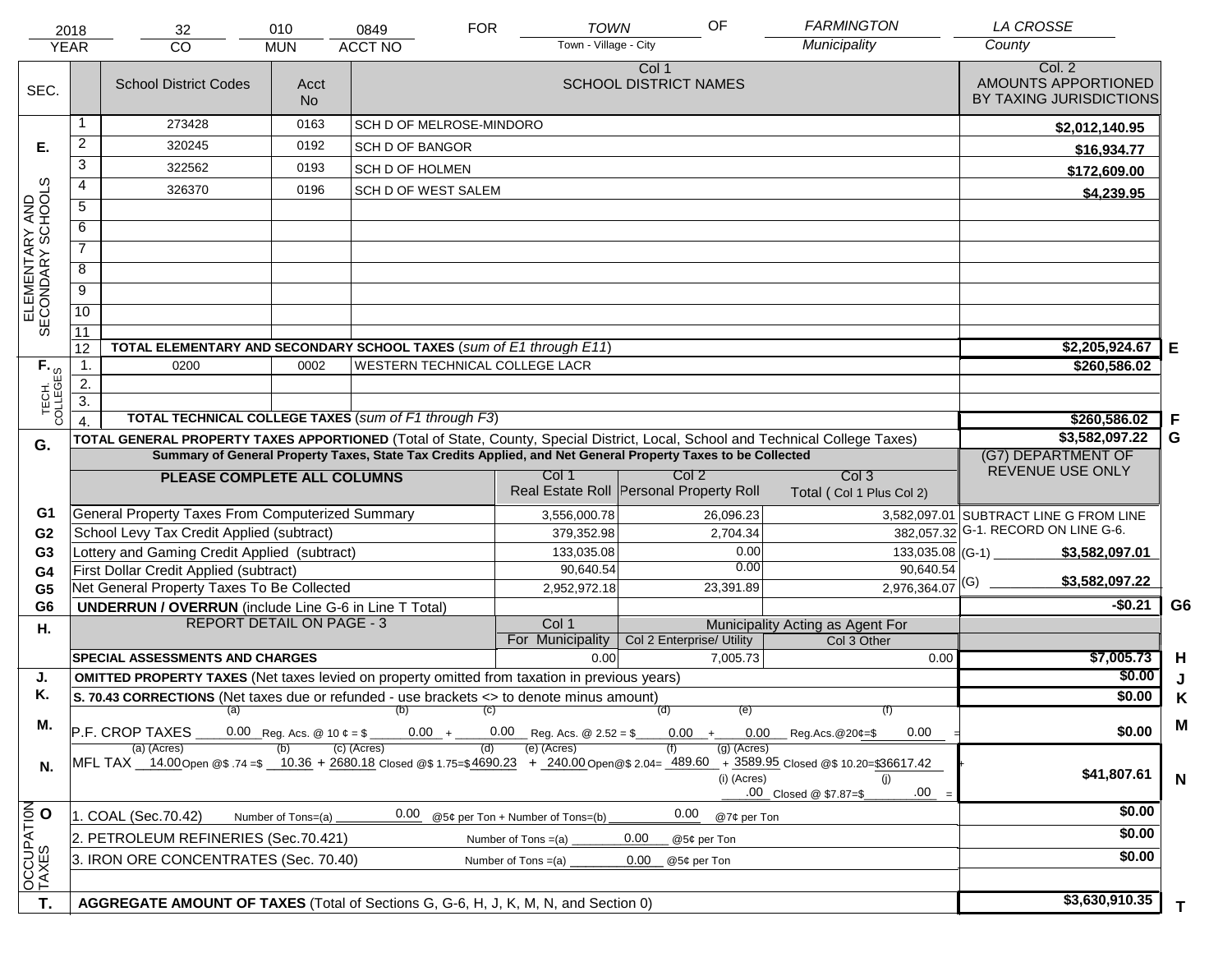|                     | 2018            | 010<br>32                                                       | 0849           | <b>FOR</b> | <b>TOWN</b>                       | OF                               | <b>FARMINGTON</b> | LA CROSSE                  |
|---------------------|-----------------|-----------------------------------------------------------------|----------------|------------|-----------------------------------|----------------------------------|-------------------|----------------------------|
|                     | <b>YEAR</b>     | $\overline{CO}$<br><b>MUN</b>                                   | <b>ACCT NO</b> |            | Town - Village - City             | Municipality                     |                   | County                     |
|                     |                 |                                                                 |                |            | <b>SECTION H - DETAIL SUMMARY</b> |                                  |                   |                            |
|                     |                 |                                                                 |                |            | Col 1                             | Municipality Acting as Agent for |                   | <b>Total For Each Line</b> |
| н                   |                 | Special Assessments and Special Charges                         |                |            | For the Municipality              | Col 2 Enterprise / Utility       | Col 3 Other       | (Total of columns 1,2 & 3) |
|                     |                 |                                                                 |                |            |                                   |                                  |                   |                            |
|                     | 01              | Water main and lateral Installations                            |                |            | \$0.00                            | \$0.00                           | \$0.00            | \$0.00                     |
|                     | 02              | Sewer main and lateral installations                            |                |            | \$0.00                            | \$0.00                           | \$0.00            | \$0.00                     |
|                     | 03              | Street improvements (ex: sidewalks, storm sewers, seal coating) |                |            | \$0.00                            | \$0.00                           | \$0.00            | \$0.00                     |
| SPECIAL ASSESSMENTS | 04              | Street light installation                                       |                |            | \$0.00                            | \$0.00                           | \$0.00            | \$0.00                     |
|                     | 05              | Greenbelts                                                      |                |            | \$0.00                            | \$0.00                           | \$0.00            | \$0.00                     |
|                     | 06              | Drain ditch and watercourse (sec. 88.42 & 88.43)                |                |            | \$0.00                            | \$0.00                           | \$0.00            | \$0.00                     |
|                     |                 |                                                                 |                |            |                                   |                                  |                   |                            |
|                     |                 |                                                                 |                |            |                                   |                                  |                   |                            |
|                     |                 |                                                                 |                |            |                                   |                                  |                   |                            |
|                     |                 |                                                                 |                |            |                                   |                                  |                   |                            |
|                     |                 |                                                                 |                |            |                                   |                                  |                   |                            |
|                     |                 |                                                                 |                |            |                                   |                                  |                   |                            |
|                     |                 |                                                                 |                |            |                                   |                                  |                   |                            |
|                     |                 |                                                                 |                |            |                                   |                                  |                   |                            |
|                     |                 |                                                                 |                |            |                                   |                                  |                   |                            |
|                     |                 |                                                                 |                |            |                                   |                                  |                   |                            |
|                     |                 |                                                                 |                |            |                                   |                                  |                   |                            |
|                     |                 |                                                                 |                |            |                                   |                                  |                   |                            |
|                     |                 |                                                                 |                |            |                                   |                                  |                   |                            |
|                     |                 |                                                                 |                |            |                                   |                                  |                   |                            |
|                     |                 |                                                                 |                |            |                                   |                                  |                   |                            |
|                     |                 |                                                                 |                |            |                                   |                                  |                   |                            |
|                     |                 |                                                                 |                |            |                                   |                                  |                   |                            |
|                     | 01              | Weeds, Tree Planting, Removal                                   |                |            | \$0.00                            | \$0.00                           | \$0.00            | \$0.00                     |
|                     | 02              | Snow Removal, Plowing                                           |                |            | \$0.00                            | \$0.00                           | \$0.00            | \$0.00                     |
|                     | $\overline{03}$ | Refuse And Garbage Collection                                   |                |            | \$0.00                            | \$0.00                           | \$0.00            | \$0.00                     |
|                     | $\overline{04}$ | Grading, Gravel, Culvert, Fencing                               |                |            | \$0.00                            | \$0.00                           | \$0.00            | \$0.00                     |
| SPECIAL CHARGES     | 05              | Fencing                                                         |                |            | \$0.00                            | \$0.00                           | \$0.00            | \$0.00                     |
|                     | 06              | <b>Fire Calls</b>                                               |                |            | \$0.00                            | \$0.00                           | \$0.00            | \$0.00                     |
|                     | 07              | Recycling                                                       |                |            | \$0.00                            | \$0.00                           | \$0.00            | \$0.00                     |
|                     | 08              | <b>Delinquent Utility Charges</b>                               |                |            | \$0.00                            | \$7,005.73                       | \$0.00            | \$7,005.73                 |
|                     |                 |                                                                 |                |            |                                   |                                  |                   |                            |
|                     |                 |                                                                 |                |            |                                   |                                  |                   |                            |
|                     |                 |                                                                 |                |            |                                   |                                  |                   |                            |
|                     |                 |                                                                 |                |            |                                   |                                  |                   |                            |
|                     |                 |                                                                 |                |            |                                   |                                  |                   |                            |
|                     |                 |                                                                 |                |            |                                   |                                  |                   |                            |
|                     |                 |                                                                 |                |            |                                   |                                  |                   |                            |
|                     |                 |                                                                 |                |            |                                   |                                  |                   |                            |
|                     |                 |                                                                 |                |            |                                   |                                  |                   |                            |
|                     |                 |                                                                 |                |            |                                   |                                  |                   |                            |
|                     |                 |                                                                 |                |            |                                   |                                  |                   |                            |
|                     |                 |                                                                 |                |            |                                   |                                  |                   |                            |
|                     |                 |                                                                 |                |            |                                   |                                  |                   |                            |
|                     |                 |                                                                 |                |            |                                   |                                  |                   |                            |
|                     |                 | TOTALS (Also enter on line H on page 2)                         |                |            | \$0.00                            | \$7,005.73                       | \$0.00            | \$7,005.73                 |
|                     |                 |                                                                 |                |            |                                   |                                  |                   |                            |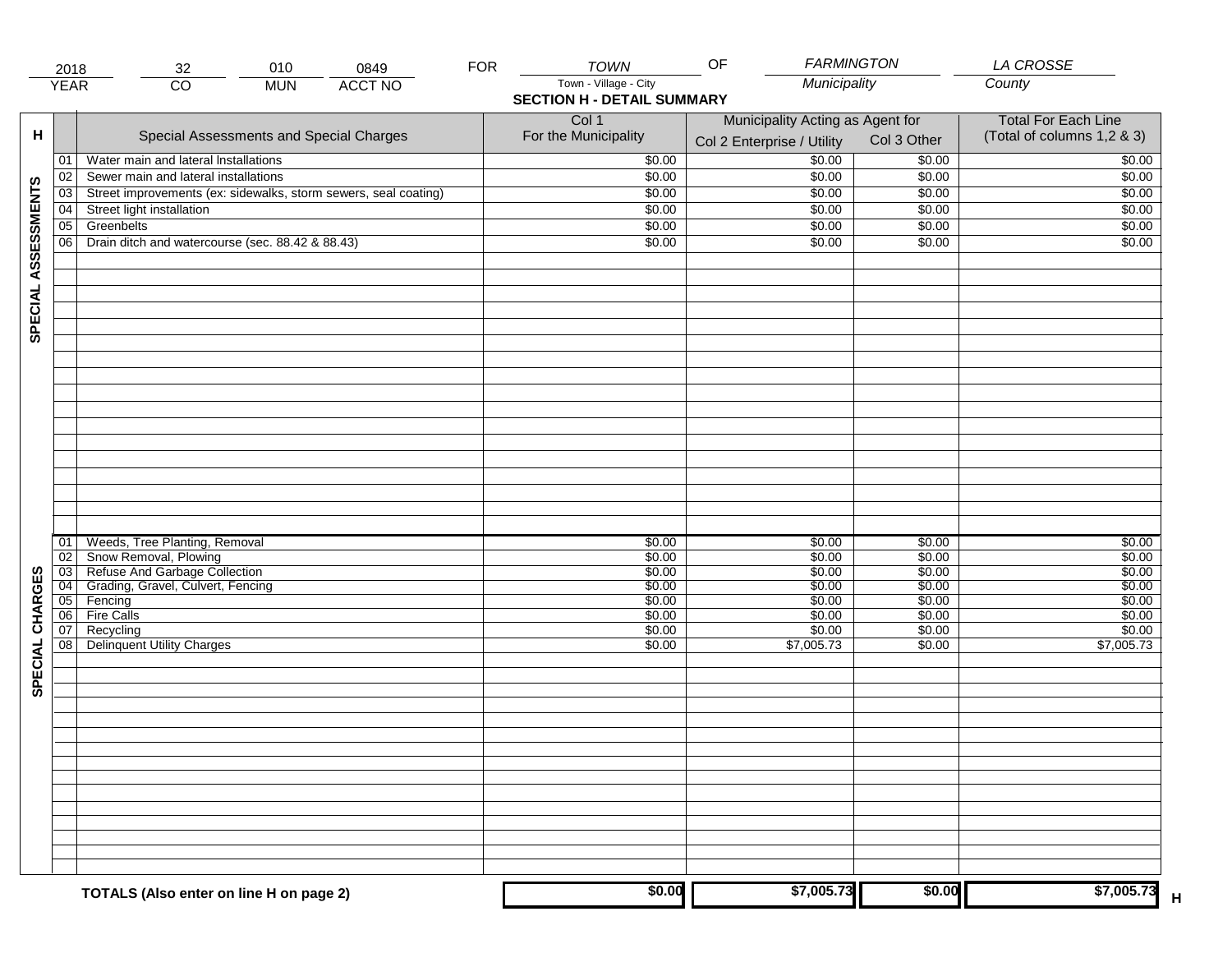| 2018            | ~~           | ງ1( | 18AC<br>,,,,,, | -^'<br>◡ | TOWN                    | $\cap$<br>⊣ر . | - - - - - - - - - - - - - - - -<br>, ON<br>. <i>MING</i> | $\sim$<br>∟טע |  |
|-----------------|--------------|-----|----------------|----------|-------------------------|----------------|----------------------------------------------------------|---------------|--|
| $\sqrt{2}$<br>ட | ~<br>$\cdot$ | MUI | ACCT NO        |          | /illage<br>Cit∖<br>Town |                | ınıcıpalıtv                                              | ∴ount∖        |  |

| D. | Name of District                          | Valuation | Gen. Prop. Tax Levy | Remarks |
|----|-------------------------------------------|-----------|---------------------|---------|
|    |                                           |           |                     |         |
|    |                                           |           |                     |         |
|    |                                           |           |                     |         |
|    |                                           |           |                     |         |
|    |                                           |           |                     |         |
|    |                                           |           |                     |         |
|    |                                           |           |                     |         |
|    |                                           |           |                     |         |
|    |                                           |           |                     |         |
|    |                                           |           |                     |         |
|    |                                           |           |                     |         |
|    |                                           |           |                     |         |
|    |                                           |           |                     |         |
|    |                                           |           |                     |         |
|    |                                           |           |                     |         |
|    |                                           |           |                     |         |
|    |                                           |           |                     |         |
|    |                                           |           |                     |         |
|    |                                           |           |                     |         |
|    |                                           |           |                     |         |
|    |                                           |           |                     |         |
|    |                                           |           |                     |         |
|    |                                           |           |                     |         |
|    |                                           |           |                     |         |
|    |                                           |           |                     |         |
|    |                                           |           |                     |         |
|    |                                           |           |                     |         |
|    |                                           |           |                     |         |
|    |                                           |           |                     |         |
|    |                                           |           |                     |         |
|    |                                           |           |                     |         |
|    | TOTALS (Also enter on line D-1 on page 1) |           | \$0.00              |         |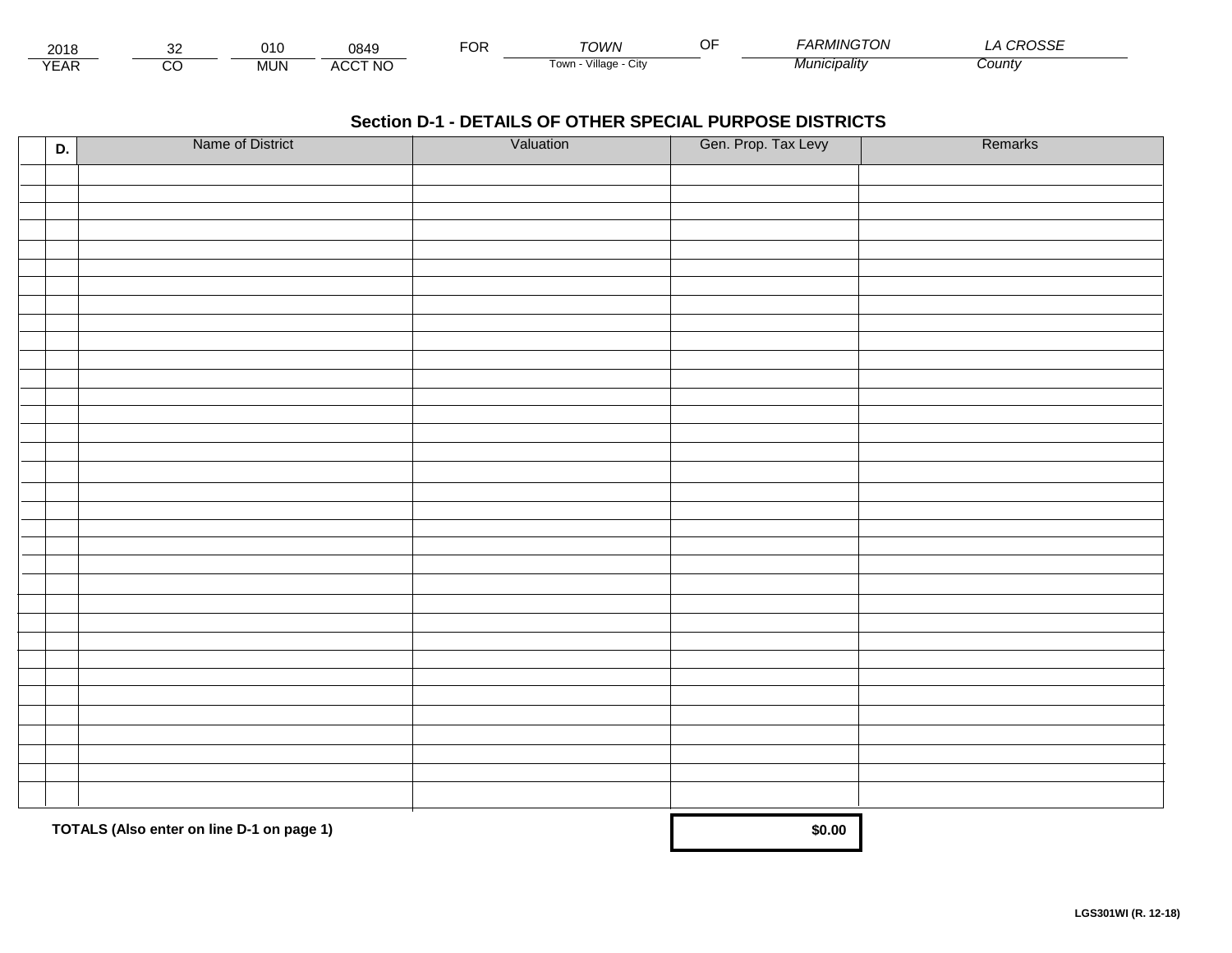| <b>FINAL</b>            |                |                                                                                                  |                          | <b>STATEMENT OF TAXES FOR 2018</b>                                                |                                        | 32                                                           | 012        | 0850                            |                                       |  |                                                            |   |
|-------------------------|----------------|--------------------------------------------------------------------------------------------------|--------------------------|-----------------------------------------------------------------------------------|----------------------------------------|--------------------------------------------------------------|------------|---------------------------------|---------------------------------------|--|------------------------------------------------------------|---|
|                         |                |                                                                                                  |                          |                                                                                   |                                        | CO                                                           | <b>MUN</b> | <b>ACCT NO</b>                  |                                       |  |                                                            |   |
|                         |                |                                                                                                  |                          | <b>FOR</b>                                                                        | <b>TOWN</b>                            | OF                                                           |            | <b>GREENFIELD</b>               | LA CROSSE                             |  | Check if Amended                                           |   |
|                         |                |                                                                                                  |                          |                                                                                   | Town-Village -City                     |                                                              |            | Municipality                    | County                                |  |                                                            |   |
| SEC.                    |                |                                                                                                  |                          |                                                                                   |                                        | Col <sub>1</sub><br>Description of Tax by Taxing Jurisiction |            |                                 |                                       |  | Col 2.<br>AMOUNTS APPORTIONED<br>BY TAXING JURISDICTIONS   |   |
| A                       |                | 1. AGGREGATE AMOUNT OF STATE TAXES                                                               |                          |                                                                                   |                                        |                                                              |            |                                 |                                       |  | \$0.00                                                     | A |
| <b>B.</b>               |                | 1. Portion of State Special Charges Upon County                                                  |                          |                                                                                   |                                        |                                                              |            |                                 |                                       |  | \$0.00                                                     |   |
|                         |                |                                                                                                  |                          | 2. Portion of County Tax Levied Over Entire Municipality                          |                                        |                                                              |            |                                 |                                       |  | \$679,130.25                                               |   |
|                         |                | 3. Special Purpose County Taxes                                                                  |                          |                                                                                   |                                        |                                                              |            |                                 |                                       |  | \$0.00                                                     |   |
| <b>COUNTY</b><br>TAXES  |                |                                                                                                  |                          | 4. TOTAL COUNTY TAXES (sum of B-1 through B-3)                                    |                                        |                                                              |            |                                 |                                       |  | \$679,130.25                                               | B |
|                         |                | <b>Special District</b><br>Code                                                                  | <b>Acct</b><br><b>No</b> |                                                                                   | <b>Special</b><br><b>District Name</b> |                                                              |            | Col 1a<br><b>Property Taxes</b> | Col 1b<br><b>State Special Charge</b> |  | <b>Property Taxes with</b><br><b>State Special Charges</b> |   |
| C.                      | 1              | 327050                                                                                           | 0193                     | ST. JOSEPH SANITARY DISTRICT #1                                                   |                                        |                                                              |            | \$122,500.00                    | \$0.00                                |  | \$122,500.00                                               |   |
|                         | $\mathbf{2}$   |                                                                                                  |                          |                                                                                   |                                        |                                                              |            |                                 |                                       |  |                                                            |   |
|                         | 3              |                                                                                                  |                          |                                                                                   |                                        |                                                              |            |                                 |                                       |  |                                                            |   |
|                         | 4              |                                                                                                  |                          |                                                                                   |                                        |                                                              |            |                                 |                                       |  |                                                            |   |
|                         | 5              |                                                                                                  |                          |                                                                                   |                                        |                                                              |            |                                 |                                       |  |                                                            |   |
|                         | 6              |                                                                                                  |                          |                                                                                   |                                        |                                                              |            |                                 |                                       |  |                                                            |   |
|                         | $\overline{7}$ |                                                                                                  |                          |                                                                                   |                                        |                                                              |            |                                 |                                       |  |                                                            |   |
|                         | 8              |                                                                                                  |                          |                                                                                   |                                        |                                                              |            |                                 |                                       |  |                                                            |   |
| SPECIAL DISTRICT TAXES  | 9              |                                                                                                  |                          |                                                                                   |                                        |                                                              |            |                                 |                                       |  |                                                            |   |
|                         | 10             |                                                                                                  |                          |                                                                                   |                                        |                                                              |            |                                 |                                       |  |                                                            |   |
|                         | 11             |                                                                                                  |                          |                                                                                   |                                        |                                                              |            |                                 |                                       |  |                                                            |   |
|                         |                |                                                                                                  |                          | 12. TOTAL SPECIAL DISTRICT TAXES (sum of C1 through C11)                          |                                        |                                                              |            | \$122,500.00                    | \$0.00                                |  | \$122,500.00                                               | C |
| D.                      |                |                                                                                                  |                          | 1. Other Special Purpose District Taxes (Show Detail on page 4, enter total here) |                                        |                                                              |            |                                 |                                       |  | \$0.00                                                     |   |
|                         | 2.             |                                                                                                  |                          | Total Tax Increment (except county environmental remediation tax increment)       |                                        |                                                              |            |                                 |                                       |  | \$0.00                                                     |   |
| čL                      | 13.            | <b>County Environmental Tax Increment</b>                                                        |                          |                                                                                   |                                        |                                                              |            |                                 |                                       |  | \$0.00                                                     |   |
| g                       | 14.            | <b>Other State Special Charges</b>                                                               |                          |                                                                                   |                                        |                                                              |            |                                 |                                       |  | \$0.00                                                     |   |
|                         | 5.             | <b>County Special Charges</b>                                                                    |                          |                                                                                   |                                        |                                                              |            |                                 |                                       |  | \$0.00                                                     |   |
|                         | 6.             | All Other Town, Village, or City Taxes                                                           |                          |                                                                                   |                                        | \$496,400.80                                                 |            |                                 |                                       |  |                                                            |   |
| TOWN, VILLAGE,<br>TAXES | 17.            | Surplus Funds Applied CAUTION: Do not make an entry on this line unless Line D6 (above) is Zero. |                          |                                                                                   | ⋖                                      | $\sqrt{$0.00}$                                               |            |                                 |                                       |  |                                                            |   |
|                         |                | 8. TOTAL TOWN, VILLAGE OR CITY TAXES (sum of D1 through D7; NOT TOTAL for page one)              |                          |                                                                                   | \$496,400.80                           | D                                                            |            |                                 |                                       |  |                                                            |   |
| <b>Clerk</b>            |                |                                                                                                  |                          |                                                                                   |                                        | Date                                                         |            | <b>REMARKS</b>                  |                                       |  |                                                            |   |

| ו טוטו         |            | Date | REMARKS |
|----------------|------------|------|---------|
| Work Phone     | Home Phone |      |         |
|                |            |      |         |
| E-mail Address | Fax Number |      |         |
|                |            |      |         |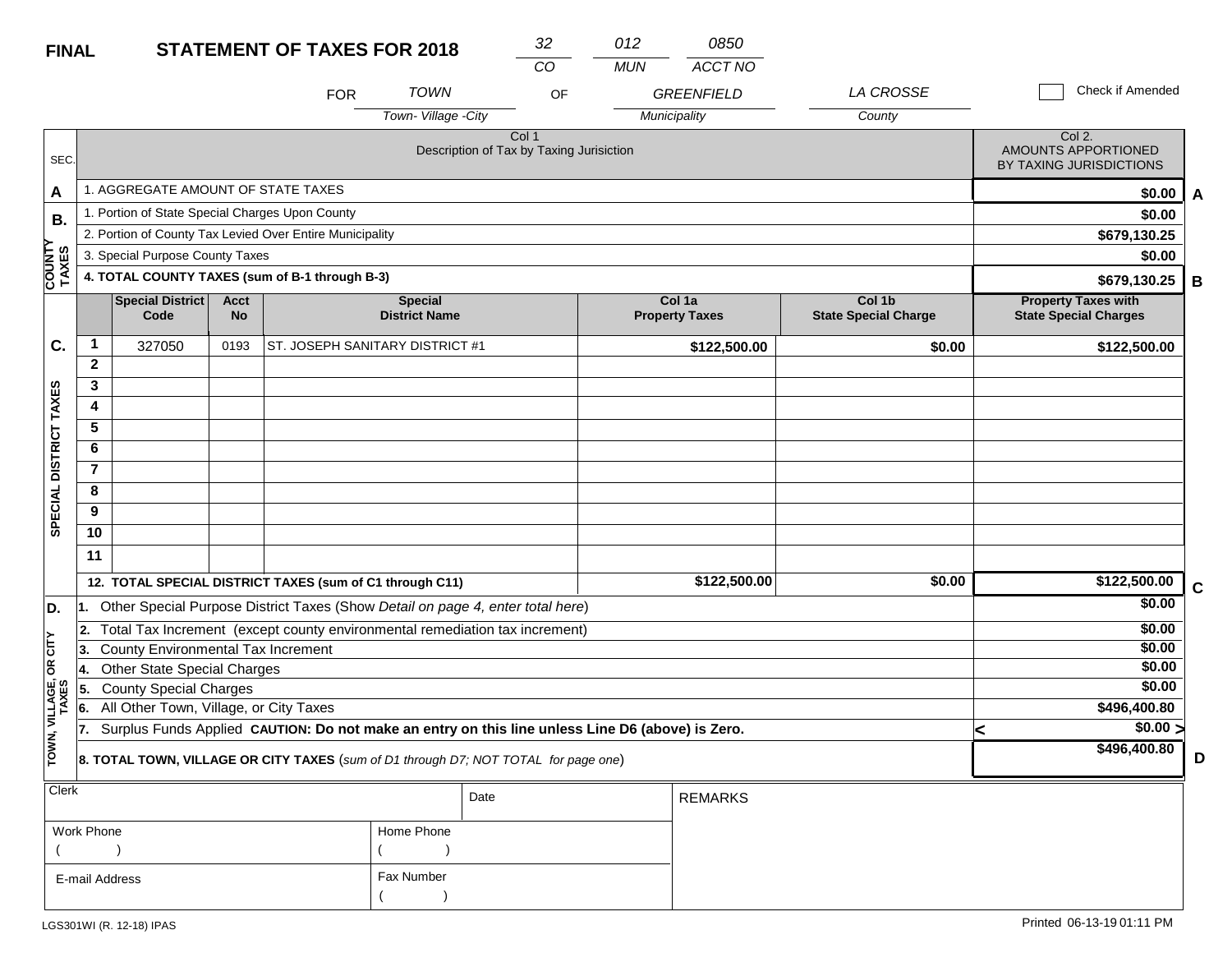|                                     | 2018<br><b>YEAR</b>                                                                                                                                                                                                                            | 32<br><b>CO</b>                                                                                                                                           | 012<br><b>MUN</b> | 0850<br><b>ACCT NO</b>                | <b>FOR</b> | <b>TOWN</b><br>Town - Village - City    | OF                                    |                              | <b>GREENFIELD</b><br>Municipality               | <b>LA CROSSE</b><br>County                               |                |
|-------------------------------------|------------------------------------------------------------------------------------------------------------------------------------------------------------------------------------------------------------------------------------------------|-----------------------------------------------------------------------------------------------------------------------------------------------------------|-------------------|---------------------------------------|------------|-----------------------------------------|---------------------------------------|------------------------------|-------------------------------------------------|----------------------------------------------------------|----------------|
| SEC.                                |                                                                                                                                                                                                                                                | <b>School District Codes</b>                                                                                                                              | Acct<br><b>No</b> |                                       |            |                                         | Col 1<br><b>SCHOOL DISTRICT NAMES</b> |                              |                                                 | Col. 2<br>AMOUNTS APPORTIONED<br>BY TAXING JURISDICTIONS |                |
|                                     |                                                                                                                                                                                                                                                | 322849                                                                                                                                                    | 0194              | <b>SCH D OF LA CROSSE</b>             |            |                                         |                                       |                              |                                                 | \$857,838.00                                             |                |
| Е.                                  | $\overline{a}$                                                                                                                                                                                                                                 | 326370                                                                                                                                                    | 0196              | SCH D OF WEST SALEM                   |            |                                         |                                       |                              |                                                 | \$835,128.43                                             |                |
|                                     | 3                                                                                                                                                                                                                                              | 626321                                                                                                                                                    | 0370              | SCH D OF WESTBY AREA                  |            |                                         |                                       |                              |                                                 | \$85,371.58                                              |                |
|                                     | $\overline{4}$                                                                                                                                                                                                                                 |                                                                                                                                                           |                   |                                       |            |                                         |                                       |                              |                                                 |                                                          |                |
|                                     | 5                                                                                                                                                                                                                                              |                                                                                                                                                           |                   |                                       |            |                                         |                                       |                              |                                                 |                                                          |                |
|                                     | 6                                                                                                                                                                                                                                              |                                                                                                                                                           |                   |                                       |            |                                         |                                       |                              |                                                 |                                                          |                |
| ELEMENTARY AND<br>SECONDARY SCHOOLS | $\overline{7}$                                                                                                                                                                                                                                 |                                                                                                                                                           |                   |                                       |            |                                         |                                       |                              |                                                 |                                                          |                |
|                                     | 8                                                                                                                                                                                                                                              |                                                                                                                                                           |                   |                                       |            |                                         |                                       |                              |                                                 |                                                          |                |
|                                     | $\overline{9}$                                                                                                                                                                                                                                 |                                                                                                                                                           |                   |                                       |            |                                         |                                       |                              |                                                 |                                                          |                |
|                                     | $\overline{10}$                                                                                                                                                                                                                                |                                                                                                                                                           |                   |                                       |            |                                         |                                       |                              |                                                 |                                                          |                |
|                                     | 11                                                                                                                                                                                                                                             |                                                                                                                                                           |                   |                                       |            |                                         |                                       |                              |                                                 |                                                          |                |
|                                     | 12                                                                                                                                                                                                                                             | TOTAL ELEMENTARY AND SECONDARY SCHOOL TAXES (sum of E1 through E11)                                                                                       |                   |                                       |            |                                         |                                       |                              |                                                 | \$1,778,338.01                                           | Е              |
|                                     | $\mathbf{1}$ .                                                                                                                                                                                                                                 | 0200                                                                                                                                                      | 0002              | <b>WESTERN TECHNICAL COLLEGE LACR</b> |            |                                         |                                       |                              |                                                 | \$267,899.06                                             |                |
|                                     | $\overline{2}$ .                                                                                                                                                                                                                               |                                                                                                                                                           |                   |                                       |            |                                         |                                       |                              |                                                 |                                                          |                |
| TECH. T<br>COLLEGES                 | $\overline{3}$ .                                                                                                                                                                                                                               |                                                                                                                                                           |                   |                                       |            |                                         |                                       |                              |                                                 |                                                          |                |
|                                     |                                                                                                                                                                                                                                                | <b>TOTAL TECHNICAL COLLEGE TAXES (sum of F1 through F3)</b>                                                                                               |                   |                                       |            |                                         |                                       |                              |                                                 | \$267,899.06                                             | F              |
| G.                                  | TOTAL GENERAL PROPERTY TAXES APPORTIONED (Total of State, County, Special District, Local, School and Technical College Taxes)<br>Summary of General Property Taxes, State Tax Credits Applied, and Net General Property Taxes to be Collected |                                                                                                                                                           |                   |                                       |            |                                         |                                       |                              |                                                 | \$3,344,268.12<br>(G7) DEPARTMENT OF                     | G              |
|                                     | Col 2<br>Col <sub>3</sub><br>Col 1<br>PLEASE COMPLETE ALL COLUMNS                                                                                                                                                                              |                                                                                                                                                           |                   |                                       |            |                                         |                                       |                              |                                                 | REVENUE USE ONLY                                         |                |
|                                     |                                                                                                                                                                                                                                                |                                                                                                                                                           |                   |                                       |            | Real Estate Roll Personal Property Roll |                                       |                              | Total (Col 1 Plus Col 2)                        |                                                          |                |
| G1                                  |                                                                                                                                                                                                                                                | General Property Taxes From Computerized Summary                                                                                                          |                   |                                       |            | 3,338,297.61                            |                                       | 5,970.15                     |                                                 | 3,344,267.76 SUBTRACT LINE G FROM LINE                   |                |
| G <sub>2</sub>                      |                                                                                                                                                                                                                                                | School Levy Tax Credit Applied (subtract)                                                                                                                 |                   |                                       |            | 334,247.65                              |                                       | 595.04                       |                                                 | 334,842.69 G-1. RECORD ON LINE G-6.                      |                |
| G <sub>3</sub>                      |                                                                                                                                                                                                                                                | Lottery and Gaming Credit Applied (subtract)                                                                                                              |                   |                                       |            | 85,981.84                               |                                       | 0.00                         | $85,981.84$ (G-1) $-$                           | \$3,344,267.76                                           |                |
| G4                                  |                                                                                                                                                                                                                                                | First Dollar Credit Applied (subtract)                                                                                                                    |                   |                                       |            | 50,910.54                               |                                       | 0.00                         | 50,910.54                                       | \$3,344,268.12                                           |                |
| G <sub>5</sub>                      |                                                                                                                                                                                                                                                | Net General Property Taxes To Be Collected                                                                                                                |                   |                                       |            | 2,867,157.58                            |                                       | 5,375.11                     | $2,872,532.69$ <sup>(G)</sup>                   |                                                          |                |
| G <sub>6</sub>                      |                                                                                                                                                                                                                                                | <b>UNDERRUN / OVERRUN</b> (include Line G-6 in Line T Total)<br><b>REPORT DETAIL ON PAGE - 3</b>                                                          |                   |                                       |            |                                         |                                       |                              |                                                 | $-$0.36$                                                 | G <sub>6</sub> |
| Η.                                  |                                                                                                                                                                                                                                                |                                                                                                                                                           |                   |                                       |            | Col 1<br>For Municipality               | Col 2 Enterprise/ Utility             |                              | Municipality Acting as Agent For<br>Col 3 Other |                                                          |                |
|                                     |                                                                                                                                                                                                                                                | <b>SPECIAL ASSESSMENTS AND CHARGES</b>                                                                                                                    |                   |                                       |            | 4,118.39                                |                                       | 0.00                         | 0.00                                            | \$4,118.39                                               | H              |
| J.                                  |                                                                                                                                                                                                                                                | <b>OMITTED PROPERTY TAXES</b> (Net taxes levied on property omitted from taxation in previous years)                                                      |                   |                                       |            |                                         |                                       |                              |                                                 | \$0.00                                                   | J              |
| Κ.                                  |                                                                                                                                                                                                                                                | S. 70.43 CORRECTIONS (Net taxes due or refunded - use brackets <> to denote minus amount)                                                                 |                   |                                       |            |                                         |                                       |                              |                                                 | \$0.00                                                   | Κ              |
|                                     |                                                                                                                                                                                                                                                | $(a)$ (b)                                                                                                                                                 |                   |                                       | (C)        | $0.00 + 0.00$ Reg. Acs. @ 2.52 = \$     | (d)                                   | (e)                          | (f)                                             |                                                          |                |
| М.                                  |                                                                                                                                                                                                                                                | P.F. CROP TAXES<br>0.00 Reg. Acs. @ 10 $\phi = \frac{1}{2}$                                                                                               | \$0.00            | M                                     |            |                                         |                                       |                              |                                                 |                                                          |                |
| N.                                  |                                                                                                                                                                                                                                                | (a) (Acres)<br>MFL TAX 33.00 Open @\$ .74 =\$ 24.42 + 771.72 Closed @\$ 1.75=\$1350.51 + 44.04 Open @\$ 2.04= 89.84 + 2978.07 Closed @\$ 10.20=\$30376.31 |                   | $(c)$ (Acres)                         | (d)        | (e) (Acres)                             |                                       | $(g)$ (Acres)<br>(i) (Acres) | (i)<br>.00<br>.00 Closed @ \$7.87=\$            | \$31,841.08                                              | $\mathbf N$    |
|                                     | 0.00<br>0.00<br>1. COAL (Sec.70.42)<br>@5¢ per Ton + Number of Tons=(b)<br>Number of Tons=(a)<br>@7¢ per Ton                                                                                                                                   |                                                                                                                                                           |                   |                                       |            |                                         |                                       |                              |                                                 | \$0.00                                                   |                |
| OCCUPATION                          | 2. PETROLEUM REFINERIES (Sec.70.421)<br>0.00<br>Number of Tons $=(a)$<br>@5¢ per Ton                                                                                                                                                           |                                                                                                                                                           |                   |                                       |            |                                         |                                       |                              |                                                 | \$0.00                                                   |                |
|                                     |                                                                                                                                                                                                                                                | 3. IRON ORE CONCENTRATES (Sec. 70.40)                                                                                                                     |                   |                                       |            | Number of Tons $=(a)$                   | 0.00<br>@5¢ per Ton                   |                              |                                                 | \$0.00                                                   |                |
|                                     |                                                                                                                                                                                                                                                |                                                                                                                                                           |                   |                                       |            |                                         |                                       |                              |                                                 |                                                          |                |
| T.                                  | AGGREGATE AMOUNT OF TAXES (Total of Sections G, G-6, H, J, K, M, N, and Section 0)                                                                                                                                                             |                                                                                                                                                           |                   |                                       |            |                                         |                                       |                              |                                                 | \$3,380,227.23                                           |                |
|                                     |                                                                                                                                                                                                                                                |                                                                                                                                                           |                   |                                       | T.         |                                         |                                       |                              |                                                 |                                                          |                |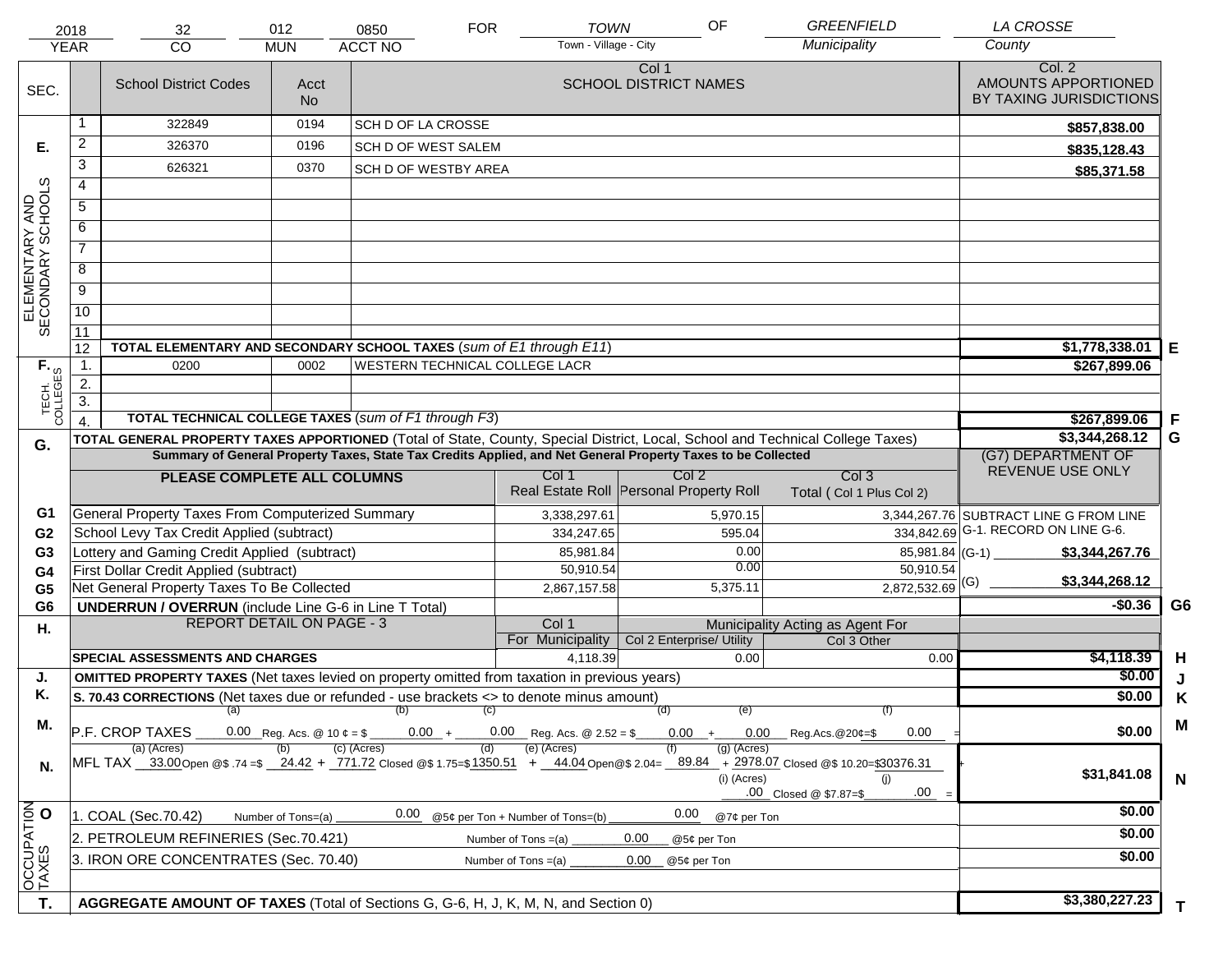|                     | 2018                  | 012<br>32                                                       | <b>FOR</b><br>0850 | <b>TOWN</b>                       | OF<br><b>GREENFIELD</b>          |                  | LA CROSSE                  |
|---------------------|-----------------------|-----------------------------------------------------------------|--------------------|-----------------------------------|----------------------------------|------------------|----------------------------|
|                     | <b>YEAR</b>           | $\overline{CO}$<br><b>MUN</b>                                   | <b>ACCT NO</b>     | Town - Village - City             | Municipality                     |                  | County                     |
|                     |                       |                                                                 |                    | <b>SECTION H - DETAIL SUMMARY</b> |                                  |                  |                            |
|                     |                       |                                                                 |                    | Col 1                             | Municipality Acting as Agent for |                  | <b>Total For Each Line</b> |
| н                   |                       | Special Assessments and Special Charges                         |                    | For the Municipality              |                                  | Col 3 Other      | (Total of columns 1,2 & 3) |
|                     |                       |                                                                 |                    |                                   | Col 2 Enterprise / Utility       |                  |                            |
|                     | 01                    | Water main and lateral Installations                            |                    | \$0.00                            | \$0.00                           | \$0.00           | \$0.00                     |
|                     | 02                    | Sewer main and lateral installations                            |                    | \$0.00                            | \$0.00                           | \$0.00           | \$0.00                     |
|                     | 03                    | Street improvements (ex: sidewalks, storm sewers, seal coating) |                    | \$0.00                            | \$0.00                           | \$0.00           | \$0.00                     |
| SPECIAL ASSESSMENTS | 04                    | Street light installation                                       |                    | \$0.00                            | \$0.00                           | \$0.00           | \$0.00                     |
|                     | 05                    | Greenbelts                                                      |                    | \$0.00                            | \$0.00                           | \$0.00           | \$0.00                     |
|                     | 06                    | Drain ditch and watercourse (sec. 88.42 & 88.43)                |                    | \$0.00                            | \$0.00                           | \$0.00           | \$0.00                     |
|                     |                       |                                                                 |                    |                                   |                                  |                  |                            |
|                     |                       |                                                                 |                    |                                   |                                  |                  |                            |
|                     |                       |                                                                 |                    |                                   |                                  |                  |                            |
|                     |                       |                                                                 |                    |                                   |                                  |                  |                            |
|                     |                       |                                                                 |                    |                                   |                                  |                  |                            |
|                     |                       |                                                                 |                    |                                   |                                  |                  |                            |
|                     |                       |                                                                 |                    |                                   |                                  |                  |                            |
|                     |                       |                                                                 |                    |                                   |                                  |                  |                            |
|                     |                       |                                                                 |                    |                                   |                                  |                  |                            |
|                     |                       |                                                                 |                    |                                   |                                  |                  |                            |
|                     |                       |                                                                 |                    |                                   |                                  |                  |                            |
|                     |                       |                                                                 |                    |                                   |                                  |                  |                            |
|                     |                       |                                                                 |                    |                                   |                                  |                  |                            |
|                     |                       |                                                                 |                    |                                   |                                  |                  |                            |
|                     |                       |                                                                 |                    |                                   |                                  |                  |                            |
|                     |                       |                                                                 |                    |                                   |                                  |                  |                            |
|                     |                       |                                                                 |                    |                                   |                                  |                  |                            |
|                     |                       |                                                                 |                    |                                   |                                  |                  |                            |
|                     | 01                    | Weeds, Tree Planting, Removal                                   |                    | \$0.00                            | \$0.00                           | \$0.00           | \$0.00                     |
|                     | 02<br>$\overline{03}$ | Snow Removal, Plowing<br>Refuse And Garbage Collection          |                    | \$0.00<br>\$0.00                  | \$0.00<br>\$0.00                 | \$0.00<br>\$0.00 | \$0.00<br>\$0.00           |
|                     | $\overline{04}$       | Grading, Gravel, Culvert, Fencing                               |                    | \$0.00                            | \$0.00                           | \$0.00           | \$0.00                     |
| SPECIAL CHARGES     | 05                    | Fencing                                                         |                    | \$0.00                            | \$0.00                           | \$0.00           | \$0.00                     |
|                     | 06                    | <b>Fire Calls</b>                                               |                    | \$0.00                            | \$0.00                           | \$0.00           | \$0.00                     |
|                     | 07                    | Recycling                                                       |                    | \$0.00                            | \$0.00                           | \$0.00           | \$0.00                     |
|                     | 08                    | <b>Delinquent Utility Charges</b>                               |                    | \$4,118.39                        | \$0.00                           | \$0.00           | \$4,118.39                 |
|                     |                       |                                                                 |                    |                                   |                                  |                  |                            |
|                     |                       |                                                                 |                    |                                   |                                  |                  |                            |
|                     |                       |                                                                 |                    |                                   |                                  |                  |                            |
|                     |                       |                                                                 |                    |                                   |                                  |                  |                            |
|                     |                       |                                                                 |                    |                                   |                                  |                  |                            |
|                     |                       |                                                                 |                    |                                   |                                  |                  |                            |
|                     |                       |                                                                 |                    |                                   |                                  |                  |                            |
|                     |                       |                                                                 |                    |                                   |                                  |                  |                            |
|                     |                       |                                                                 |                    |                                   |                                  |                  |                            |
|                     |                       |                                                                 |                    |                                   |                                  |                  |                            |
|                     |                       |                                                                 |                    |                                   |                                  |                  |                            |
|                     |                       |                                                                 |                    |                                   |                                  |                  |                            |
|                     |                       |                                                                 |                    |                                   |                                  |                  |                            |
|                     |                       |                                                                 |                    |                                   |                                  |                  |                            |
|                     |                       |                                                                 |                    |                                   | \$0.00                           |                  |                            |
|                     |                       | TOTALS (Also enter on line H on page 2)                         |                    | \$4,118.39                        |                                  | \$0.00           | \$4,118.39                 |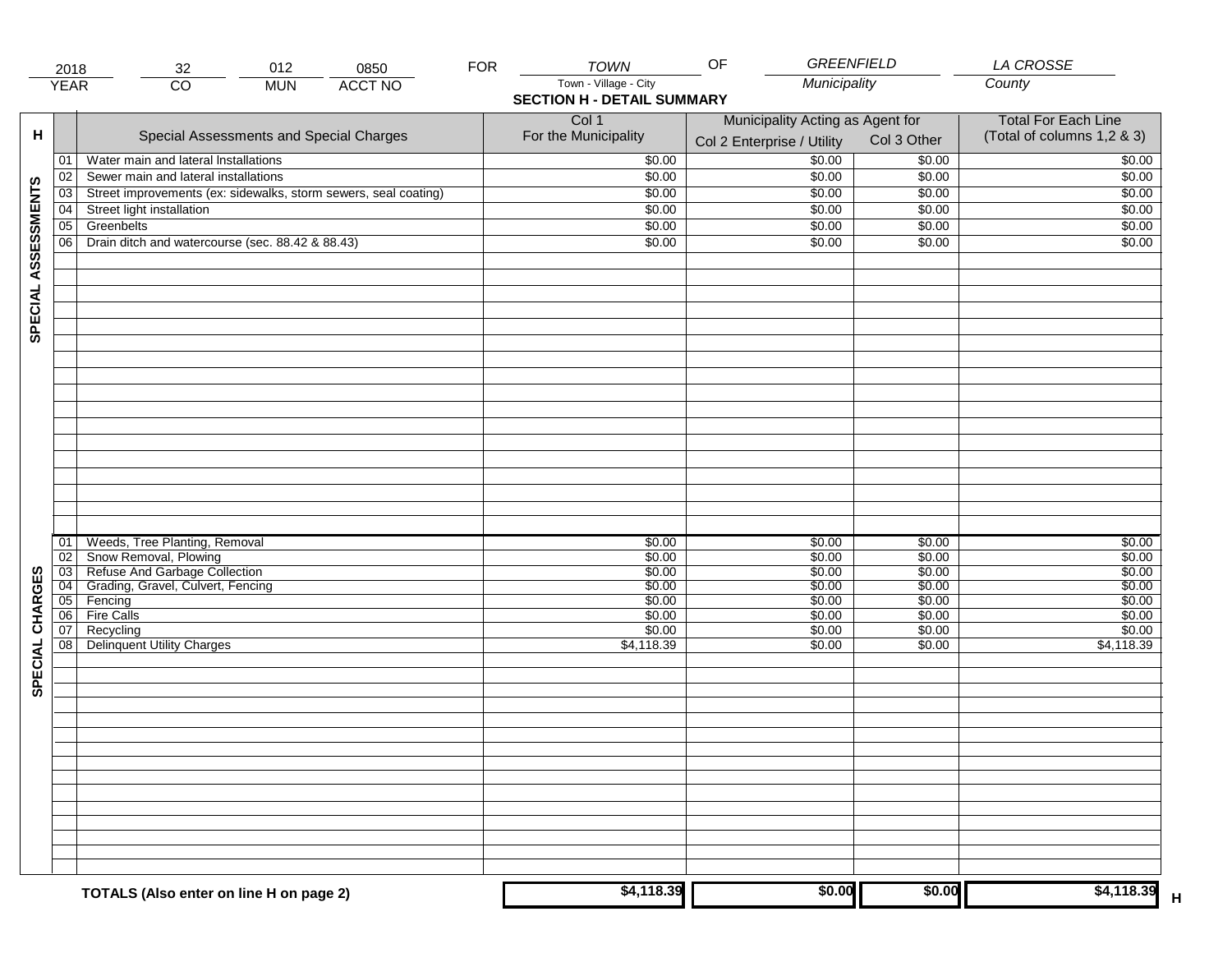| 2018                          |          | า 1 ว<br>. . | 0850           | ◡┍ | ™∩WN                    | - - | $\cdots$<br>`<br>-וו–ות  | $\sim$<br>SSE |
|-------------------------------|----------|--------------|----------------|----|-------------------------|-----|--------------------------|---------------|
| $V = V$<br>$\mathsf{L}$<br>⊢ี | ~~<br>ىد | <b>MUN</b>   | <b>ACCT NO</b> |    | Village<br>l own<br>URV |     | ` <i>'CIDalitv</i><br>МU | <i>⊃ount∨</i> |

| D. | Name of District                          | Valuation | Gen. Prop. Tax Levy | Remarks |
|----|-------------------------------------------|-----------|---------------------|---------|
|    |                                           |           |                     |         |
|    |                                           |           |                     |         |
|    |                                           |           |                     |         |
|    |                                           |           |                     |         |
|    |                                           |           |                     |         |
|    |                                           |           |                     |         |
|    |                                           |           |                     |         |
|    |                                           |           |                     |         |
|    |                                           |           |                     |         |
|    |                                           |           |                     |         |
|    |                                           |           |                     |         |
|    |                                           |           |                     |         |
|    |                                           |           |                     |         |
|    |                                           |           |                     |         |
|    |                                           |           |                     |         |
|    |                                           |           |                     |         |
|    |                                           |           |                     |         |
|    |                                           |           |                     |         |
|    |                                           |           |                     |         |
|    |                                           |           |                     |         |
|    |                                           |           |                     |         |
|    |                                           |           |                     |         |
|    |                                           |           |                     |         |
|    |                                           |           |                     |         |
|    |                                           |           |                     |         |
|    |                                           |           |                     |         |
|    |                                           |           |                     |         |
|    |                                           |           |                     |         |
|    |                                           |           |                     |         |
|    |                                           |           |                     |         |
|    |                                           |           |                     |         |
|    |                                           |           |                     |         |
|    |                                           |           |                     |         |
|    | TOTALS (Also enter on line D-1 on page 1) |           | \$0.00              |         |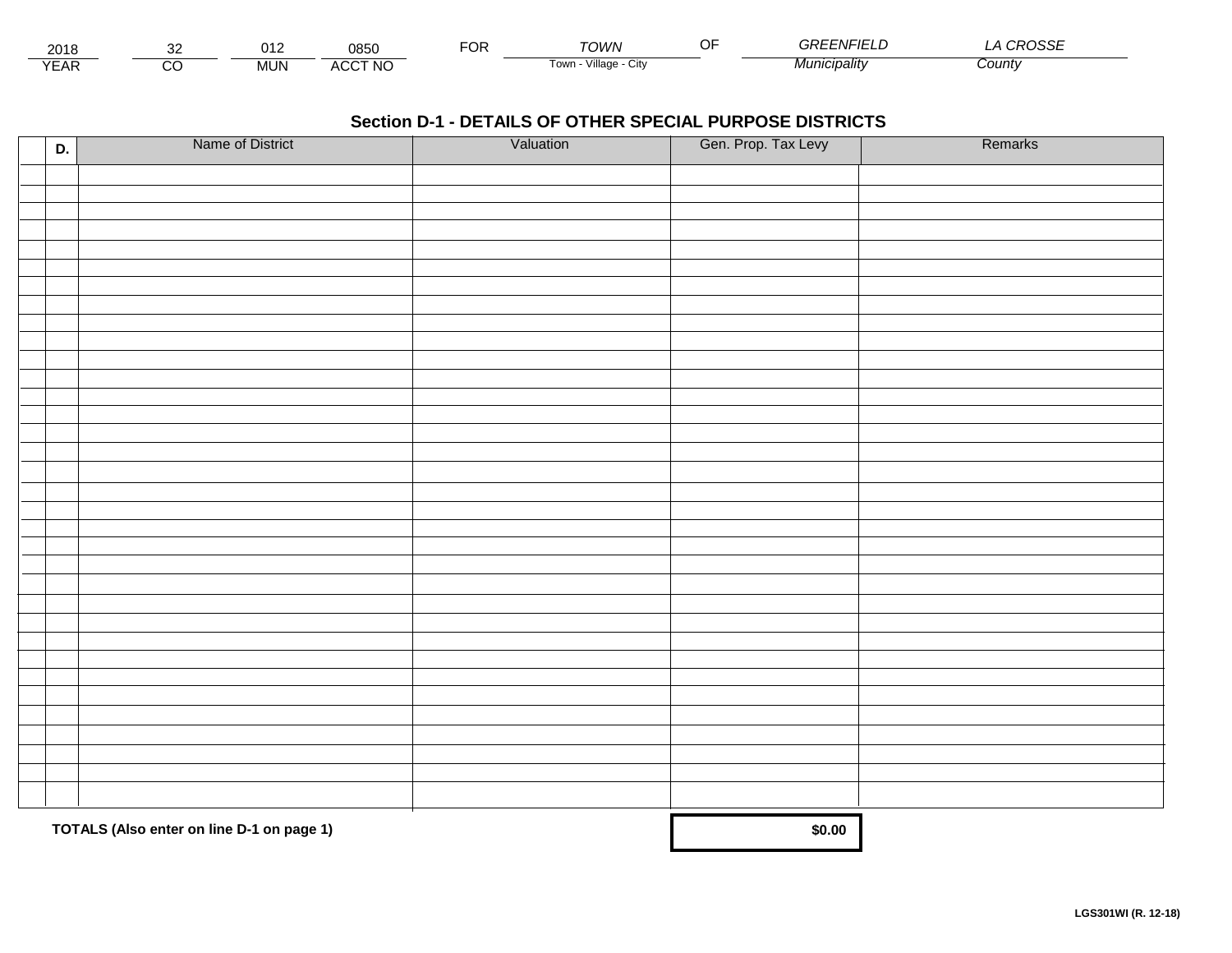| <b>FINAL</b>           |                |                                                 |                          | <b>STATEMENT OF TAXES FOR 2018</b>                       |                                        | 32                                                                                               | 014        | 0851                            |                                       |                                                            |   |
|------------------------|----------------|-------------------------------------------------|--------------------------|----------------------------------------------------------|----------------------------------------|--------------------------------------------------------------------------------------------------|------------|---------------------------------|---------------------------------------|------------------------------------------------------------|---|
|                        |                |                                                 |                          |                                                          |                                        | $\overline{CO}$                                                                                  | <b>MUN</b> | ACCT NO                         |                                       |                                                            |   |
|                        |                |                                                 |                          | <b>FOR</b>                                               | <b>TOWN</b>                            | OF                                                                                               |            | <b>HAMILTON</b>                 | LA CROSSE                             | Check if Amended                                           |   |
|                        |                |                                                 |                          |                                                          | Town-Village -City                     |                                                                                                  |            | Municipality                    | County                                |                                                            |   |
| SEC.                   |                |                                                 |                          |                                                          |                                        | Col <sub>1</sub><br>Description of Tax by Taxing Jurisiction                                     |            |                                 |                                       | Col 2.<br>AMOUNTS APPORTIONED<br>BY TAXING JURISDICTIONS   |   |
| A                      |                | 1. AGGREGATE AMOUNT OF STATE TAXES              |                          |                                                          |                                        |                                                                                                  |            |                                 |                                       | \$0.00                                                     | A |
| <b>B.</b>              |                | 1. Portion of State Special Charges Upon County |                          |                                                          |                                        |                                                                                                  |            |                                 |                                       | \$0.00                                                     |   |
| ≻                      |                |                                                 |                          | 2. Portion of County Tax Levied Over Entire Municipality |                                        |                                                                                                  |            |                                 |                                       | \$1,002,970.35                                             |   |
|                        |                | 3. Special Purpose County Taxes                 |                          |                                                          |                                        |                                                                                                  |            |                                 |                                       | \$0.00                                                     |   |
| <b>COUNT</b><br>TAXES  |                |                                                 |                          | 4. TOTAL COUNTY TAXES (sum of B-1 through B-3)           |                                        |                                                                                                  |            |                                 |                                       | \$1,002,970.35                                             | В |
|                        |                | Special District<br>Code                        | <b>Acct</b><br><b>No</b> |                                                          | <b>Special</b><br><b>District Name</b> |                                                                                                  |            | Col 1a<br><b>Property Taxes</b> | Col 1b<br><b>State Special Charge</b> | <b>Property Taxes with</b><br><b>State Special Charges</b> |   |
| C.                     | $\mathbf 1$    | 327100                                          | 0537                     |                                                          |                                        | MAPLE GROVE COUNTRY CLUB ESTATES SANITAF                                                         |            | \$0.00                          | \$0.00                                | \$0.00                                                     |   |
|                        | $\mathbf{2}$   | 328030                                          | 0197                     | LAKE NESHONOC PROT & REHAB DISTRICT                      |                                        |                                                                                                  |            | \$5,310.55                      | \$0.00                                | \$5,310.55                                                 |   |
|                        | 3              |                                                 |                          |                                                          |                                        |                                                                                                  |            |                                 |                                       |                                                            |   |
|                        | 4              |                                                 |                          |                                                          |                                        |                                                                                                  |            |                                 |                                       |                                                            |   |
|                        | 5              |                                                 |                          |                                                          |                                        |                                                                                                  |            |                                 |                                       |                                                            |   |
|                        | 6              |                                                 |                          |                                                          |                                        |                                                                                                  |            |                                 |                                       |                                                            |   |
|                        | $\overline{7}$ |                                                 |                          |                                                          |                                        |                                                                                                  |            |                                 |                                       |                                                            |   |
|                        | 8              |                                                 |                          |                                                          |                                        |                                                                                                  |            |                                 |                                       |                                                            |   |
| SPECIAL DISTRICT TAXES | 9              |                                                 |                          |                                                          |                                        |                                                                                                  |            |                                 |                                       |                                                            |   |
|                        | 10             |                                                 |                          |                                                          |                                        |                                                                                                  |            |                                 |                                       |                                                            |   |
|                        | 11             |                                                 |                          |                                                          |                                        |                                                                                                  |            |                                 |                                       |                                                            |   |
|                        |                |                                                 |                          | 12. TOTAL SPECIAL DISTRICT TAXES (sum of C1 through C11) |                                        |                                                                                                  |            | \$5,310.55                      | \$0.00                                | \$5,310.55                                                 | C |
| D.                     | 11.            |                                                 |                          |                                                          |                                        | Other Special Purpose District Taxes (Show Detail on page 4, enter total here)                   |            |                                 |                                       | \$0.00                                                     |   |
|                        | 2.             |                                                 |                          |                                                          |                                        | Total Tax Increment (except county environmental remediation tax increment)                      |            |                                 |                                       | \$0.00                                                     |   |
| <b>CITY</b>            | 3.             | <b>County Environmental Tax Increment</b>       |                          |                                                          |                                        |                                                                                                  |            |                                 |                                       | \$0.00                                                     |   |
| бR                     | 14.            | <b>Other State Special Charges</b>              |                          |                                                          |                                        |                                                                                                  |            |                                 |                                       | \$0.00                                                     |   |
|                        | 5.             | <b>County Special Charges</b>                   |                          |                                                          |                                        |                                                                                                  |            |                                 |                                       | \$0.00                                                     |   |
| VILLAGE,<br>TAXES      | 6.             | All Other Town, Village, or City Taxes          |                          |                                                          |                                        |                                                                                                  |            |                                 |                                       | \$648,756.00                                               |   |
|                        | 17.            |                                                 |                          |                                                          |                                        | Surplus Funds Applied CAUTION: Do not make an entry on this line unless Line D6 (above) is Zero. |            |                                 |                                       | \$0.00 ><br><                                              |   |
| TOWN,                  |                |                                                 |                          |                                                          |                                        | 8. TOTAL TOWN, VILLAGE OR CITY TAXES (sum of D1 through D7; NOT TOTAL for page one)              |            |                                 |                                       | \$648,756.00                                               | D |
| Clerk                  |                |                                                 |                          |                                                          |                                        | Date                                                                                             |            | <b>REMARKS</b>                  |                                       |                                                            |   |

|                |            | Date | REMARKS |
|----------------|------------|------|---------|
| Work Phone     | Home Phone |      |         |
|                |            |      |         |
| E-mail Address | Fax Number |      |         |
|                |            |      |         |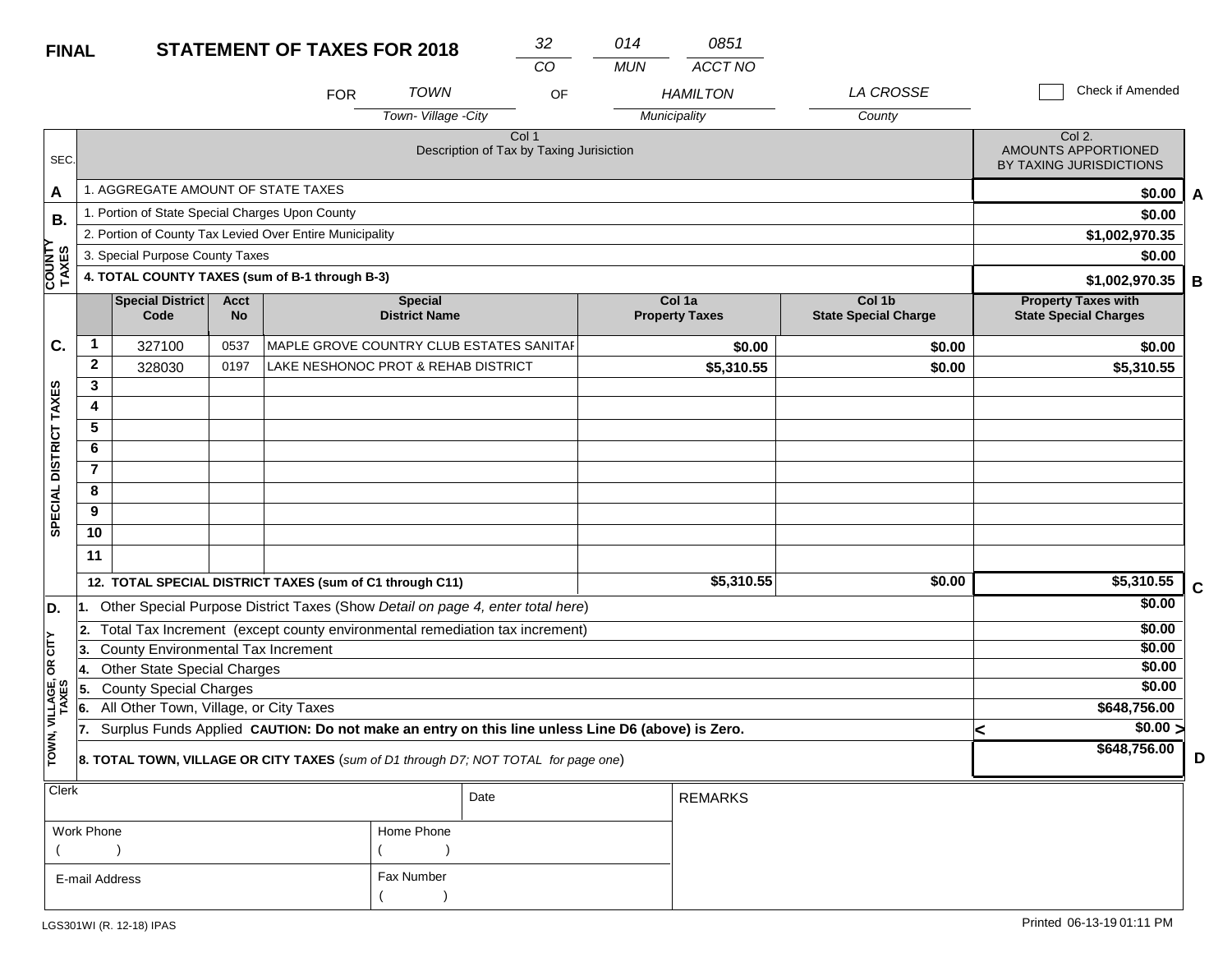|                                     | 2018                                 | 32                                                                                                                             | 014                                | 0851                           | <b>FOR</b>        | <b>TOWN</b>                             | OF                                    |                              | <b>HAMILTON</b>                                                                          | <b>LA CROSSE</b>                                         |                |
|-------------------------------------|--------------------------------------|--------------------------------------------------------------------------------------------------------------------------------|------------------------------------|--------------------------------|-------------------|-----------------------------------------|---------------------------------------|------------------------------|------------------------------------------------------------------------------------------|----------------------------------------------------------|----------------|
|                                     | <b>YEAR</b>                          | <b>CO</b>                                                                                                                      | <b>MUN</b>                         | <b>ACCT NO</b>                 |                   | Town - Village - City                   |                                       |                              | Municipality                                                                             | County                                                   |                |
| SEC.                                |                                      | <b>School District Codes</b>                                                                                                   | Acct<br><b>No</b>                  |                                |                   |                                         | Col 1<br><b>SCHOOL DISTRICT NAMES</b> |                              |                                                                                          | Col. 2<br>AMOUNTS APPORTIONED<br>BY TAXING JURISDICTIONS |                |
|                                     | 1                                    | 273428                                                                                                                         | 0163                               | SCH D OF MELROSE-MINDORO       |                   |                                         |                                       |                              |                                                                                          | \$42,220.82                                              |                |
| Е.                                  | $\overline{2}$                       | 320245                                                                                                                         | 0192                               | <b>SCH D OF BANGOR</b>         |                   |                                         |                                       |                              |                                                                                          | \$2,653.29                                               |                |
|                                     | $\overline{3}$                       | 322562                                                                                                                         | 0193                               | SCH D OF HOLMEN                |                   |                                         |                                       |                              |                                                                                          | \$100,542.00                                             |                |
|                                     | 4                                    | 324095                                                                                                                         | 0195                               | <b>SCH D OF ONALASKA</b>       |                   |                                         |                                       |                              |                                                                                          | \$35,905.06                                              |                |
| ELEMENTARY AND<br>SECONDARY SCHOOLS | $\overline{5}$                       | 326370                                                                                                                         | 0196                               | <b>SCH D OF WEST SALEM</b>     |                   |                                         |                                       |                              |                                                                                          | \$2,198,853.64                                           |                |
|                                     | 6                                    |                                                                                                                                |                                    |                                |                   |                                         |                                       |                              |                                                                                          |                                                          |                |
|                                     | $\overline{7}$                       |                                                                                                                                |                                    |                                |                   |                                         |                                       |                              |                                                                                          |                                                          |                |
|                                     | 8                                    |                                                                                                                                |                                    |                                |                   |                                         |                                       |                              |                                                                                          |                                                          |                |
|                                     | $\overline{9}$                       |                                                                                                                                |                                    |                                |                   |                                         |                                       |                              |                                                                                          |                                                          |                |
|                                     | 10                                   |                                                                                                                                |                                    |                                |                   |                                         |                                       |                              |                                                                                          |                                                          |                |
|                                     | $\overline{11}$                      |                                                                                                                                |                                    |                                |                   |                                         |                                       |                              |                                                                                          |                                                          |                |
|                                     | 12                                   | TOTAL ELEMENTARY AND SECONDARY SCHOOL TAXES (sum of E1 through E11)                                                            |                                    |                                |                   |                                         |                                       |                              |                                                                                          | \$2,380,174.81                                           | E              |
|                                     | $\overline{1}$ .                     | 0200                                                                                                                           | 0002                               | WESTERN TECHNICAL COLLEGE LACR |                   |                                         |                                       |                              |                                                                                          | \$395,645.49                                             |                |
|                                     | $\overline{2}$ .<br>$\overline{3}$ . |                                                                                                                                |                                    |                                |                   |                                         |                                       |                              |                                                                                          |                                                          |                |
| TECH. T                             | $\overline{4}$                       | <b>TOTAL TECHNICAL COLLEGE TAXES (sum of F1 through F3)</b>                                                                    |                                    |                                |                   |                                         |                                       |                              |                                                                                          | \$395,645.49                                             | -F             |
|                                     |                                      | TOTAL GENERAL PROPERTY TAXES APPORTIONED (Total of State, County, Special District, Local, School and Technical College Taxes) |                                    |                                |                   |                                         |                                       |                              |                                                                                          | \$4,432,857.20                                           | G              |
| G.                                  |                                      | Summary of General Property Taxes, State Tax Credits Applied, and Net General Property Taxes to be Collected                   |                                    |                                |                   |                                         |                                       |                              |                                                                                          | (G7) DEPARTMENT OF                                       |                |
|                                     |                                      | PLEASE COMPLETE ALL COLUMNS                                                                                                    |                                    |                                |                   | Col 1                                   | Col 2                                 |                              | Col <sub>3</sub>                                                                         | REVENUE USE ONLY                                         |                |
|                                     |                                      |                                                                                                                                |                                    |                                |                   | Real Estate Roll Personal Property Roll |                                       |                              | Total (Col 1 Plus Col 2)                                                                 |                                                          |                |
| G1                                  |                                      | <b>General Property Taxes From Computerized Summary</b>                                                                        |                                    |                                |                   | 4,408,773.76                            |                                       | 24,083.01                    |                                                                                          | 4,432,856.77 SUBTRACT LINE G FROM LINE                   |                |
| G <sub>2</sub>                      |                                      | School Levy Tax Credit Applied (subtract)                                                                                      |                                    |                                |                   | 452,579.59                              |                                       | 2,480.94                     |                                                                                          | 455,060.53 G-1. RECORD ON LINE G-6.                      |                |
| G <sub>3</sub>                      |                                      | Lottery and Gaming Credit Applied (subtract)                                                                                   |                                    |                                |                   | 101,256.83                              |                                       | 151.19<br>0.00               | $101,408.02$ (G-1)                                                                       | \$4,432,856.77                                           |                |
| G4                                  |                                      | First Dollar Credit Applied (subtract)                                                                                         |                                    |                                |                   | 64,290.96                               |                                       |                              | 64,290.96                                                                                | \$4,432,857.20                                           |                |
| G <sub>5</sub><br>G <sub>6</sub>    |                                      | Net General Property Taxes To Be Collected                                                                                     |                                    |                                |                   | 3,790,646.38                            |                                       | 21,450.88                    | $3,812,097.26$ <sup>(G)</sup>                                                            | $-$0.43$                                                 | G <sub>6</sub> |
|                                     |                                      | <b>UNDERRUN / OVERRUN</b> (include Line G-6 in Line T Total)<br><b>REPORT DETAIL ON PAGE - 3</b>                               |                                    |                                |                   | Col 1                                   |                                       |                              | Municipality Acting as Agent For                                                         |                                                          |                |
| Η.                                  |                                      |                                                                                                                                |                                    |                                |                   | For Municipality                        | Col 2 Enterprise/ Utility             |                              | Col 3 Other                                                                              |                                                          |                |
|                                     |                                      | SPECIAL ASSESSMENTS AND CHARGES                                                                                                |                                    |                                |                   | 90,576.01                               |                                       | 0.00                         | 0.00                                                                                     | \$90,576.01                                              | H              |
| J.                                  |                                      | <b>OMITTED PROPERTY TAXES</b> (Net taxes levied on property omitted from taxation in previous years)                           |                                    |                                |                   |                                         |                                       |                              |                                                                                          | \$0.00                                                   | J              |
| Κ.                                  |                                      | S. 70.43 CORRECTIONS (Net taxes due or refunded - use brackets <> to denote minus amount)                                      |                                    |                                |                   |                                         |                                       |                              |                                                                                          | \$0.00                                                   | Κ              |
| Μ.                                  |                                      | (a)<br>P.F. CROP TAXES                                                                                                         | $94.00$ Reg. Acs. @ 10 $\ell =$ \$ | (b)<br>$9.40 +$                | $\left( c\right)$ | $0.00$ Reg. Acs. @ 2.52 = \$            | (d)<br>$0.00 +$                       | (e)<br>$0.00\,$              | 7T)<br>0.00<br>Reg.Acs.@20¢=\$                                                           | \$9.40                                                   | M              |
| N.                                  |                                      | (a) (Acres)<br>MFL TAX 0.00 Open @\$.74 =\$ 0.00 + 1340.91 Closed @\$1.75 = \$2346.53 + 0.00 Open @\$2.04 =                    |                                    | (c) (Acres)                    |                   | (e) (Acres)                             |                                       | $(g)$ (Acres)<br>(i) (Acres) | $0.00 + 2541.78$ Closed @\$ 10.20=\$25926.12<br>(i)<br>$.00 =$<br>.00 Closed @ \$7.87=\$ | \$28,272.65                                              | N              |
|                                     |                                      | 1. COAL (Sec.70.42)                                                                                                            | Number of Tons=(a)                 | 0.00                           |                   | @5¢ per Ton + Number of Tons=(b)        | 0.00                                  | @7¢ per Ton                  |                                                                                          | \$0.00                                                   |                |
|                                     |                                      | 2. PETROLEUM REFINERIES (Sec.70.421)                                                                                           |                                    |                                |                   | Number of Tons $=(a)$                   | 0.00<br>@5¢ per Ton                   |                              |                                                                                          | \$0.00                                                   |                |
|                                     |                                      | 3. IRON ORE CONCENTRATES (Sec. 70.40)                                                                                          |                                    |                                |                   | Number of Tons $=(a)$                   | 0.00<br>@5¢ per Ton                   |                              |                                                                                          | \$0.00                                                   |                |
| OCCUPATION                          |                                      |                                                                                                                                |                                    |                                |                   |                                         |                                       |                              |                                                                                          |                                                          |                |
|                                     |                                      |                                                                                                                                |                                    |                                |                   |                                         |                                       |                              |                                                                                          | \$4,551,714.83                                           |                |
| T.                                  |                                      | AGGREGATE AMOUNT OF TAXES (Total of Sections G, G-6, H, J, K, M, N, and Section 0)                                             |                                    |                                |                   |                                         |                                       |                              |                                                                                          |                                                          | T.             |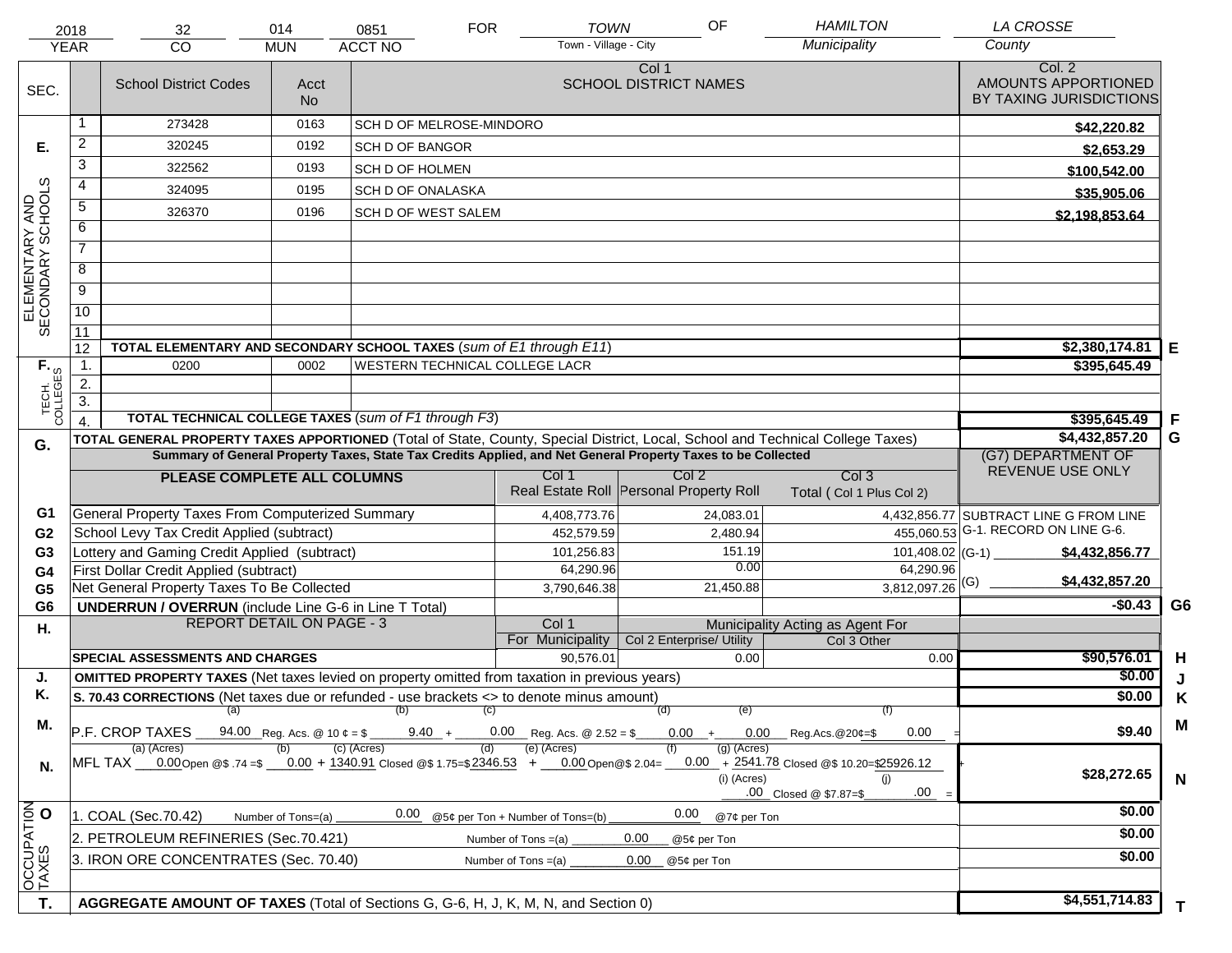|                     | 2018                  | 014<br>0851<br>32                                                  | <b>FOR</b> | <b>TOWN</b>                       | OF<br><b>HAMILTON</b>            |                  | LA CROSSE                  |
|---------------------|-----------------------|--------------------------------------------------------------------|------------|-----------------------------------|----------------------------------|------------------|----------------------------|
|                     | <b>YEAR</b>           | $\overline{CO}$<br><b>ACCT NO</b><br><b>MUN</b>                    |            | Town - Village - City             | Municipality                     |                  | County                     |
|                     |                       |                                                                    |            | <b>SECTION H - DETAIL SUMMARY</b> |                                  |                  |                            |
|                     |                       |                                                                    |            | Col 1                             | Municipality Acting as Agent for |                  | <b>Total For Each Line</b> |
| н                   |                       | Special Assessments and Special Charges                            |            | For the Municipality              |                                  | Col 3 Other      | (Total of columns 1,2 & 3) |
|                     |                       |                                                                    |            |                                   | Col 2 Enterprise / Utility       |                  |                            |
|                     | 01                    | Water main and lateral Installations                               |            | \$0.00                            | \$0.00                           | \$0.00           | \$0.00                     |
|                     | 02                    | Sewer main and lateral installations                               |            | \$0.00                            | \$0.00                           | \$0.00           | \$0.00                     |
| SPECIAL ASSESSMENTS | 03                    | Street improvements (ex: sidewalks, storm sewers, seal coating)    |            | \$0.00                            | \$0.00                           | \$0.00           | \$0.00                     |
|                     | 04                    | Street light installation                                          |            | \$0.00                            | \$0.00                           | \$0.00           | \$0.00                     |
|                     | 05                    | Greenbelts                                                         |            | \$0.00                            | \$0.00                           | \$0.00           | \$0.00                     |
|                     | 06                    | Drain ditch and watercourse (sec. 88.42 & 88.43)                   |            | \$0.00                            | \$0.00                           | \$0.00           | \$0.00                     |
|                     |                       |                                                                    |            |                                   |                                  |                  |                            |
|                     |                       |                                                                    |            |                                   |                                  |                  |                            |
|                     |                       |                                                                    |            |                                   |                                  |                  |                            |
|                     |                       |                                                                    |            |                                   |                                  |                  |                            |
|                     |                       |                                                                    |            |                                   |                                  |                  |                            |
|                     |                       |                                                                    |            |                                   |                                  |                  |                            |
|                     |                       |                                                                    |            |                                   |                                  |                  |                            |
|                     |                       |                                                                    |            |                                   |                                  |                  |                            |
|                     |                       |                                                                    |            |                                   |                                  |                  |                            |
|                     |                       |                                                                    |            |                                   |                                  |                  |                            |
|                     |                       |                                                                    |            |                                   |                                  |                  |                            |
|                     |                       |                                                                    |            |                                   |                                  |                  |                            |
|                     |                       |                                                                    |            |                                   |                                  |                  |                            |
|                     |                       |                                                                    |            |                                   |                                  |                  |                            |
|                     |                       |                                                                    |            |                                   |                                  |                  |                            |
|                     |                       |                                                                    |            |                                   |                                  |                  |                            |
|                     |                       |                                                                    |            |                                   |                                  |                  |                            |
|                     |                       |                                                                    |            |                                   |                                  |                  |                            |
|                     | 01                    | Weeds, Tree Planting, Removal                                      |            | \$0.00                            | \$0.00                           | \$0.00           | \$0.00                     |
|                     | 02                    | Snow Removal, Plowing                                              |            | \$0.00                            | \$0.00                           | \$0.00           | \$0.00                     |
| CHARGES             | $\overline{03}$       | Refuse And Garbage Collection<br>Grading, Gravel, Culvert, Fencing |            | \$0.00<br>\$0.00                  | \$0.00<br>\$0.00                 | \$0.00<br>\$0.00 | \$0.00<br>\$0.00           |
|                     | $\overline{04}$<br>05 | Fencing                                                            |            | \$0.00                            | \$0.00                           | \$0.00           | \$0.00                     |
|                     | 06                    | <b>Fire Calls</b>                                                  |            | \$0.00                            | \$0.00                           | \$0.00           | \$0.00                     |
|                     | 07                    | Recycling                                                          |            | \$0.00                            | \$0.00                           | \$0.00           | \$0.00                     |
|                     | 08                    | <b>Delinquent Utility Charges</b>                                  |            | \$0.00                            | \$0.00                           | \$0.00           | \$0.00                     |
| <b>SPECIAL</b>      | 09                    | <b>Street Lights</b>                                               |            | \$856.09                          | \$0.00                           | \$0.00           | \$856.09                   |
|                     | 10                    | Sewer Charges                                                      |            | \$89,719.92                       | \$0.00                           | \$0.00           | \$89,719.92                |
|                     |                       |                                                                    |            |                                   |                                  |                  |                            |
|                     |                       |                                                                    |            |                                   |                                  |                  |                            |
|                     |                       |                                                                    |            |                                   |                                  |                  |                            |
|                     |                       |                                                                    |            |                                   |                                  |                  |                            |
|                     |                       |                                                                    |            |                                   |                                  |                  |                            |
|                     |                       |                                                                    |            |                                   |                                  |                  |                            |
|                     |                       |                                                                    |            |                                   |                                  |                  |                            |
|                     |                       |                                                                    |            |                                   |                                  |                  |                            |
|                     |                       |                                                                    |            |                                   |                                  |                  |                            |
|                     |                       |                                                                    |            |                                   |                                  |                  |                            |
|                     |                       |                                                                    |            |                                   |                                  |                  |                            |
|                     |                       |                                                                    |            |                                   |                                  |                  |                            |
|                     |                       |                                                                    |            |                                   |                                  |                  |                            |
|                     |                       | TOTALS (Also enter on line H on page 2)                            |            | \$90,576.01                       | \$0.00                           | \$0.00           | \$90,576.01<br>н           |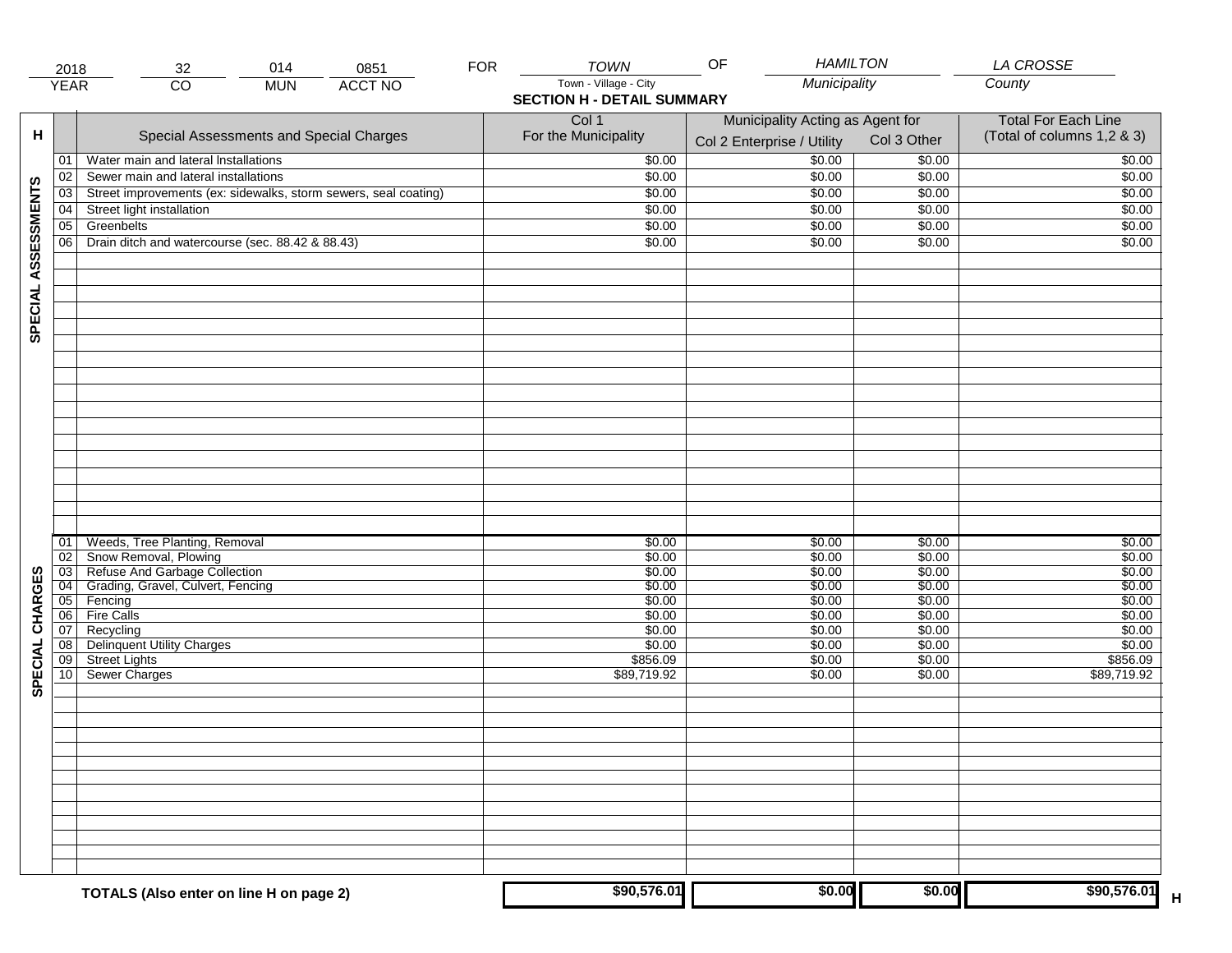| 2018                |         |            | 085            | ◡ | ™∩WN                     | <br>HAMIL<br>7 ON     | ⊐ت⊙    |
|---------------------|---------|------------|----------------|---|--------------------------|-----------------------|--------|
| $V = \Lambda$<br>⊢ี | ~<br>ىد | <b>MUN</b> | <b>ACCT NO</b> |   | Village<br>l own<br>◡៲៶៶ | <i>CIDAIItv</i><br>ΜU | Count∨ |

| D. | Name of District                          | Valuation | Gen. Prop. Tax Levy | Remarks |
|----|-------------------------------------------|-----------|---------------------|---------|
|    |                                           |           |                     |         |
|    |                                           |           |                     |         |
|    |                                           |           |                     |         |
|    |                                           |           |                     |         |
|    |                                           |           |                     |         |
|    |                                           |           |                     |         |
|    |                                           |           |                     |         |
|    |                                           |           |                     |         |
|    |                                           |           |                     |         |
|    |                                           |           |                     |         |
|    |                                           |           |                     |         |
|    |                                           |           |                     |         |
|    |                                           |           |                     |         |
|    |                                           |           |                     |         |
|    |                                           |           |                     |         |
|    |                                           |           |                     |         |
|    |                                           |           |                     |         |
|    |                                           |           |                     |         |
|    |                                           |           |                     |         |
|    |                                           |           |                     |         |
|    |                                           |           |                     |         |
|    |                                           |           |                     |         |
|    |                                           |           |                     |         |
|    |                                           |           |                     |         |
|    |                                           |           |                     |         |
|    |                                           |           |                     |         |
|    |                                           |           |                     |         |
|    |                                           |           |                     |         |
|    |                                           |           |                     |         |
|    |                                           |           |                     |         |
|    |                                           |           |                     |         |
|    | TOTALS (Also enter on line D-1 on page 1) | \$0.00    |                     |         |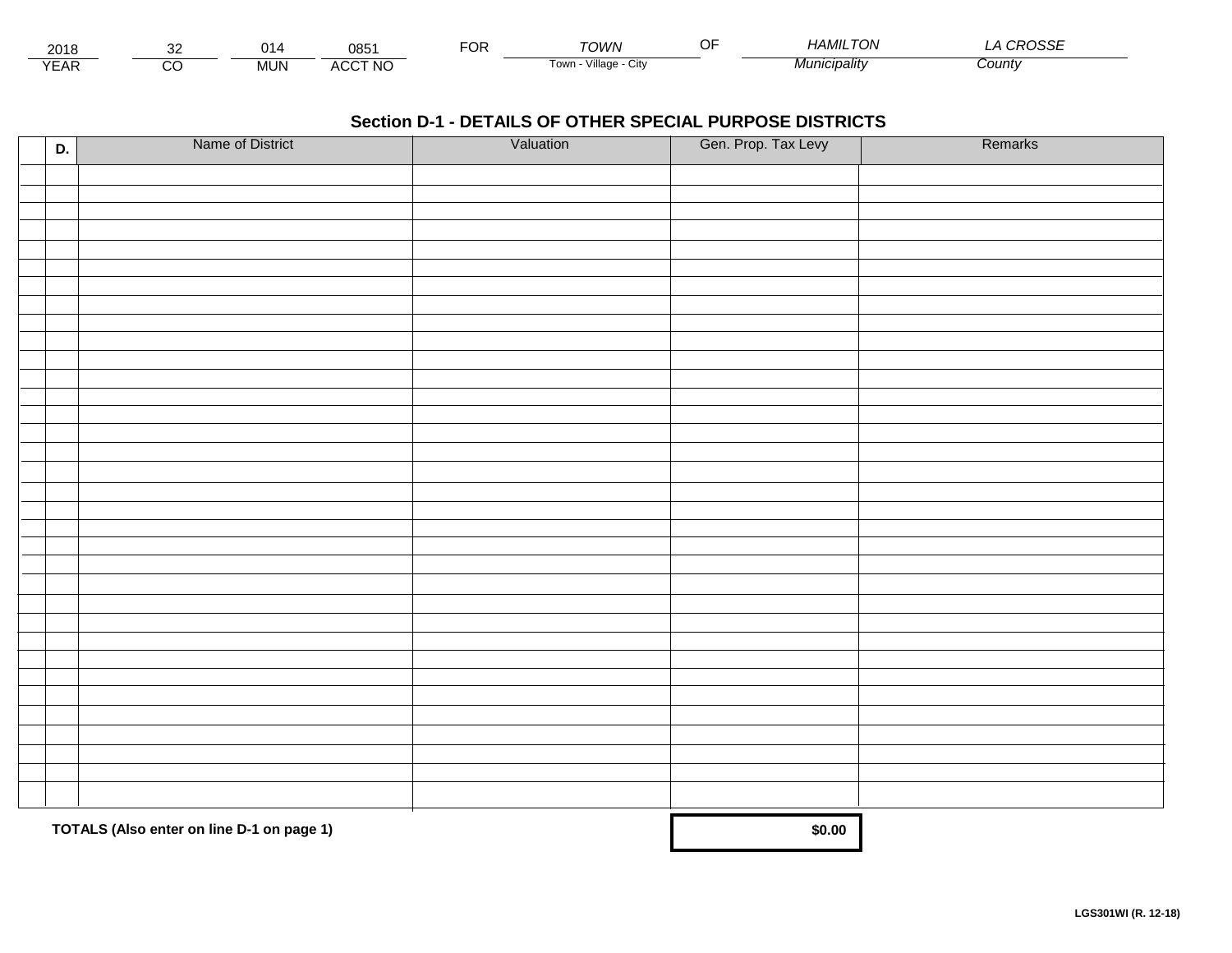| <b>FINAL</b>           |                |                                                                                                  |                          | <b>STATEMENT OF TAXES FOR 2018</b> |                                        | 32                                                           | 016        | 0852                            |                                       |   |                                                            |             |
|------------------------|----------------|--------------------------------------------------------------------------------------------------|--------------------------|------------------------------------|----------------------------------------|--------------------------------------------------------------|------------|---------------------------------|---------------------------------------|---|------------------------------------------------------------|-------------|
|                        |                |                                                                                                  |                          |                                    |                                        | CO                                                           | <b>MUN</b> | <b>ACCT NO</b>                  |                                       |   |                                                            |             |
|                        |                |                                                                                                  |                          | <b>FOR</b>                         | <b>TOWN</b>                            | OF                                                           |            | <b>HOLLAND</b>                  | <b>LA CROSSE</b>                      |   | Check if Amended                                           |             |
|                        |                |                                                                                                  |                          |                                    | Town-Village -City                     |                                                              |            | Municipality                    | County                                |   |                                                            |             |
| SEC.                   |                |                                                                                                  |                          |                                    |                                        | Col <sub>1</sub><br>Description of Tax by Taxing Jurisiction |            |                                 |                                       |   | Col 2.<br>AMOUNTS APPORTIONED<br>BY TAXING JURISDICTIONS   |             |
| A                      |                | 1. AGGREGATE AMOUNT OF STATE TAXES                                                               |                          |                                    |                                        |                                                              |            |                                 |                                       |   | \$0.00                                                     | A           |
| В.                     |                | 1. Portion of State Special Charges Upon County                                                  |                          |                                    |                                        |                                                              |            |                                 |                                       |   | \$0.00                                                     |             |
|                        |                | 2. Portion of County Tax Levied Over Entire Municipality                                         |                          |                                    |                                        |                                                              |            |                                 |                                       |   | \$1,558,988.31                                             |             |
|                        |                | 3. Special Purpose County Taxes                                                                  |                          |                                    |                                        |                                                              |            |                                 |                                       |   | \$0.00                                                     |             |
| COUNTY<br>TAXES        |                | 4. TOTAL COUNTY TAXES (sum of B-1 through B-3)                                                   |                          |                                    |                                        |                                                              |            |                                 |                                       |   | \$1,558,988.31                                             | B           |
|                        |                | <b>Special District</b><br>Code                                                                  | <b>Acct</b><br><b>No</b> |                                    | <b>Special</b><br><b>District Name</b> |                                                              |            | Col 1a<br><b>Property Taxes</b> | Col 1b<br><b>State Special Charge</b> |   | <b>Property Taxes with</b><br><b>State Special Charges</b> |             |
| C.                     | $\mathbf 1$    |                                                                                                  |                          |                                    |                                        |                                                              |            |                                 |                                       |   |                                                            |             |
|                        | $\mathbf{2}$   |                                                                                                  |                          |                                    |                                        |                                                              |            |                                 |                                       |   |                                                            |             |
|                        | 3              |                                                                                                  |                          |                                    |                                        |                                                              |            |                                 |                                       |   |                                                            |             |
|                        | 4              |                                                                                                  |                          |                                    |                                        |                                                              |            |                                 |                                       |   |                                                            |             |
|                        | $\overline{5}$ |                                                                                                  |                          |                                    |                                        |                                                              |            |                                 |                                       |   |                                                            |             |
|                        | 6              |                                                                                                  |                          |                                    |                                        |                                                              |            |                                 |                                       |   |                                                            |             |
|                        | $\overline{7}$ |                                                                                                  |                          |                                    |                                        |                                                              |            |                                 |                                       |   |                                                            |             |
| SPECIAL DISTRICT TAXES | 8              |                                                                                                  |                          |                                    |                                        |                                                              |            |                                 |                                       |   |                                                            |             |
|                        | 9              |                                                                                                  |                          |                                    |                                        |                                                              |            |                                 |                                       |   |                                                            |             |
|                        | 10             |                                                                                                  |                          |                                    |                                        |                                                              |            |                                 |                                       |   |                                                            |             |
|                        | 11             |                                                                                                  |                          |                                    |                                        |                                                              |            |                                 |                                       |   |                                                            |             |
|                        |                | 12. TOTAL SPECIAL DISTRICT TAXES (sum of C1 through C11)                                         |                          |                                    |                                        |                                                              |            | \$0.00                          | \$0.00                                |   | \$0.00                                                     | $\mathbf c$ |
| D.                     | I1.            | Other Special Purpose District Taxes (Show Detail on page 4, enter total here)                   |                          |                                    |                                        |                                                              |            |                                 |                                       |   | \$0.00                                                     |             |
|                        | 2.             | Total Tax Increment (except county environmental remediation tax increment)                      |                          |                                    |                                        |                                                              |            |                                 |                                       |   | \$0.00                                                     |             |
| OR CITY                | 3.             | <b>County Environmental Tax Increment</b>                                                        |                          |                                    |                                        |                                                              |            |                                 |                                       |   | \$0.00                                                     |             |
|                        | 14.            | <b>Other State Special Charges</b>                                                               |                          |                                    |                                        |                                                              |            |                                 |                                       |   | \$0.00<br>\$0.00                                           |             |
|                        | 5.             | <b>County Special Charges</b><br>All Other Town, Village, or City Taxes                          |                          |                                    |                                        |                                                              |            |                                 |                                       |   | \$642,639.25                                               |             |
| VILLAGE,<br>TAXES      | 6.<br>17.      | Surplus Funds Applied CAUTION: Do not make an entry on this line unless Line D6 (above) is Zero. |                          |                                    |                                        |                                                              |            |                                 |                                       |   | $\sqrt{$0.00}$                                             |             |
| TOWN,                  |                |                                                                                                  |                          |                                    |                                        |                                                              |            |                                 |                                       | K | \$642,639.25                                               |             |
|                        |                | 8. TOTAL TOWN, VILLAGE OR CITY TAXES (sum of D1 through D7; NOT TOTAL for page one)              |                          |                                    |                                        |                                                              |            |                                 |                                       |   |                                                            | D           |
| Clerk                  |                |                                                                                                  |                          |                                    |                                        | Date                                                         |            | <b>REMARKS</b>                  |                                       |   |                                                            |             |
|                        |                |                                                                                                  |                          |                                    |                                        |                                                              |            |                                 |                                       |   |                                                            |             |

| Work Phone     | Home Phone |
|----------------|------------|
|                |            |
| E-mail Address | Fax Number |
|                |            |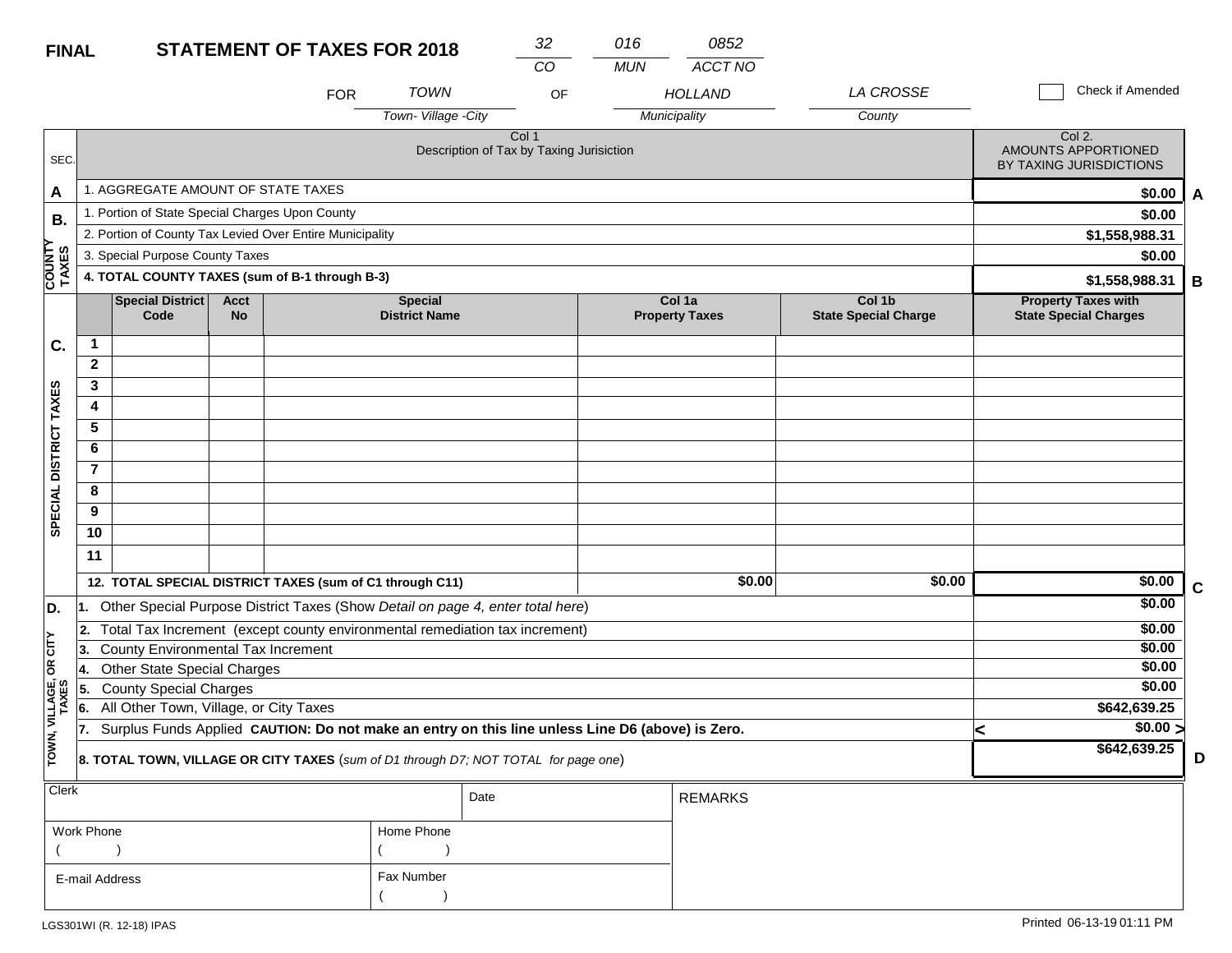|                                     | 2018                                                                                                                                                    | 32                                                                                                                             | 016                | 0852            | <b>FOR</b> | <b>TOWN</b>                         | OF                                                                                                           | <b>HOLLAND</b>                                      | <b>LA CROSSE</b>                                         |                |
|-------------------------------------|---------------------------------------------------------------------------------------------------------------------------------------------------------|--------------------------------------------------------------------------------------------------------------------------------|--------------------|-----------------|------------|-------------------------------------|--------------------------------------------------------------------------------------------------------------|-----------------------------------------------------|----------------------------------------------------------|----------------|
|                                     | <b>YEAR</b>                                                                                                                                             | CO                                                                                                                             | <b>MUN</b>         | <b>ACCT NO</b>  |            | Town - Village - City               |                                                                                                              | Municipality                                        | County                                                   |                |
| SEC.                                |                                                                                                                                                         | <b>School District Codes</b>                                                                                                   | Acct<br><b>No</b>  |                 |            |                                     | Col 1<br><b>SCHOOL DISTRICT NAMES</b>                                                                        |                                                     | Col. 2<br>AMOUNTS APPORTIONED<br>BY TAXING JURISDICTIONS |                |
|                                     | 1                                                                                                                                                       | 322562                                                                                                                         | 0193               | SCH D OF HOLMEN |            |                                     |                                                                                                              |                                                     | \$4,336,641.00                                           |                |
| Е.                                  | $\overline{2}$                                                                                                                                          |                                                                                                                                |                    |                 |            |                                     |                                                                                                              |                                                     |                                                          |                |
|                                     | $\overline{3}$                                                                                                                                          |                                                                                                                                |                    |                 |            |                                     |                                                                                                              |                                                     |                                                          |                |
|                                     | 4                                                                                                                                                       |                                                                                                                                |                    |                 |            |                                     |                                                                                                              |                                                     |                                                          |                |
|                                     | $\overline{5}$                                                                                                                                          |                                                                                                                                |                    |                 |            |                                     |                                                                                                              |                                                     |                                                          |                |
| ELEMENTARY AND<br>SECONDARY SCHOOLS | 6                                                                                                                                                       |                                                                                                                                |                    |                 |            |                                     |                                                                                                              |                                                     |                                                          |                |
|                                     | $\overline{7}$                                                                                                                                          |                                                                                                                                |                    |                 |            |                                     |                                                                                                              |                                                     |                                                          |                |
|                                     | 8                                                                                                                                                       |                                                                                                                                |                    |                 |            |                                     |                                                                                                              |                                                     |                                                          |                |
|                                     | $\overline{9}$                                                                                                                                          |                                                                                                                                |                    |                 |            |                                     |                                                                                                              |                                                     |                                                          |                |
|                                     | $\overline{10}$                                                                                                                                         |                                                                                                                                |                    |                 |            |                                     |                                                                                                              |                                                     |                                                          |                |
|                                     | $\overline{11}$                                                                                                                                         |                                                                                                                                |                    |                 |            |                                     |                                                                                                              |                                                     |                                                          |                |
|                                     | 12                                                                                                                                                      | TOTAL ELEMENTARY AND SECONDARY SCHOOL TAXES (sum of E1 through E11)                                                            | \$4,336,641.00     | Е               |            |                                     |                                                                                                              |                                                     |                                                          |                |
| TECH. T                             | $\mathbf{1}$ .                                                                                                                                          | 0200                                                                                                                           | 0002               |                 |            | WESTERN TECHNICAL COLLEGE LACR      |                                                                                                              |                                                     | \$614,979.99                                             |                |
|                                     | 2.                                                                                                                                                      |                                                                                                                                |                    |                 |            |                                     |                                                                                                              |                                                     |                                                          |                |
|                                     | $\overline{3}$ .                                                                                                                                        |                                                                                                                                |                    |                 |            |                                     |                                                                                                              |                                                     |                                                          |                |
|                                     |                                                                                                                                                         | TOTAL TECHNICAL COLLEGE TAXES (sum of F1 through F3)                                                                           |                    |                 |            |                                     |                                                                                                              |                                                     | \$614,979.99                                             | F              |
| G.                                  |                                                                                                                                                         | TOTAL GENERAL PROPERTY TAXES APPORTIONED (Total of State, County, Special District, Local, School and Technical College Taxes) |                    |                 |            |                                     | Summary of General Property Taxes, State Tax Credits Applied, and Net General Property Taxes to be Collected |                                                     | \$7,153,248.55<br>(G7) DEPARTMENT OF                     | G              |
|                                     |                                                                                                                                                         |                                                                                                                                |                    |                 |            | Col 1                               | Col <sub>2</sub>                                                                                             | Col <sub>3</sub>                                    | REVENUE USE ONLY                                         |                |
|                                     |                                                                                                                                                         | PLEASE COMPLETE ALL COLUMNS                                                                                                    |                    |                 |            |                                     | Real Estate Roll Personal Property Roll                                                                      | Total (Col 1 Plus Col 2)                            |                                                          |                |
| G1                                  |                                                                                                                                                         | General Property Taxes From Computerized Summary                                                                               |                    |                 |            | 7,147,891.74                        | 5,357.04                                                                                                     |                                                     | 7,153,248.78 SUBTRACT LINE G FROM LINE                   |                |
| G <sub>2</sub>                      |                                                                                                                                                         | School Levy Tax Credit Applied (subtract)                                                                                      |                    |                 |            | 759,645.67                          | 569.26                                                                                                       |                                                     | 760,214.93 G-1. RECORD ON LINE G-6.                      |                |
| G <sub>3</sub>                      |                                                                                                                                                         | Lottery and Gaming Credit Applied (subtract)                                                                                   |                    |                 |            | 214,682.00                          | 0.00                                                                                                         |                                                     | $214,682.00$ (G-1)<br>\$7,153,248.78                     |                |
| G4                                  |                                                                                                                                                         | First Dollar Credit Applied (subtract)                                                                                         |                    |                 |            | 118,279.23                          | 0.00                                                                                                         | 118,279.23                                          |                                                          |                |
| G <sub>5</sub>                      |                                                                                                                                                         | Net General Property Taxes To Be Collected                                                                                     |                    |                 |            | 6,055,284.84                        | 4,787.78                                                                                                     | $6,060,072.62$ <sup>(G)</sup>                       | \$7,153,248.55                                           |                |
| G <sub>6</sub>                      |                                                                                                                                                         | <b>UNDERRUN / OVERRUN</b> (include Line G-6 in Line T Total)                                                                   |                    |                 |            |                                     |                                                                                                              |                                                     | \$0.23                                                   | G <sub>6</sub> |
| Η.                                  |                                                                                                                                                         | <b>REPORT DETAIL ON PAGE - 3</b>                                                                                               |                    |                 |            | Col 1                               |                                                                                                              | Municipality Acting as Agent For                    |                                                          |                |
|                                     |                                                                                                                                                         | <b>SPECIAL ASSESSMENTS AND CHARGES</b>                                                                                         |                    |                 |            | For Municipality<br>201,036.00      | Col 2 Enterprise/ Utility<br>0.00                                                                            | Col 3 Other                                         | \$201,036.00                                             |                |
| J.                                  |                                                                                                                                                         | <b>OMITTED PROPERTY TAXES</b> (Net taxes levied on property omitted from taxation in previous years)                           |                    |                 |            |                                     |                                                                                                              | 0.00                                                | \$0.00                                                   | H              |
| Κ.                                  |                                                                                                                                                         | S. 70.43 CORRECTIONS (Net taxes due or refunded - use brackets <> to denote minus amount)                                      |                    |                 |            |                                     |                                                                                                              |                                                     | \$0.00                                                   | J<br>Κ         |
|                                     |                                                                                                                                                         | (a) (b) (c)                                                                                                                    |                    |                 |            |                                     |                                                                                                              |                                                     |                                                          |                |
| М.                                  |                                                                                                                                                         | P.F. CROP TAXES                                                                                                                |                    |                 |            | $0.00 + 0.00$ Reg. Acs. @ 2.52 = \$ |                                                                                                              | $0.00 + 0.00$ Reg.Acs. @ 20¢=\$<br>0.00             | \$0.00                                                   | M              |
|                                     | (c) (Acres)<br>(a) (Acres)<br>(e) (Acres)<br>(a) (Acres)<br>MFL TAX 0.00 Open @\$ .74 =\$ 0.00 + 408.57 Closed @\$ 1.75=\$ 714.97 + 0.00 Open @\$ 2.04= |                                                                                                                                |                    |                 |            |                                     |                                                                                                              |                                                     |                                                          |                |
| N.                                  |                                                                                                                                                         |                                                                                                                                |                    |                 |            |                                     | (i) (Acres)                                                                                                  | $0.00 + 1098.37$ Closed @\$ 10.20=\$11203.33<br>(i) | \$11,918.30                                              | $\mathsf{N}$   |
|                                     |                                                                                                                                                         |                                                                                                                                |                    |                 |            |                                     |                                                                                                              | .00<br>.00 Closed @ \$7.87=\$                       |                                                          |                |
|                                     |                                                                                                                                                         | 1. COAL (Sec.70.42)                                                                                                            | Number of Tons=(a) | 0.00            |            | @5¢ per Ton + Number of Tons=(b)    | 0.00<br>@7¢ per Ton                                                                                          |                                                     | \$0.00                                                   |                |
|                                     |                                                                                                                                                         | 2. PETROLEUM REFINERIES (Sec.70.421)                                                                                           |                    |                 |            | Number of Tons $=(a)$               | 0.00<br>@5¢ per Ton                                                                                          |                                                     | \$0.00                                                   |                |
|                                     | 3. IRON ORE CONCENTRATES (Sec. 70.40)<br>0.00<br>Number of Tons $=(a)$<br>@5¢ per Ton                                                                   |                                                                                                                                |                    |                 |            |                                     |                                                                                                              |                                                     | \$0.00                                                   |                |
| OCCUPATION                          |                                                                                                                                                         |                                                                                                                                |                    |                 |            |                                     |                                                                                                              |                                                     |                                                          |                |
|                                     |                                                                                                                                                         |                                                                                                                                |                    |                 |            |                                     |                                                                                                              |                                                     |                                                          |                |
| T.                                  |                                                                                                                                                         | AGGREGATE AMOUNT OF TAXES (Total of Sections G, G-6, H, J, K, M, N, and Section 0)                                             |                    |                 |            |                                     |                                                                                                              |                                                     | \$7,366,203.08                                           | T.             |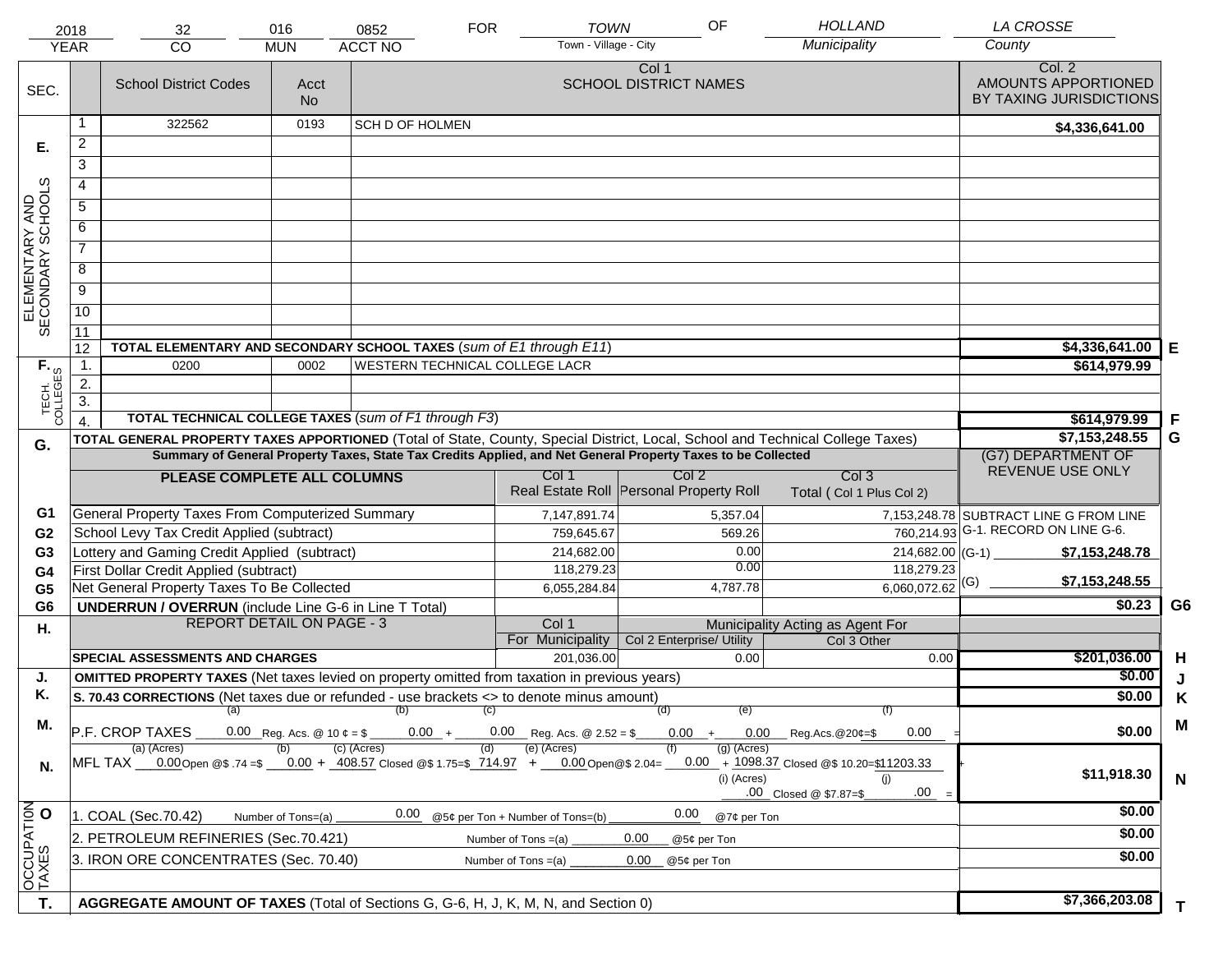|                     | 2018            | 016<br>0852<br>32                                               | <b>FOR</b> | <b>TOWN</b>                       | <b>HOLLAND</b><br>OF             |             | <b>LA CROSSE</b>            |
|---------------------|-----------------|-----------------------------------------------------------------|------------|-----------------------------------|----------------------------------|-------------|-----------------------------|
|                     | <b>YEAR</b>     | <b>ACCT NO</b><br>$\overline{CO}$<br><b>MUN</b>                 |            | Town - Village - City             | Municipality                     |             | County                      |
|                     |                 |                                                                 |            | <b>SECTION H - DETAIL SUMMARY</b> |                                  |             |                             |
|                     |                 |                                                                 |            | Col 1                             | Municipality Acting as Agent for |             | <b>Total For Each Line</b>  |
| н                   |                 | Special Assessments and Special Charges                         |            | For the Municipality              |                                  | Col 3 Other | (Total of columns 1,2 & 3)  |
|                     |                 |                                                                 |            |                                   | Col 2 Enterprise / Utility       |             |                             |
|                     | 01              | Water main and lateral Installations                            |            | \$0.00                            | \$0.00                           | \$0.00      | \$0.00                      |
|                     | 02              | Sewer main and lateral installations                            |            | \$0.00                            | \$0.00                           | \$0.00      | \$0.00                      |
| SPECIAL ASSESSMENTS | 03              | Street improvements (ex: sidewalks, storm sewers, seal coating) |            | \$0.00                            | \$0.00                           | \$0.00      | \$0.00                      |
|                     | 04              | Street light installation                                       |            | \$0.00                            | \$0.00                           | \$0.00      | \$0.00                      |
|                     | $\overline{05}$ | Greenbelts                                                      |            | \$0.00                            | \$0.00                           | \$0.00      | \$0.00                      |
|                     | 06              | Drain ditch and watercourse (sec. 88.42 & 88.43)                |            | \$0.00                            | \$0.00                           | \$0.00      | \$0.00                      |
|                     |                 |                                                                 |            |                                   |                                  |             |                             |
|                     |                 |                                                                 |            |                                   |                                  |             |                             |
|                     |                 |                                                                 |            |                                   |                                  |             |                             |
|                     |                 |                                                                 |            |                                   |                                  |             |                             |
|                     |                 |                                                                 |            |                                   |                                  |             |                             |
|                     |                 |                                                                 |            |                                   |                                  |             |                             |
|                     |                 |                                                                 |            |                                   |                                  |             |                             |
|                     |                 |                                                                 |            |                                   |                                  |             |                             |
|                     |                 |                                                                 |            |                                   |                                  |             |                             |
|                     |                 |                                                                 |            |                                   |                                  |             |                             |
|                     |                 |                                                                 |            |                                   |                                  |             |                             |
|                     |                 |                                                                 |            |                                   |                                  |             |                             |
|                     |                 |                                                                 |            |                                   |                                  |             |                             |
|                     |                 |                                                                 |            |                                   |                                  |             |                             |
|                     |                 |                                                                 |            |                                   |                                  |             |                             |
|                     |                 |                                                                 |            |                                   |                                  |             |                             |
|                     |                 |                                                                 |            |                                   |                                  |             |                             |
|                     |                 |                                                                 |            |                                   |                                  |             |                             |
|                     | 01              | Weeds, Tree Planting, Removal                                   |            | \$0.00                            | \$0.00                           | \$0.00      | \$0.00                      |
|                     | $\overline{02}$ | Snow Removal, Plowing                                           |            | \$0.00                            | \$0.00                           | \$0.00      | \$0.00                      |
|                     | $\overline{03}$ | Refuse And Garbage Collection                                   |            | \$201,036.00                      | \$0.00                           | \$0.00      | \$201,036.00                |
| SPECIAL CHARGES     | 04              | Grading, Gravel, Culvert, Fencing                               |            | \$0.00                            | \$0.00                           | \$0.00      | \$0.00                      |
|                     | 05              | Fencing                                                         |            | \$0.00                            | \$0.00                           | \$0.00      | \$0.00                      |
|                     | 06              | <b>Fire Calls</b>                                               |            | \$0.00                            | \$0.00                           | \$0.00      | \$0.00                      |
|                     | 07              | Recycling                                                       |            | \$0.00                            | \$0.00                           | \$0.00      | \$0.00                      |
|                     | 08              | <b>Delinquent Utility Charges</b>                               |            | \$0.00                            | \$0.00                           | \$0.00      | \$0.00                      |
|                     |                 |                                                                 |            |                                   |                                  |             |                             |
|                     |                 |                                                                 |            |                                   |                                  |             |                             |
|                     |                 |                                                                 |            |                                   |                                  |             |                             |
|                     |                 |                                                                 |            |                                   |                                  |             |                             |
|                     |                 |                                                                 |            |                                   |                                  |             |                             |
|                     |                 |                                                                 |            |                                   |                                  |             |                             |
|                     |                 |                                                                 |            |                                   |                                  |             |                             |
|                     |                 |                                                                 |            |                                   |                                  |             |                             |
|                     |                 |                                                                 |            |                                   |                                  |             |                             |
|                     |                 |                                                                 |            |                                   |                                  |             |                             |
|                     |                 |                                                                 |            |                                   |                                  |             |                             |
|                     |                 |                                                                 |            |                                   |                                  |             |                             |
|                     |                 |                                                                 |            |                                   |                                  |             |                             |
|                     |                 |                                                                 |            |                                   |                                  |             |                             |
|                     |                 |                                                                 |            |                                   |                                  |             |                             |
|                     |                 | TOTALS (Also enter on line H on page 2)                         |            | \$201,036.00                      | \$0.00                           | \$0.00      | \$201,036.00<br>$\mathsf H$ |
|                     |                 |                                                                 |            |                                   |                                  |             |                             |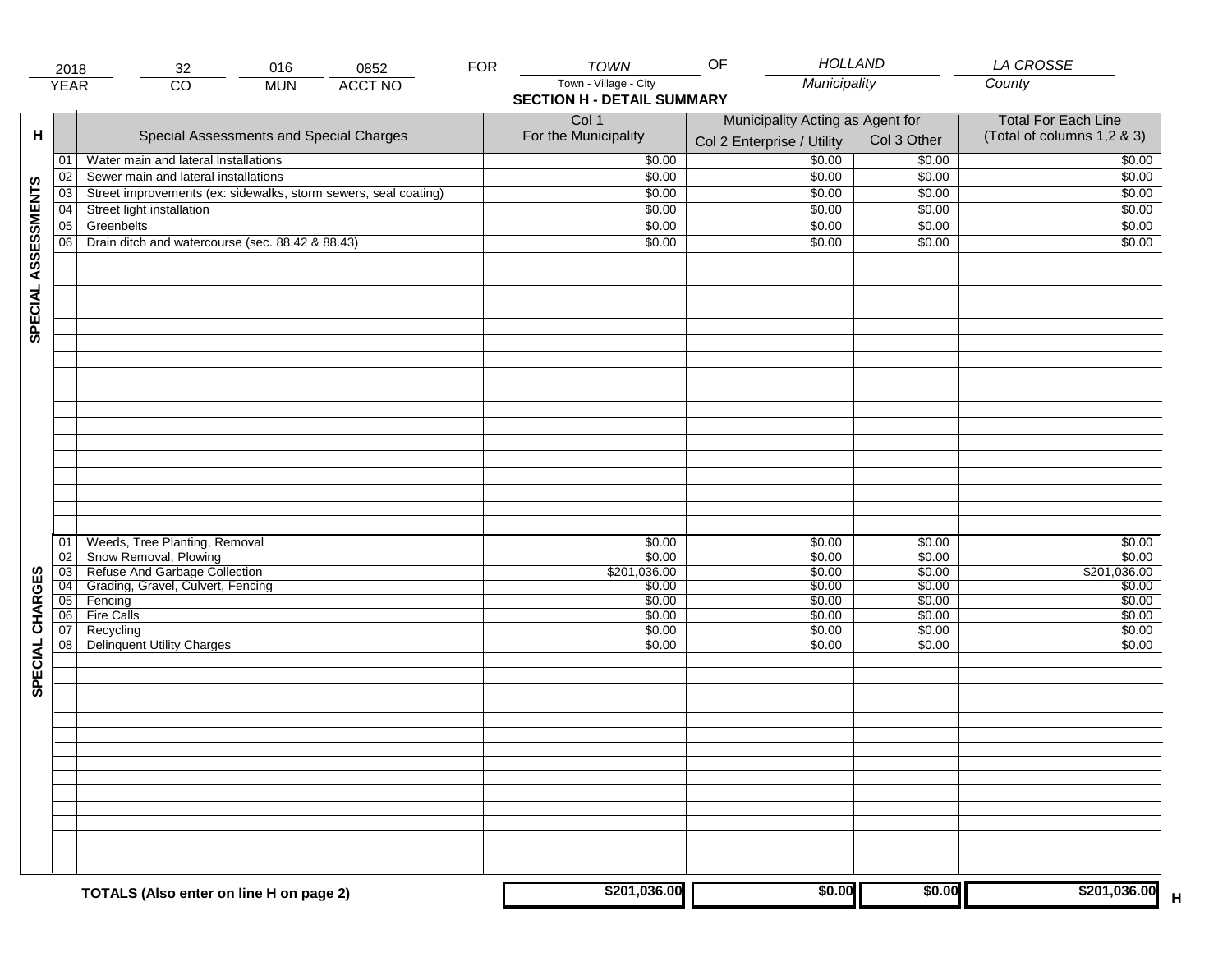| 2018                             |          | 016        | 0852           | ◡ | <b>TOWN</b>             | $\sqrt{2}$<br><b>AND</b> | $\sim$<br>רפני ה |
|----------------------------------|----------|------------|----------------|---|-------------------------|--------------------------|------------------|
| $\sqrt{2}$<br>$\mathsf{L}$<br>⊢ี | ~~<br>ىد | <b>MUN</b> | <b>ACCT NO</b> |   | Village<br>l own<br>URV | ` <i>'CIDalitv</i>       | Count∨           |

| D. | Name of District                          | Valuation | Gen. Prop. Tax Levy | Remarks |
|----|-------------------------------------------|-----------|---------------------|---------|
|    |                                           |           |                     |         |
|    |                                           |           |                     |         |
|    |                                           |           |                     |         |
|    |                                           |           |                     |         |
|    |                                           |           |                     |         |
|    |                                           |           |                     |         |
|    |                                           |           |                     |         |
|    |                                           |           |                     |         |
|    |                                           |           |                     |         |
|    |                                           |           |                     |         |
|    |                                           |           |                     |         |
|    |                                           |           |                     |         |
|    |                                           |           |                     |         |
|    |                                           |           |                     |         |
|    |                                           |           |                     |         |
|    |                                           |           |                     |         |
|    |                                           |           |                     |         |
|    |                                           |           |                     |         |
|    |                                           |           |                     |         |
|    |                                           |           |                     |         |
|    |                                           |           |                     |         |
|    |                                           |           |                     |         |
|    |                                           |           |                     |         |
|    |                                           |           |                     |         |
|    |                                           |           |                     |         |
|    |                                           |           |                     |         |
|    |                                           |           |                     |         |
|    |                                           |           |                     |         |
|    |                                           |           |                     |         |
|    |                                           |           |                     |         |
|    |                                           |           |                     |         |
|    | TOTALS (Also enter on line D-1 on page 1) |           | \$0.00              |         |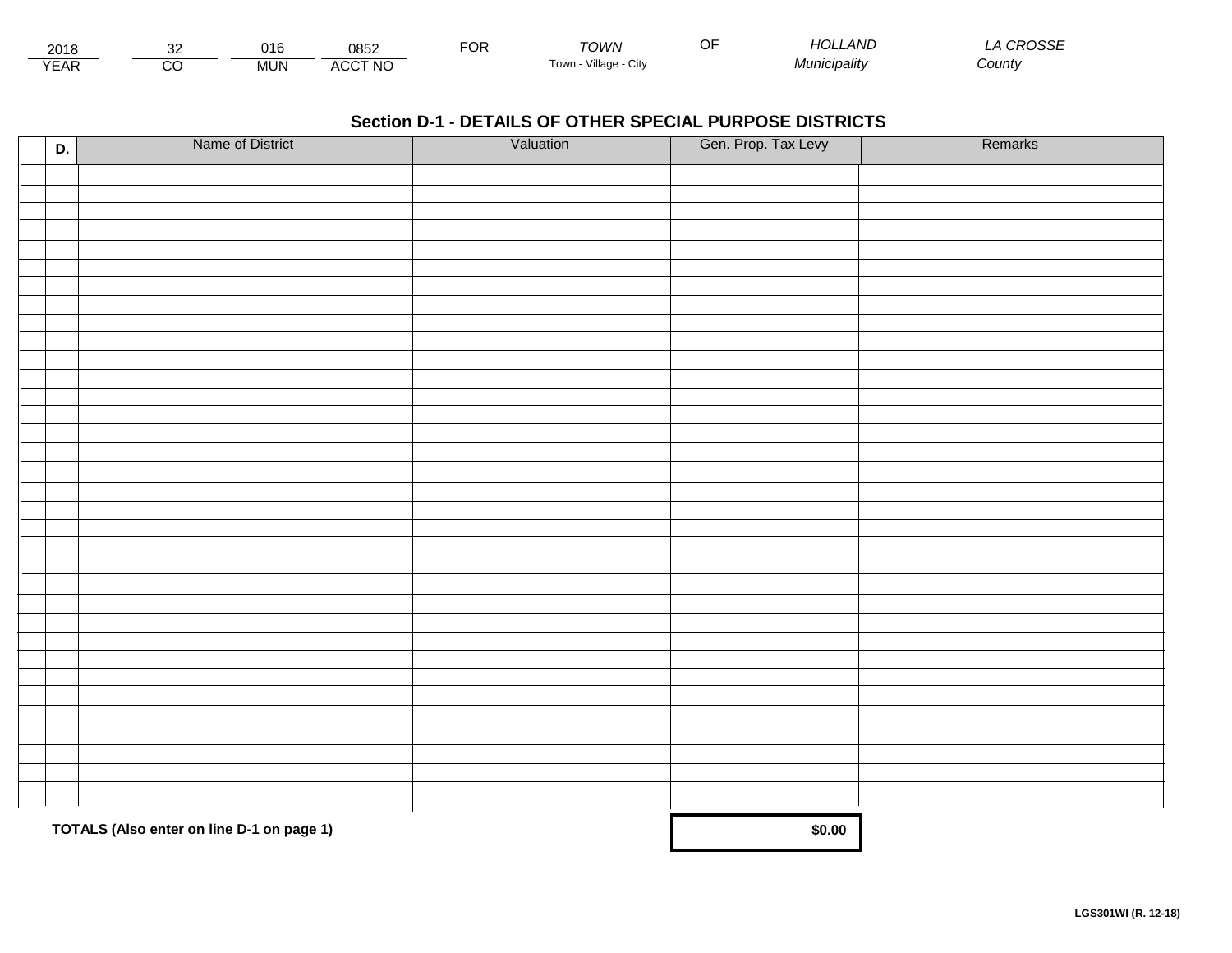| <b>FINAL</b>            |                                                                                   |                                                                                                  |                          | 32<br><b>STATEMENT OF TAXES FOR 2018</b> |                                        |                                                   | 018        | 0853                            |                                       |   |                                                            |   |
|-------------------------|-----------------------------------------------------------------------------------|--------------------------------------------------------------------------------------------------|--------------------------|------------------------------------------|----------------------------------------|---------------------------------------------------|------------|---------------------------------|---------------------------------------|---|------------------------------------------------------------|---|
|                         |                                                                                   |                                                                                                  |                          |                                          |                                        | CO                                                | <b>MUN</b> | ACCT NO                         |                                       |   |                                                            |   |
|                         |                                                                                   |                                                                                                  |                          | <b>FOR</b>                               | <b>TOWN</b>                            | OF                                                |            | <b>MEDARY</b>                   | LA CROSSE                             |   | Check if Amended                                           |   |
|                         |                                                                                   |                                                                                                  |                          |                                          | Town-Village -City                     |                                                   |            | Municipality                    | County                                |   |                                                            |   |
| SEC.                    |                                                                                   |                                                                                                  |                          |                                          |                                        | Col 1<br>Description of Tax by Taxing Jurisiction |            |                                 |                                       |   | Col 2.<br>AMOUNTS APPORTIONED<br>BY TAXING JURISDICTIONS   |   |
| A                       |                                                                                   | 1. AGGREGATE AMOUNT OF STATE TAXES                                                               |                          | \$0.00                                   | A                                      |                                                   |            |                                 |                                       |   |                                                            |   |
| В.                      |                                                                                   | 1. Portion of State Special Charges Upon County                                                  |                          | \$0.00                                   |                                        |                                                   |            |                                 |                                       |   |                                                            |   |
|                         |                                                                                   | 2. Portion of County Tax Levied Over Entire Municipality                                         |                          | \$655,413.17                             |                                        |                                                   |            |                                 |                                       |   |                                                            |   |
|                         |                                                                                   | 3. Special Purpose County Taxes                                                                  |                          | \$0.00                                   |                                        |                                                   |            |                                 |                                       |   |                                                            |   |
| <b>COUNTY<br/>TAXES</b> |                                                                                   | 4. TOTAL COUNTY TAXES (sum of B-1 through B-3)                                                   |                          |                                          |                                        |                                                   |            |                                 |                                       |   | \$655,413.17                                               | B |
|                         |                                                                                   | <b>Special District</b><br>Code                                                                  | <b>Acct</b><br><b>No</b> |                                          | <b>Special</b><br><b>District Name</b> |                                                   |            | Col 1a<br><b>Property Taxes</b> | Col 1b<br><b>State Special Charge</b> |   | <b>Property Taxes with</b><br><b>State Special Charges</b> |   |
| C.                      | 1                                                                                 |                                                                                                  |                          |                                          |                                        |                                                   |            |                                 |                                       |   |                                                            |   |
|                         | $\mathbf{2}$                                                                      |                                                                                                  |                          |                                          |                                        |                                                   |            |                                 |                                       |   |                                                            |   |
|                         | 3                                                                                 |                                                                                                  |                          |                                          |                                        |                                                   |            |                                 |                                       |   |                                                            |   |
|                         | 4                                                                                 |                                                                                                  |                          |                                          |                                        |                                                   |            |                                 |                                       |   |                                                            |   |
|                         | 5                                                                                 |                                                                                                  |                          |                                          |                                        |                                                   |            |                                 |                                       |   |                                                            |   |
|                         | 6                                                                                 |                                                                                                  |                          |                                          |                                        |                                                   |            |                                 |                                       |   |                                                            |   |
|                         | $\overline{7}$                                                                    |                                                                                                  |                          |                                          |                                        |                                                   |            |                                 |                                       |   |                                                            |   |
|                         | 8                                                                                 |                                                                                                  |                          |                                          |                                        |                                                   |            |                                 |                                       |   |                                                            |   |
| SPECIAL DISTRICT TAXES  | 9                                                                                 |                                                                                                  |                          |                                          |                                        |                                                   |            |                                 |                                       |   |                                                            |   |
|                         | 10                                                                                |                                                                                                  |                          |                                          |                                        |                                                   |            |                                 |                                       |   |                                                            |   |
|                         | 11                                                                                |                                                                                                  |                          |                                          |                                        |                                                   |            |                                 |                                       |   |                                                            |   |
|                         |                                                                                   | 12. TOTAL SPECIAL DISTRICT TAXES (sum of C1 through C11)                                         |                          |                                          |                                        |                                                   |            | \$0.00                          | \$0.00                                |   | \$0.00                                                     | C |
| D.                      | 1. Other Special Purpose District Taxes (Show Detail on page 4, enter total here) |                                                                                                  |                          |                                          |                                        |                                                   |            |                                 |                                       |   | \$0.00                                                     |   |
|                         | Total Tax Increment (except county environmental remediation tax increment)<br>2. |                                                                                                  |                          |                                          |                                        |                                                   |            |                                 |                                       |   | \$0.00                                                     |   |
| OR CITY                 | County Environmental Tax Increment<br>13.                                         |                                                                                                  |                          |                                          |                                        |                                                   |            |                                 |                                       |   | \$0.00                                                     |   |
|                         | <b>Other State Special Charges</b><br>14.                                         |                                                                                                  |                          |                                          |                                        |                                                   |            |                                 |                                       |   | \$0.00                                                     |   |
|                         | 5.                                                                                | <b>County Special Charges</b>                                                                    |                          | \$0.00                                   |                                        |                                                   |            |                                 |                                       |   |                                                            |   |
| TOWN, VILLAGE,<br>TAXES | 6.                                                                                | All Other Town, Village, or City Taxes                                                           |                          | \$180,339.00                             |                                        |                                                   |            |                                 |                                       |   |                                                            |   |
|                         | 17.                                                                               | Surplus Funds Applied CAUTION: Do not make an entry on this line unless Line D6 (above) is Zero. |                          |                                          |                                        |                                                   |            |                                 |                                       | k | $\sqrt{$0.00}$<br>\$180,339.00                             |   |
|                         |                                                                                   | 8. TOTAL TOWN, VILLAGE OR CITY TAXES (sum of D1 through D7; NOT TOTAL for page one)              |                          |                                          | D                                      |                                                   |            |                                 |                                       |   |                                                            |   |
| <b>Clerk</b>            |                                                                                   |                                                                                                  |                          |                                          |                                        | Date                                              |            | <b>REMARKS</b>                  |                                       |   |                                                            |   |

| Work Phone     | Home Phone |
|----------------|------------|
|                |            |
| E-mail Address | Fax Number |
|                |            |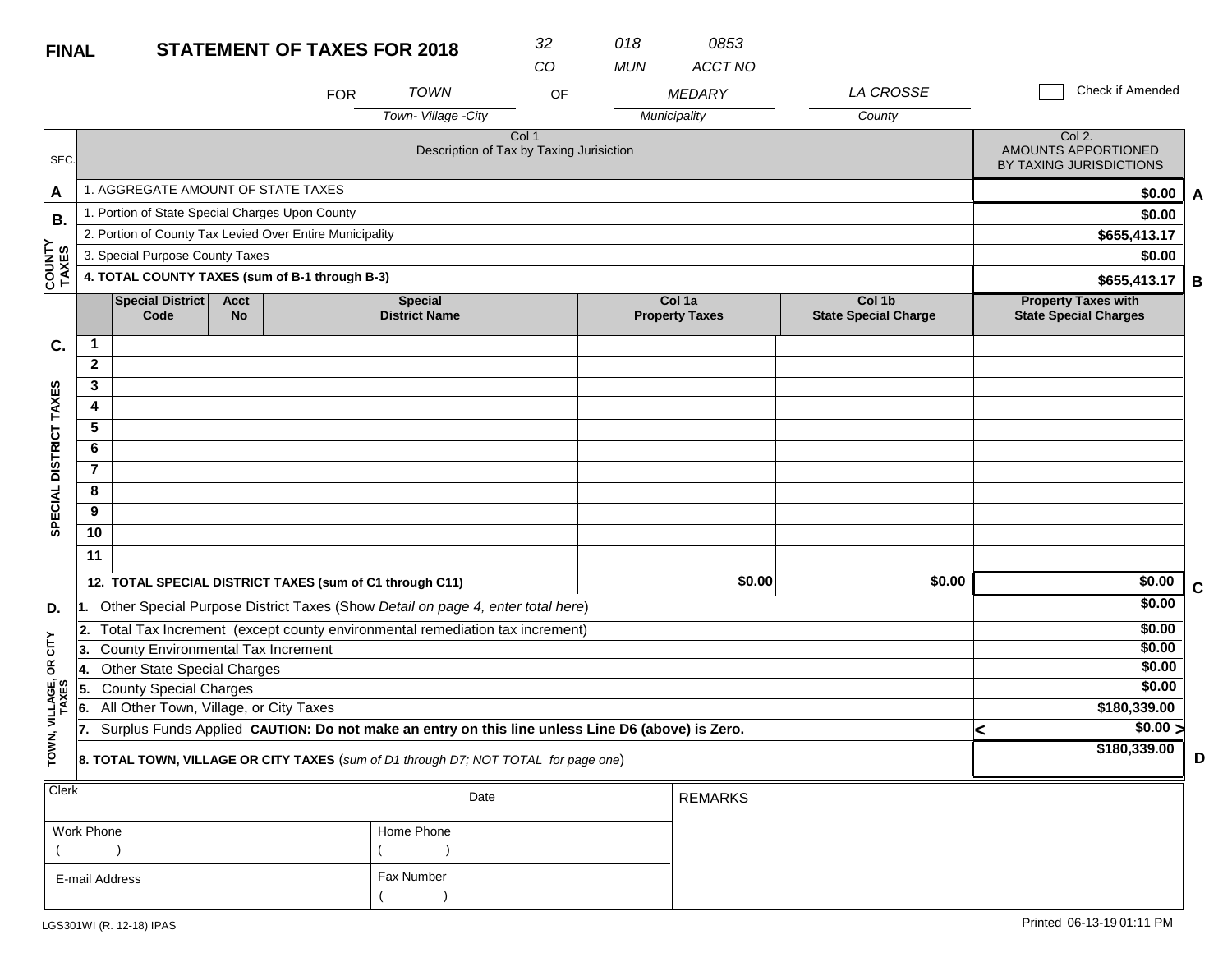| <b>YEAR</b>                         | 2018                                                                                                                                                                                                                                                             | 32<br><b>CO</b>                                                                                                                | 018                                    | 0853<br><b>ACCT NO</b>         | <b>FOR</b> | <b>TOWN</b><br>Town - Village - City             | OF                                    |                | <b>MEDARY</b><br>Municipality                   | <b>LA CROSSE</b><br>County                               |                |
|-------------------------------------|------------------------------------------------------------------------------------------------------------------------------------------------------------------------------------------------------------------------------------------------------------------|--------------------------------------------------------------------------------------------------------------------------------|----------------------------------------|--------------------------------|------------|--------------------------------------------------|---------------------------------------|----------------|-------------------------------------------------|----------------------------------------------------------|----------------|
|                                     |                                                                                                                                                                                                                                                                  |                                                                                                                                | <b>MUN</b>                             |                                |            |                                                  |                                       |                |                                                 |                                                          |                |
| SEC.                                |                                                                                                                                                                                                                                                                  | <b>School District Codes</b>                                                                                                   | Acct<br><b>No</b>                      |                                |            |                                                  | Col 1<br><b>SCHOOL DISTRICT NAMES</b> |                |                                                 | Col. 2<br>AMOUNTS APPORTIONED<br>BY TAXING JURISDICTIONS |                |
|                                     | 0194<br>322849<br><b>SCH D OF LA CROSSE</b>                                                                                                                                                                                                                      |                                                                                                                                |                                        |                                |            |                                                  |                                       | \$1,329,331.00 |                                                 |                                                          |                |
| Е.                                  | $\overline{a}$                                                                                                                                                                                                                                                   | 324095                                                                                                                         | 0195                                   | SCH D OF ONALASKA              |            |                                                  |                                       |                |                                                 | \$364,066.13                                             |                |
|                                     | 3                                                                                                                                                                                                                                                                | 326370                                                                                                                         | 0196                                   | SCH D OF WEST SALEM            |            |                                                  |                                       |                |                                                 | \$127,838.98                                             |                |
|                                     | $\overline{4}$                                                                                                                                                                                                                                                   |                                                                                                                                |                                        |                                |            |                                                  |                                       |                |                                                 |                                                          |                |
|                                     | 5                                                                                                                                                                                                                                                                |                                                                                                                                |                                        |                                |            |                                                  |                                       |                |                                                 |                                                          |                |
|                                     | 6                                                                                                                                                                                                                                                                |                                                                                                                                |                                        |                                |            |                                                  |                                       |                |                                                 |                                                          |                |
| ELEMENTARY AND<br>SECONDARY SCHOOLS | $\overline{7}$                                                                                                                                                                                                                                                   |                                                                                                                                |                                        |                                |            |                                                  |                                       |                |                                                 |                                                          |                |
|                                     | 8                                                                                                                                                                                                                                                                |                                                                                                                                |                                        |                                |            |                                                  |                                       |                |                                                 |                                                          |                |
|                                     | $\overline{9}$                                                                                                                                                                                                                                                   |                                                                                                                                |                                        |                                |            |                                                  |                                       |                |                                                 |                                                          |                |
|                                     | $\overline{10}$                                                                                                                                                                                                                                                  |                                                                                                                                |                                        |                                |            |                                                  |                                       |                |                                                 |                                                          |                |
|                                     | 11                                                                                                                                                                                                                                                               |                                                                                                                                |                                        |                                |            |                                                  |                                       |                |                                                 |                                                          |                |
|                                     | 12                                                                                                                                                                                                                                                               | TOTAL ELEMENTARY AND SECONDARY SCHOOL TAXES (sum of E1 through E11)                                                            |                                        |                                |            |                                                  |                                       |                |                                                 | \$1,821,236.11                                           | Е              |
|                                     | $\mathbf{1}$ .                                                                                                                                                                                                                                                   | 0200                                                                                                                           | 0002                                   | WESTERN TECHNICAL COLLEGE LACR |            |                                                  |                                       |                |                                                 | \$258,543.30                                             |                |
|                                     | $\overline{2}$ .                                                                                                                                                                                                                                                 |                                                                                                                                |                                        |                                |            |                                                  |                                       |                |                                                 |                                                          |                |
| TECH. T<br>COLLEGES                 | $\overline{3}$ .                                                                                                                                                                                                                                                 |                                                                                                                                |                                        |                                |            |                                                  |                                       |                |                                                 |                                                          |                |
|                                     |                                                                                                                                                                                                                                                                  | <b>TOTAL TECHNICAL COLLEGE TAXES (sum of F1 through F3)</b>                                                                    |                                        |                                |            |                                                  |                                       |                |                                                 | \$258,543.30                                             | -F             |
| G.                                  |                                                                                                                                                                                                                                                                  | TOTAL GENERAL PROPERTY TAXES APPORTIONED (Total of State, County, Special District, Local, School and Technical College Taxes) | \$2,915,531.58                         | G                              |            |                                                  |                                       |                |                                                 |                                                          |                |
|                                     |                                                                                                                                                                                                                                                                  | Summary of General Property Taxes, State Tax Credits Applied, and Net General Property Taxes to be Collected                   | (G7) DEPARTMENT OF<br>REVENUE USE ONLY |                                |            |                                                  |                                       |                |                                                 |                                                          |                |
|                                     |                                                                                                                                                                                                                                                                  | PLEASE COMPLETE ALL COLUMNS                                                                                                    |                                        |                                |            | Col 1<br>Real Estate Roll Personal Property Roll | Col 2                                 |                | Col <sub>3</sub><br>Total (Col 1 Plus Col 2)    |                                                          |                |
| G1                                  |                                                                                                                                                                                                                                                                  | General Property Taxes From Computerized Summary                                                                               |                                        |                                |            | 2,908,588.34                                     |                                       | 6,942.96       |                                                 | 2,915,531.30 SUBTRACT LINE G FROM LINE                   |                |
| G <sub>2</sub>                      |                                                                                                                                                                                                                                                                  | School Levy Tax Credit Applied (subtract)                                                                                      |                                        |                                |            | 340,950.61                                       |                                       | 783.43         | 341,734.04                                      | G-1. RECORD ON LINE G-6.                                 |                |
| G <sub>3</sub>                      |                                                                                                                                                                                                                                                                  | Lottery and Gaming Credit Applied (subtract)                                                                                   |                                        |                                |            | 81,689.30                                        |                                       | 0.00           | $81,689.30$ (G-1)                               | \$2,915,531.30                                           |                |
| G4                                  |                                                                                                                                                                                                                                                                  | First Dollar Credit Applied (subtract)                                                                                         |                                        |                                |            | 48,029.11                                        |                                       | 0.00           | 48,029.11                                       | \$2,915,531.58                                           |                |
| G <sub>5</sub>                      |                                                                                                                                                                                                                                                                  | Net General Property Taxes To Be Collected                                                                                     |                                        |                                |            | 2,437,919.32                                     |                                       | 6,159.53       | $2,444,078.85$ <sup>(G)</sup>                   |                                                          |                |
| G <sub>6</sub>                      |                                                                                                                                                                                                                                                                  | <b>UNDERRUN / OVERRUN</b> (include Line G-6 in Line T Total)                                                                   |                                        |                                |            |                                                  |                                       |                |                                                 | $-$0.28$                                                 | G <sub>6</sub> |
| Η.                                  | <b>REPORT DETAIL ON PAGE - 3</b>                                                                                                                                                                                                                                 |                                                                                                                                |                                        |                                |            | Col 1<br>For Municipality                        | Col 2 Enterprise/ Utility             |                | Municipality Acting as Agent For<br>Col 3 Other |                                                          |                |
|                                     |                                                                                                                                                                                                                                                                  | <b>SPECIAL ASSESSMENTS AND CHARGES</b>                                                                                         |                                        |                                |            | 90,203.46                                        |                                       | 0.00           | 0.00                                            | \$90,203.46                                              | H              |
| J.                                  |                                                                                                                                                                                                                                                                  | <b>OMITTED PROPERTY TAXES</b> (Net taxes levied on property omitted from taxation in previous years)                           |                                        |                                |            |                                                  |                                       |                |                                                 | \$0.00                                                   | J              |
| Κ.                                  |                                                                                                                                                                                                                                                                  | S. 70.43 CORRECTIONS (Net taxes due or refunded - use brackets <> to denote minus amount)                                      |                                        |                                |            |                                                  |                                       |                |                                                 | \$0.00                                                   | Κ              |
|                                     |                                                                                                                                                                                                                                                                  | $(a)$ (b)                                                                                                                      |                                        |                                | (C)        |                                                  | (d)                                   | (e)            | (f)                                             |                                                          |                |
| М.                                  |                                                                                                                                                                                                                                                                  | P.F. CROP TAXES                                                                                                                | 0.00 Reg. Acs. @ 10 $\phi$ = \$        |                                |            | $0.00 + 0.00$ Reg. Acs. @ 2.52 = \$              |                                       |                | $0.00 + 0.00$ Reg.Acs. @20¢=\$<br>0.00          | \$0.00                                                   | M              |
| N.                                  | (c) (Acres)<br>(e) (Acres)<br>(a) (Acres)<br>$(g)$ (Acres)<br>(d)<br>MFL TAX 0.00 Open @\$ 74 =\$ 0.00 + 381.76 Closed @\$ 1.75=\$ 668.08 + 0.00 Open @\$ 2.04= 0.00 + 707.21 Closed @\$ 10.20=\$ 7213.54<br>(i) (Acres)<br>(i)<br>.00<br>.00 Closed @ \$7.87=\$ |                                                                                                                                |                                        |                                |            |                                                  |                                       |                |                                                 | \$7,881.62                                               | $\mathbf N$    |
|                                     |                                                                                                                                                                                                                                                                  | 1. COAL (Sec.70.42)                                                                                                            | Number of Tons=(a)                     | 0.00                           |            | @5¢ per Ton + Number of Tons=(b)                 | 0.00                                  | @7¢ per Ton    |                                                 | \$0.00                                                   |                |
| OCCUPATION                          |                                                                                                                                                                                                                                                                  | 2. PETROLEUM REFINERIES (Sec.70.421)                                                                                           |                                        |                                |            | Number of Tons $=(a)$                            | 0.00<br>@5¢ per Ton                   |                |                                                 | \$0.00                                                   |                |
|                                     |                                                                                                                                                                                                                                                                  | 3. IRON ORE CONCENTRATES (Sec. 70.40)                                                                                          |                                        |                                |            | Number of Tons $=(a)$                            | 0.00<br>@5¢ per Ton                   |                |                                                 | \$0.00                                                   |                |
|                                     |                                                                                                                                                                                                                                                                  |                                                                                                                                |                                        |                                |            |                                                  |                                       |                |                                                 |                                                          |                |
| T.                                  |                                                                                                                                                                                                                                                                  |                                                                                                                                |                                        |                                |            |                                                  |                                       |                |                                                 | \$3,013,616.38                                           |                |
|                                     | AGGREGATE AMOUNT OF TAXES (Total of Sections G, G-6, H, J, K, M, N, and Section 0)                                                                                                                                                                               |                                                                                                                                |                                        |                                |            |                                                  |                                       |                |                                                 | T                                                        |                |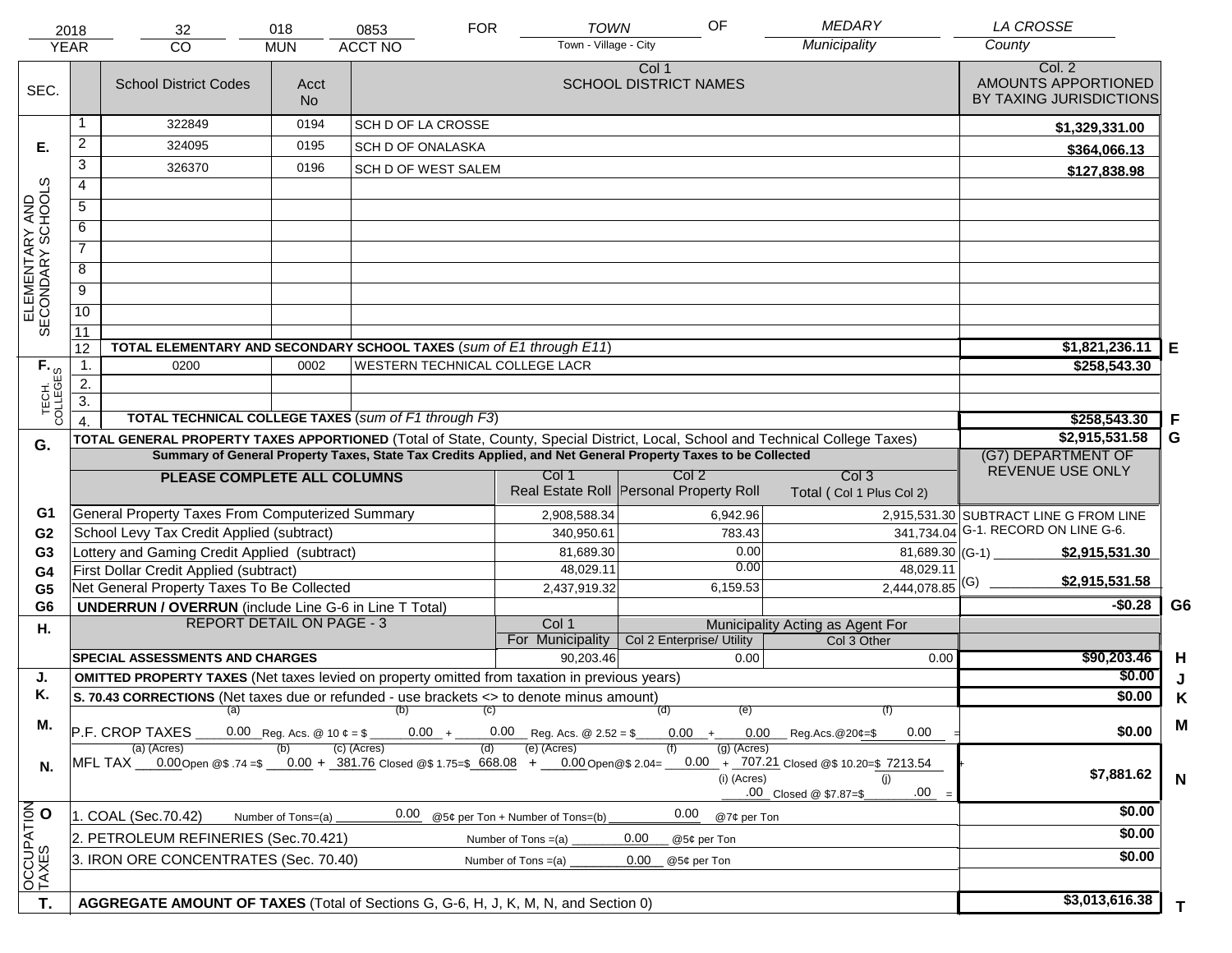|                     | 2018            | 018<br>0853<br>32                                               | <b>FOR</b> | <b>TOWN</b>                       | <b>MEDARY</b><br>OF              |             | <b>LA CROSSE</b>           |
|---------------------|-----------------|-----------------------------------------------------------------|------------|-----------------------------------|----------------------------------|-------------|----------------------------|
|                     | <b>YEAR</b>     | <b>ACCT NO</b><br>$\overline{CO}$<br><b>MUN</b>                 |            | Town - Village - City             | Municipality                     |             | County                     |
|                     |                 |                                                                 |            | <b>SECTION H - DETAIL SUMMARY</b> |                                  |             |                            |
|                     |                 |                                                                 |            | Col 1                             | Municipality Acting as Agent for |             | <b>Total For Each Line</b> |
| н                   |                 | Special Assessments and Special Charges                         |            | For the Municipality              |                                  | Col 3 Other | (Total of columns 1,2 & 3) |
|                     |                 |                                                                 |            |                                   | Col 2 Enterprise / Utility       |             |                            |
|                     | 01              | Water main and lateral Installations                            |            | \$0.00                            | \$0.00                           | \$0.00      | \$0.00                     |
|                     | 02              | Sewer main and lateral installations                            |            | \$0.00                            | \$0.00                           | \$0.00      | \$0.00                     |
| SPECIAL ASSESSMENTS | 03              | Street improvements (ex: sidewalks, storm sewers, seal coating) |            | \$0.00                            | \$0.00                           | \$0.00      | \$0.00                     |
|                     | 04              | Street light installation                                       |            | \$0.00                            | \$0.00                           | \$0.00      | \$0.00                     |
|                     | $\overline{05}$ | Greenbelts                                                      |            | \$0.00                            | \$0.00                           | \$0.00      | \$0.00                     |
|                     | 06              | Drain ditch and watercourse (sec. 88.42 & 88.43)                |            | \$5,600.00                        | \$0.00                           | \$0.00      | \$5,600.00                 |
|                     |                 |                                                                 |            |                                   |                                  |             |                            |
|                     |                 |                                                                 |            |                                   |                                  |             |                            |
|                     |                 |                                                                 |            |                                   |                                  |             |                            |
|                     |                 |                                                                 |            |                                   |                                  |             |                            |
|                     |                 |                                                                 |            |                                   |                                  |             |                            |
|                     |                 |                                                                 |            |                                   |                                  |             |                            |
|                     |                 |                                                                 |            |                                   |                                  |             |                            |
|                     |                 |                                                                 |            |                                   |                                  |             |                            |
|                     |                 |                                                                 |            |                                   |                                  |             |                            |
|                     |                 |                                                                 |            |                                   |                                  |             |                            |
|                     |                 |                                                                 |            |                                   |                                  |             |                            |
|                     |                 |                                                                 |            |                                   |                                  |             |                            |
|                     |                 |                                                                 |            |                                   |                                  |             |                            |
|                     |                 |                                                                 |            |                                   |                                  |             |                            |
|                     |                 |                                                                 |            |                                   |                                  |             |                            |
|                     |                 |                                                                 |            |                                   |                                  |             |                            |
|                     |                 |                                                                 |            |                                   |                                  |             |                            |
|                     |                 |                                                                 |            |                                   |                                  |             |                            |
|                     | 01              | Weeds, Tree Planting, Removal                                   |            | \$0.00                            | \$0.00                           | \$0.00      | \$0.00                     |
|                     | $\overline{02}$ | Snow Removal, Plowing                                           |            | \$0.00                            | \$0.00                           | \$0.00      | \$0.00                     |
|                     | $\overline{03}$ | Refuse And Garbage Collection                                   |            | \$84,420.00                       | \$0.00                           | \$0.00      | \$84,420.00                |
|                     | 04              | Grading, Gravel, Culvert, Fencing                               |            | \$0.00                            | \$0.00                           | \$0.00      | \$0.00                     |
| SPECIAL CHARGES     | 05              | Fencing                                                         |            | \$0.00                            | \$0.00                           | \$0.00      | \$0.00                     |
|                     | 06              | <b>Fire Calls</b>                                               |            | \$0.00                            | \$0.00                           | \$0.00      | \$0.00                     |
|                     | 07              | Recycling                                                       |            | \$60.00                           | \$0.00                           | \$0.00      | \$60.00                    |
|                     | 08              | <b>Delinquent Utility Charges</b>                               |            | \$123.46                          | \$0.00                           | \$0.00      | \$123.46                   |
|                     |                 |                                                                 |            |                                   |                                  |             |                            |
|                     |                 |                                                                 |            |                                   |                                  |             |                            |
|                     |                 |                                                                 |            |                                   |                                  |             |                            |
|                     |                 |                                                                 |            |                                   |                                  |             |                            |
|                     |                 |                                                                 |            |                                   |                                  |             |                            |
|                     |                 |                                                                 |            |                                   |                                  |             |                            |
|                     |                 |                                                                 |            |                                   |                                  |             |                            |
|                     |                 |                                                                 |            |                                   |                                  |             |                            |
|                     |                 |                                                                 |            |                                   |                                  |             |                            |
|                     |                 |                                                                 |            |                                   |                                  |             |                            |
|                     |                 |                                                                 |            |                                   |                                  |             |                            |
|                     |                 |                                                                 |            |                                   |                                  |             |                            |
|                     |                 |                                                                 |            |                                   |                                  |             |                            |
|                     |                 |                                                                 |            |                                   |                                  |             |                            |
|                     |                 |                                                                 |            |                                   |                                  |             |                            |
|                     |                 | TOTALS (Also enter on line H on page 2)                         |            | \$90,203.46                       | \$0.00                           | \$0.00      | \$90,203.46<br>$\mathsf H$ |
|                     |                 |                                                                 |            |                                   |                                  |             |                            |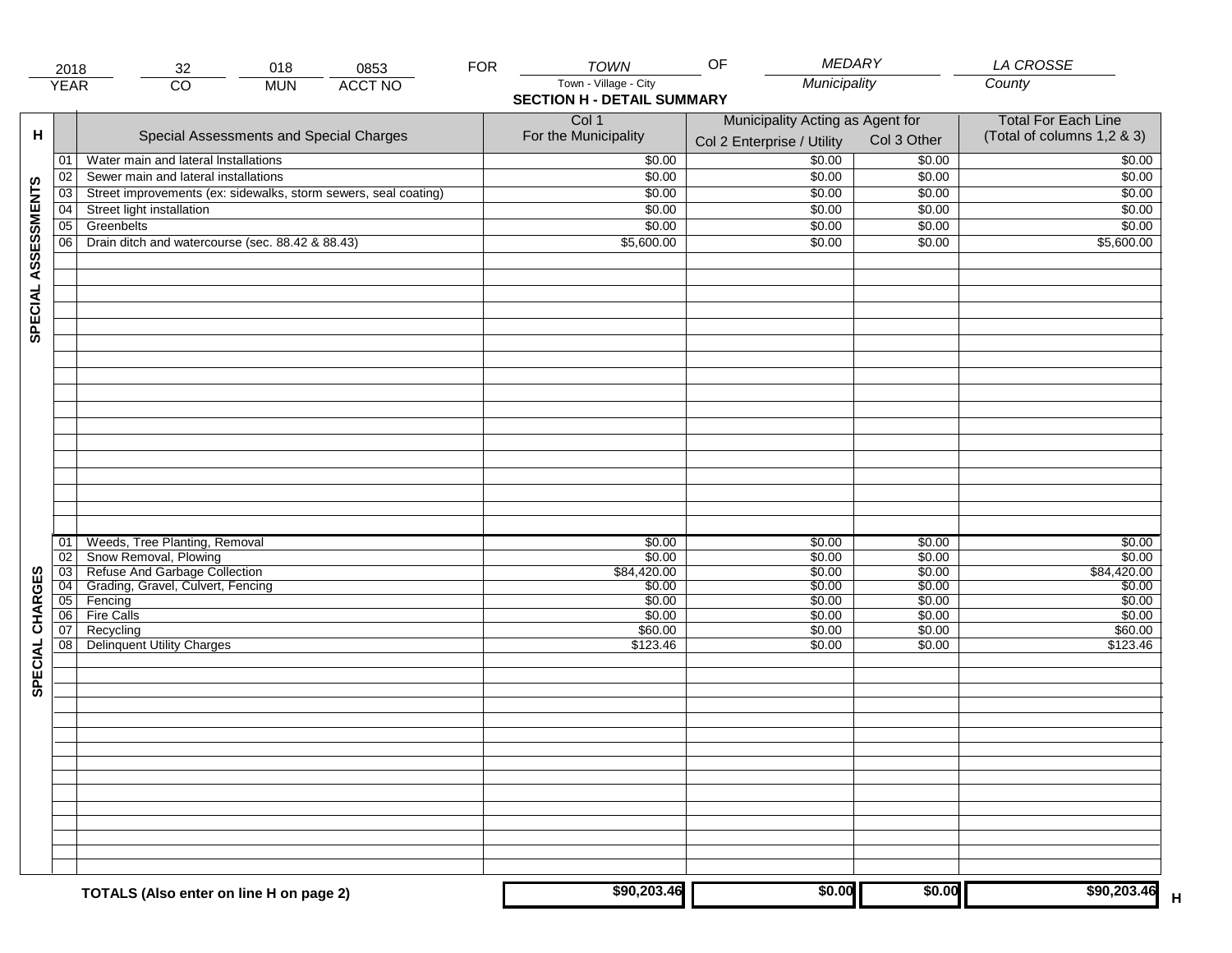| 2018                          |         | ∩4 O<br>ن الن | 0853                | $\neg$ nr.<br>Ur | ∩M/N                    | -- | $I^{\sim}$<br>$\sim$<br>DАI | .noocr<br>םטט |
|-------------------------------|---------|---------------|---------------------|------------------|-------------------------|----|-----------------------------|---------------|
| $V = V$<br>$\mathbf{L}$<br>⊢ี | ~~<br>U | MUN           | <b>CCT NO</b><br>AU |                  | villade<br>i own<br>∪lW |    | upalitvس.                   | County        |

| D. | Name of District                          | Valuation | Gen. Prop. Tax Levy | Remarks |
|----|-------------------------------------------|-----------|---------------------|---------|
|    |                                           |           |                     |         |
|    |                                           |           |                     |         |
|    |                                           |           |                     |         |
|    |                                           |           |                     |         |
|    |                                           |           |                     |         |
|    |                                           |           |                     |         |
|    |                                           |           |                     |         |
|    |                                           |           |                     |         |
|    |                                           |           |                     |         |
|    |                                           |           |                     |         |
|    |                                           |           |                     |         |
|    |                                           |           |                     |         |
|    |                                           |           |                     |         |
|    |                                           |           |                     |         |
|    |                                           |           |                     |         |
|    |                                           |           |                     |         |
|    |                                           |           |                     |         |
|    |                                           |           |                     |         |
|    |                                           |           |                     |         |
|    |                                           |           |                     |         |
|    |                                           |           |                     |         |
|    |                                           |           |                     |         |
|    |                                           |           |                     |         |
|    |                                           |           |                     |         |
|    |                                           |           |                     |         |
|    |                                           |           |                     |         |
|    |                                           |           |                     |         |
|    |                                           |           |                     |         |
|    |                                           |           |                     |         |
|    |                                           |           |                     |         |
|    |                                           |           |                     |         |
|    | TOTALS (Also enter on line D-1 on page 1) | \$0.00    |                     |         |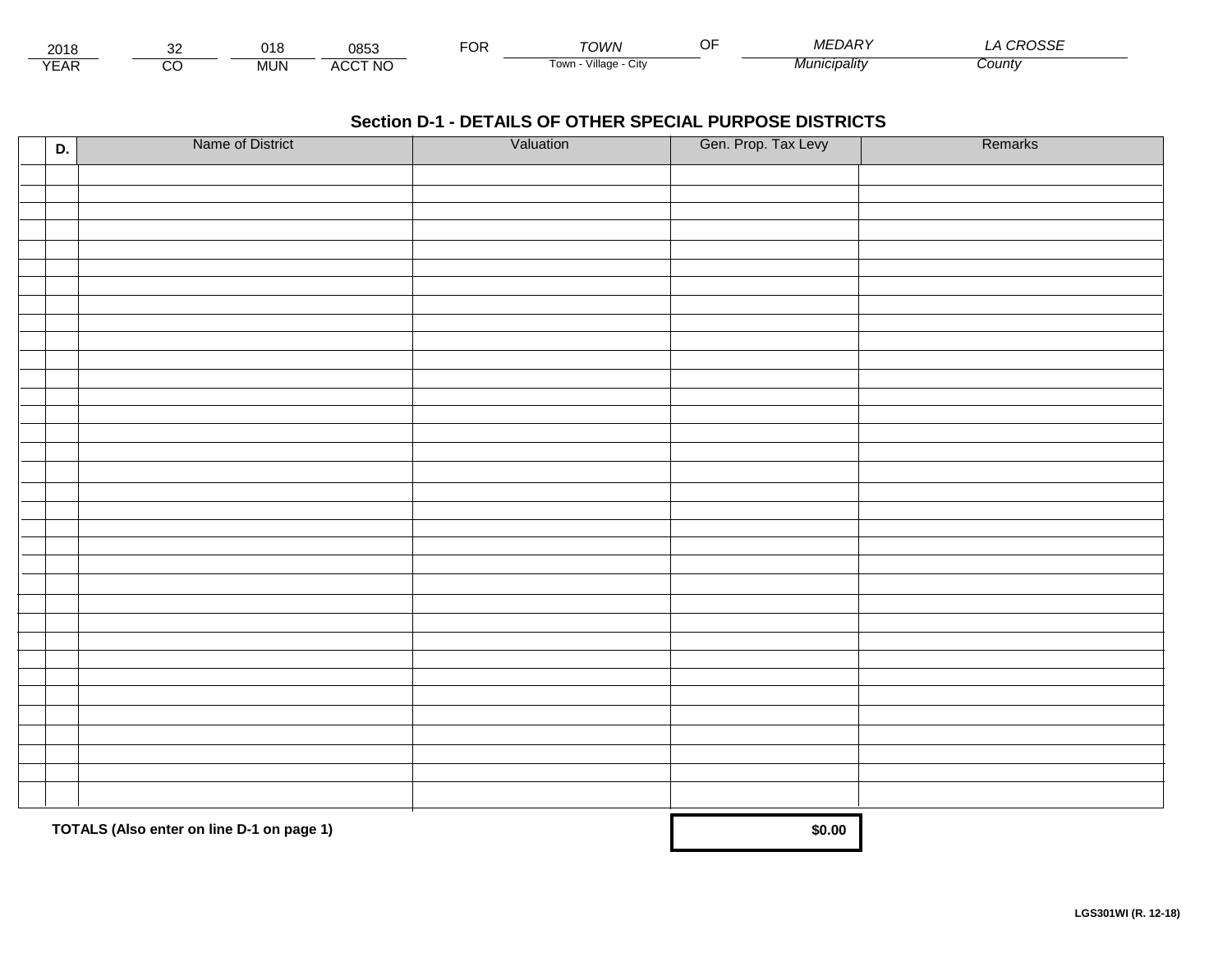| <b>FINAL</b>            |                |                                                                         |                   | <b>STATEMENT OF TAXES FOR 2018</b>                       |                                                                                                  | 32    | 020        | 0854                            |                                       |                                                            |   |
|-------------------------|----------------|-------------------------------------------------------------------------|-------------------|----------------------------------------------------------|--------------------------------------------------------------------------------------------------|-------|------------|---------------------------------|---------------------------------------|------------------------------------------------------------|---|
|                         |                |                                                                         |                   |                                                          |                                                                                                  | CO    | <b>MUN</b> | ACCT NO                         |                                       |                                                            |   |
|                         |                |                                                                         |                   | <b>FOR</b>                                               | <b>TOWN</b>                                                                                      | OF    |            | ONALASKA                        | LA CROSSE                             | Check if Amended                                           |   |
|                         |                |                                                                         |                   |                                                          | Town-Village -City                                                                               |       |            | Municipality                    | County                                |                                                            |   |
| SEC.                    |                |                                                                         |                   |                                                          | Description of Tax by Taxing Jurisiction                                                         | Col 1 |            |                                 |                                       | Col 2.<br>AMOUNTS APPORTIONED<br>BY TAXING JURISDICTIONS   |   |
| A                       |                | 1. AGGREGATE AMOUNT OF STATE TAXES                                      |                   |                                                          |                                                                                                  |       |            |                                 |                                       | \$0.00                                                     | A |
| В.                      |                | 1. Portion of State Special Charges Upon County                         |                   |                                                          |                                                                                                  |       |            |                                 |                                       | \$0.00                                                     |   |
|                         |                |                                                                         |                   | 2. Portion of County Tax Levied Over Entire Municipality |                                                                                                  |       |            |                                 |                                       | \$2,169,726.98                                             |   |
|                         |                | 3. Special Purpose County Taxes                                         |                   |                                                          |                                                                                                  |       |            |                                 |                                       | \$0.00                                                     |   |
| <b>COUNTY</b><br>TAXES  |                |                                                                         |                   | 4. TOTAL COUNTY TAXES (sum of B-1 through B-3)           |                                                                                                  |       |            |                                 |                                       | \$2,169,726.98                                             | в |
|                         |                | <b>Special District</b><br>Code                                         | Acct<br><b>No</b> |                                                          | <b>Special</b><br><b>District Name</b>                                                           |       |            | Col 1a<br><b>Property Taxes</b> | Col 1b<br><b>State Special Charge</b> | <b>Property Taxes with</b><br><b>State Special Charges</b> |   |
| C.                      | 1              | 328020                                                                  | 0196              |                                                          | ONALASKA LAKE PRO & REHAB DISTRICT                                                               |       |            | \$0.00                          | \$0.00                                | \$0.00                                                     |   |
|                         | $\mathbf{2}$   |                                                                         |                   |                                                          |                                                                                                  |       |            |                                 |                                       |                                                            |   |
|                         | 3              |                                                                         |                   |                                                          |                                                                                                  |       |            |                                 |                                       |                                                            |   |
|                         | 4              |                                                                         |                   |                                                          |                                                                                                  |       |            |                                 |                                       |                                                            |   |
|                         | 5              |                                                                         |                   |                                                          |                                                                                                  |       |            |                                 |                                       |                                                            |   |
| DISTRICT TAXES          | 6              |                                                                         |                   |                                                          |                                                                                                  |       |            |                                 |                                       |                                                            |   |
|                         | $\overline{7}$ |                                                                         |                   |                                                          |                                                                                                  |       |            |                                 |                                       |                                                            |   |
| <b>SPECIAL</b>          | 8              |                                                                         |                   |                                                          |                                                                                                  |       |            |                                 |                                       |                                                            |   |
|                         | 9<br>10        |                                                                         |                   |                                                          |                                                                                                  |       |            |                                 |                                       |                                                            |   |
|                         |                |                                                                         |                   |                                                          |                                                                                                  |       |            |                                 |                                       |                                                            |   |
|                         | 11             |                                                                         |                   |                                                          |                                                                                                  |       |            |                                 |                                       |                                                            |   |
|                         |                |                                                                         |                   | 12. TOTAL SPECIAL DISTRICT TAXES (sum of C1 through C11) |                                                                                                  |       |            | \$0.00                          | \$0.00                                | \$0.00                                                     | C |
| D.                      |                |                                                                         |                   |                                                          | Other Special Purpose District Taxes (Show Detail on page 4, enter total here)                   |       |            |                                 |                                       | \$0.00                                                     |   |
|                         | 2.             |                                                                         |                   |                                                          | Total Tax Increment (except county environmental remediation tax increment)                      |       |            |                                 |                                       | \$0.00                                                     |   |
| OR CITY                 | 13.            | <b>County Environmental Tax Increment</b>                               |                   |                                                          |                                                                                                  |       |            |                                 |                                       | \$0.00                                                     |   |
|                         | 14.            | <b>Other State Special Charges</b>                                      |                   |                                                          |                                                                                                  |       |            |                                 |                                       | \$0.00<br>\$0.00                                           |   |
|                         | 15.            | <b>County Special Charges</b><br>All Other Town, Village, or City Taxes |                   |                                                          |                                                                                                  |       |            |                                 |                                       | \$951,299.00                                               |   |
|                         | 6.<br>17.      |                                                                         |                   |                                                          | Surplus Funds Applied CAUTION: Do not make an entry on this line unless Line D6 (above) is Zero. |       |            |                                 |                                       | \$0.00 >                                                   |   |
| TOWN, VILLAGE,<br>TAXES |                |                                                                         |                   |                                                          | 8. TOTAL TOWN, VILLAGE OR CITY TAXES (sum of D1 through D7; NOT TOTAL for page one)              |       |            |                                 |                                       | ⋖<br>\$951,299.00                                          | D |
| Clerk                   |                |                                                                         |                   |                                                          |                                                                                                  |       |            |                                 |                                       |                                                            |   |

| $ $ Clerk      |            | Date | <b>REMARKS</b> |
|----------------|------------|------|----------------|
| Work Phone     | Home Phone |      |                |
|                |            |      |                |
| E-mail Address | Fax Number |      |                |
|                |            |      |                |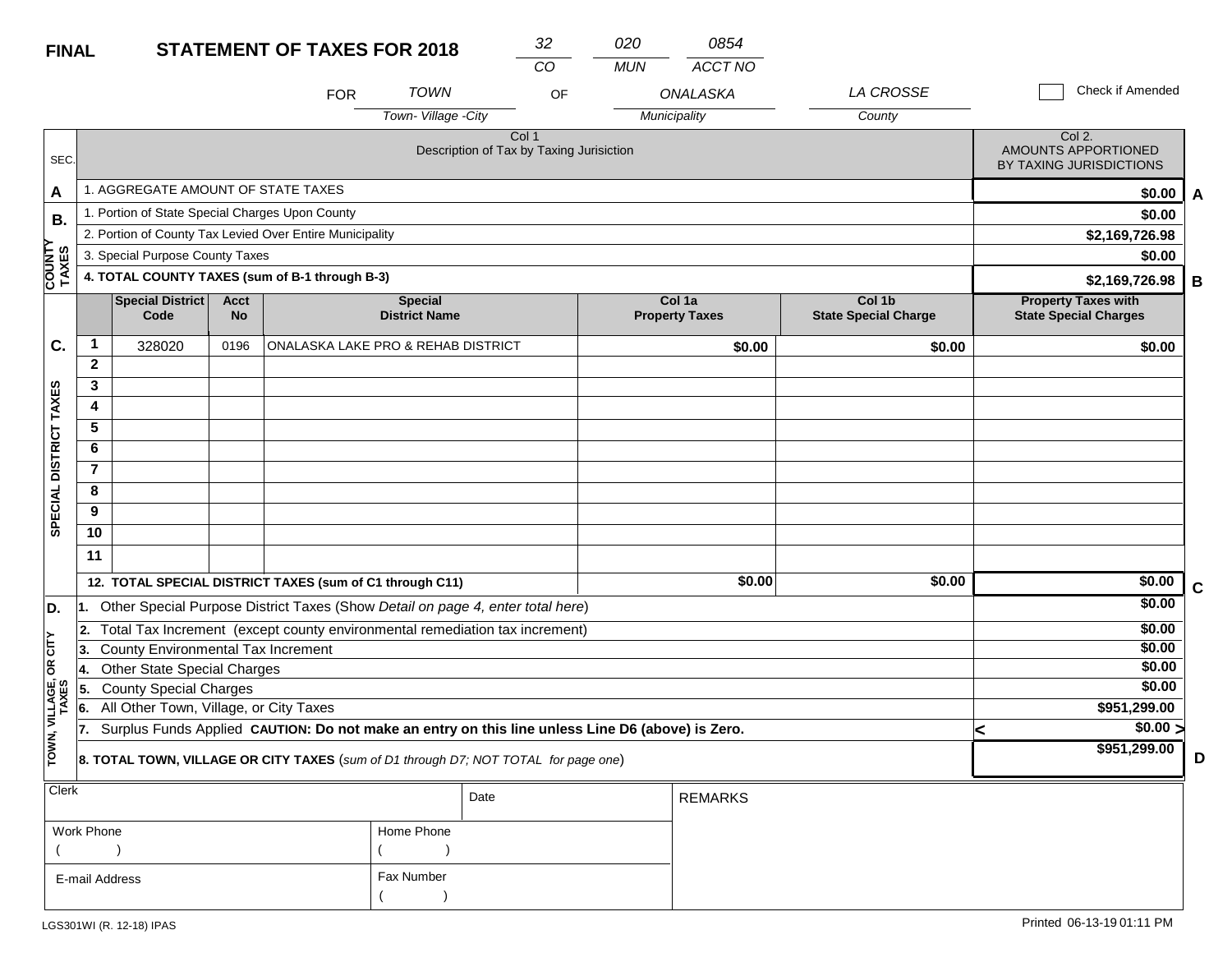|                                     | 2018                                                                                  | 32                                                                                                                             | 020                                                                          | 0854                           | <b>FOR</b> | <b>TOWN</b>                      | OF                                                                                                           | <b>ONALASKA</b>                                                                      | <b>LA CROSSE</b>                                         |                |
|-------------------------------------|---------------------------------------------------------------------------------------|--------------------------------------------------------------------------------------------------------------------------------|------------------------------------------------------------------------------|--------------------------------|------------|----------------------------------|--------------------------------------------------------------------------------------------------------------|--------------------------------------------------------------------------------------|----------------------------------------------------------|----------------|
|                                     | <b>YEAR</b>                                                                           | CO                                                                                                                             | <b>MUN</b>                                                                   | <b>ACCT NO</b>                 |            | Town - Village - City            |                                                                                                              | Municipality                                                                         | County                                                   |                |
| SEC.                                |                                                                                       | <b>School District Codes</b>                                                                                                   | Acct<br><b>No</b>                                                            |                                |            |                                  | Col 1<br><b>SCHOOL DISTRICT NAMES</b>                                                                        |                                                                                      | Col. 2<br>AMOUNTS APPORTIONED<br>BY TAXING JURISDICTIONS |                |
|                                     | 1                                                                                     | 273428                                                                                                                         | 0163                                                                         | SCH D OF MELROSE-MINDORO       |            |                                  |                                                                                                              |                                                                                      | \$3,245.27                                               |                |
| Е.                                  | $\overline{2}$                                                                        | 322562                                                                                                                         | 0193                                                                         | SCH D OF HOLMEN                |            |                                  |                                                                                                              |                                                                                      | \$5,092,150.00                                           |                |
|                                     | 3                                                                                     | 324095                                                                                                                         | 0195                                                                         | <b>SCH D OF ONALASKA</b>       |            |                                  |                                                                                                              |                                                                                      | \$812,471.39                                             |                |
|                                     | $\overline{4}$                                                                        |                                                                                                                                |                                                                              |                                |            |                                  |                                                                                                              |                                                                                      |                                                          |                |
|                                     | $\overline{5}$                                                                        |                                                                                                                                |                                                                              |                                |            |                                  |                                                                                                              |                                                                                      |                                                          |                |
|                                     | 6                                                                                     |                                                                                                                                |                                                                              |                                |            |                                  |                                                                                                              |                                                                                      |                                                          |                |
| ELEMENTARY AND<br>SECONDARY SCHOOLS | $\overline{7}$                                                                        |                                                                                                                                |                                                                              |                                |            |                                  |                                                                                                              |                                                                                      |                                                          |                |
|                                     | 8                                                                                     |                                                                                                                                |                                                                              |                                |            |                                  |                                                                                                              |                                                                                      |                                                          |                |
|                                     | $\overline{9}$                                                                        |                                                                                                                                |                                                                              |                                |            |                                  |                                                                                                              |                                                                                      |                                                          |                |
|                                     | $\overline{10}$                                                                       |                                                                                                                                |                                                                              |                                |            |                                  |                                                                                                              |                                                                                      |                                                          |                |
|                                     | $\overline{11}$                                                                       |                                                                                                                                |                                                                              |                                |            |                                  |                                                                                                              |                                                                                      |                                                          |                |
|                                     | 12                                                                                    | TOTAL ELEMENTARY AND SECONDARY SCHOOL TAXES (sum of E1 through E11)                                                            |                                                                              | \$5,907,866.66                 | Е          |                                  |                                                                                                              |                                                                                      |                                                          |                |
|                                     | $\mathbf{1}$ .                                                                        | 0200                                                                                                                           | 0002                                                                         | WESTERN TECHNICAL COLLEGE LACR |            |                                  |                                                                                                              |                                                                                      | \$855,900.37                                             |                |
|                                     | 2.<br>$\overline{3}$ .                                                                |                                                                                                                                |                                                                              |                                |            |                                  |                                                                                                              |                                                                                      |                                                          |                |
| TECH. T                             |                                                                                       | TOTAL TECHNICAL COLLEGE TAXES (sum of F1 through F3)                                                                           |                                                                              |                                |            |                                  |                                                                                                              |                                                                                      | \$855,900.37                                             | F              |
|                                     |                                                                                       | TOTAL GENERAL PROPERTY TAXES APPORTIONED (Total of State, County, Special District, Local, School and Technical College Taxes) |                                                                              | \$9,884,793.01                 | G          |                                  |                                                                                                              |                                                                                      |                                                          |                |
| G.                                  |                                                                                       |                                                                                                                                |                                                                              |                                |            |                                  | Summary of General Property Taxes, State Tax Credits Applied, and Net General Property Taxes to be Collected |                                                                                      | (G7) DEPARTMENT OF                                       |                |
|                                     |                                                                                       | PLEASE COMPLETE ALL COLUMNS                                                                                                    |                                                                              |                                |            | Col 1                            | Col <sub>2</sub>                                                                                             | Col <sub>3</sub>                                                                     | REVENUE USE ONLY                                         |                |
|                                     |                                                                                       |                                                                                                                                |                                                                              |                                |            |                                  | Real Estate Roll Personal Property Roll                                                                      | Total (Col 1 Plus Col 2)                                                             |                                                          |                |
| G1                                  |                                                                                       | General Property Taxes From Computerized Summary                                                                               |                                                                              |                                |            | 9,847,464.35                     | 37,328.83                                                                                                    |                                                                                      | 9,884,793.18 SUBTRACT LINE G FROM LINE                   |                |
| G <sub>2</sub>                      |                                                                                       | School Levy Tax Credit Applied (subtract)                                                                                      |                                                                              |                                |            | 1,056,524.19                     | 4,077.92                                                                                                     | 1,060,602.11                                                                         | G-1. RECORD ON LINE G-6.                                 |                |
| G <sub>3</sub>                      |                                                                                       | Lottery and Gaming Credit Applied (subtract)                                                                                   |                                                                              |                                |            | 292,795.52                       | 0.00                                                                                                         |                                                                                      | $292,795.52$ (G-1)<br>\$9,884,793.18                     |                |
| G <sub>4</sub>                      |                                                                                       | First Dollar Credit Applied (subtract)                                                                                         |                                                                              |                                |            | 169,871.51                       | 0.00                                                                                                         | 169,871.51                                                                           | \$9,884,793.01                                           |                |
| G <sub>5</sub>                      |                                                                                       | Net General Property Taxes To Be Collected                                                                                     |                                                                              |                                |            | 8,328,273.13                     | 33,250.91                                                                                                    | $8,361,524.04$ <sup>(G)</sup>                                                        | \$0.17                                                   | G <sub>6</sub> |
| G <sub>6</sub>                      |                                                                                       | <b>UNDERRUN / OVERRUN</b> (include Line G-6 in Line T Total)<br><b>REPORT DETAIL ON PAGE - 3</b>                               |                                                                              |                                |            | Col 1                            |                                                                                                              | Municipality Acting as Agent For                                                     |                                                          |                |
| Η.                                  |                                                                                       |                                                                                                                                |                                                                              |                                |            | For Municipality                 | Col 2 Enterprise/ Utility                                                                                    | Col 3 Other                                                                          |                                                          |                |
|                                     |                                                                                       | <b>SPECIAL ASSESSMENTS AND CHARGES</b>                                                                                         |                                                                              |                                |            | 223,937.62                       | 0.00                                                                                                         | 0.00                                                                                 | \$223,937.62                                             | H              |
| J.                                  |                                                                                       | <b>OMITTED PROPERTY TAXES</b> (Net taxes levied on property omitted from taxation in previous years)                           |                                                                              | \$0.00                         | J          |                                  |                                                                                                              |                                                                                      |                                                          |                |
| Κ.                                  |                                                                                       | S. 70.43 CORRECTIONS (Net taxes due or refunded - use brackets <> to denote minus amount)                                      |                                                                              | \$0.00                         | Κ          |                                  |                                                                                                              |                                                                                      |                                                          |                |
| М.                                  |                                                                                       | (a) (b) (c)                                                                                                                    | (f)                                                                          |                                | M          |                                  |                                                                                                              |                                                                                      |                                                          |                |
|                                     |                                                                                       | P.F. CROP TAXES<br>(a) (Acres)                                                                                                 | $0.00 + 0.00$ Reg. Acs. @ 2.52 = \$ $0.00 + 0.00$ Reg. Acs. @ 20¢=\$<br>0.00 | \$0.00                         |            |                                  |                                                                                                              |                                                                                      |                                                          |                |
| N.                                  |                                                                                       | MFL TAX 0.00 Open @\$ .74 =\$ 0.00 + 791.63 Closed @\$ 1.75=\$1385.32 + 0.00 Open @\$ 2.04=                                    |                                                                              | (c) (Acres)                    | (d)        | (e) (Acres)                      | (a) (Acres)<br>(i) (Acres)                                                                                   | $0.00 + 1358.28$ Closed @\$ 10.20=\$13854.43<br>(i)<br>.00<br>.00 Closed @ \$7.87=\$ | \$15,239.75                                              | $\mathsf{N}$   |
|                                     |                                                                                       | 1. COAL (Sec.70.42)                                                                                                            | Number of Tons=(a)                                                           | 0.00                           |            | @5¢ per Ton + Number of Tons=(b) | 0.00<br>@7¢ per Ton                                                                                          |                                                                                      | \$0.00                                                   |                |
| OCCUPATION                          |                                                                                       | 2. PETROLEUM REFINERIES (Sec.70.421)                                                                                           |                                                                              |                                |            | Number of Tons $=(a)$            | 0.00<br>@5¢ per Ton                                                                                          |                                                                                      | \$0.00                                                   |                |
|                                     | 3. IRON ORE CONCENTRATES (Sec. 70.40)<br>0.00<br>Number of Tons $=(a)$<br>@5¢ per Ton |                                                                                                                                |                                                                              |                                |            |                                  |                                                                                                              |                                                                                      | \$0.00                                                   |                |
|                                     |                                                                                       |                                                                                                                                |                                                                              |                                |            |                                  |                                                                                                              |                                                                                      |                                                          |                |
|                                     |                                                                                       | AGGREGATE AMOUNT OF TAXES (Total of Sections G, G-6, H, J, K, M, N, and Section 0)                                             |                                                                              |                                |            |                                  |                                                                                                              |                                                                                      | \$10,123,970.55                                          |                |
| T.                                  |                                                                                       |                                                                                                                                |                                                                              |                                |            |                                  |                                                                                                              |                                                                                      |                                                          | T.             |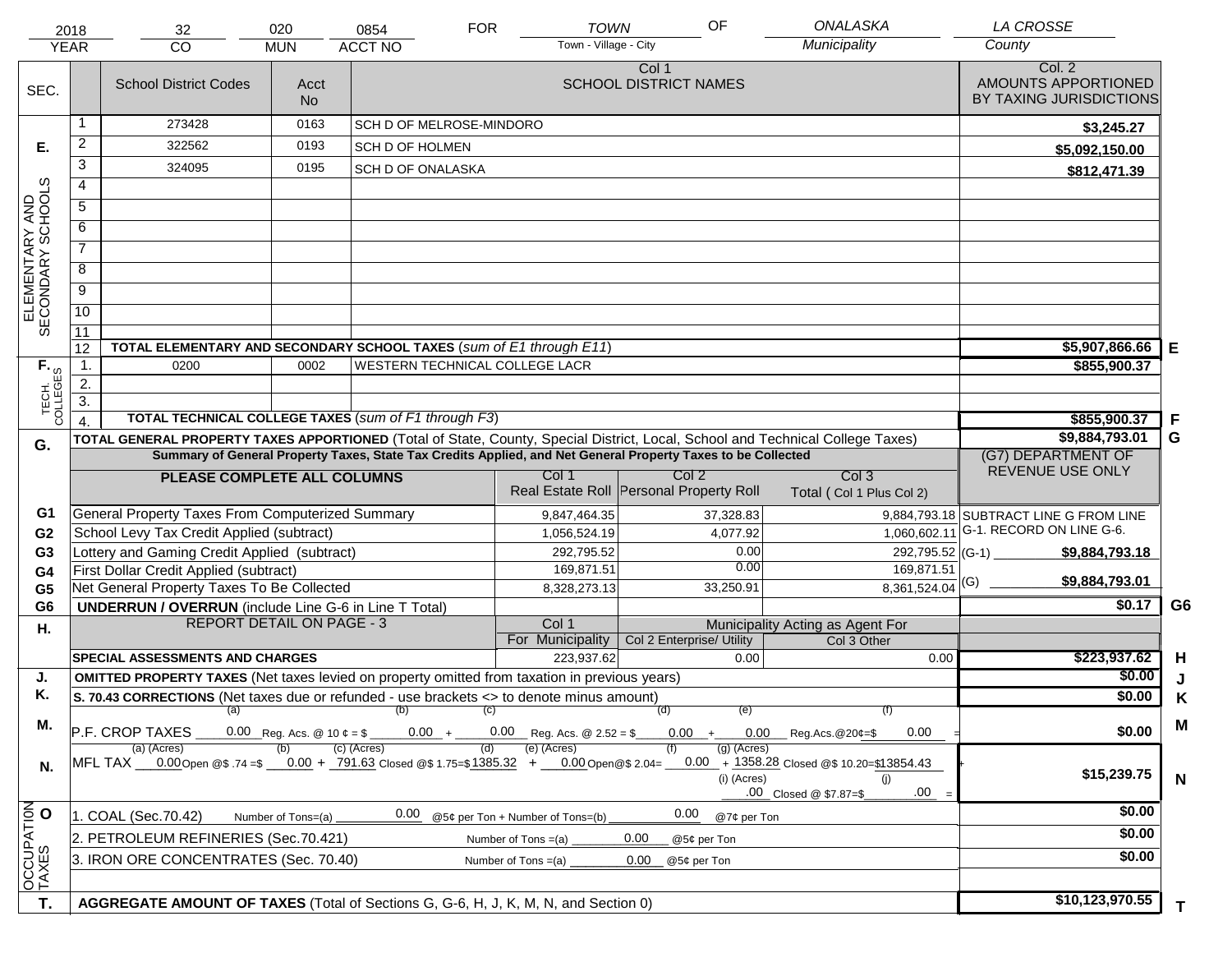|                     | 2018            | 020<br>0854<br>32                                               | <b>FOR</b> | <b>TOWN</b>                       | ONALASKA<br>OF                   |             | <b>LA CROSSE</b>            |
|---------------------|-----------------|-----------------------------------------------------------------|------------|-----------------------------------|----------------------------------|-------------|-----------------------------|
|                     | <b>YEAR</b>     | <b>ACCT NO</b><br>$\overline{CO}$<br><b>MUN</b>                 |            | Town - Village - City             | Municipality                     |             | County                      |
|                     |                 |                                                                 |            | <b>SECTION H - DETAIL SUMMARY</b> |                                  |             |                             |
|                     |                 |                                                                 |            | Col 1                             | Municipality Acting as Agent for |             | <b>Total For Each Line</b>  |
| н                   |                 | Special Assessments and Special Charges                         |            | For the Municipality              |                                  | Col 3 Other | (Total of columns 1,2 & 3)  |
|                     |                 |                                                                 |            |                                   | Col 2 Enterprise / Utility       |             |                             |
|                     | 01              | Water main and lateral Installations                            |            | \$0.00                            | \$0.00                           | \$0.00      | \$0.00                      |
|                     | 02              | Sewer main and lateral installations                            |            | \$0.00                            | \$0.00                           | \$0.00      | \$0.00                      |
| SPECIAL ASSESSMENTS | 03              | Street improvements (ex: sidewalks, storm sewers, seal coating) |            | \$0.00                            | \$0.00                           | \$0.00      | \$0.00                      |
|                     | 04              | Street light installation                                       |            | \$0.00                            | \$0.00                           | \$0.00      | \$0.00                      |
|                     | $\overline{05}$ | Greenbelts                                                      |            | \$0.00                            | \$0.00                           | \$0.00      | \$0.00                      |
|                     | 06              | Drain ditch and watercourse (sec. 88.42 & 88.43)                |            | \$0.00                            | \$0.00                           | \$0.00      | \$0.00                      |
|                     |                 |                                                                 |            |                                   |                                  |             |                             |
|                     |                 |                                                                 |            |                                   |                                  |             |                             |
|                     |                 |                                                                 |            |                                   |                                  |             |                             |
|                     |                 |                                                                 |            |                                   |                                  |             |                             |
|                     |                 |                                                                 |            |                                   |                                  |             |                             |
|                     |                 |                                                                 |            |                                   |                                  |             |                             |
|                     |                 |                                                                 |            |                                   |                                  |             |                             |
|                     |                 |                                                                 |            |                                   |                                  |             |                             |
|                     |                 |                                                                 |            |                                   |                                  |             |                             |
|                     |                 |                                                                 |            |                                   |                                  |             |                             |
|                     |                 |                                                                 |            |                                   |                                  |             |                             |
|                     |                 |                                                                 |            |                                   |                                  |             |                             |
|                     |                 |                                                                 |            |                                   |                                  |             |                             |
|                     |                 |                                                                 |            |                                   |                                  |             |                             |
|                     |                 |                                                                 |            |                                   |                                  |             |                             |
|                     |                 |                                                                 |            |                                   |                                  |             |                             |
|                     |                 |                                                                 |            |                                   |                                  |             |                             |
|                     |                 |                                                                 |            |                                   |                                  |             |                             |
|                     | 01              | Weeds, Tree Planting, Removal                                   |            | \$0.00                            | \$0.00                           | \$0.00      | \$0.00                      |
|                     | $\overline{02}$ | Snow Removal, Plowing                                           |            | \$0.00                            | \$0.00                           | \$0.00      | \$0.00                      |
|                     | $\overline{03}$ | Refuse And Garbage Collection                                   |            | \$0.00                            | \$0.00                           | \$0.00      | \$0.00                      |
| CHARGES             | 04              | Grading, Gravel, Culvert, Fencing                               |            | \$0.00                            | \$0.00                           | \$0.00      | \$0.00                      |
|                     | 05              | Fencing                                                         |            | \$0.00                            | \$0.00                           | \$0.00      | \$0.00                      |
|                     | 06              | <b>Fire Calls</b>                                               |            | \$0.00                            | \$0.00                           | \$0.00      | \$0.00                      |
|                     | 07              | Recycling                                                       |            | \$97,428.00                       | \$0.00                           | \$0.00      | \$97,428.00                 |
| SPECIAL             | 08              | <b>Delinquent Utility Charges</b>                               |            | \$459.58                          | \$0.00                           | \$0.00      | \$459.58                    |
|                     | $\overline{09}$ | <b>Storm Water</b>                                              |            | \$126,050.04                      | \$0.00                           | \$0.00      | \$126,050.04                |
|                     |                 |                                                                 |            |                                   |                                  |             |                             |
|                     |                 |                                                                 |            |                                   |                                  |             |                             |
|                     |                 |                                                                 |            |                                   |                                  |             |                             |
|                     |                 |                                                                 |            |                                   |                                  |             |                             |
|                     |                 |                                                                 |            |                                   |                                  |             |                             |
|                     |                 |                                                                 |            |                                   |                                  |             |                             |
|                     |                 |                                                                 |            |                                   |                                  |             |                             |
|                     |                 |                                                                 |            |                                   |                                  |             |                             |
|                     |                 |                                                                 |            |                                   |                                  |             |                             |
|                     |                 |                                                                 |            |                                   |                                  |             |                             |
|                     |                 |                                                                 |            |                                   |                                  |             |                             |
|                     |                 |                                                                 |            |                                   |                                  |             |                             |
|                     |                 |                                                                 |            |                                   |                                  |             |                             |
|                     |                 |                                                                 |            |                                   |                                  |             |                             |
|                     |                 | TOTALS (Also enter on line H on page 2)                         |            | \$223,937.62                      | \$0.00                           | \$0.00      | \$223,937.62<br>$\mathsf H$ |
|                     |                 |                                                                 |            |                                   |                                  |             |                             |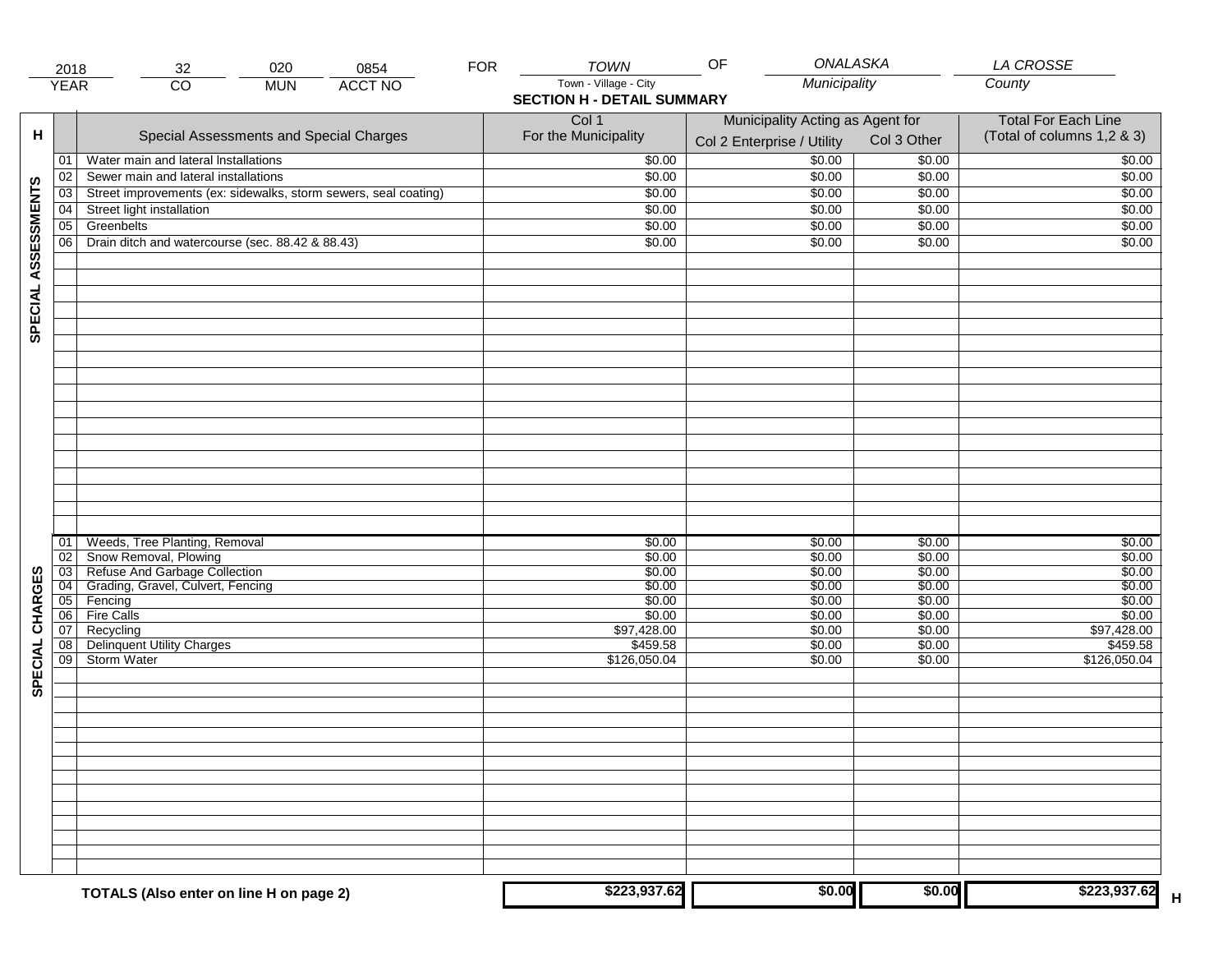| 2018            |         | nno<br>∪∠∪ | 0854           | ™OR: | OWN                    | 4SKA<br><b>ONAL</b> | noccr.<br>∟טטי∸ |
|-----------------|---------|------------|----------------|------|------------------------|---------------------|-----------------|
| $\sqrt{2}$<br>⊢ | ~~<br>w | <b>MUN</b> | <b>ACCT NO</b> |      | Village<br>⊺OWN<br>URV | ucipality           | County          |

| D. | Name of District                          | Valuation | Gen. Prop. Tax Levy | Remarks |
|----|-------------------------------------------|-----------|---------------------|---------|
|    |                                           |           |                     |         |
|    |                                           |           |                     |         |
|    |                                           |           |                     |         |
|    |                                           |           |                     |         |
|    |                                           |           |                     |         |
|    |                                           |           |                     |         |
|    |                                           |           |                     |         |
|    |                                           |           |                     |         |
|    |                                           |           |                     |         |
|    |                                           |           |                     |         |
|    |                                           |           |                     |         |
|    |                                           |           |                     |         |
|    |                                           |           |                     |         |
|    |                                           |           |                     |         |
|    |                                           |           |                     |         |
|    |                                           |           |                     |         |
|    |                                           |           |                     |         |
|    |                                           |           |                     |         |
|    |                                           |           |                     |         |
|    |                                           |           |                     |         |
|    |                                           |           |                     |         |
|    |                                           |           |                     |         |
|    |                                           |           |                     |         |
|    |                                           |           |                     |         |
|    |                                           |           |                     |         |
|    |                                           |           |                     |         |
|    |                                           |           |                     |         |
|    |                                           |           |                     |         |
|    |                                           |           |                     |         |
|    |                                           |           |                     |         |
|    |                                           |           |                     |         |
|    | TOTALS (Also enter on line D-1 on page 1) | \$0.00    |                     |         |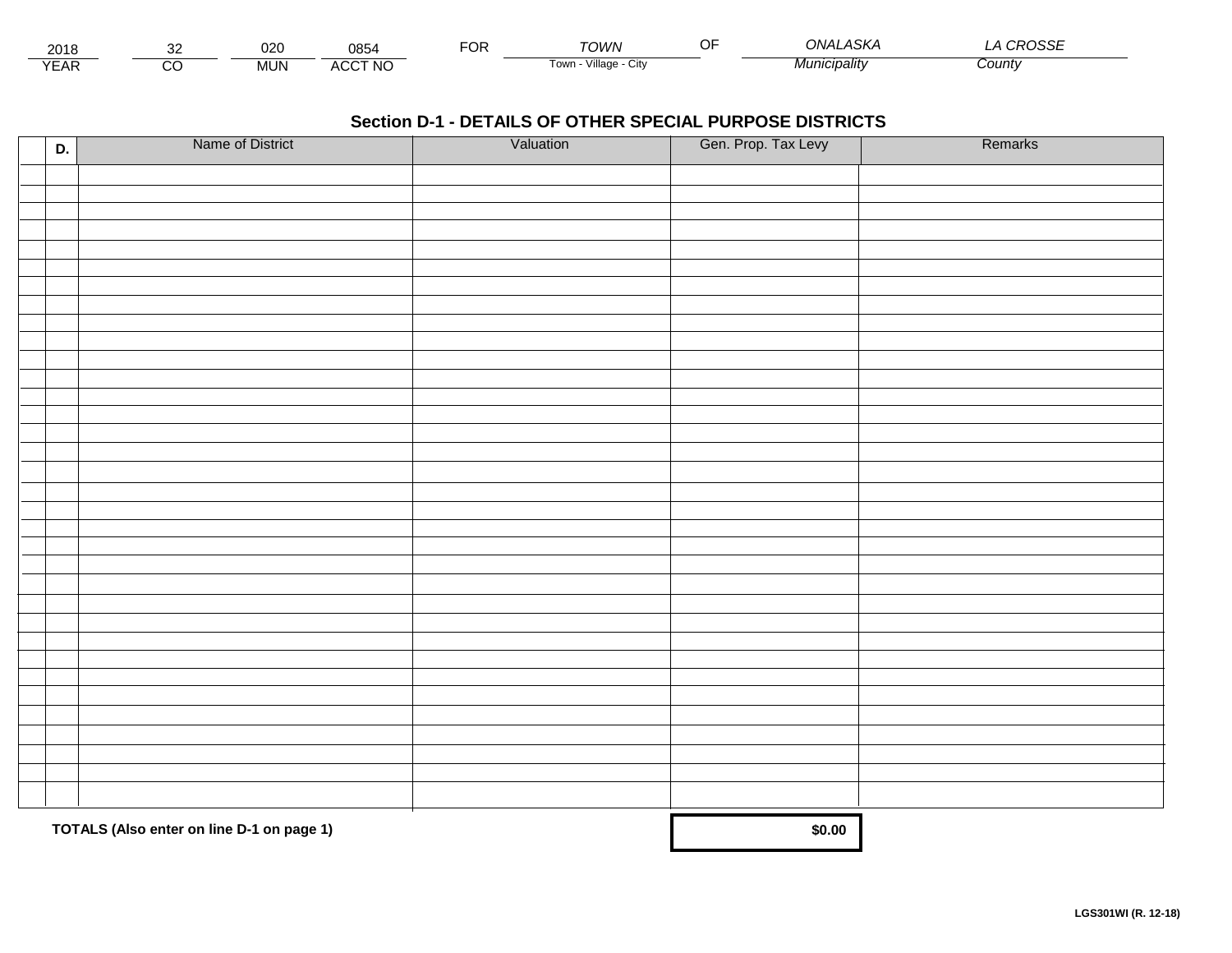| <b>FINAL</b>            |                                                                                                         |                                                 |                   | <b>STATEMENT OF TAXES FOR 2018</b>                       |                                                                                | 32    | 022        | 0855                            |                                       |                                                            |             |
|-------------------------|---------------------------------------------------------------------------------------------------------|-------------------------------------------------|-------------------|----------------------------------------------------------|--------------------------------------------------------------------------------|-------|------------|---------------------------------|---------------------------------------|------------------------------------------------------------|-------------|
|                         |                                                                                                         |                                                 |                   |                                                          |                                                                                | CO    | <b>MUN</b> | <b>ACCT NO</b>                  |                                       |                                                            |             |
|                         |                                                                                                         |                                                 |                   | <b>FOR</b>                                               | <b>TOWN</b>                                                                    | OF    |            | <b>SHELBY</b>                   | LA CROSSE                             | <b>Check if Amended</b>                                    |             |
|                         |                                                                                                         |                                                 |                   |                                                          | Town-Village -City                                                             |       |            | Municipality                    | County                                |                                                            |             |
| SEC.                    |                                                                                                         |                                                 |                   |                                                          | Description of Tax by Taxing Jurisiction                                       | Col 1 |            |                                 |                                       | Col 2.<br>AMOUNTS APPORTIONED<br>BY TAXING JURISDICTIONS   |             |
| A                       |                                                                                                         | 1. AGGREGATE AMOUNT OF STATE TAXES              |                   |                                                          |                                                                                |       |            |                                 |                                       | \$0.00                                                     | A           |
| В.                      |                                                                                                         | 1. Portion of State Special Charges Upon County |                   |                                                          |                                                                                |       |            |                                 |                                       | \$0.00                                                     |             |
|                         |                                                                                                         |                                                 |                   | 2. Portion of County Tax Levied Over Entire Municipality |                                                                                |       |            |                                 |                                       | \$1,697,277.66                                             |             |
|                         |                                                                                                         | 3. Special Purpose County Taxes                 |                   |                                                          |                                                                                |       |            |                                 |                                       | \$0.00                                                     |             |
| <b>COUNTY</b><br>TAXES  |                                                                                                         |                                                 |                   | 4. TOTAL COUNTY TAXES (sum of B-1 through B-3)           |                                                                                |       |            |                                 |                                       | \$1,697,277.66                                             | B           |
|                         |                                                                                                         | <b>Special District</b><br>Code                 | <b>Acct</b><br>No |                                                          | <b>Special</b><br><b>District Name</b>                                         |       |            | Col 1a<br><b>Property Taxes</b> | Col 1b<br><b>State Special Charge</b> | <b>Property Taxes with</b><br><b>State Special Charges</b> |             |
| C.                      | 1                                                                                                       | 327060                                          | 0194              | SHELBY SANITARY DISTRICT #2                              |                                                                                |       |            | \$0.00                          | \$0.00                                | \$0.00                                                     |             |
|                         | $\overline{2}$                                                                                          | 327070                                          | 0195              | SHELBY SANITARY DISTRICT #1                              |                                                                                |       |            | \$0.00                          | \$0.00                                | \$0.00                                                     |             |
|                         | 3                                                                                                       |                                                 |                   |                                                          |                                                                                |       |            |                                 |                                       |                                                            |             |
|                         | 4                                                                                                       |                                                 |                   |                                                          |                                                                                |       |            |                                 |                                       |                                                            |             |
| DISTRICT TAXES          | 5                                                                                                       |                                                 |                   |                                                          |                                                                                |       |            |                                 |                                       |                                                            |             |
|                         | 6                                                                                                       |                                                 |                   |                                                          |                                                                                |       |            |                                 |                                       |                                                            |             |
|                         | $\overline{\mathbf{7}}$                                                                                 |                                                 |                   |                                                          |                                                                                |       |            |                                 |                                       |                                                            |             |
| <b>SPECIAL</b>          | 8                                                                                                       |                                                 |                   |                                                          |                                                                                |       |            |                                 |                                       |                                                            |             |
|                         | 9                                                                                                       |                                                 |                   |                                                          |                                                                                |       |            |                                 |                                       |                                                            |             |
|                         | 10                                                                                                      |                                                 |                   |                                                          |                                                                                |       |            |                                 |                                       |                                                            |             |
|                         | 11                                                                                                      |                                                 |                   |                                                          |                                                                                |       |            |                                 |                                       |                                                            |             |
|                         |                                                                                                         |                                                 |                   | 12. TOTAL SPECIAL DISTRICT TAXES (sum of C1 through C11) |                                                                                |       |            | \$0.00                          | \$0.00                                | \$0.00                                                     | $\mathbf c$ |
| D.                      |                                                                                                         |                                                 |                   |                                                          | Other Special Purpose District Taxes (Show Detail on page 4, enter total here) |       |            |                                 |                                       | \$0.00                                                     |             |
|                         | 2.                                                                                                      |                                                 |                   |                                                          | Total Tax Increment (except county environmental remediation tax increment)    |       |            |                                 |                                       | \$0.00                                                     |             |
| OR CITY                 | 3.                                                                                                      | County Environmental Tax Increment              |                   |                                                          |                                                                                |       |            |                                 |                                       | \$0.00                                                     |             |
|                         | 14.                                                                                                     | <b>Other State Special Charges</b>              |                   |                                                          |                                                                                |       |            |                                 |                                       | \$0.00                                                     |             |
|                         | ۱5.                                                                                                     | <b>County Special Charges</b>                   |                   |                                                          |                                                                                |       |            |                                 |                                       | \$0.00                                                     |             |
|                         | 6.                                                                                                      | All Other Town, Village, or City Taxes          |                   |                                                          |                                                                                |       |            |                                 |                                       | \$1,520,000.00                                             |             |
|                         | Surplus Funds Applied CAUTION: Do not make an entry on this line unless Line D6 (above) is Zero.<br>17. |                                                 |                   |                                                          |                                                                                |       |            | $\sqrt{$0.00}$<br>≺             |                                       |                                                            |             |
| TOWN, VILLAGE,<br>TAXES | 8. TOTAL TOWN, VILLAGE OR CITY TAXES (sum of D1 through D7; NOT TOTAL for page one)                     |                                                 |                   |                                                          |                                                                                |       |            |                                 |                                       | \$1,520,000.00                                             | D           |

| $ $ Clerk      |            | Date | <b>REMARKS</b> |
|----------------|------------|------|----------------|
| Work Phone     | Home Phone |      |                |
|                |            |      |                |
| E-mail Address | Fax Number |      |                |
|                |            |      |                |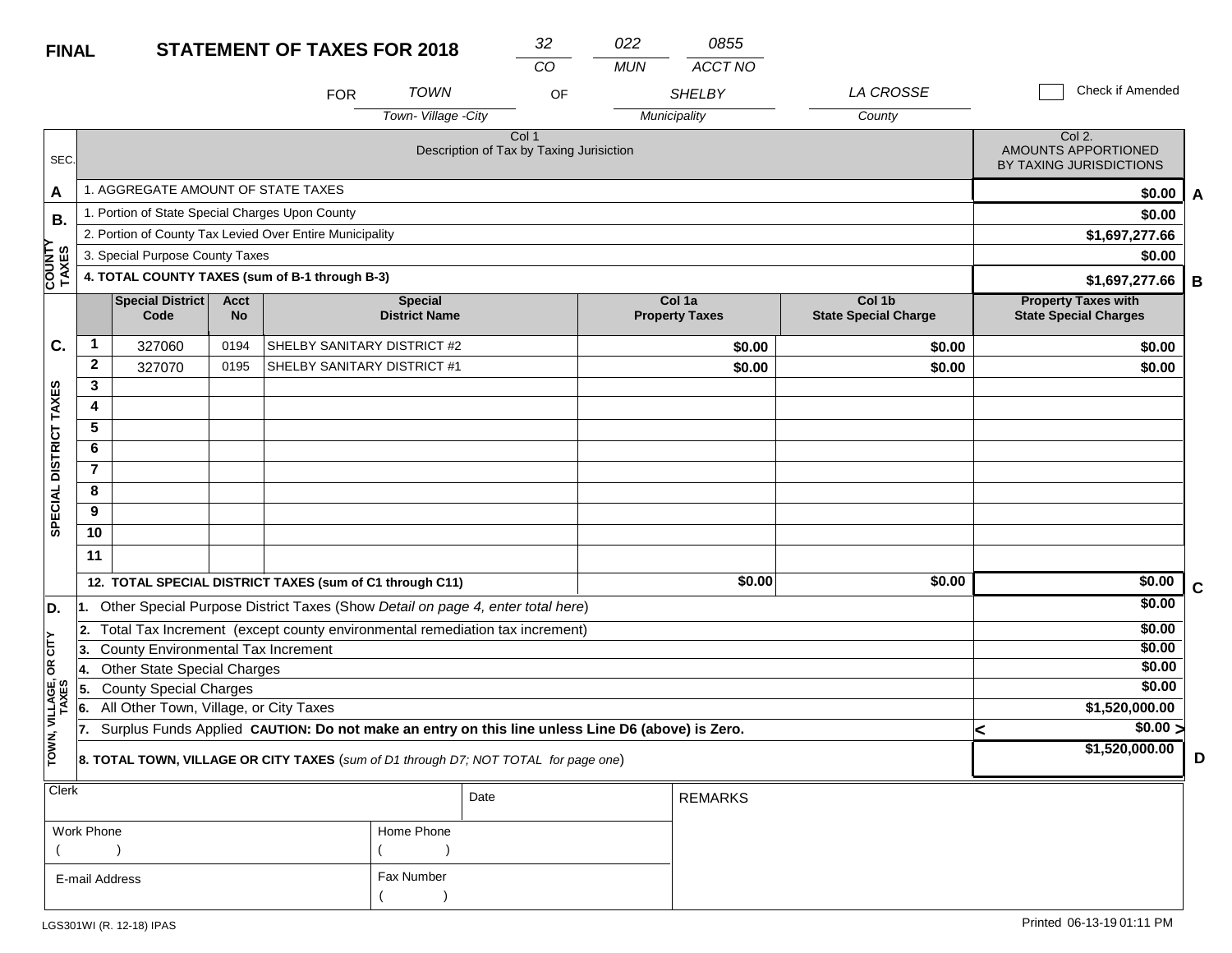|                                                                | 2018<br><b>YEAR</b> | 32<br><b>CO</b>                                                                                                                | 022<br><b>MUN</b>  | 0855<br><b>ACCT NO</b>         | <b>FOR</b> | <b>TOWN</b><br>Town - Village - City | OF                                                                                                           | <b>SHELBY</b><br>Municipality                                                        | <b>LA CROSSE</b><br>County                                                    |                |
|----------------------------------------------------------------|---------------------|--------------------------------------------------------------------------------------------------------------------------------|--------------------|--------------------------------|------------|--------------------------------------|--------------------------------------------------------------------------------------------------------------|--------------------------------------------------------------------------------------|-------------------------------------------------------------------------------|----------------|
|                                                                |                     |                                                                                                                                |                    |                                |            |                                      |                                                                                                              |                                                                                      |                                                                               |                |
| SEC.                                                           |                     | <b>School District Codes</b>                                                                                                   | Acct<br><b>No</b>  |                                |            |                                      | Col 1<br><b>SCHOOL DISTRICT NAMES</b>                                                                        |                                                                                      | Col. 2<br>AMOUNTS APPORTIONED<br>BY TAXING JURISDICTIONS                      |                |
|                                                                | 1                   | 322849                                                                                                                         | 0194               | SCH D OF LA CROSSE             |            |                                      |                                                                                                              |                                                                                      | \$4,953,010.00                                                                |                |
| Е.                                                             | 2                   | 326370                                                                                                                         | 0196               | SCH D OF WEST SALEM            |            |                                      |                                                                                                              |                                                                                      | \$54,305.06                                                                   |                |
|                                                                | $\overline{3}$      |                                                                                                                                |                    |                                |            |                                      |                                                                                                              |                                                                                      |                                                                               |                |
|                                                                | 4                   |                                                                                                                                |                    |                                |            |                                      |                                                                                                              |                                                                                      |                                                                               |                |
|                                                                | 5                   |                                                                                                                                |                    |                                |            |                                      |                                                                                                              |                                                                                      |                                                                               |                |
|                                                                | 6                   |                                                                                                                                |                    |                                |            |                                      |                                                                                                              |                                                                                      |                                                                               |                |
| ELEMENTARY AND<br>SECONDARY SCHOOLS                            | $\overline{7}$      |                                                                                                                                |                    |                                |            |                                      |                                                                                                              |                                                                                      |                                                                               |                |
|                                                                | 8                   |                                                                                                                                |                    |                                |            |                                      |                                                                                                              |                                                                                      |                                                                               |                |
|                                                                | $\overline{9}$      |                                                                                                                                |                    |                                |            |                                      |                                                                                                              |                                                                                      |                                                                               |                |
|                                                                | 10                  |                                                                                                                                |                    |                                |            |                                      |                                                                                                              |                                                                                      |                                                                               |                |
|                                                                | 11                  |                                                                                                                                |                    |                                |            |                                      |                                                                                                              |                                                                                      |                                                                               |                |
|                                                                | 12                  | TOTAL ELEMENTARY AND SECONDARY SCHOOL TAXES (sum of E1 through E11)                                                            |                    | \$5,007,315.06                 | Е          |                                      |                                                                                                              |                                                                                      |                                                                               |                |
|                                                                | 1.                  | 0200                                                                                                                           | 0002               | WESTERN TECHNICAL COLLEGE LACR |            |                                      |                                                                                                              |                                                                                      | \$669,531.51                                                                  |                |
|                                                                | 2.                  |                                                                                                                                |                    |                                |            |                                      |                                                                                                              |                                                                                      |                                                                               |                |
| TECH. T                                                        | $\overline{3}$ .    |                                                                                                                                |                    |                                |            |                                      |                                                                                                              |                                                                                      |                                                                               |                |
|                                                                | $\overline{4}$ .    | <b>TOTAL TECHNICAL COLLEGE TAXES (sum of F1 through F3)</b>                                                                    |                    |                                |            |                                      |                                                                                                              |                                                                                      | \$669,531.51                                                                  | -F             |
| G.                                                             |                     | TOTAL GENERAL PROPERTY TAXES APPORTIONED (Total of State, County, Special District, Local, School and Technical College Taxes) |                    |                                |            |                                      |                                                                                                              |                                                                                      | \$8,894,124.23                                                                | G              |
|                                                                |                     |                                                                                                                                |                    |                                |            |                                      | Summary of General Property Taxes, State Tax Credits Applied, and Net General Property Taxes to be Collected |                                                                                      | (G7) DEPARTMENT OF<br>REVENUE USE ONLY                                        |                |
|                                                                |                     | PLEASE COMPLETE ALL COLUMNS                                                                                                    |                    |                                |            | Col 1                                | Col 2<br>Real Estate Roll Personal Property Roll                                                             | Col <sub>3</sub><br>Total (Col 1 Plus Col 2)                                         |                                                                               |                |
|                                                                |                     |                                                                                                                                |                    |                                |            |                                      |                                                                                                              |                                                                                      |                                                                               |                |
| G1                                                             |                     | General Property Taxes From Computerized Summary<br>School Levy Tax Credit Applied (subtract)                                  |                    |                                |            | 8,872,988.51                         | 21,136.97                                                                                                    |                                                                                      | 8,894,125.48 SUBTRACT LINE G FROM LINE<br>956,592.62 G-1. RECORD ON LINE G-6. |                |
| G <sub>2</sub><br>G <sub>3</sub>                               |                     | Lottery and Gaming Credit Applied (subtract)                                                                                   |                    |                                |            | 954,322.88<br>262,431.31             | 2,269.74<br>0.00                                                                                             | 262,431.31 (G-1)                                                                     | \$8,894,125.48                                                                |                |
| G4                                                             |                     | First Dollar Credit Applied (subtract)                                                                                         |                    |                                |            | 143,080.87                           | 0.00                                                                                                         | 143,080.87                                                                           |                                                                               |                |
| G <sub>5</sub>                                                 |                     | Net General Property Taxes To Be Collected                                                                                     |                    |                                |            | 7,513,153.45                         | 18,867.23                                                                                                    | $7,532,020.68$ <sup>(G)</sup>                                                        | \$8,894,124.23                                                                |                |
| G <sub>6</sub>                                                 |                     | <b>UNDERRUN / OVERRUN</b> (include Line G-6 in Line T Total)                                                                   |                    |                                |            |                                      |                                                                                                              |                                                                                      | \$1.25                                                                        | G <sub>6</sub> |
| Н.                                                             |                     | <b>REPORT DETAIL ON PAGE - 3</b>                                                                                               |                    |                                |            | Col 1                                |                                                                                                              | Municipality Acting as Agent For                                                     |                                                                               |                |
|                                                                |                     |                                                                                                                                |                    |                                |            | For Municipality                     | Col 2 Enterprise/ Utility                                                                                    | Col 3 Other                                                                          |                                                                               |                |
|                                                                |                     | <b>SPECIAL ASSESSMENTS AND CHARGES</b>                                                                                         |                    |                                |            | 227,861.61                           | 75,828.23                                                                                                    | 11,904.28                                                                            | \$315,594.12                                                                  | H              |
| J.                                                             |                     | <b>OMITTED PROPERTY TAXES</b> (Net taxes levied on property omitted from taxation in previous years)                           |                    |                                |            |                                      |                                                                                                              |                                                                                      | \$0.00                                                                        | J              |
| Κ.                                                             |                     | S. 70.43 CORRECTIONS (Net taxes due or refunded - use brackets <> to denote minus amount)<br>(a)                               |                    | (b)                            | (C)        |                                      | (d)<br>(e)                                                                                                   | (f)                                                                                  | \$0.00                                                                        | Κ              |
| М.                                                             |                     | P.F. CROP TAXES                                                                                                                |                    |                                |            | $0.00 + 0.00$ Reg. Acs. @ 2.52 = \$  | $0.00 +$                                                                                                     | $0.00$ Reg.Acs. @20¢=\$<br>0.00                                                      | \$0.00                                                                        | M              |
| N.                                                             |                     | (a) (Acres)<br>MFL TAX __0.00 Open @\$ .74 =\$ __0.00 + _168.96 Closed @\$ 1.75=\$ _295.68 + __0.00 Open @\$ 2.04=             |                    | $(c)$ (Acres)                  | (d)        | (e) (Acres)                          | $(g)$ (Acres)<br>$(i)$ (Acres)                                                                               | $0.00 + 1628.09$ Closed @\$ 10.20=\$16606.52<br>(i)<br>.00<br>.00 Closed @ \$7.87=\$ | \$16,902.20                                                                   | $\mathbf N$    |
|                                                                |                     | 1. COAL (Sec.70.42)                                                                                                            | Number of Tons=(a) | 0.00                           |            | @5¢ per Ton + Number of Tons=(b)     | 0.00<br>@7¢ per Ton                                                                                          |                                                                                      | \$0.00                                                                        |                |
| OCCUPATION<br>TAXES O                                          |                     | 2. PETROLEUM REFINERIES (Sec.70.421)                                                                                           |                    |                                |            | Number of Tons $=(a)$                | 0.00<br>@5¢ per Ton                                                                                          |                                                                                      | \$0.00                                                                        |                |
|                                                                |                     |                                                                                                                                |                    |                                |            |                                      | 0.00<br>@5¢ per Ton                                                                                          |                                                                                      | \$0.00                                                                        |                |
| 3. IRON ORE CONCENTRATES (Sec. 70.40)<br>Number of Tons $=(a)$ |                     |                                                                                                                                |                    |                                |            |                                      |                                                                                                              |                                                                                      |                                                                               |                |
|                                                                |                     |                                                                                                                                |                    |                                |            |                                      |                                                                                                              |                                                                                      | \$9,226,621.80                                                                |                |
| T.                                                             |                     | AGGREGATE AMOUNT OF TAXES (Total of Sections G, G-6, H, J, K, M, N, and Section 0)                                             |                    |                                |            |                                      |                                                                                                              |                                                                                      |                                                                               | T.             |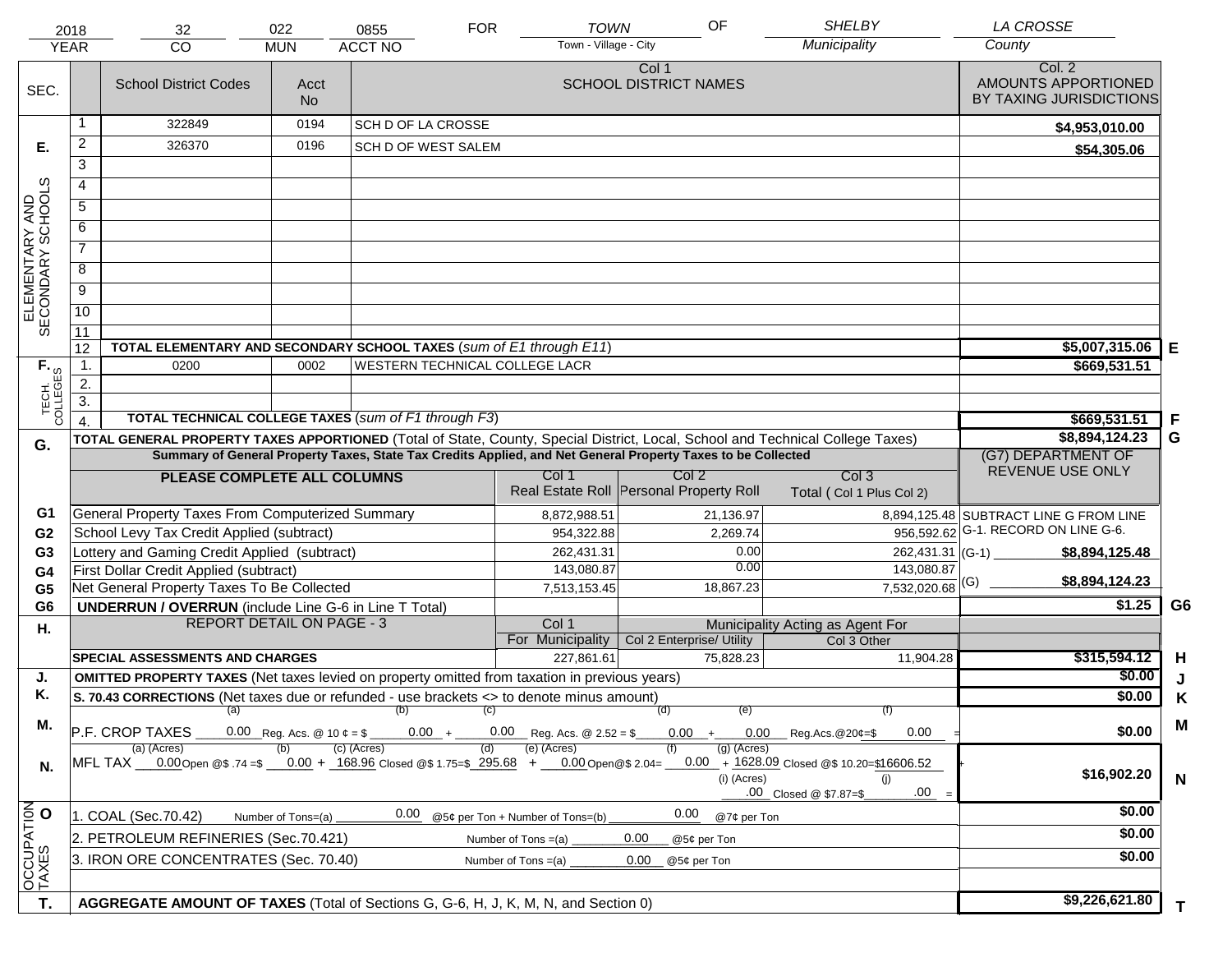|                     | 2018            | 32                                                              | 022        | 0855           | <b>FOR</b> | <b>TOWN</b>                       | <b>SHELBY</b><br>OF              |             | LA CROSSE                  |
|---------------------|-----------------|-----------------------------------------------------------------|------------|----------------|------------|-----------------------------------|----------------------------------|-------------|----------------------------|
|                     | <b>YEAR</b>     | $\overline{CO}$                                                 | <b>MUN</b> | <b>ACCT NO</b> |            | Town - Village - City             | Municipality                     |             | County                     |
|                     |                 |                                                                 |            |                |            | <b>SECTION H - DETAIL SUMMARY</b> |                                  |             |                            |
|                     |                 |                                                                 |            |                |            | Col 1                             | Municipality Acting as Agent for |             | <b>Total For Each Line</b> |
| н                   |                 | Special Assessments and Special Charges                         |            |                |            | For the Municipality              |                                  | Col 3 Other | (Total of columns 1,2 & 3) |
|                     |                 |                                                                 |            |                |            |                                   | Col 2 Enterprise / Utility       |             |                            |
|                     | 01              | Water main and lateral Installations                            |            |                |            | \$0.00                            | \$1,952.00                       | \$0.00      | \$1,952.00                 |
|                     | 02              | Sewer main and lateral installations                            |            |                |            | \$0.00                            | \$725.00                         | \$0.00      | \$725.00                   |
|                     | 03              | Street improvements (ex: sidewalks, storm sewers, seal coating) |            |                |            | \$1,782.31                        | \$0.00                           | \$0.00      | \$1,782.31                 |
| SPECIAL ASSESSMENTS | 04              | Street light installation                                       |            |                |            | \$0.00                            | \$0.00                           | \$0.00      | \$0.00                     |
|                     | 05              | Greenbelts                                                      |            |                |            | \$0.00                            | \$0.00                           | \$0.00      | \$0.00                     |
|                     | $\overline{06}$ | Drain ditch and watercourse (sec. 88.42 & 88.43)                |            |                |            | \$2,889.87                        | \$0.00                           | \$0.00      | \$2,889.87                 |
|                     | 07              | Utility Septic tank replacement                                 |            |                |            | \$0.00                            | \$3,113.50                       | \$0.00      | \$3,113.50                 |
|                     | 08              | Hwy 33 Utility Extension                                        |            |                |            | \$0.00                            | \$57,296.74                      | \$0.00      | \$57,296.74                |
|                     |                 |                                                                 |            |                |            |                                   |                                  |             |                            |
|                     |                 |                                                                 |            |                |            |                                   |                                  |             |                            |
|                     |                 |                                                                 |            |                |            |                                   |                                  |             |                            |
|                     |                 |                                                                 |            |                |            |                                   |                                  |             |                            |
|                     |                 |                                                                 |            |                |            |                                   |                                  |             |                            |
|                     |                 |                                                                 |            |                |            |                                   |                                  |             |                            |
|                     |                 |                                                                 |            |                |            |                                   |                                  |             |                            |
|                     |                 |                                                                 |            |                |            |                                   |                                  |             |                            |
|                     |                 |                                                                 |            |                |            |                                   |                                  |             |                            |
|                     |                 |                                                                 |            |                |            |                                   |                                  |             |                            |
|                     |                 |                                                                 |            |                |            |                                   |                                  |             |                            |
|                     |                 |                                                                 |            |                |            |                                   |                                  |             |                            |
|                     |                 |                                                                 |            |                |            |                                   |                                  |             |                            |
|                     |                 |                                                                 |            |                |            |                                   |                                  |             |                            |
|                     |                 |                                                                 |            |                |            |                                   |                                  |             |                            |
|                     |                 |                                                                 |            |                |            |                                   |                                  |             |                            |
|                     | 01              | Weeds, Tree Planting, Removal                                   |            |                |            | \$0.00                            | \$0.00                           | \$0.00      | \$0.00                     |
|                     | 02              | Snow Removal, Plowing                                           |            |                |            | \$0.00                            | \$0.00                           | \$0.00      | \$0.00                     |
|                     | 03              | Refuse And Garbage Collection                                   |            |                |            | \$223,189.43                      | \$0.00                           | \$0.00      | \$223,189.43               |
|                     | $\overline{04}$ | Grading, Gravel, Culvert, Fencing                               |            |                |            | \$0.00                            | \$0.00                           | \$0.00      | \$0.00                     |
| SPECIAL CHARGES     | 05              | Fencing                                                         |            |                |            | \$0.00                            | \$0.00                           | \$0.00      | \$0.00                     |
|                     | 06              | <b>Fire Calls</b>                                               |            |                |            | \$0.00                            | \$0.00                           | \$0.00      | \$0.00                     |
|                     | 07              | Recycling                                                       |            |                |            | \$0.00                            | \$0.00                           | \$0.00      | \$0.00                     |
|                     | 08              | <b>Delinquent Utility Charges</b>                               |            |                |            | \$0.00                            | \$12,740.99                      | \$11,228.57 | \$23,969.56                |
|                     | 09              | La Crosse County Use Value Penalty Special Charge               |            |                |            | \$0.00                            | \$0.00                           | \$675.71    | \$675.71                   |
|                     |                 |                                                                 |            |                |            |                                   |                                  |             |                            |
|                     |                 |                                                                 |            |                |            |                                   |                                  |             |                            |
|                     |                 |                                                                 |            |                |            |                                   |                                  |             |                            |
|                     |                 |                                                                 |            |                |            |                                   |                                  |             |                            |
|                     |                 |                                                                 |            |                |            |                                   |                                  |             |                            |
|                     |                 |                                                                 |            |                |            |                                   |                                  |             |                            |
|                     |                 |                                                                 |            |                |            |                                   |                                  |             |                            |
|                     |                 |                                                                 |            |                |            |                                   |                                  |             |                            |
|                     |                 |                                                                 |            |                |            |                                   |                                  |             |                            |
|                     |                 |                                                                 |            |                |            |                                   |                                  |             |                            |
|                     |                 |                                                                 |            |                |            |                                   |                                  |             |                            |
|                     |                 |                                                                 |            |                |            |                                   |                                  |             |                            |
|                     |                 |                                                                 |            |                |            |                                   |                                  |             |                            |
|                     |                 |                                                                 |            |                |            |                                   |                                  |             |                            |
|                     |                 | TOTALS (Also enter on line H on page 2)                         |            |                |            | \$227,861.61                      | \$75,828.23                      | \$11,904.28 | \$315,594.12               |
|                     |                 |                                                                 |            |                |            |                                   |                                  |             |                            |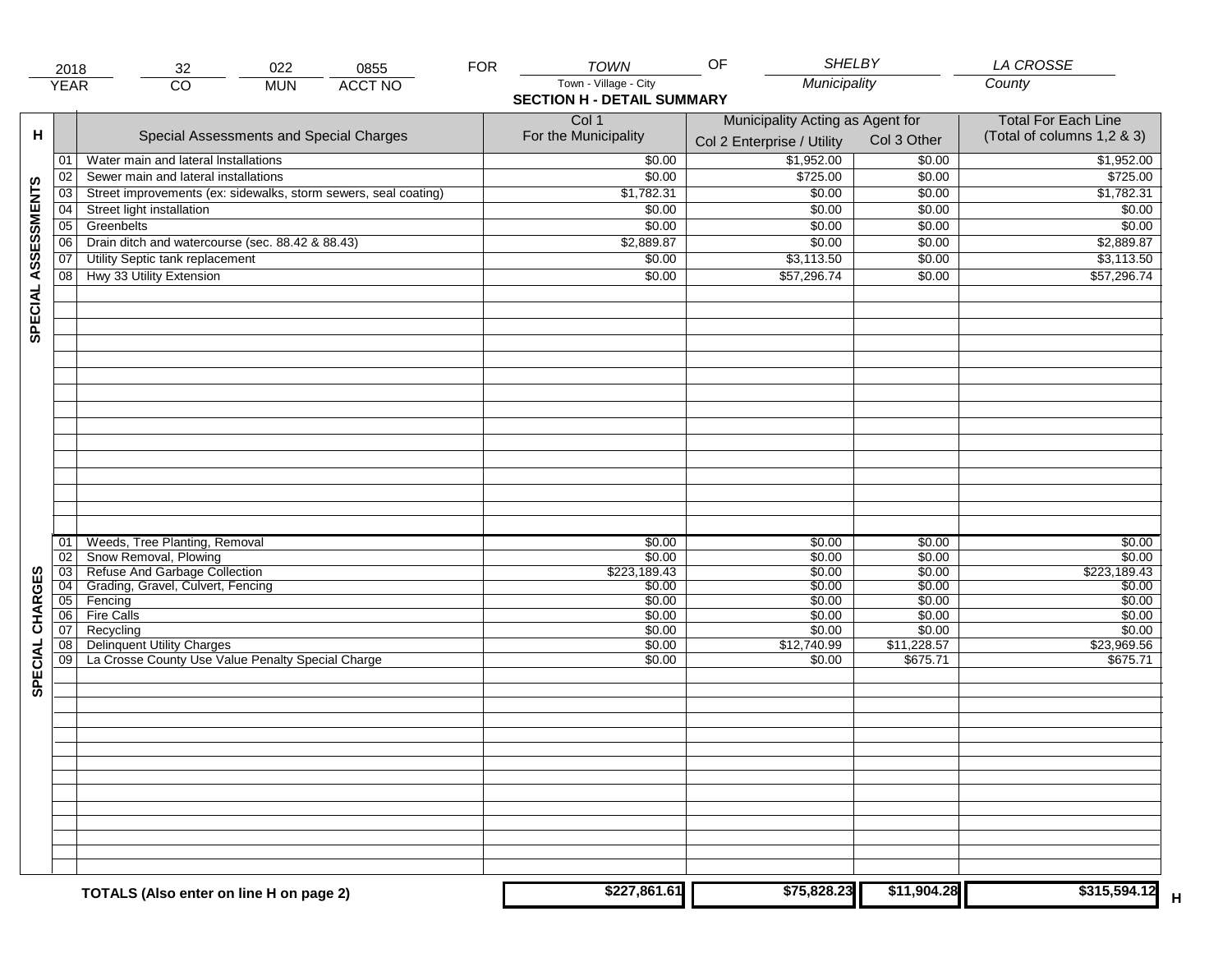| 2018                |   | nne<br>ധ∠∠ | 0855                             | -^'<br>◡ | TOWN                    | - - | 2115<br>וחכ  | $\sim$<br>UUUL |
|---------------------|---|------------|----------------------------------|----------|-------------------------|-----|--------------|----------------|
| $V = \Lambda$<br>⊢ี | U | MUN        | <b>CCT NC</b><br>$\cdots$<br>nuu |          | Village<br>l own<br>UIW |     | Municipalitv | County         |

| D. | Name of District                          | Valuation | Gen. Prop. Tax Levy | Remarks |
|----|-------------------------------------------|-----------|---------------------|---------|
|    |                                           |           |                     |         |
|    |                                           |           |                     |         |
|    |                                           |           |                     |         |
|    |                                           |           |                     |         |
|    |                                           |           |                     |         |
|    |                                           |           |                     |         |
|    |                                           |           |                     |         |
|    |                                           |           |                     |         |
|    |                                           |           |                     |         |
|    |                                           |           |                     |         |
|    |                                           |           |                     |         |
|    |                                           |           |                     |         |
|    |                                           |           |                     |         |
|    |                                           |           |                     |         |
|    |                                           |           |                     |         |
|    |                                           |           |                     |         |
|    |                                           |           |                     |         |
|    |                                           |           |                     |         |
|    |                                           |           |                     |         |
|    |                                           |           |                     |         |
|    |                                           |           |                     |         |
|    |                                           |           |                     |         |
|    |                                           |           |                     |         |
|    |                                           |           |                     |         |
|    |                                           |           |                     |         |
|    |                                           |           |                     |         |
|    |                                           |           |                     |         |
|    |                                           |           |                     |         |
|    |                                           |           |                     |         |
|    |                                           |           |                     |         |
|    |                                           |           |                     |         |
|    | TOTALS (Also enter on line D-1 on page 1) | \$0.00    |                     |         |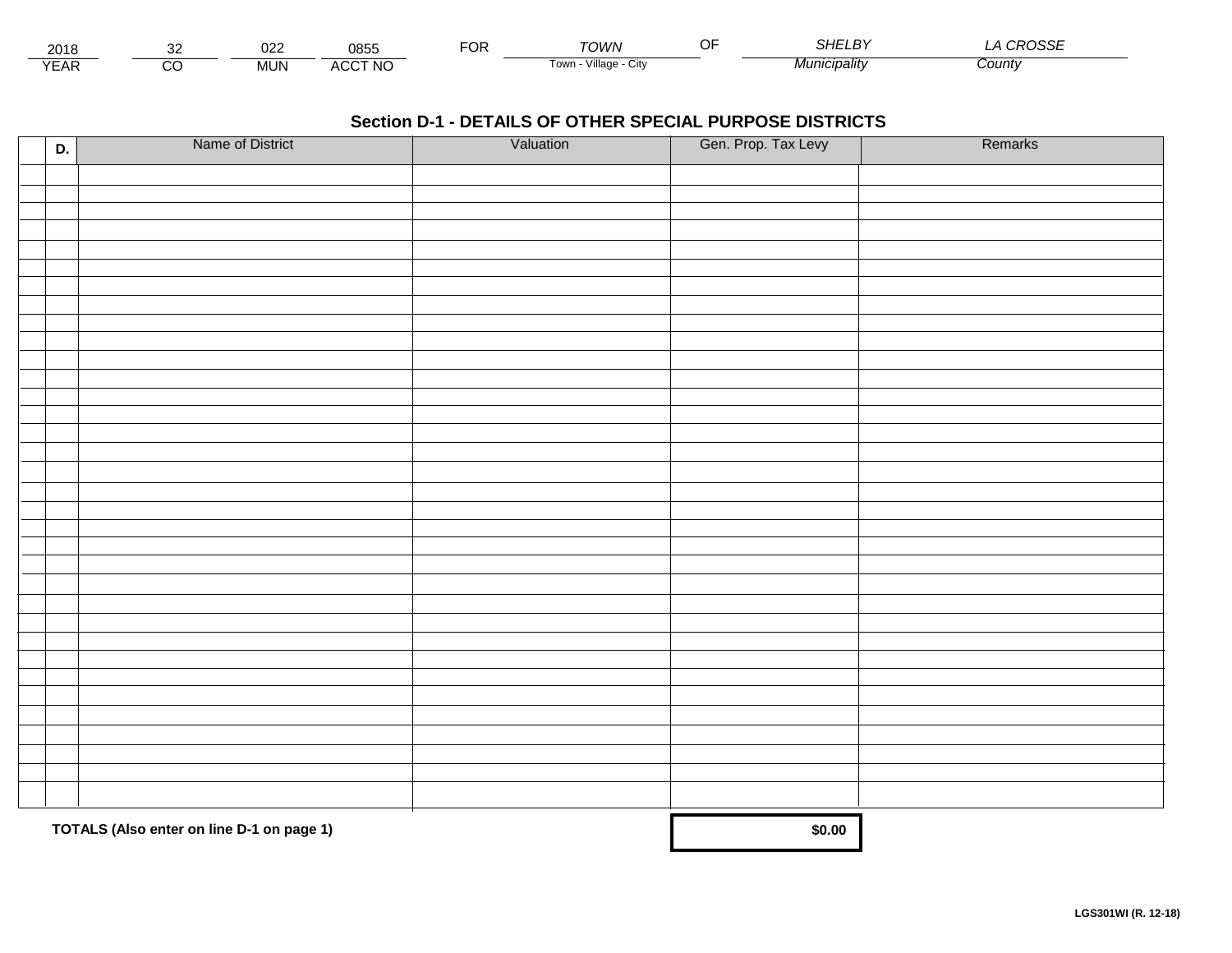| <b>STATEMENT OF TAXES FOR 2018</b><br><b>FINAL</b> |                                                                                                                                                   |                                                 |                          |                                                          | 32                                     | 024                                                                                 | 0856       |                                 |                                       |   |                                                            |             |
|----------------------------------------------------|---------------------------------------------------------------------------------------------------------------------------------------------------|-------------------------------------------------|--------------------------|----------------------------------------------------------|----------------------------------------|-------------------------------------------------------------------------------------|------------|---------------------------------|---------------------------------------|---|------------------------------------------------------------|-------------|
|                                                    |                                                                                                                                                   |                                                 |                          |                                                          |                                        | CO                                                                                  | <b>MUN</b> | ACCT NO                         |                                       |   |                                                            |             |
|                                                    |                                                                                                                                                   |                                                 |                          | <b>FOR</b>                                               | <b>TOWN</b>                            | OF                                                                                  |            | <b>WASHINGTON</b>               | LA CROSSE                             |   | Check if Amended                                           |             |
|                                                    |                                                                                                                                                   |                                                 |                          |                                                          | Town-Village -City                     |                                                                                     |            | Municipality                    | County                                |   |                                                            |             |
| SEC.                                               |                                                                                                                                                   |                                                 |                          |                                                          |                                        | Col <sub>1</sub><br>Description of Tax by Taxing Jurisiction                        |            |                                 |                                       |   | Col 2.<br>AMOUNTS APPORTIONED<br>BY TAXING JURISDICTIONS   |             |
| A                                                  |                                                                                                                                                   | 1. AGGREGATE AMOUNT OF STATE TAXES              |                          |                                                          |                                        |                                                                                     |            |                                 |                                       |   | \$0.00                                                     | A           |
| <b>B.</b>                                          |                                                                                                                                                   | 1. Portion of State Special Charges Upon County |                          |                                                          |                                        |                                                                                     |            |                                 |                                       |   | \$0.00                                                     |             |
|                                                    |                                                                                                                                                   |                                                 |                          | 2. Portion of County Tax Levied Over Entire Municipality |                                        |                                                                                     |            |                                 |                                       |   | \$213,832.36                                               |             |
|                                                    |                                                                                                                                                   | 3. Special Purpose County Taxes                 |                          |                                                          |                                        |                                                                                     |            |                                 |                                       |   | \$0.00                                                     |             |
| COUNTY<br>TAXES                                    |                                                                                                                                                   |                                                 |                          | 4. TOTAL COUNTY TAXES (sum of B-1 through B-3)           |                                        |                                                                                     |            |                                 |                                       |   | \$213,832.36                                               | B           |
|                                                    |                                                                                                                                                   | <b>Special District</b><br>Code                 | <b>Acct</b><br><b>No</b> |                                                          | <b>Special</b><br><b>District Name</b> |                                                                                     |            | Col 1a<br><b>Property Taxes</b> | Col 1b<br><b>State Special Charge</b> |   | <b>Property Taxes with</b><br><b>State Special Charges</b> |             |
| C.                                                 | $\mathbf{1}$                                                                                                                                      |                                                 |                          |                                                          |                                        |                                                                                     |            |                                 |                                       |   |                                                            |             |
|                                                    | $\mathbf{2}$                                                                                                                                      |                                                 |                          |                                                          |                                        |                                                                                     |            |                                 |                                       |   |                                                            |             |
|                                                    | 3                                                                                                                                                 |                                                 |                          |                                                          |                                        |                                                                                     |            |                                 |                                       |   |                                                            |             |
|                                                    | 4                                                                                                                                                 |                                                 |                          |                                                          |                                        |                                                                                     |            |                                 |                                       |   |                                                            |             |
|                                                    | 5                                                                                                                                                 |                                                 |                          |                                                          |                                        |                                                                                     |            |                                 |                                       |   |                                                            |             |
|                                                    | 6                                                                                                                                                 |                                                 |                          |                                                          |                                        |                                                                                     |            |                                 |                                       |   |                                                            |             |
| SPECIAL DISTRICT TAXES                             | $\overline{7}$                                                                                                                                    |                                                 |                          |                                                          |                                        |                                                                                     |            |                                 |                                       |   |                                                            |             |
|                                                    | 8                                                                                                                                                 |                                                 |                          |                                                          |                                        |                                                                                     |            |                                 |                                       |   |                                                            |             |
|                                                    | 9<br>10                                                                                                                                           |                                                 |                          |                                                          |                                        |                                                                                     |            |                                 |                                       |   |                                                            |             |
|                                                    |                                                                                                                                                   |                                                 |                          |                                                          |                                        |                                                                                     |            |                                 |                                       |   |                                                            |             |
|                                                    | 11                                                                                                                                                |                                                 |                          |                                                          |                                        |                                                                                     |            |                                 |                                       |   |                                                            |             |
|                                                    |                                                                                                                                                   |                                                 |                          | 12. TOTAL SPECIAL DISTRICT TAXES (sum of C1 through C11) |                                        |                                                                                     |            | \$0.00                          | \$0.00                                |   | \$0.00                                                     | $\mathbf C$ |
| D.                                                 | 11.                                                                                                                                               |                                                 |                          |                                                          |                                        | Other Special Purpose District Taxes (Show Detail on page 4, enter total here)      |            |                                 |                                       |   | \$0.00                                                     |             |
|                                                    | 2.                                                                                                                                                |                                                 |                          |                                                          |                                        | Total Tax Increment (except county environmental remediation tax increment)         |            |                                 |                                       |   | \$0.00                                                     |             |
|                                                    | 3.                                                                                                                                                | <b>County Environmental Tax Increment</b>       |                          |                                                          |                                        |                                                                                     |            |                                 |                                       |   | \$0.00<br>\$0.00                                           |             |
|                                                    | 14.                                                                                                                                               | <b>Other State Special Charges</b>              |                          |                                                          |                                        |                                                                                     |            |                                 |                                       |   | \$0.00                                                     |             |
|                                                    | 5.<br>6.                                                                                                                                          | <b>County Special Charges</b>                   |                          |                                                          |                                        |                                                                                     |            |                                 |                                       |   | \$156,435.00                                               |             |
|                                                    | All Other Town, Village, or City Taxes<br>Surplus Funds Applied CAUTION: Do not make an entry on this line unless Line D6 (above) is Zero.<br>17. |                                                 |                          |                                                          |                                        |                                                                                     |            |                                 |                                       |   | \$0.00 >                                                   |             |
| TOWN, VILLAGE, OR CITY<br>TAXES                    |                                                                                                                                                   |                                                 |                          |                                                          |                                        | 8. TOTAL TOWN, VILLAGE OR CITY TAXES (sum of D1 through D7; NOT TOTAL for page one) |            |                                 |                                       | < | \$156,435.00                                               | D           |
| Clerk                                              |                                                                                                                                                   |                                                 |                          |                                                          |                                        | Date                                                                                |            | <b>REMARKS</b>                  |                                       |   |                                                            |             |

| ∣ Clerk        |            | Date | REMARKS |
|----------------|------------|------|---------|
| Work Phone     | Home Phone |      |         |
|                |            |      |         |
| E-mail Address | Fax Number |      |         |
|                |            |      |         |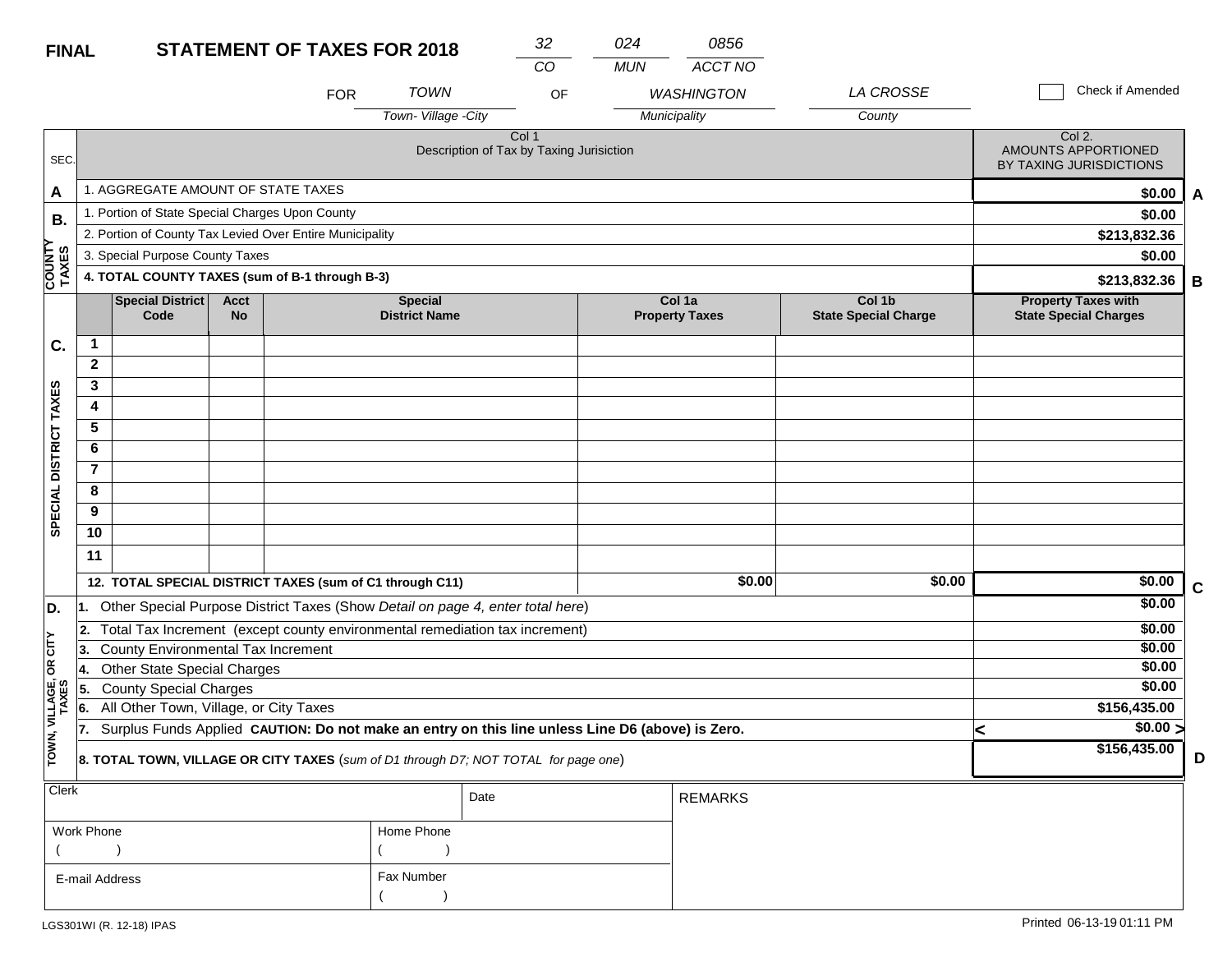|                                     | 2018                                                                                                                                                                                                                                           | 32                                                                                                         | 024                             | 0856                       | <b>FOR</b>                    | <b>TOWN</b>                             |                                       | OF                         | <b>WASHINGTON</b>                                                                        | <b>LA CROSSE</b>                                         |                |
|-------------------------------------|------------------------------------------------------------------------------------------------------------------------------------------------------------------------------------------------------------------------------------------------|------------------------------------------------------------------------------------------------------------|---------------------------------|----------------------------|-------------------------------|-----------------------------------------|---------------------------------------|----------------------------|------------------------------------------------------------------------------------------|----------------------------------------------------------|----------------|
|                                     | <b>YEAR</b>                                                                                                                                                                                                                                    | <b>CO</b>                                                                                                  | <b>MUN</b>                      | <b>ACCT NO</b>             |                               | Town - Village - City                   |                                       |                            | Municipality                                                                             | County                                                   |                |
| SEC.                                |                                                                                                                                                                                                                                                | <b>School District Codes</b>                                                                               | Acct<br><b>No</b>               |                            |                               |                                         | Col 1<br><b>SCHOOL DISTRICT NAMES</b> |                            |                                                                                          | Col. 2<br>AMOUNTS APPORTIONED<br>BY TAXING JURISDICTIONS |                |
|                                     | 1                                                                                                                                                                                                                                              | 320245                                                                                                     | 0192                            | <b>SCH D OF BANGOR</b>     |                               |                                         |                                       |                            |                                                                                          | \$146,056.00                                             |                |
| Е.                                  | $\overline{2}$                                                                                                                                                                                                                                 | 322849                                                                                                     | 0194                            | SCH D OF LA CROSSE         |                               |                                         |                                       |                            |                                                                                          | \$2,578.00                                               |                |
|                                     | $\overline{3}$                                                                                                                                                                                                                                 | 326370                                                                                                     | 0196                            | <b>SCH D OF WEST SALEM</b> |                               |                                         |                                       |                            |                                                                                          | \$109,580.74                                             |                |
|                                     | 4                                                                                                                                                                                                                                              | 410980                                                                                                     | 0251                            | <b>SCH D OF CASHTON</b>    |                               |                                         |                                       |                            |                                                                                          | \$164,574.00                                             |                |
|                                     | $\overline{5}$                                                                                                                                                                                                                                 | 626321                                                                                                     | 0370                            | SCH D OF WESTBY AREA       |                               |                                         |                                       |                            |                                                                                          | \$131,318.89                                             |                |
|                                     | 6                                                                                                                                                                                                                                              |                                                                                                            |                                 |                            |                               |                                         |                                       |                            |                                                                                          |                                                          |                |
| ELEMENTARY AND<br>SECONDARY SCHOOLS | $\overline{7}$                                                                                                                                                                                                                                 |                                                                                                            |                                 |                            |                               |                                         |                                       |                            |                                                                                          |                                                          |                |
|                                     | 8                                                                                                                                                                                                                                              |                                                                                                            |                                 |                            |                               |                                         |                                       |                            |                                                                                          |                                                          |                |
|                                     | $\overline{9}$                                                                                                                                                                                                                                 |                                                                                                            |                                 |                            |                               |                                         |                                       |                            |                                                                                          |                                                          |                |
|                                     | 10                                                                                                                                                                                                                                             |                                                                                                            |                                 |                            |                               |                                         |                                       |                            |                                                                                          |                                                          |                |
|                                     | $\overline{11}$                                                                                                                                                                                                                                |                                                                                                            |                                 |                            |                               |                                         |                                       |                            |                                                                                          |                                                          |                |
|                                     | 12                                                                                                                                                                                                                                             | TOTAL ELEMENTARY AND SECONDARY SCHOOL TAXES (sum of E1 through E11)                                        |                                 |                            |                               |                                         |                                       |                            |                                                                                          | \$554,107.63                                             | E              |
|                                     | $\mathbf{1}$ .                                                                                                                                                                                                                                 | 0200                                                                                                       | 0002                            |                            |                               | WESTERN TECHNICAL COLLEGE LACR          |                                       |                            |                                                                                          | \$84,351.26                                              |                |
|                                     | $\overline{2}$ .<br>$\overline{3}$ .                                                                                                                                                                                                           |                                                                                                            |                                 |                            |                               |                                         |                                       |                            |                                                                                          |                                                          |                |
| TECH. T                             |                                                                                                                                                                                                                                                | <b>TOTAL TECHNICAL COLLEGE TAXES (sum of F1 through F3)</b>                                                |                                 |                            |                               |                                         |                                       |                            |                                                                                          | \$84,351.26                                              | F              |
|                                     |                                                                                                                                                                                                                                                |                                                                                                            |                                 |                            |                               |                                         |                                       |                            |                                                                                          | \$1,008,726.25                                           | G              |
| G.                                  | TOTAL GENERAL PROPERTY TAXES APPORTIONED (Total of State, County, Special District, Local, School and Technical College Taxes)<br>Summary of General Property Taxes, State Tax Credits Applied, and Net General Property Taxes to be Collected |                                                                                                            |                                 |                            |                               |                                         |                                       |                            | (G7) DEPARTMENT OF                                                                       |                                                          |                |
|                                     |                                                                                                                                                                                                                                                | PLEASE COMPLETE ALL COLUMNS                                                                                |                                 |                            |                               | Col 1                                   | Col 2                                 |                            | Col <sub>3</sub>                                                                         | REVENUE USE ONLY                                         |                |
|                                     |                                                                                                                                                                                                                                                |                                                                                                            |                                 |                            |                               | Real Estate Roll Personal Property Roll |                                       |                            | Total (Col 1 Plus Col 2)                                                                 |                                                          |                |
| G1                                  |                                                                                                                                                                                                                                                | <b>General Property Taxes From Computerized Summary</b>                                                    |                                 |                            |                               | 1,007,510.59                            |                                       | 1,215.52                   |                                                                                          | 1,008,726.11 SUBTRACT LINE G FROM LINE                   |                |
| G <sub>2</sub>                      |                                                                                                                                                                                                                                                | School Levy Tax Credit Applied (subtract)                                                                  |                                 |                            |                               | 98,929.66                               |                                       | 119.67                     |                                                                                          | 99,049.33 G-1. RECORD ON LINE G-6.                       |                |
| G <sub>3</sub>                      |                                                                                                                                                                                                                                                | Lottery and Gaming Credit Applied (subtract)                                                               |                                 |                            |                               | 25,686.49                               |                                       | 0.00                       | $25,686.49$ (G-1)                                                                        | \$1,008,726.11                                           |                |
| G4                                  |                                                                                                                                                                                                                                                | First Dollar Credit Applied (subtract)                                                                     |                                 |                            |                               | 18,693.27                               |                                       | 0.00                       | 18,693.27                                                                                | \$1,008,726.25                                           |                |
| G <sub>5</sub>                      |                                                                                                                                                                                                                                                | Net General Property Taxes To Be Collected                                                                 |                                 |                            |                               | 864,201.17                              |                                       | 1,095.85                   | $\frac{1}{865,297.02}$ (G)                                                               | $-$0.14$                                                 | G <sub>6</sub> |
| G <sub>6</sub>                      |                                                                                                                                                                                                                                                | <b>UNDERRUN / OVERRUN</b> (include Line G-6 in Line T Total)<br><b>REPORT DETAIL ON PAGE - 3</b>           |                                 |                            |                               | Col 1                                   |                                       |                            | Municipality Acting as Agent For                                                         |                                                          |                |
| Η.                                  |                                                                                                                                                                                                                                                |                                                                                                            |                                 |                            |                               | For Municipality                        | Col 2 Enterprise/ Utility             |                            | Col 3 Other                                                                              |                                                          |                |
|                                     |                                                                                                                                                                                                                                                | SPECIAL ASSESSMENTS AND CHARGES                                                                            |                                 |                            |                               | 0.00                                    |                                       | 0.00                       | 0.00                                                                                     | \$0.00                                                   | H              |
| J.                                  |                                                                                                                                                                                                                                                | <b>OMITTED PROPERTY TAXES</b> (Net taxes levied on property omitted from taxation in previous years)       |                                 |                            |                               |                                         |                                       |                            |                                                                                          | \$0.00                                                   |                |
| Κ.                                  |                                                                                                                                                                                                                                                | S. 70.43 CORRECTIONS (Net taxes due or refunded - use brackets <> to denote minus amount)                  |                                 |                            |                               |                                         |                                       |                            |                                                                                          | \$0.00                                                   | Κ              |
| М.                                  |                                                                                                                                                                                                                                                | (a)<br>P.F. CROP TAXES                                                                                     | 0.00 Reg. Acs. @ 10 $\ell =$ \$ | (b)                        | $\left( c\right)$<br>$0.00 +$ | $0.00$ Reg. Acs. @ 2.52 = \$            | (d)<br>$0.00 +$                       | (e)<br>0.00                | 7T)<br>0.00<br>Reg.Acs.@20¢=\$                                                           | \$0.00                                                   | M              |
| N.                                  |                                                                                                                                                                                                                                                | (a) (Acres)<br>MFL TAX 24.00 Open @\$.74 =\$ 17.76 + 1071.90 Closed @\$1.75=\$1875.81 + 0.00 Open @\$2.04= |                                 | $(c)$ (Acres)              |                               | (e) (Acres)                             |                                       | (g) (Acres)<br>(i) (Acres) | $0.00 + 1685.83$ Closed @\$ 10.20=\$17195.42<br>(i)<br>$.00 =$<br>.00 Closed @ \$7.87=\$ | \$19,088.99                                              | N              |
|                                     |                                                                                                                                                                                                                                                | 1. COAL (Sec.70.42)                                                                                        | Number of Tons=(a)              | 0.00                       |                               | @5¢ per Ton + Number of Tons=(b)        | 0.00                                  | @7¢ per Ton                |                                                                                          | \$0.00                                                   |                |
|                                     | 2. PETROLEUM REFINERIES (Sec.70.421)<br>0.00<br>@5¢ per Ton<br>Number of Tons $=(a)$                                                                                                                                                           |                                                                                                            |                                 |                            |                               |                                         |                                       |                            |                                                                                          | \$0.00                                                   |                |
|                                     | 3. IRON ORE CONCENTRATES (Sec. 70.40)<br>0.00<br>Number of Tons $=(a)$<br>@5¢ per Ton                                                                                                                                                          |                                                                                                            |                                 |                            |                               |                                         |                                       |                            | \$0.00                                                                                   |                                                          |                |
| OCCUPATION                          |                                                                                                                                                                                                                                                |                                                                                                            |                                 |                            |                               |                                         |                                       |                            |                                                                                          |                                                          |                |
|                                     |                                                                                                                                                                                                                                                |                                                                                                            |                                 |                            |                               |                                         |                                       |                            |                                                                                          | \$1,027,815.10                                           |                |
| T.                                  |                                                                                                                                                                                                                                                | AGGREGATE AMOUNT OF TAXES (Total of Sections G, G-6, H, J, K, M, N, and Section 0)                         |                                 | T.                         |                               |                                         |                                       |                            |                                                                                          |                                                          |                |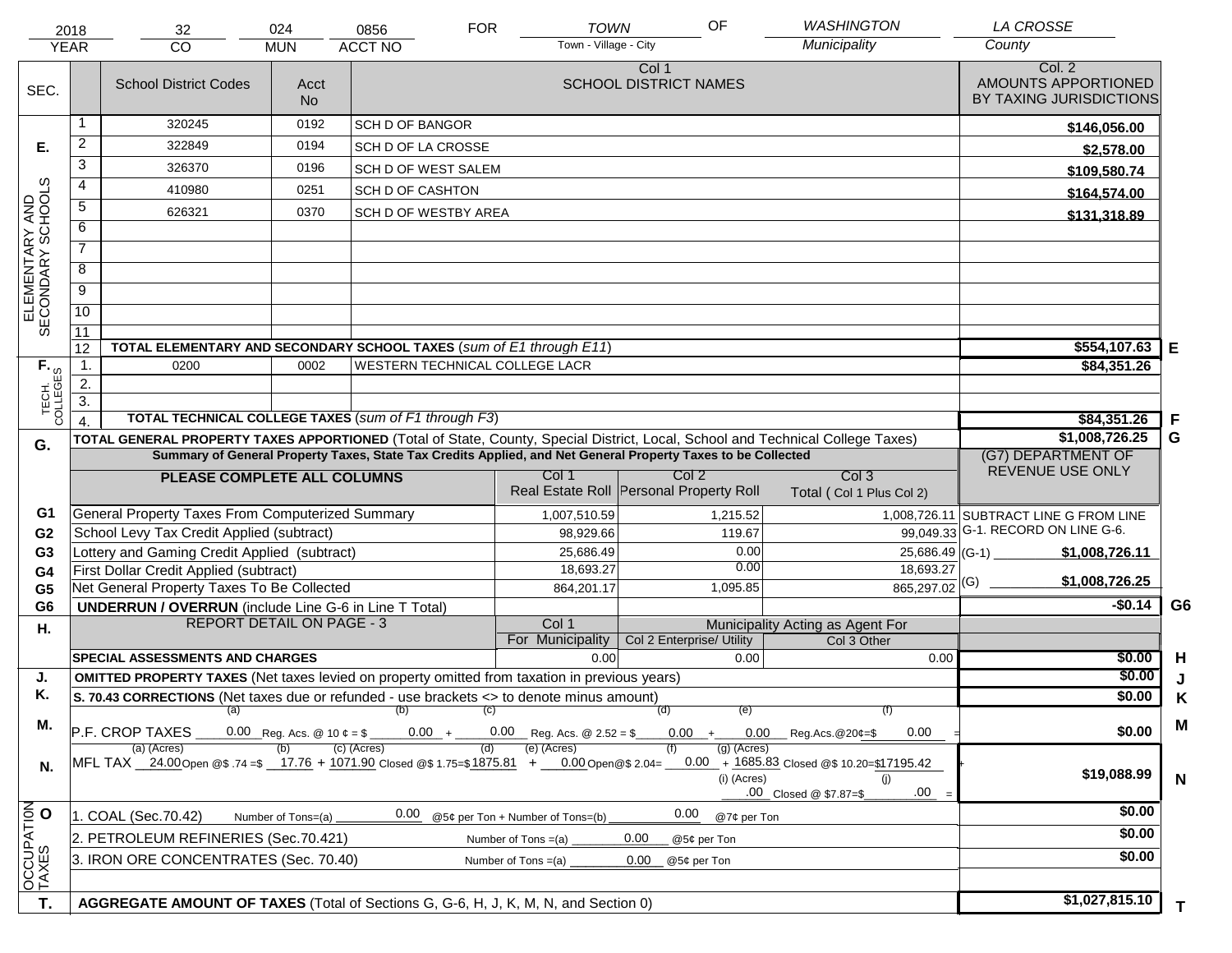|                     | 2018            | 024<br>32                                                       | 0856           | <b>FOR</b> | <b>TOWN</b>                       | <b>WASHINGTON</b><br>OF          |             | <b>LA CROSSE</b>           |
|---------------------|-----------------|-----------------------------------------------------------------|----------------|------------|-----------------------------------|----------------------------------|-------------|----------------------------|
|                     | <b>YEAR</b>     | $\overline{CO}$<br><b>MUN</b>                                   | <b>ACCT NO</b> |            | Town - Village - City             | Municipality                     |             | County                     |
|                     |                 |                                                                 |                |            | <b>SECTION H - DETAIL SUMMARY</b> |                                  |             |                            |
|                     |                 |                                                                 |                |            | Col 1                             | Municipality Acting as Agent for |             | <b>Total For Each Line</b> |
| н                   |                 | Special Assessments and Special Charges                         |                |            | For the Municipality              |                                  | Col 3 Other | (Total of columns 1,2 & 3) |
|                     |                 |                                                                 |                |            |                                   | Col 2 Enterprise / Utility       |             |                            |
|                     | 01              | Water main and lateral Installations                            |                |            | \$0.00                            | \$0.00                           | \$0.00      | \$0.00                     |
|                     | 02              | Sewer main and lateral installations                            |                |            | \$0.00                            | \$0.00                           | \$0.00      | \$0.00                     |
|                     | 03              | Street improvements (ex: sidewalks, storm sewers, seal coating) |                |            | \$0.00                            | \$0.00                           | \$0.00      | \$0.00                     |
|                     | 04              | Street light installation                                       |                |            | \$0.00                            | \$0.00                           | \$0.00      | \$0.00                     |
| SPECIAL ASSESSMENTS | $\overline{05}$ | Greenbelts                                                      |                |            | \$0.00                            | \$0.00                           | \$0.00      | \$0.00                     |
|                     | 06              | Drain ditch and watercourse (sec. 88.42 & 88.43)                |                |            | \$0.00                            | \$0.00                           | \$0.00      | \$0.00                     |
|                     |                 |                                                                 |                |            |                                   |                                  |             |                            |
|                     |                 |                                                                 |                |            |                                   |                                  |             |                            |
|                     |                 |                                                                 |                |            |                                   |                                  |             |                            |
|                     |                 |                                                                 |                |            |                                   |                                  |             |                            |
|                     |                 |                                                                 |                |            |                                   |                                  |             |                            |
|                     |                 |                                                                 |                |            |                                   |                                  |             |                            |
|                     |                 |                                                                 |                |            |                                   |                                  |             |                            |
|                     |                 |                                                                 |                |            |                                   |                                  |             |                            |
|                     |                 |                                                                 |                |            |                                   |                                  |             |                            |
|                     |                 |                                                                 |                |            |                                   |                                  |             |                            |
|                     |                 |                                                                 |                |            |                                   |                                  |             |                            |
|                     |                 |                                                                 |                |            |                                   |                                  |             |                            |
|                     |                 |                                                                 |                |            |                                   |                                  |             |                            |
|                     |                 |                                                                 |                |            |                                   |                                  |             |                            |
|                     |                 |                                                                 |                |            |                                   |                                  |             |                            |
|                     |                 |                                                                 |                |            |                                   |                                  |             |                            |
|                     |                 |                                                                 |                |            |                                   |                                  |             |                            |
|                     |                 |                                                                 |                |            |                                   |                                  |             |                            |
|                     | 01              | Weeds, Tree Planting, Removal                                   |                |            | \$0.00                            | \$0.00                           | \$0.00      | \$0.00                     |
|                     | $\overline{02}$ | Snow Removal, Plowing                                           |                |            | \$0.00                            | \$0.00                           | \$0.00      | \$0.00                     |
|                     | $\overline{03}$ | Refuse And Garbage Collection                                   |                |            | \$0.00                            | \$0.00                           | \$0.00      | \$0.00                     |
| SPECIAL CHARGES     | $\overline{04}$ | Grading, Gravel, Culvert, Fencing                               |                |            | \$0.00                            | \$0.00                           | \$0.00      | \$0.00                     |
|                     | 05              | Fencing                                                         |                |            | \$0.00                            | \$0.00                           | \$0.00      | \$0.00                     |
|                     | 06              | <b>Fire Calls</b>                                               |                |            | \$0.00                            | \$0.00                           | \$0.00      | \$0.00                     |
|                     | 07              | Recycling                                                       |                |            | \$0.00                            | \$0.00                           | \$0.00      | \$0.00                     |
|                     | 08              | <b>Delinquent Utility Charges</b>                               |                |            | \$0.00                            | \$0.00                           | \$0.00      | \$0.00                     |
|                     |                 |                                                                 |                |            |                                   |                                  |             |                            |
|                     |                 |                                                                 |                |            |                                   |                                  |             |                            |
|                     |                 |                                                                 |                |            |                                   |                                  |             |                            |
|                     |                 |                                                                 |                |            |                                   |                                  |             |                            |
|                     |                 |                                                                 |                |            |                                   |                                  |             |                            |
|                     |                 |                                                                 |                |            |                                   |                                  |             |                            |
|                     |                 |                                                                 |                |            |                                   |                                  |             |                            |
|                     |                 |                                                                 |                |            |                                   |                                  |             |                            |
|                     |                 |                                                                 |                |            |                                   |                                  |             |                            |
|                     |                 |                                                                 |                |            |                                   |                                  |             |                            |
|                     |                 |                                                                 |                |            |                                   |                                  |             |                            |
|                     |                 |                                                                 |                |            |                                   |                                  |             |                            |
|                     |                 |                                                                 |                |            |                                   |                                  |             |                            |
|                     |                 |                                                                 |                |            |                                   |                                  |             |                            |
|                     |                 |                                                                 |                |            |                                   |                                  |             |                            |
|                     |                 | TOTALS (Also enter on line H on page 2)                         |                |            | \$0.00                            | \$0.00                           | \$0.00      | \$0.00<br>$\mathsf H$      |
|                     |                 |                                                                 |                |            |                                   |                                  |             |                            |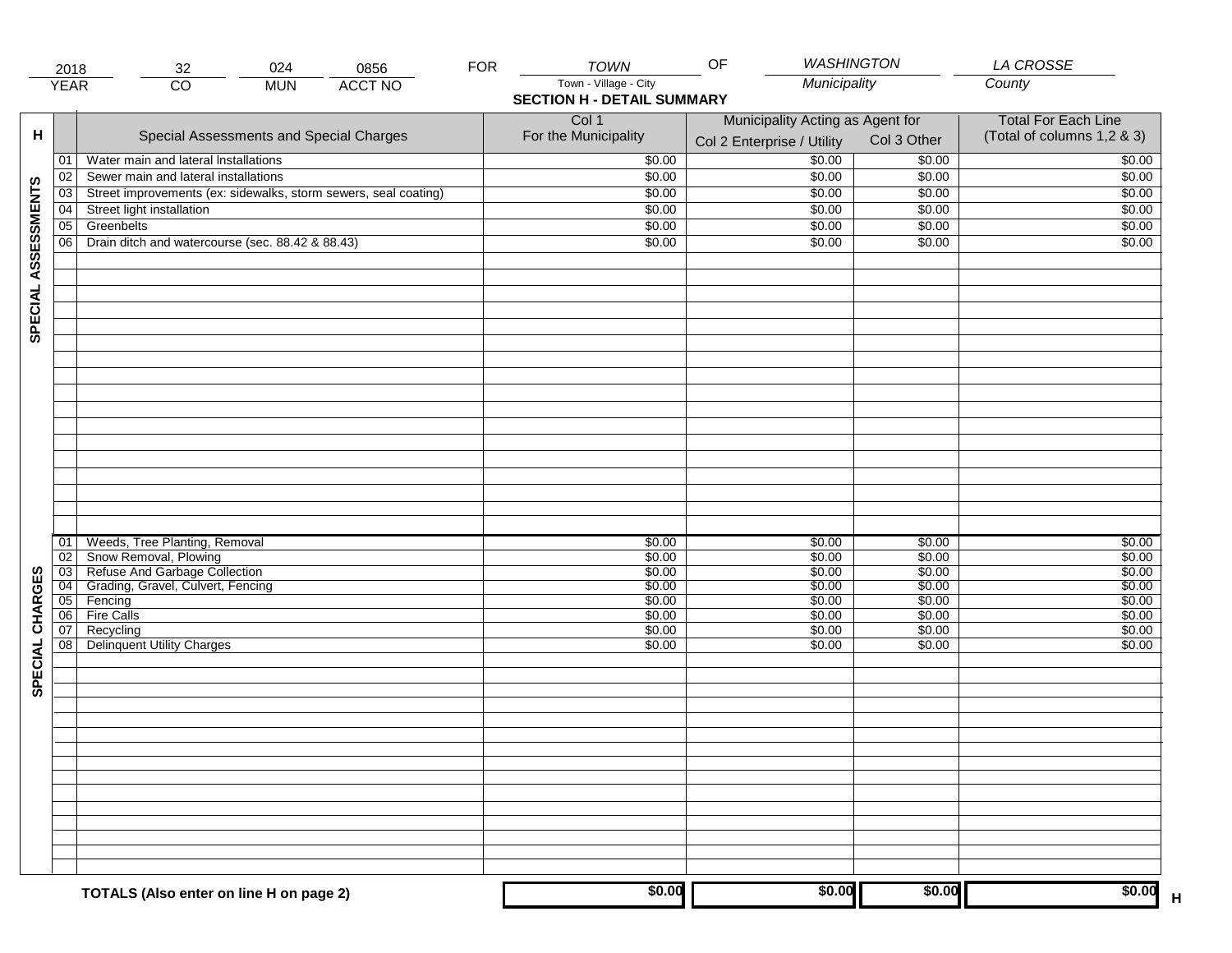| 201'<br>— ∿ا∪ے  |                     | 024       | 0856                             | $ -$<br>ີ | ⊤∩WN                      | $\sim$ $\sim$ | $\alpha$ SHIMATO<br>$M/\Delta$<br>- VI | -----<br>ັ<br>≺∪ວວ∟ |  |
|-----------------|---------------------|-----------|----------------------------------|-----------|---------------------------|---------------|----------------------------------------|---------------------|--|
| $\sqrt{2}$<br>⊢ | <b>~</b><br>$\cdot$ | <b>MU</b> | CCT NO.<br>$\mathbf{u}$<br>¬\ /\ |           | Village<br><b>LOW</b><br> |               | Municipality                           | Count               |  |

| D. | Name of District                          | Valuation | Gen. Prop. Tax Levy | Remarks |
|----|-------------------------------------------|-----------|---------------------|---------|
|    |                                           |           |                     |         |
|    |                                           |           |                     |         |
|    |                                           |           |                     |         |
|    |                                           |           |                     |         |
|    |                                           |           |                     |         |
|    |                                           |           |                     |         |
|    |                                           |           |                     |         |
|    |                                           |           |                     |         |
|    |                                           |           |                     |         |
|    |                                           |           |                     |         |
|    |                                           |           |                     |         |
|    |                                           |           |                     |         |
|    |                                           |           |                     |         |
|    |                                           |           |                     |         |
|    |                                           |           |                     |         |
|    |                                           |           |                     |         |
|    |                                           |           |                     |         |
|    |                                           |           |                     |         |
|    |                                           |           |                     |         |
|    |                                           |           |                     |         |
|    |                                           |           |                     |         |
|    |                                           |           |                     |         |
|    |                                           |           |                     |         |
|    |                                           |           |                     |         |
|    |                                           |           |                     |         |
|    |                                           |           |                     |         |
|    |                                           |           |                     |         |
|    |                                           |           |                     |         |
|    |                                           |           |                     |         |
|    |                                           |           |                     |         |
|    |                                           |           |                     |         |
|    | TOTALS (Also enter on line D-1 on page 1) | \$0.00    |                     |         |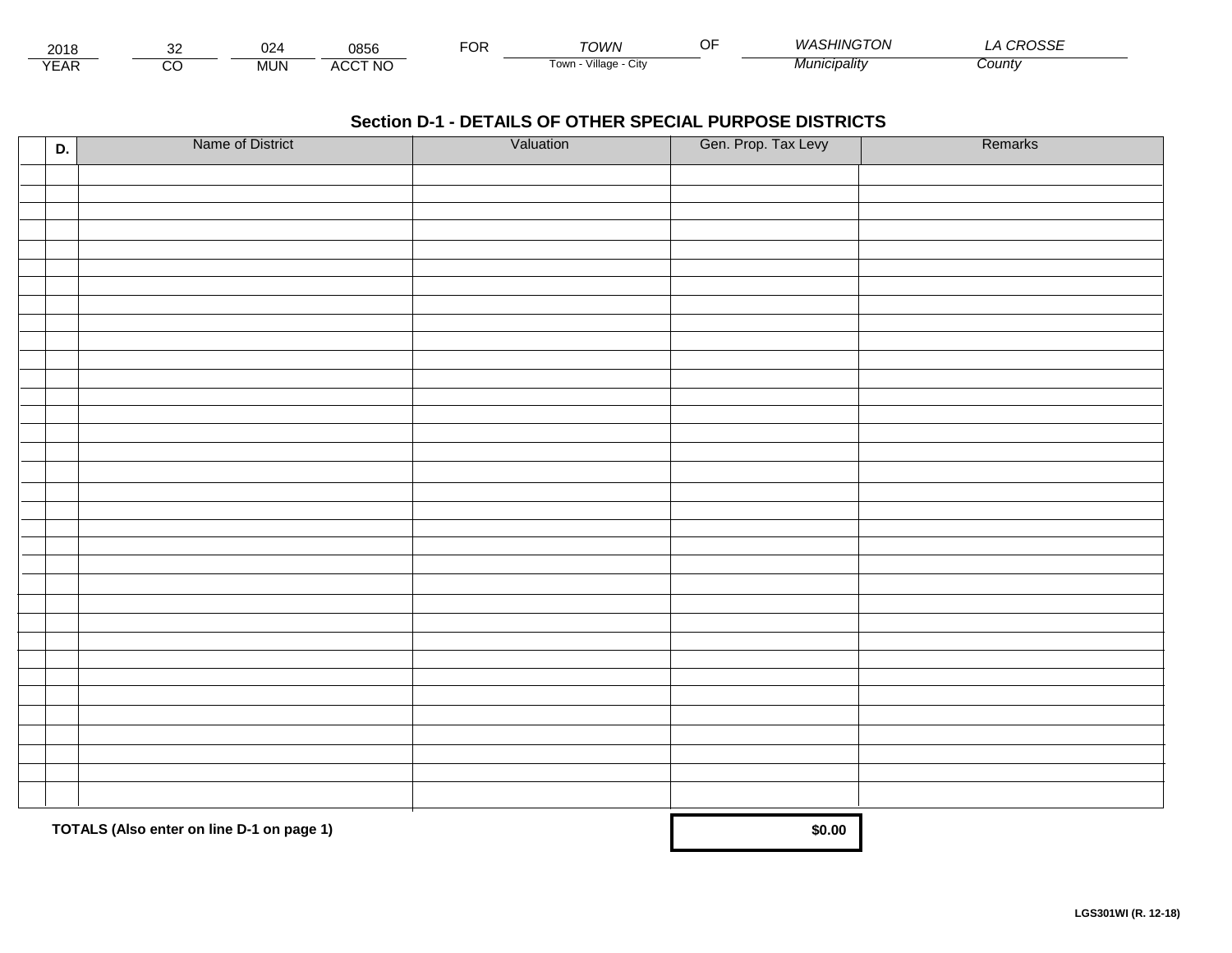| <b>FINAL</b>            |                |                                                                         |                          | <b>STATEMENT OF TAXES FOR 2018</b>                                                               |                                        | 32                                                | 106        | 0857                            |                                       |                                                            |                  |   |
|-------------------------|----------------|-------------------------------------------------------------------------|--------------------------|--------------------------------------------------------------------------------------------------|----------------------------------------|---------------------------------------------------|------------|---------------------------------|---------------------------------------|------------------------------------------------------------|------------------|---|
|                         |                |                                                                         |                          |                                                                                                  |                                        | CO                                                | <b>MUN</b> | <b>ACCT NO</b>                  |                                       |                                                            |                  |   |
|                         |                |                                                                         |                          | <b>FOR</b>                                                                                       | <b>VILLAGE</b>                         | OF                                                |            | <b>BANGOR</b>                   | <b>LA CROSSE</b>                      | Check if Amended                                           |                  |   |
|                         |                |                                                                         |                          |                                                                                                  | Town-Village -City                     |                                                   |            | Municipality                    | County                                |                                                            |                  |   |
| SEC.                    |                |                                                                         |                          |                                                                                                  |                                        | Col 1<br>Description of Tax by Taxing Jurisiction |            |                                 |                                       | Col 2.<br>AMOUNTS APPORTIONED<br>BY TAXING JURISDICTIONS   |                  |   |
| A                       |                | 1. AGGREGATE AMOUNT OF STATE TAXES                                      |                          |                                                                                                  |                                        |                                                   |            |                                 |                                       |                                                            | \$0.00           | A |
| В.                      |                | 1. Portion of State Special Charges Upon County                         |                          |                                                                                                  |                                        |                                                   |            |                                 |                                       |                                                            | \$0.00           |   |
|                         |                |                                                                         |                          | 2. Portion of County Tax Levied Over Entire Municipality                                         |                                        |                                                   |            |                                 |                                       | \$313,960.55                                               |                  |   |
|                         |                | 3. Special Purpose County Taxes                                         |                          |                                                                                                  | \$0.00                                 |                                                   |            |                                 |                                       |                                                            |                  |   |
| <b>COUNTY</b><br>TAXES  |                |                                                                         |                          | 4. TOTAL COUNTY TAXES (sum of B-1 through B-3)                                                   |                                        |                                                   |            |                                 |                                       | \$313,960.55                                               |                  | В |
|                         |                | <b>Special District</b><br>Code                                         | <b>Acct</b><br><b>No</b> |                                                                                                  | <b>Special</b><br><b>District Name</b> |                                                   |            | Col 1a<br><b>Property Taxes</b> | Col 1b<br><b>State Special Charge</b> | <b>Property Taxes with</b><br><b>State Special Charges</b> |                  |   |
| C.                      | 1              | 328030                                                                  | 0197                     | LAKE NESHONOC PROT & REHAB DISTRICT                                                              |                                        |                                                   |            | \$11.31                         | \$0.00                                | \$11.31                                                    |                  |   |
|                         | $\mathbf{2}$   |                                                                         |                          |                                                                                                  |                                        |                                                   |            |                                 |                                       |                                                            |                  |   |
|                         | 3              |                                                                         |                          |                                                                                                  |                                        |                                                   |            |                                 |                                       |                                                            |                  |   |
|                         | 4              |                                                                         |                          |                                                                                                  |                                        |                                                   |            |                                 |                                       |                                                            |                  |   |
|                         | 5              |                                                                         |                          |                                                                                                  |                                        |                                                   |            |                                 |                                       |                                                            |                  |   |
|                         | 6              |                                                                         |                          |                                                                                                  |                                        |                                                   |            |                                 |                                       |                                                            |                  |   |
|                         | $\overline{7}$ |                                                                         |                          |                                                                                                  |                                        |                                                   |            |                                 |                                       |                                                            |                  |   |
|                         | 8              |                                                                         |                          |                                                                                                  |                                        |                                                   |            |                                 |                                       |                                                            |                  |   |
| SPECIAL DISTRICT TAXES  | 9              |                                                                         |                          |                                                                                                  |                                        |                                                   |            |                                 |                                       |                                                            |                  |   |
|                         | 10             |                                                                         |                          |                                                                                                  |                                        |                                                   |            |                                 |                                       |                                                            |                  |   |
|                         | 11             |                                                                         |                          |                                                                                                  |                                        |                                                   |            |                                 |                                       |                                                            |                  |   |
|                         |                |                                                                         |                          | 12. TOTAL SPECIAL DISTRICT TAXES (sum of C1 through C11)                                         |                                        |                                                   |            | \$11.31                         | \$0.00                                | \$11.31                                                    |                  | C |
| D.                      |                |                                                                         |                          | 1. Other Special Purpose District Taxes (Show Detail on page 4, enter total here)                |                                        |                                                   |            |                                 |                                       |                                                            | \$0.00           |   |
|                         | 2.             |                                                                         |                          | Total Tax Increment (except county environmental remediation tax increment)                      |                                        |                                                   |            |                                 |                                       | \$32,554.70                                                |                  |   |
| OR CITY                 | 13.            | County Environmental Tax Increment                                      |                          |                                                                                                  |                                        |                                                   |            |                                 |                                       |                                                            | \$0.00           |   |
|                         | 14.            | <b>Other State Special Charges</b>                                      |                          |                                                                                                  |                                        |                                                   |            |                                 |                                       |                                                            | \$0.00<br>\$0.00 |   |
|                         | 5.             | <b>County Special Charges</b><br>All Other Town, Village, or City Taxes |                          |                                                                                                  |                                        |                                                   |            |                                 |                                       | \$445,930.00                                               |                  |   |
|                         | 6.<br>17.      |                                                                         |                          | Surplus Funds Applied CAUTION: Do not make an entry on this line unless Line D6 (above) is Zero. |                                        |                                                   |            |                                 |                                       |                                                            | \$0.00 >         |   |
| TOWN, VILLAGE,<br>TAXES |                |                                                                         |                          |                                                                                                  |                                        |                                                   |            |                                 |                                       | ≺<br>\$478,484.70                                          |                  |   |
|                         |                |                                                                         |                          | 8. TOTAL TOWN, VILLAGE OR CITY TAXES (sum of D1 through D7; NOT TOTAL for page one)              |                                        |                                                   |            |                                 |                                       |                                                            |                  | D |
| <b>Clerk</b>            |                |                                                                         |                          |                                                                                                  |                                        | Date                                              |            | <b>REMARKS</b>                  |                                       |                                                            |                  |   |

| Work Phone     | Home Phone |
|----------------|------------|
|                |            |
| E-mail Address | Fax Number |
|                |            |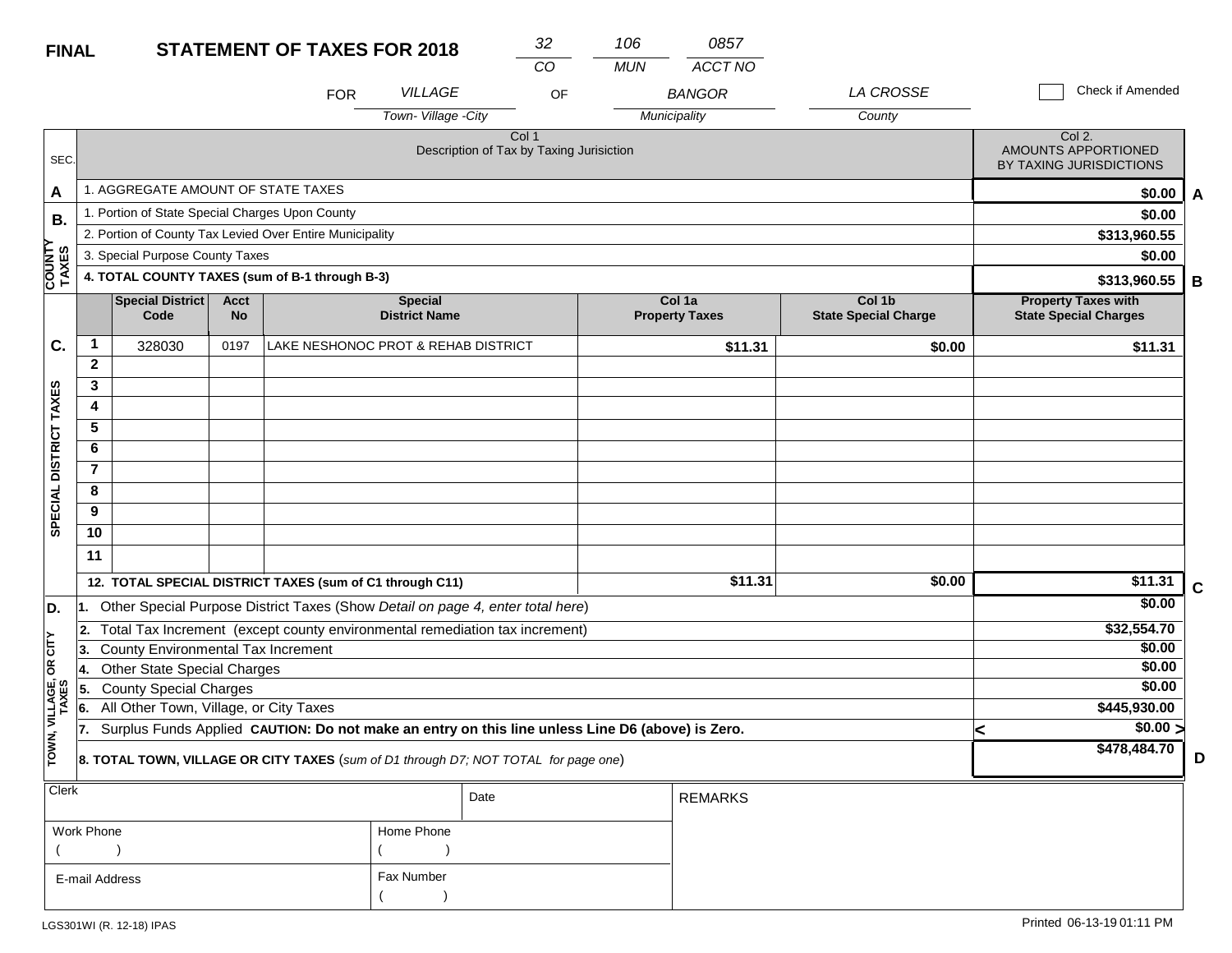| <b>YEAR</b>                         | 2018                                                                                  | 32<br><b>CO</b>                                                                                                                    | 106<br><b>MUN</b>                      | 0857<br><b>ACCT NO</b>         | <b>FOR</b> | <b>VILLAGE</b><br>Town - Village - City            | OF                                                          | <b>BANGOR</b><br>Municipality                   | <b>LA CROSSE</b><br>County                     |                |
|-------------------------------------|---------------------------------------------------------------------------------------|------------------------------------------------------------------------------------------------------------------------------------|----------------------------------------|--------------------------------|------------|----------------------------------------------------|-------------------------------------------------------------|-------------------------------------------------|------------------------------------------------|----------------|
|                                     |                                                                                       |                                                                                                                                    |                                        |                                |            |                                                    | Col 1                                                       |                                                 | Col. 2                                         |                |
| SEC.                                |                                                                                       | <b>School District Codes</b>                                                                                                       | Acct<br><b>No</b>                      |                                |            |                                                    | <b>SCHOOL DISTRICT NAMES</b>                                |                                                 | AMOUNTS APPORTIONED<br>BY TAXING JURISDICTIONS |                |
|                                     | 1                                                                                     | 320245                                                                                                                             | 0192                                   | <b>SCH D OF BANGOR</b>         |            |                                                    |                                                             |                                                 | \$847,186.42                                   |                |
| Е.                                  | $\overline{a}$                                                                        |                                                                                                                                    |                                        |                                |            |                                                    |                                                             |                                                 |                                                |                |
|                                     | 3                                                                                     |                                                                                                                                    |                                        |                                |            |                                                    |                                                             |                                                 |                                                |                |
|                                     | 4                                                                                     |                                                                                                                                    |                                        |                                |            |                                                    |                                                             |                                                 |                                                |                |
|                                     | 5                                                                                     |                                                                                                                                    |                                        |                                |            |                                                    |                                                             |                                                 |                                                |                |
|                                     | 6                                                                                     |                                                                                                                                    |                                        |                                |            |                                                    |                                                             |                                                 |                                                |                |
| ELEMENTARY AND<br>SECONDARY SCHOOLS | $\overline{7}$                                                                        |                                                                                                                                    |                                        |                                |            |                                                    |                                                             |                                                 |                                                |                |
|                                     | 8                                                                                     |                                                                                                                                    |                                        |                                |            |                                                    |                                                             |                                                 |                                                |                |
|                                     | $\overline{9}$                                                                        |                                                                                                                                    |                                        |                                |            |                                                    |                                                             |                                                 |                                                |                |
|                                     | 10                                                                                    |                                                                                                                                    |                                        |                                |            |                                                    |                                                             |                                                 |                                                |                |
|                                     | 11                                                                                    |                                                                                                                                    |                                        |                                |            |                                                    |                                                             |                                                 |                                                |                |
|                                     | 12                                                                                    | TOTAL ELEMENTARY AND SECONDARY SCHOOL TAXES (sum of E1 through E11)                                                                |                                        |                                |            |                                                    |                                                             |                                                 | \$847,186.42                                   | Е              |
|                                     | $\mathbf{1}$ .                                                                        | 0200                                                                                                                               | 0002                                   | WESTERN TECHNICAL COLLEGE LACR |            |                                                    |                                                             |                                                 | \$123,849.20                                   |                |
|                                     | 2.                                                                                    |                                                                                                                                    |                                        |                                |            |                                                    |                                                             |                                                 |                                                |                |
| TECH. T                             | $\overline{3}$ .                                                                      |                                                                                                                                    |                                        |                                |            |                                                    |                                                             |                                                 |                                                |                |
|                                     | $\overline{4}$                                                                        | <b>TOTAL TECHNICAL COLLEGE TAXES (sum of F1 through F3)</b>                                                                        |                                        |                                |            |                                                    |                                                             |                                                 | \$123,849.20                                   | F              |
| G.                                  |                                                                                       | TOTAL GENERAL PROPERTY TAXES APPORTIONED (Total of State, County, Special District, Local, School and Technical College Taxes)     | \$1,763,492.18                         | G                              |            |                                                    |                                                             |                                                 |                                                |                |
|                                     |                                                                                       | Summary of General Property Taxes, State Tax Credits Applied, and Net General Property Taxes to be Collected                       | (G7) DEPARTMENT OF<br>REVENUE USE ONLY |                                |            |                                                    |                                                             |                                                 |                                                |                |
|                                     |                                                                                       | PLEASE COMPLETE ALL COLUMNS                                                                                                        |                                        |                                |            | Col 1                                              | Col <sub>2</sub><br>Real Estate Roll Personal Property Roll | Col <sub>3</sub><br>Total (Col 1 Plus Col 2)    |                                                |                |
| G1                                  |                                                                                       | General Property Taxes From Computerized Summary                                                                                   |                                        |                                |            | 1,754,535.76                                       | 8,956.45                                                    |                                                 | 1,763,492.21 SUBTRACT LINE G FROM LINE         |                |
| G <sub>2</sub>                      |                                                                                       | School Levy Tax Credit Applied (subtract)                                                                                          |                                        |                                |            | 156,634.07                                         | 799.59                                                      |                                                 | 157,433.66 G-1. RECORD ON LINE G-6.            |                |
| G <sub>3</sub>                      |                                                                                       | Lottery and Gaming Credit Applied (subtract)                                                                                       |                                        |                                |            | 62,512.67                                          |                                                             | 0.00                                            | 62,512.67 (G-1)<br>\$1,763,492.21              |                |
| G4                                  |                                                                                       | First Dollar Credit Applied (subtract)                                                                                             |                                        |                                |            | 39,691.07                                          |                                                             | 0.00<br>39,691.07                               | \$1,763,492.18                                 |                |
| G <sub>5</sub>                      |                                                                                       | Net General Property Taxes To Be Collected                                                                                         |                                        |                                |            | 1,495,697.95                                       | 8,156.86                                                    | 1,503,854.81                                    |                                                |                |
| G <sub>6</sub>                      |                                                                                       | <b>UNDERRUN / OVERRUN</b> (include Line G-6 in Line T Total)                                                                       |                                        |                                |            |                                                    |                                                             |                                                 | \$0.03                                         | G <sub>6</sub> |
| Η.                                  |                                                                                       | <b>REPORT DETAIL ON PAGE - 3</b>                                                                                                   |                                        |                                |            | Col 1<br>For Municipality                          | Col 2 Enterprise/ Utility                                   | Municipality Acting as Agent For<br>Col 3 Other |                                                |                |
|                                     |                                                                                       | <b>SPECIAL ASSESSMENTS AND CHARGES</b>                                                                                             |                                        |                                |            | 12,415.95                                          | 9,271.59                                                    | 0.00                                            | \$21,687.54                                    | H              |
| J.                                  |                                                                                       | <b>OMITTED PROPERTY TAXES</b> (Net taxes levied on property omitted from taxation in previous years)                               |                                        |                                |            |                                                    |                                                             |                                                 | \$0.00                                         | J              |
| Κ.                                  |                                                                                       | S. 70.43 CORRECTIONS (Net taxes due or refunded - use brackets <> to denote minus amount)                                          |                                        |                                |            |                                                    |                                                             |                                                 | \$0.00                                         | Κ              |
|                                     |                                                                                       | $(a)$ (b)                                                                                                                          |                                        |                                | (C)        |                                                    | (d)                                                         | (e)<br>(f)                                      |                                                |                |
| М.                                  |                                                                                       | P.F. CROP TAXES<br>(a) (Acres)                                                                                                     |                                        | (c) (Acres)                    | (d)        | $0.00 + 0.00$ Reg. Acs. @ 2.52 = \$<br>(e) (Acres) | $(g)$ (Acres)                                               | $0.00 + 0.00$ Reg.Acs. @20¢=\$<br>0.00          | \$0.00                                         | M              |
| N.                                  |                                                                                       | MFL TAX __0.00Open @\$ .74 =\$ __0.00 + __0.00 Closed @\$ 1.75=\$ __0.00 + __0.00Open@\$ 2.04= __0.00 + __0.00 Closed @\$ 10.20=\$ |                                        |                                |            |                                                    | (i) (Acres)                                                 | 0.00<br>(i)<br>.00<br>.00 Closed @ \$7.87=\$    | \$0.00                                         | N              |
|                                     |                                                                                       | 1. COAL (Sec.70.42)                                                                                                                | Number of Tons=(a)                     | 0.00                           |            | @5¢ per Ton + Number of Tons=(b)                   | 0.00                                                        | @7¢ per Ton                                     | \$0.00                                         |                |
|                                     |                                                                                       | 2. PETROLEUM REFINERIES (Sec.70.421)                                                                                               |                                        |                                |            | Number of Tons $=(a)$                              | 0.00<br>@5¢ per Ton                                         |                                                 | \$0.00                                         |                |
| OCCUPATION                          | 3. IRON ORE CONCENTRATES (Sec. 70.40)<br>Number of Tons $=(a)$<br>0.00<br>@5¢ per Ton |                                                                                                                                    |                                        |                                |            |                                                    |                                                             |                                                 | \$0.00                                         |                |
|                                     |                                                                                       |                                                                                                                                    |                                        |                                |            |                                                    |                                                             |                                                 |                                                |                |
| T.                                  |                                                                                       | AGGREGATE AMOUNT OF TAXES (Total of Sections G, G-6, H, J, K, M, N, and Section 0)                                                 |                                        |                                |            |                                                    |                                                             |                                                 | \$1,785,179.75                                 | T.             |
|                                     |                                                                                       |                                                                                                                                    |                                        |                                |            |                                                    |                                                             |                                                 |                                                |                |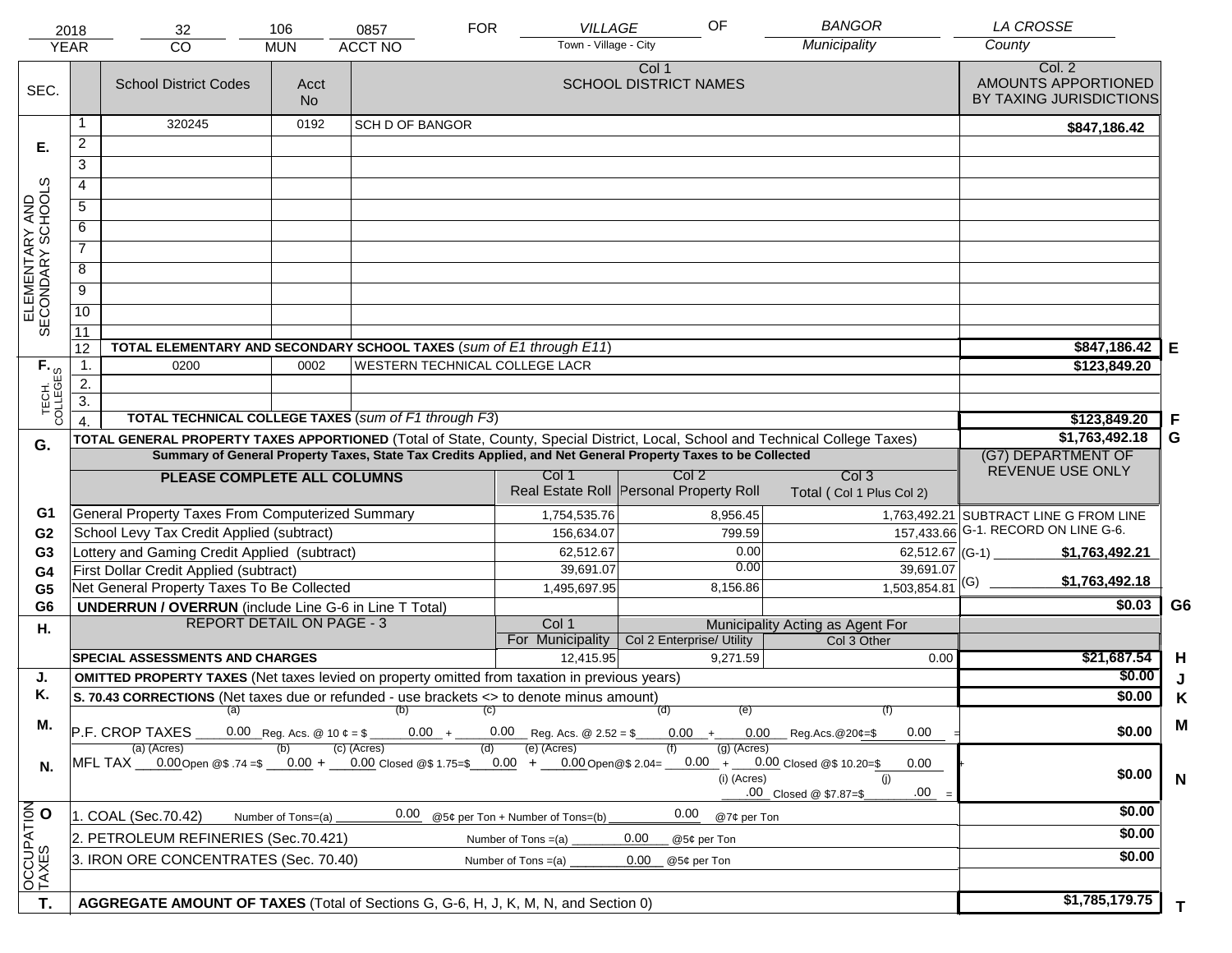|                     | 2018            | 106<br>0857<br>32                                               | <b>FOR</b> | VILLAGE                           | <b>BANGOR</b><br>OF                       |                            | LA CROSSE                  |
|---------------------|-----------------|-----------------------------------------------------------------|------------|-----------------------------------|-------------------------------------------|----------------------------|----------------------------|
|                     | <b>YEAR</b>     | <b>ACCT NO</b><br>$\overline{CO}$<br><b>MUN</b>                 |            | Town - Village - City             | Municipality                              |                            | County                     |
|                     |                 |                                                                 |            | <b>SECTION H - DETAIL SUMMARY</b> |                                           |                            |                            |
|                     |                 |                                                                 |            | Col 1                             | Municipality Acting as Agent for          | <b>Total For Each Line</b> |                            |
| н                   |                 | Special Assessments and Special Charges                         |            | For the Municipality              | Col 3 Other<br>Col 2 Enterprise / Utility |                            | (Total of columns 1,2 & 3) |
|                     |                 |                                                                 |            |                                   |                                           |                            |                            |
|                     | 01              | Water main and lateral Installations                            |            | \$0.00                            | \$0.00                                    | \$0.00                     | \$0.00                     |
|                     | 02              | Sewer main and lateral installations                            |            | \$0.00                            | \$0.00                                    | \$0.00                     | \$0.00                     |
| SPECIAL ASSESSMENTS | $\overline{03}$ | Street improvements (ex: sidewalks, storm sewers, seal coating) |            | \$12,415.95                       | \$0.00                                    | \$0.00                     | \$12,415.95                |
|                     | 04              | Street light installation                                       |            | \$0.00                            | \$0.00                                    | \$0.00                     | \$0.00                     |
|                     | $\overline{05}$ | Greenbelts                                                      |            | \$0.00                            | \$0.00                                    | \$0.00                     | \$0.00                     |
|                     | 06              | Drain ditch and watercourse (sec. 88.42 & 88.43)                |            | \$0.00                            | \$0.00                                    | \$0.00                     | \$0.00                     |
|                     |                 |                                                                 |            |                                   |                                           |                            |                            |
|                     |                 |                                                                 |            |                                   |                                           |                            |                            |
|                     |                 |                                                                 |            |                                   |                                           |                            |                            |
|                     |                 |                                                                 |            |                                   |                                           |                            |                            |
|                     |                 |                                                                 |            |                                   |                                           |                            |                            |
|                     |                 |                                                                 |            |                                   |                                           |                            |                            |
|                     |                 |                                                                 |            |                                   |                                           |                            |                            |
|                     |                 |                                                                 |            |                                   |                                           |                            |                            |
|                     |                 |                                                                 |            |                                   |                                           |                            |                            |
|                     |                 |                                                                 |            |                                   |                                           |                            |                            |
|                     |                 |                                                                 |            |                                   |                                           |                            |                            |
|                     |                 |                                                                 |            |                                   |                                           |                            |                            |
|                     |                 |                                                                 |            |                                   |                                           |                            |                            |
|                     |                 |                                                                 |            |                                   |                                           |                            |                            |
|                     |                 |                                                                 |            |                                   |                                           |                            |                            |
|                     |                 |                                                                 |            |                                   |                                           |                            |                            |
|                     |                 |                                                                 |            |                                   |                                           |                            |                            |
|                     |                 |                                                                 |            |                                   |                                           |                            |                            |
|                     | 01              | Weeds, Tree Planting, Removal                                   |            | \$0.00                            | \$0.00                                    | \$0.00                     | \$0.00                     |
|                     | 02<br>03        | Snow Removal, Plowing<br>Refuse And Garbage Collection          |            | \$0.00<br>\$0.00                  | \$0.00<br>\$0.00                          | \$0.00<br>\$0.00           | \$0.00<br>\$0.00           |
|                     | $\overline{04}$ | Grading, Gravel, Culvert, Fencing                               |            | \$0.00                            | \$0.00                                    | \$0.00                     | \$0.00                     |
|                     | 05              | Fencing                                                         |            | \$0.00                            | \$0.00                                    | \$0.00                     | \$0.00                     |
| SPECIAL CHARGES     | 06              | <b>Fire Calls</b>                                               |            | \$0.00                            | \$0.00                                    | \$0.00                     | \$0.00                     |
|                     | 07              | Recycling                                                       |            | \$0.00                            | \$0.00                                    | \$0.00                     | \$0.00                     |
|                     | 08              | Delinquent Utility Charges                                      |            | \$0.00                            | \$9,271.59                                | \$0.00                     | \$9,271.59                 |
|                     |                 |                                                                 |            |                                   |                                           |                            |                            |
|                     |                 |                                                                 |            |                                   |                                           |                            |                            |
|                     |                 |                                                                 |            |                                   |                                           |                            |                            |
|                     |                 |                                                                 |            |                                   |                                           |                            |                            |
|                     |                 |                                                                 |            |                                   |                                           |                            |                            |
|                     |                 |                                                                 |            |                                   |                                           |                            |                            |
|                     |                 |                                                                 |            |                                   |                                           |                            |                            |
|                     |                 |                                                                 |            |                                   |                                           |                            |                            |
|                     |                 |                                                                 |            |                                   |                                           |                            |                            |
|                     |                 |                                                                 |            |                                   |                                           |                            |                            |
|                     |                 |                                                                 |            |                                   |                                           |                            |                            |
|                     |                 |                                                                 |            |                                   |                                           |                            |                            |
|                     |                 |                                                                 |            |                                   |                                           |                            |                            |
|                     |                 |                                                                 |            |                                   |                                           |                            |                            |
|                     |                 |                                                                 |            | \$12,415.95                       | \$9,271.59                                | \$0.00                     |                            |
|                     |                 | TOTALS (Also enter on line H on page 2)                         |            |                                   |                                           |                            | \$21,687.54                |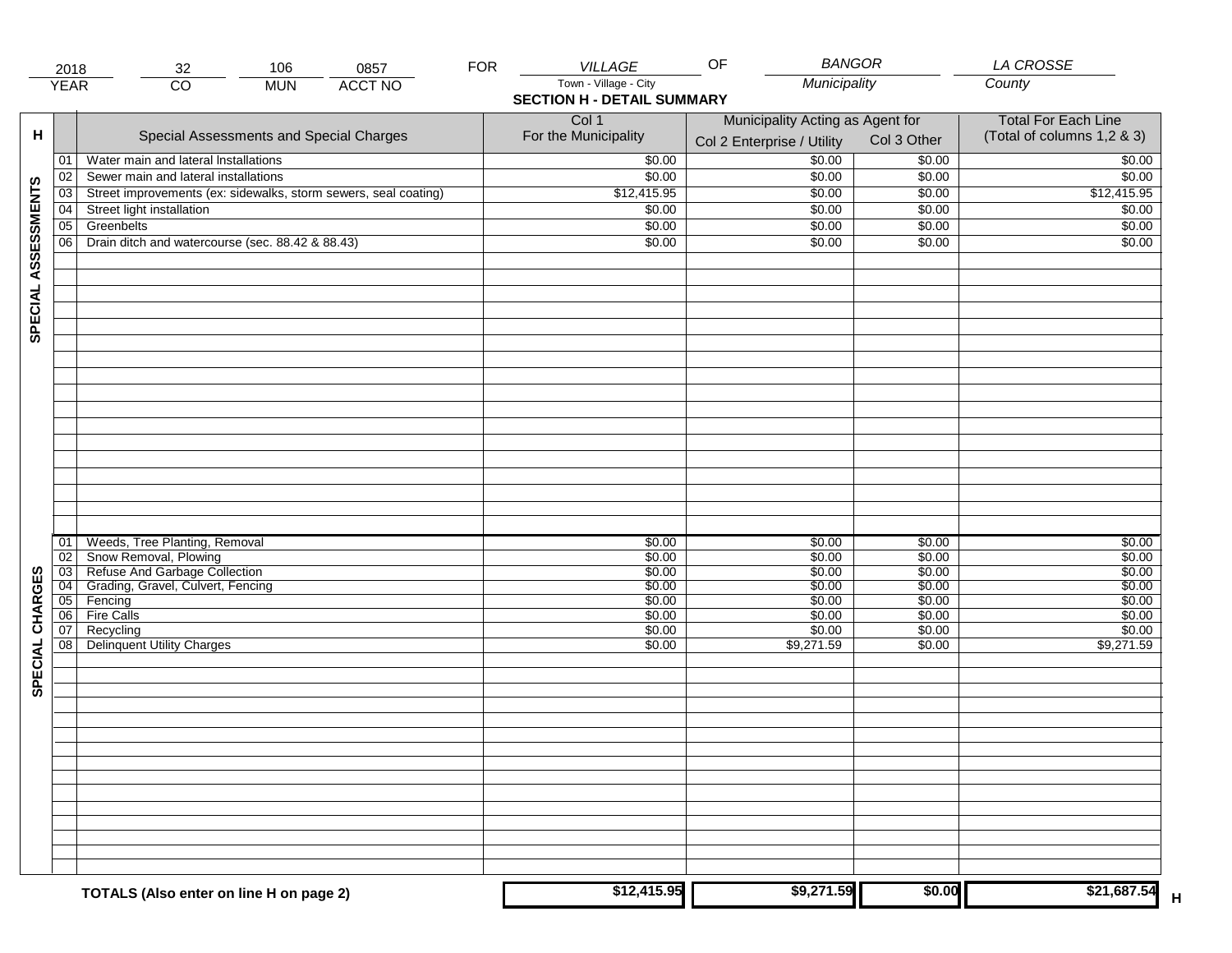| 0015<br>∠∪≀o             | 106        | 0857              | ---<br>◡ | _AGE<br>VII             | - - | RANGOR<br>RANG. | $\sim$<br>، ب |  |
|--------------------------|------------|-------------------|----------|-------------------------|-----|-----------------|---------------|--|
| $\sqrt{2}$<br><b>EAR</b> | <b>MUN</b> | 0.00710<br>w<br>- |          | Town<br>Village<br>City |     | ∵'nıcıpalitv    | Count         |  |

| D. | Name of District                          | Valuation | Gen. Prop. Tax Levy | Remarks |
|----|-------------------------------------------|-----------|---------------------|---------|
|    |                                           |           |                     |         |
|    |                                           |           |                     |         |
|    |                                           |           |                     |         |
|    |                                           |           |                     |         |
|    |                                           |           |                     |         |
|    |                                           |           |                     |         |
|    |                                           |           |                     |         |
|    |                                           |           |                     |         |
|    |                                           |           |                     |         |
|    |                                           |           |                     |         |
|    |                                           |           |                     |         |
|    |                                           |           |                     |         |
|    |                                           |           |                     |         |
|    |                                           |           |                     |         |
|    |                                           |           |                     |         |
|    |                                           |           |                     |         |
|    |                                           |           |                     |         |
|    |                                           |           |                     |         |
|    |                                           |           |                     |         |
|    |                                           |           |                     |         |
|    |                                           |           |                     |         |
|    |                                           |           |                     |         |
|    |                                           |           |                     |         |
|    |                                           |           |                     |         |
|    |                                           |           |                     |         |
|    |                                           |           |                     |         |
|    |                                           |           |                     |         |
|    |                                           |           |                     |         |
|    |                                           |           |                     |         |
|    |                                           |           |                     |         |
|    |                                           |           |                     |         |
|    | TOTALS (Also enter on line D-1 on page 1) | \$0.00    |                     |         |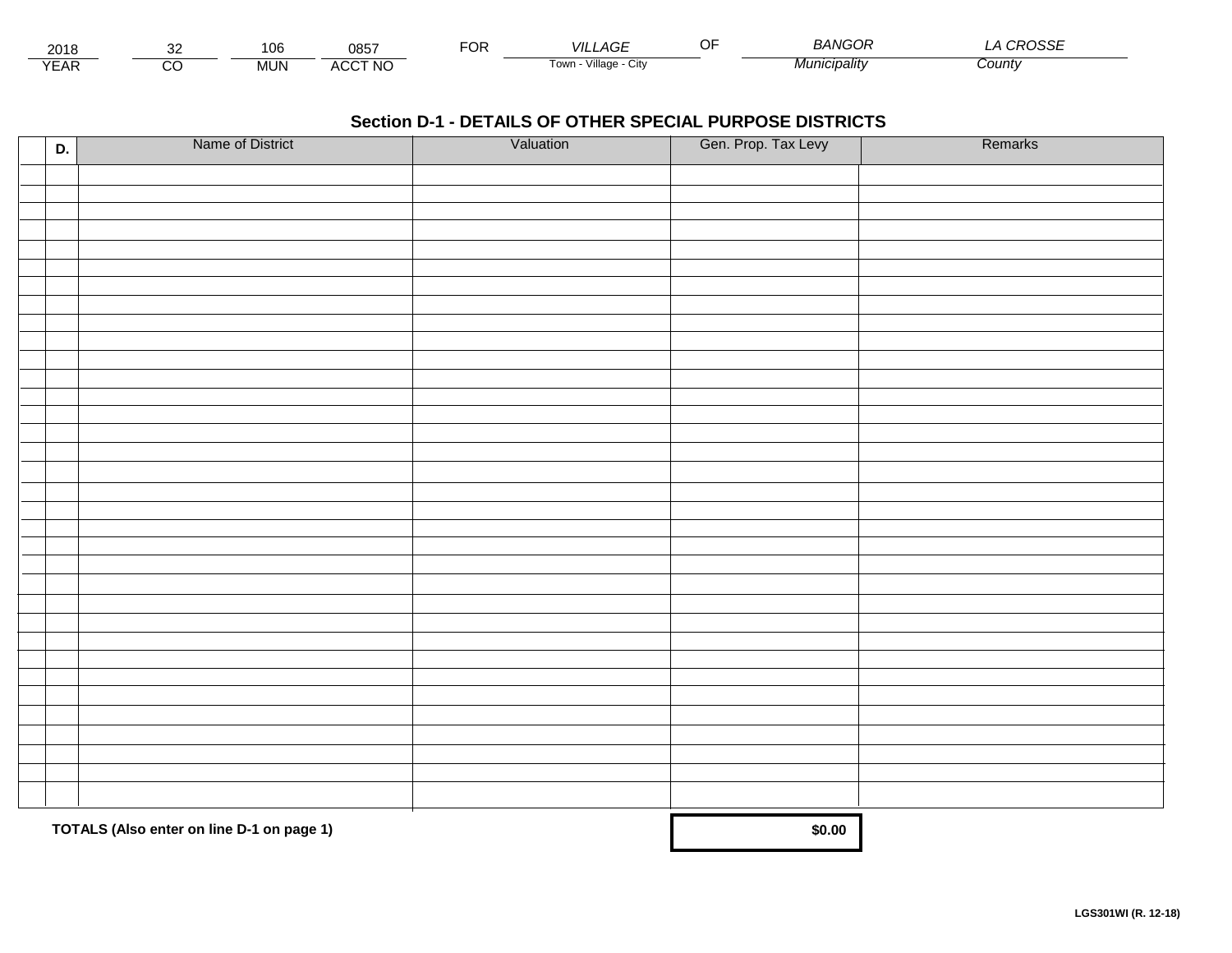| <b>FINAL</b>            |                |                                                                                                                          |                          | <b>STATEMENT OF TAXES FOR 2018</b> |                                        | 32                                                | 136        | 0858                            |                                       |   |                                                            |   |
|-------------------------|----------------|--------------------------------------------------------------------------------------------------------------------------|--------------------------|------------------------------------|----------------------------------------|---------------------------------------------------|------------|---------------------------------|---------------------------------------|---|------------------------------------------------------------|---|
|                         |                |                                                                                                                          |                          |                                    |                                        | CO                                                | <b>MUN</b> | <b>ACCT NO</b>                  |                                       |   |                                                            |   |
|                         |                |                                                                                                                          |                          | <b>FOR</b>                         | <b>VILLAGE</b>                         | OF                                                |            | <b>HOLMEN</b>                   | <b>LA CROSSE</b>                      |   | <b>Check if Amended</b>                                    |   |
|                         |                |                                                                                                                          |                          |                                    | Town-Village -City                     |                                                   |            | Municipality                    | County                                |   |                                                            |   |
| SEC.                    |                |                                                                                                                          |                          |                                    |                                        | Col 1<br>Description of Tax by Taxing Jurisiction |            |                                 |                                       |   | Col 2.<br>AMOUNTS APPORTIONED<br>BY TAXING JURISDICTIONS   |   |
| A                       |                | 1. AGGREGATE AMOUNT OF STATE TAXES                                                                                       |                          |                                    |                                        |                                                   |            |                                 |                                       |   | \$0.00                                                     | A |
| В.                      |                | 1. Portion of State Special Charges Upon County                                                                          |                          |                                    |                                        |                                                   |            |                                 |                                       |   | \$0.00                                                     |   |
|                         |                | 2. Portion of County Tax Levied Over Entire Municipality                                                                 |                          |                                    |                                        |                                                   |            |                                 |                                       |   | \$2,487,050.70                                             |   |
|                         |                | 3. Special Purpose County Taxes                                                                                          |                          |                                    |                                        |                                                   |            |                                 |                                       |   | \$0.00                                                     |   |
| <b>COUNTY<br/>TAXES</b> |                | 4. TOTAL COUNTY TAXES (sum of B-1 through B-3)                                                                           |                          |                                    |                                        |                                                   |            |                                 |                                       |   | \$2,487,050.70                                             | В |
|                         |                | Special District<br>Code                                                                                                 | <b>Acct</b><br><b>No</b> |                                    | <b>Special</b><br><b>District Name</b> |                                                   |            | Col 1a<br><b>Property Taxes</b> | Col 1b<br><b>State Special Charge</b> |   | <b>Property Taxes with</b><br><b>State Special Charges</b> |   |
| C.                      | $\mathbf{1}$   |                                                                                                                          |                          |                                    |                                        |                                                   |            |                                 |                                       |   |                                                            |   |
|                         | $\mathbf{2}$   |                                                                                                                          |                          |                                    |                                        |                                                   |            |                                 |                                       |   |                                                            |   |
| SPECIAL DISTRICT TAXES  | 3              |                                                                                                                          |                          |                                    |                                        |                                                   |            |                                 |                                       |   |                                                            |   |
|                         | 4              |                                                                                                                          |                          |                                    |                                        |                                                   |            |                                 |                                       |   |                                                            |   |
|                         | 5              |                                                                                                                          |                          |                                    |                                        |                                                   |            |                                 |                                       |   |                                                            |   |
|                         | 6              |                                                                                                                          |                          |                                    |                                        |                                                   |            |                                 |                                       |   |                                                            |   |
|                         | $\overline{7}$ |                                                                                                                          |                          |                                    |                                        |                                                   |            |                                 |                                       |   |                                                            |   |
|                         | 8              |                                                                                                                          |                          |                                    |                                        |                                                   |            |                                 |                                       |   |                                                            |   |
|                         | 9<br>10        |                                                                                                                          |                          |                                    |                                        |                                                   |            |                                 |                                       |   |                                                            |   |
|                         | 11             |                                                                                                                          |                          |                                    |                                        |                                                   |            |                                 |                                       |   |                                                            |   |
|                         |                |                                                                                                                          |                          |                                    |                                        |                                                   |            | \$0.00                          | \$0.00                                |   | \$0.00                                                     |   |
|                         |                | 12. TOTAL SPECIAL DISTRICT TAXES (sum of C1 through C11)                                                                 |                          |                                    |                                        |                                                   |            |                                 |                                       |   | \$0.00                                                     | С |
| D.                      | l1.            | Other Special Purpose District Taxes (Show Detail on page 4, enter total here)                                           |                          |                                    |                                        |                                                   |            |                                 |                                       |   |                                                            |   |
| CITY                    | 2.<br>3.       | Total Tax Increment (except county environmental remediation tax increment)<br><b>County Environmental Tax Increment</b> |                          |                                    |                                        |                                                   |            |                                 |                                       |   | \$1,062,004.02<br>\$0.00                                   |   |
| б                       | ∣4.            | <b>Other State Special Charges</b>                                                                                       |                          |                                    |                                        |                                                   |            |                                 |                                       |   | \$0.00                                                     |   |
|                         | 5.             | <b>County Special Charges</b>                                                                                            |                          |                                    |                                        |                                                   |            |                                 |                                       |   | \$0.00                                                     |   |
| VILLAGE,<br>TAXES       | 6.             | All Other Town, Village, or City Taxes                                                                                   |                          |                                    |                                        |                                                   |            |                                 |                                       |   | \$3,521,153.00                                             |   |
|                         | 17.            | Surplus Funds Applied CAUTION: Do not make an entry on this line unless Line D6 (above) is Zero.                         |                          |                                    |                                        |                                                   |            |                                 |                                       | < | \$0.00 >                                                   |   |
| TOWN,                   |                | 8. TOTAL TOWN, VILLAGE OR CITY TAXES (sum of D1 through D7; NOT TOTAL for page one)                                      |                          |                                    | \$4,583,157.02                         | D                                                 |            |                                 |                                       |   |                                                            |   |
| Clerk                   |                |                                                                                                                          |                          |                                    |                                        | Date                                              |            | <b>REMARKS</b>                  |                                       |   |                                                            |   |
|                         |                |                                                                                                                          |                          |                                    |                                        |                                                   |            |                                 |                                       |   |                                                            |   |

| Work Phone     | Home Phone |
|----------------|------------|
|                |            |
| E-mail Address | Fax Number |
|                |            |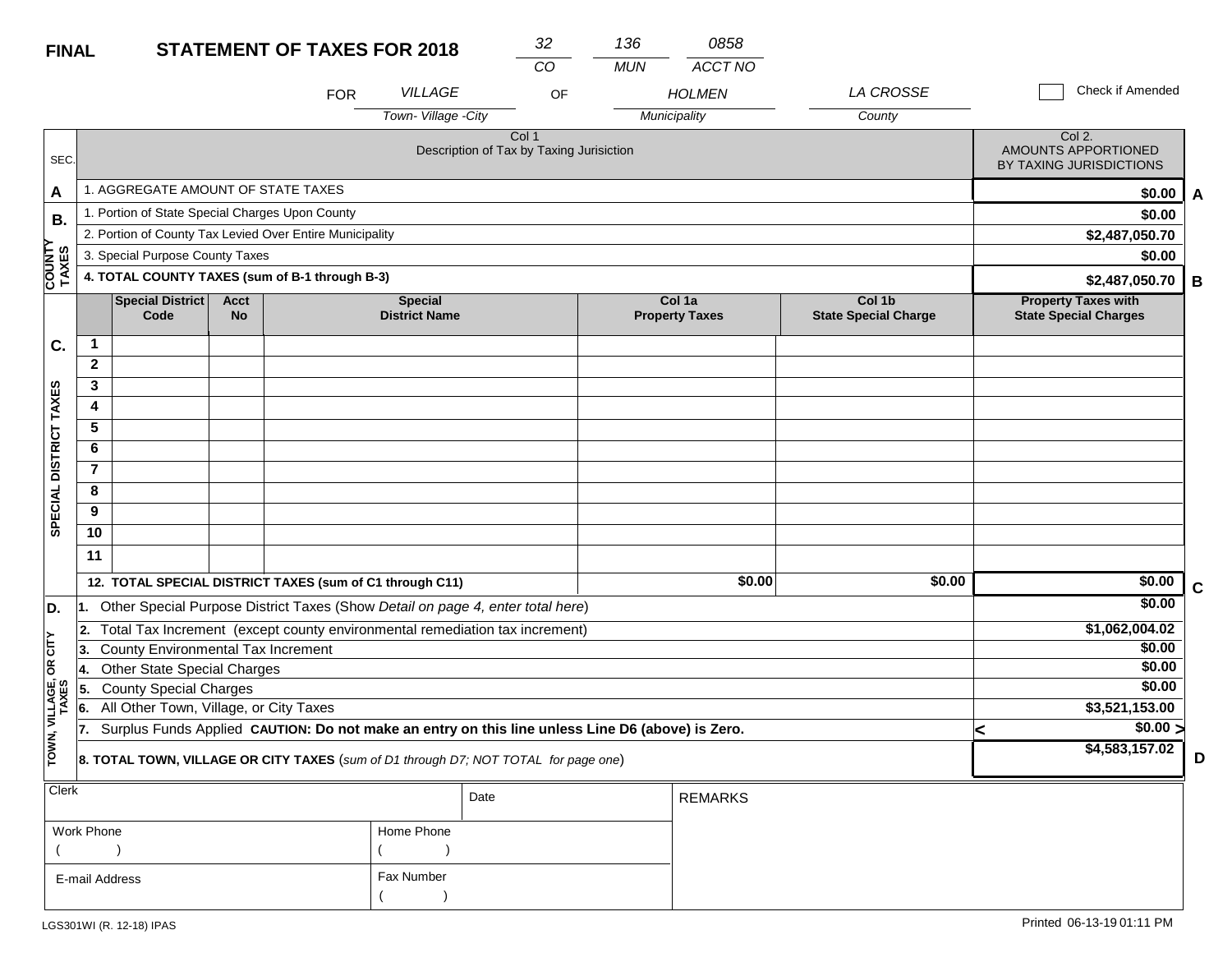|                                                             | 2018<br><b>YEAR</b>                                                                                          | 32<br><b>CO</b>                                                                                                                                   | 136               | 0858<br><b>ACCT NO</b>         | <b>FOR</b> | <b>VILLAGE</b><br>Town - Village - City | OF                                      | <b>HOLMEN</b><br>Municipality    |                                              | <b>LA CROSSE</b><br>County                               |                |
|-------------------------------------------------------------|--------------------------------------------------------------------------------------------------------------|---------------------------------------------------------------------------------------------------------------------------------------------------|-------------------|--------------------------------|------------|-----------------------------------------|-----------------------------------------|----------------------------------|----------------------------------------------|----------------------------------------------------------|----------------|
|                                                             |                                                                                                              |                                                                                                                                                   | <b>MUN</b>        |                                |            |                                         |                                         |                                  |                                              |                                                          |                |
| SEC.                                                        |                                                                                                              | <b>School District Codes</b>                                                                                                                      | Acct<br><b>No</b> |                                |            |                                         | Col 1<br><b>SCHOOL DISTRICT NAMES</b>   |                                  |                                              | Col. 2<br>AMOUNTS APPORTIONED<br>BY TAXING JURISDICTIONS |                |
|                                                             | 1                                                                                                            | 322562                                                                                                                                            | 0193              | <b>SCH D OF HOLMEN</b>         |            |                                         |                                         |                                  |                                              | \$6,918,234.00                                           |                |
| Е.                                                          | $\overline{2}$                                                                                               |                                                                                                                                                   |                   |                                |            |                                         |                                         |                                  |                                              |                                                          |                |
|                                                             | 3                                                                                                            |                                                                                                                                                   |                   |                                |            |                                         |                                         |                                  |                                              |                                                          |                |
|                                                             | 4                                                                                                            |                                                                                                                                                   |                   |                                |            |                                         |                                         |                                  |                                              |                                                          |                |
|                                                             | 5                                                                                                            |                                                                                                                                                   |                   |                                |            |                                         |                                         |                                  |                                              |                                                          |                |
|                                                             | 6                                                                                                            |                                                                                                                                                   |                   |                                |            |                                         |                                         |                                  |                                              |                                                          |                |
| ELEMENTARY AND<br>SECONDARY SCHOOLS                         | $\overline{7}$                                                                                               |                                                                                                                                                   |                   |                                |            |                                         |                                         |                                  |                                              |                                                          |                |
|                                                             |                                                                                                              |                                                                                                                                                   |                   |                                |            |                                         |                                         |                                  |                                              |                                                          |                |
|                                                             | 8                                                                                                            |                                                                                                                                                   |                   |                                |            |                                         |                                         |                                  |                                              |                                                          |                |
|                                                             | $\overline{9}$                                                                                               |                                                                                                                                                   |                   |                                |            |                                         |                                         |                                  |                                              |                                                          |                |
|                                                             | $\overline{10}$                                                                                              |                                                                                                                                                   |                   |                                |            |                                         |                                         |                                  |                                              |                                                          |                |
|                                                             | 11<br>12                                                                                                     | TOTAL ELEMENTARY AND SECONDARY SCHOOL TAXES (sum of E1 through E11)                                                                               |                   |                                |            |                                         |                                         |                                  |                                              | \$6,918,234.00                                           |                |
|                                                             | $\mathbf{1}$ .                                                                                               | 0200                                                                                                                                              | 0002              | WESTERN TECHNICAL COLLEGE LACR |            |                                         |                                         |                                  |                                              | \$981,076.25                                             | Е              |
|                                                             | 2.                                                                                                           |                                                                                                                                                   |                   |                                |            |                                         |                                         |                                  |                                              |                                                          |                |
|                                                             | $\overline{3}$ .                                                                                             |                                                                                                                                                   |                   |                                |            |                                         |                                         |                                  |                                              |                                                          |                |
| TECH. T<br>COLLEGES                                         |                                                                                                              | <b>TOTAL TECHNICAL COLLEGE TAXES (sum of F1 through F3)</b>                                                                                       |                   |                                |            |                                         |                                         |                                  |                                              | \$981,076.25                                             | F              |
| G.                                                          |                                                                                                              | TOTAL GENERAL PROPERTY TAXES APPORTIONED (Total of State, County, Special District, Local, School and Technical College Taxes)                    |                   | \$14,969,517.97                | G          |                                         |                                         |                                  |                                              |                                                          |                |
|                                                             | Summary of General Property Taxes, State Tax Credits Applied, and Net General Property Taxes to be Collected |                                                                                                                                                   |                   |                                |            |                                         |                                         |                                  |                                              | (G7) DEPARTMENT OF                                       |                |
|                                                             |                                                                                                              | PLEASE COMPLETE ALL COLUMNS                                                                                                                       |                   |                                |            | Col 1                                   | Col <sub>2</sub>                        | Col <sub>3</sub>                 |                                              | REVENUE USE ONLY                                         |                |
|                                                             |                                                                                                              |                                                                                                                                                   |                   |                                |            |                                         | Real Estate Roll Personal Property Roll | Total (Col 1 Plus Col 2)         |                                              |                                                          |                |
| G1                                                          |                                                                                                              | General Property Taxes From Computerized Summary                                                                                                  |                   |                                |            | 14,851,660.50                           | 117,858.08                              |                                  |                                              | 14,969,518.58 SUBTRACT LINE G FROM LINE                  |                |
| G <sub>2</sub>                                              |                                                                                                              | School Levy Tax Credit Applied (subtract)                                                                                                         |                   |                                |            | 1,235,808.37                            | 9,807.03                                |                                  |                                              | $1,245,615.40$ G-1. RECORD ON LINE G-6.                  |                |
| G <sub>3</sub>                                              |                                                                                                              | Lottery and Gaming Credit Applied (subtract)                                                                                                      |                   |                                |            | 329,562.00                              |                                         | 0.00<br>0.00                     | $329,562.00$ (G-1)                           | \$14,969,518.58                                          |                |
| G4                                                          |                                                                                                              | First Dollar Credit Applied (subtract)<br>Net General Property Taxes To Be Collected                                                              |                   |                                |            | 213,611.51<br>13,072,678.62             | 108,051.05                              |                                  | 213,611.51<br>$13,180,729.67$ <sup>(G)</sup> | \$14,969,517.97                                          |                |
| G <sub>5</sub><br>G <sub>6</sub>                            |                                                                                                              | <b>UNDERRUN / OVERRUN</b> (include Line G-6 in Line T Total)                                                                                      |                   |                                |            |                                         |                                         |                                  |                                              | \$0.61                                                   | G <sub>6</sub> |
| Η.                                                          |                                                                                                              | <b>REPORT DETAIL ON PAGE - 3</b>                                                                                                                  |                   |                                |            | Col 1                                   |                                         | Municipality Acting as Agent For |                                              |                                                          |                |
|                                                             |                                                                                                              |                                                                                                                                                   |                   |                                |            | For Municipality                        | Col 2 Enterprise/ Utility               | Col 3 Other                      |                                              |                                                          |                |
|                                                             |                                                                                                              | <b>SPECIAL ASSESSMENTS AND CHARGES</b>                                                                                                            |                   |                                |            | 5,884.00                                | 199,524.94                              |                                  | 0.00                                         | \$205,408.94                                             | H              |
| J.                                                          |                                                                                                              | <b>OMITTED PROPERTY TAXES</b> (Net taxes levied on property omitted from taxation in previous years)                                              |                   |                                |            |                                         |                                         |                                  |                                              | \$0.00                                                   | J              |
| Κ.                                                          |                                                                                                              | S. 70.43 CORRECTIONS (Net taxes due or refunded - use brackets <> to denote minus amount)                                                         |                   |                                | (C)        |                                         | (d)                                     | (e)                              |                                              | \$0.00                                                   | Κ              |
| М.                                                          |                                                                                                              | $(a)$ (b)<br>P.F. CROP TAXES                                                                                                                      | (f)<br>0.00       | \$0.00                         | M          |                                         |                                         |                                  |                                              |                                                          |                |
| N.                                                          |                                                                                                              | (a) (Acres)<br>MFL TAX __0.00Open @\$ .74 =\$ __0.00 + __0.00 Closed @\$ 1.75=\$ __0.00 + __0.00Open@\$ 2.04= __0.00 + __0.00 Closed @\$ 10.20=\$ |                   | (c) (Acres)                    | (d)        | (e) (Acres)                             |                                         | $(g)$ (Acres)                    | 0.00                                         |                                                          |                |
| (i) (Acres)<br>(i)<br>.00<br>.00 Closed @ \$7.87=\$<br>0.00 |                                                                                                              |                                                                                                                                                   |                   |                                |            |                                         |                                         |                                  | \$0.00                                       | $\mathsf{N}$                                             |                |
|                                                             |                                                                                                              | 1. COAL (Sec.70.42)<br>Number of Tons=(a)                                                                                                         |                   | \$0.00                         |            |                                         |                                         |                                  |                                              |                                                          |                |
|                                                             | 2. PETROLEUM REFINERIES (Sec.70.421)<br>0.00<br>Number of Tons $=(a)$<br>@5¢ per Ton                         |                                                                                                                                                   |                   |                                |            |                                         |                                         |                                  |                                              | \$0.00                                                   |                |
| OCCUPATION                                                  |                                                                                                              | 3. IRON ORE CONCENTRATES (Sec. 70.40)                                                                                                             |                   |                                |            | Number of Tons $=(a)$                   | 0.00<br>@5¢ per Ton                     |                                  |                                              | \$0.00                                                   |                |
|                                                             |                                                                                                              |                                                                                                                                                   |                   |                                |            |                                         |                                         |                                  |                                              |                                                          |                |
| T.                                                          |                                                                                                              | AGGREGATE AMOUNT OF TAXES (Total of Sections G, G-6, H, J, K, M, N, and Section 0)                                                                |                   |                                |            |                                         |                                         |                                  |                                              | \$15,174,927.52                                          | T.             |
|                                                             |                                                                                                              |                                                                                                                                                   |                   |                                |            |                                         |                                         |                                  |                                              |                                                          |                |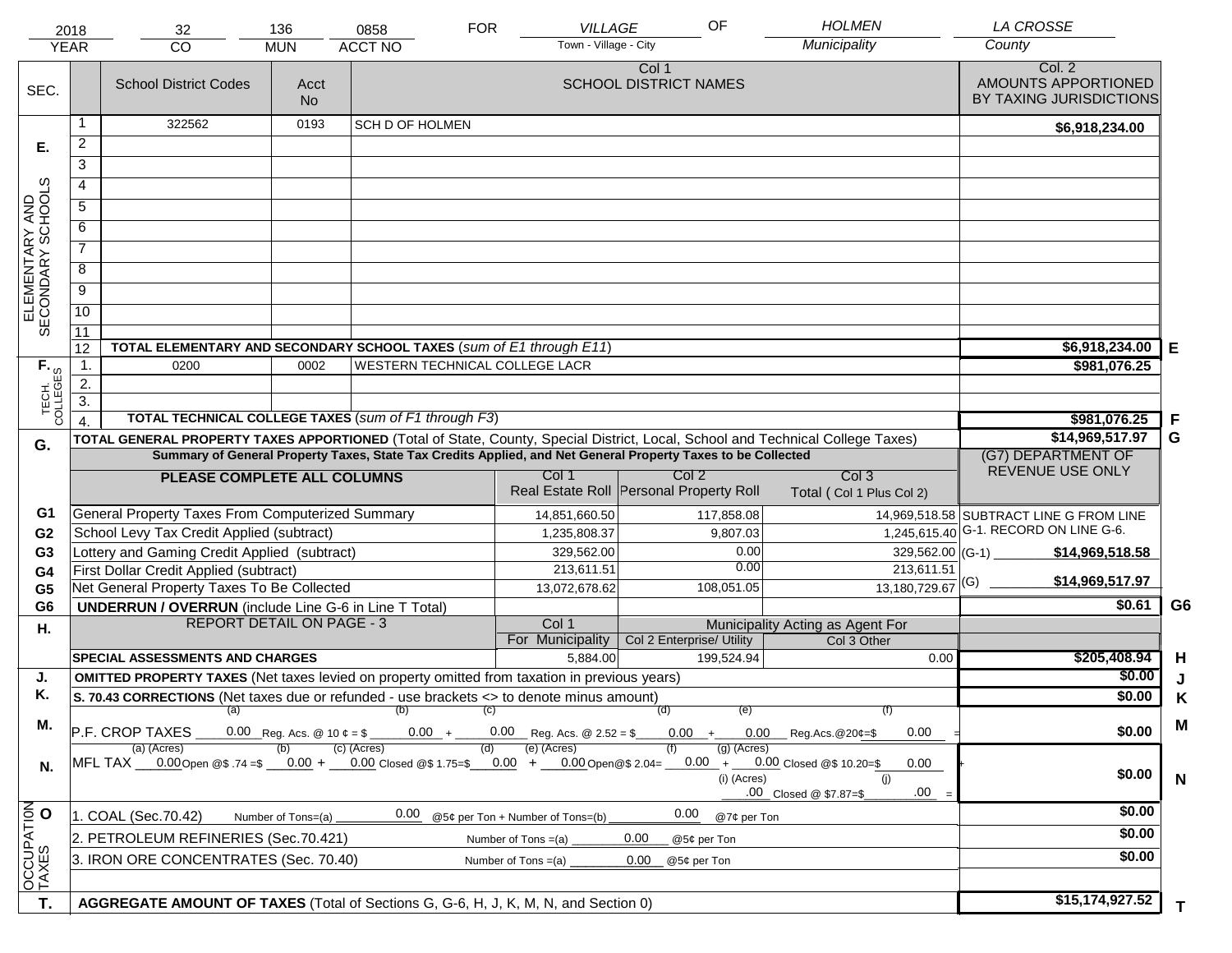|                     | 2018            | 32                                                              | 136        | 0858           | <b>FOR</b> | <b>VILLAGE</b>                    | <b>HOLMEN</b><br>OF              |             | <b>LA CROSSE</b>           |
|---------------------|-----------------|-----------------------------------------------------------------|------------|----------------|------------|-----------------------------------|----------------------------------|-------------|----------------------------|
|                     | <b>YEAR</b>     | $\overline{CO}$                                                 | <b>MUN</b> | <b>ACCT NO</b> |            | Town - Village - City             | Municipality                     |             | County                     |
|                     |                 |                                                                 |            |                |            | <b>SECTION H - DETAIL SUMMARY</b> |                                  |             |                            |
|                     |                 |                                                                 |            |                |            | Col 1                             | Municipality Acting as Agent for |             | <b>Total For Each Line</b> |
| н                   |                 | Special Assessments and Special Charges                         |            |                |            | For the Municipality              |                                  | Col 3 Other | (Total of columns 1,2 & 3) |
|                     |                 |                                                                 |            |                |            |                                   | Col 2 Enterprise / Utility       |             |                            |
|                     | 01              | Water main and lateral Installations                            |            |                |            | \$0.00                            | 50.00                            | \$0.00      | \$0.00                     |
|                     | 02              | Sewer main and lateral installations                            |            |                |            | \$0.00                            | \$2,063.23                       | \$0.00      | \$2,063.23                 |
| SPECIAL ASSESSMENTS | 03              | Street improvements (ex: sidewalks, storm sewers, seal coating) |            |                |            | \$4,198.05                        | \$0.00                           | \$0.00      | \$4,198.05                 |
|                     | 04              | Street light installation                                       |            |                |            | \$0.00                            | \$0.00                           | \$0.00      | \$0.00                     |
|                     | $\overline{05}$ | Greenbelts                                                      |            |                |            | \$0.00                            | \$0.00                           | \$0.00      | \$0.00                     |
|                     | 06              | Drain ditch and watercourse (sec. 88.42 & 88.43)                |            |                |            | \$0.00                            | \$0.00                           | \$0.00      | \$0.00                     |
|                     | 07              | Other - Due Developer                                           |            |                |            | \$1,671.62                        | \$0.00                           | \$0.00      | \$1,671.62                 |
|                     |                 |                                                                 |            |                |            |                                   |                                  |             |                            |
|                     |                 |                                                                 |            |                |            |                                   |                                  |             |                            |
|                     |                 |                                                                 |            |                |            |                                   |                                  |             |                            |
|                     |                 |                                                                 |            |                |            |                                   |                                  |             |                            |
|                     |                 |                                                                 |            |                |            |                                   |                                  |             |                            |
|                     |                 |                                                                 |            |                |            |                                   |                                  |             |                            |
|                     |                 |                                                                 |            |                |            |                                   |                                  |             |                            |
|                     |                 |                                                                 |            |                |            |                                   |                                  |             |                            |
|                     |                 |                                                                 |            |                |            |                                   |                                  |             |                            |
|                     |                 |                                                                 |            |                |            |                                   |                                  |             |                            |
|                     |                 |                                                                 |            |                |            |                                   |                                  |             |                            |
|                     |                 |                                                                 |            |                |            |                                   |                                  |             |                            |
|                     |                 |                                                                 |            |                |            |                                   |                                  |             |                            |
|                     |                 |                                                                 |            |                |            |                                   |                                  |             |                            |
|                     |                 |                                                                 |            |                |            |                                   |                                  |             |                            |
|                     |                 |                                                                 |            |                |            |                                   |                                  |             |                            |
|                     |                 |                                                                 |            |                |            |                                   |                                  |             |                            |
|                     | 01              | Weeds, Tree Planting, Removal                                   |            |                |            | \$14.33                           | \$0.00                           | \$0.00      | \$14.33                    |
|                     | 02              | Snow Removal, Plowing                                           |            |                |            | \$0.00                            | \$0.00                           | \$0.00      | \$0.00                     |
|                     | 03              | Refuse And Garbage Collection                                   |            |                |            | \$0.00                            | \$0.00                           | \$0.00      | \$0.00                     |
| CHARGES             | 04              | Grading, Gravel, Culvert, Fencing                               |            |                |            | \$0.00                            | \$0.00                           | \$0.00      | \$0.00                     |
|                     | 05              | Fencing                                                         |            |                |            | \$0.00                            | \$0.00                           | \$0.00      | \$0.00                     |
|                     | 06              | <b>Fire Calls</b>                                               |            |                |            | \$0.00                            | \$0.00                           | \$0.00      | \$0.00                     |
|                     | 07              | Recycling                                                       |            |                |            | \$0.00                            | \$0.00                           | \$0.00      | \$0.00                     |
| SPECIAL             | 08              | <b>Delinquent Utility Charges</b>                               |            |                |            | \$0.00                            | \$197,461.71                     | \$0.00      | $\overline{$197,461.71}$   |
|                     |                 |                                                                 |            |                |            |                                   |                                  |             |                            |
|                     |                 |                                                                 |            |                |            |                                   |                                  |             |                            |
|                     |                 |                                                                 |            |                |            |                                   |                                  |             |                            |
|                     |                 |                                                                 |            |                |            |                                   |                                  |             |                            |
|                     |                 |                                                                 |            |                |            |                                   |                                  |             |                            |
|                     |                 |                                                                 |            |                |            |                                   |                                  |             |                            |
|                     |                 |                                                                 |            |                |            |                                   |                                  |             |                            |
|                     |                 |                                                                 |            |                |            |                                   |                                  |             |                            |
|                     |                 |                                                                 |            |                |            |                                   |                                  |             |                            |
|                     |                 |                                                                 |            |                |            |                                   |                                  |             |                            |
|                     |                 |                                                                 |            |                |            |                                   |                                  |             |                            |
|                     |                 |                                                                 |            |                |            |                                   |                                  |             |                            |
|                     |                 |                                                                 |            |                |            |                                   |                                  |             |                            |
|                     |                 |                                                                 |            |                |            |                                   |                                  |             |                            |
|                     |                 |                                                                 |            |                |            |                                   |                                  |             |                            |
|                     |                 | TOTALS (Also enter on line H on page 2)                         |            |                |            | \$5,884.00                        | \$199,524.94                     | \$0.00      | \$205,408.94<br>н          |
|                     |                 |                                                                 |            |                |            |                                   |                                  |             |                            |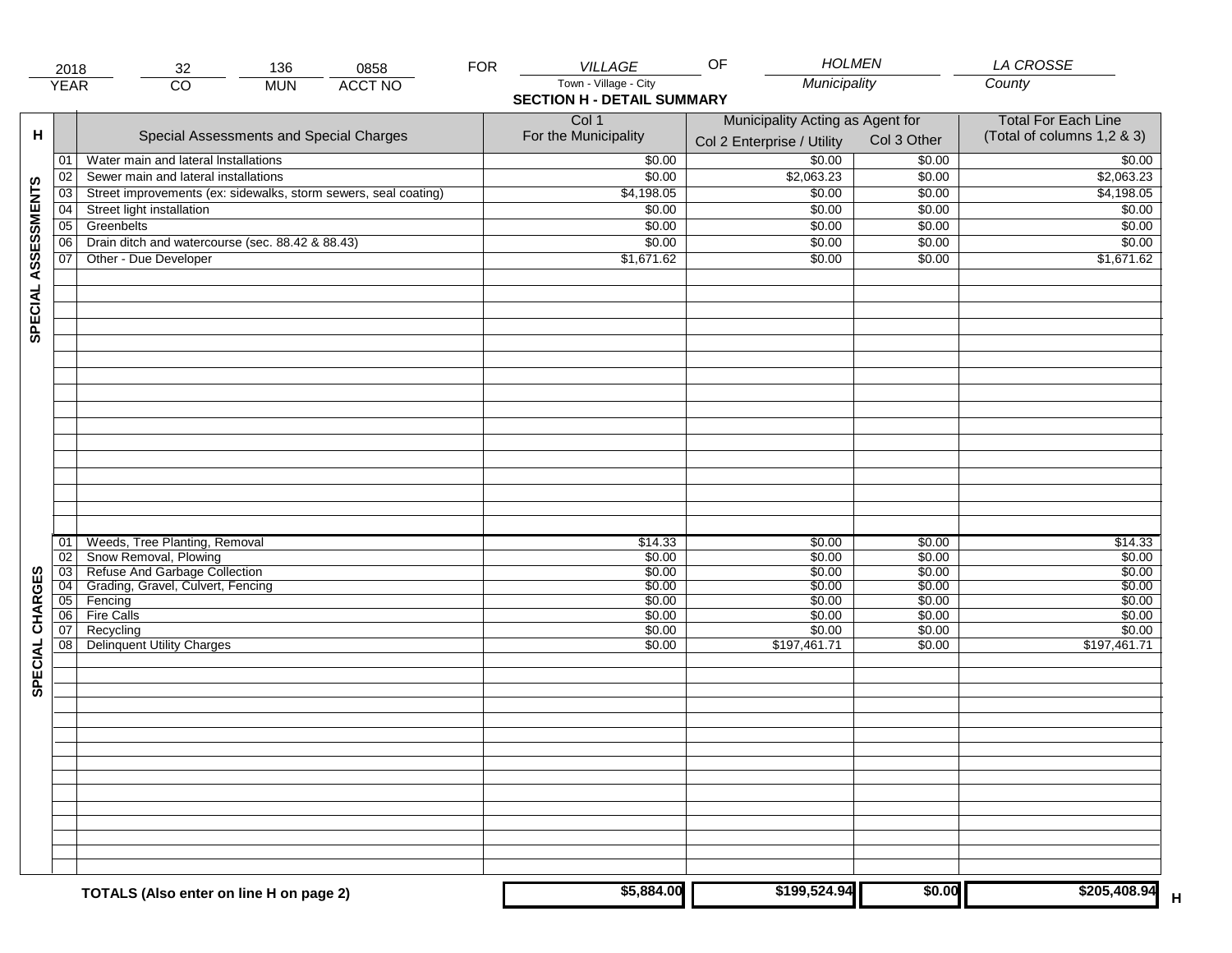| 0015<br>∠∪≀o                |         | ممد<br>טט ו | 0858                | ◡ | _AGF<br>VII            | $\sim$ $-$ | $\cdot$ $\cdot$ $\cdot$<br>$\overline{101}$<br><u>Ηι.</u><br>. <i>MEI</i> \ | $\sim$<br>ںں |  |
|-----------------------------|---------|-------------|---------------------|---|------------------------|------------|-----------------------------------------------------------------------------|--------------|--|
| $\sim$ $\sim$<br><b>CAR</b> | `<br>৴⊾ | <b>MUN</b>  | $CCT$ NIC<br>$\sim$ |   | Village<br>own<br>יווש |            | . <i>iicipalitv</i>                                                         | County       |  |

| D. | Name of District                          | Valuation | Gen. Prop. Tax Levy | Remarks |
|----|-------------------------------------------|-----------|---------------------|---------|
|    |                                           |           |                     |         |
|    |                                           |           |                     |         |
|    |                                           |           |                     |         |
|    |                                           |           |                     |         |
|    |                                           |           |                     |         |
|    |                                           |           |                     |         |
|    |                                           |           |                     |         |
|    |                                           |           |                     |         |
|    |                                           |           |                     |         |
|    |                                           |           |                     |         |
|    |                                           |           |                     |         |
|    |                                           |           |                     |         |
|    |                                           |           |                     |         |
|    |                                           |           |                     |         |
|    |                                           |           |                     |         |
|    |                                           |           |                     |         |
|    |                                           |           |                     |         |
|    |                                           |           |                     |         |
|    |                                           |           |                     |         |
|    |                                           |           |                     |         |
|    |                                           |           |                     |         |
|    |                                           |           |                     |         |
|    |                                           |           |                     |         |
|    |                                           |           |                     |         |
|    |                                           |           |                     |         |
|    |                                           |           |                     |         |
|    |                                           |           |                     |         |
|    |                                           |           |                     |         |
|    |                                           |           |                     |         |
|    |                                           |           |                     |         |
|    |                                           |           |                     |         |
|    | TOTALS (Also enter on line D-1 on page 1) | \$0.00    |                     |         |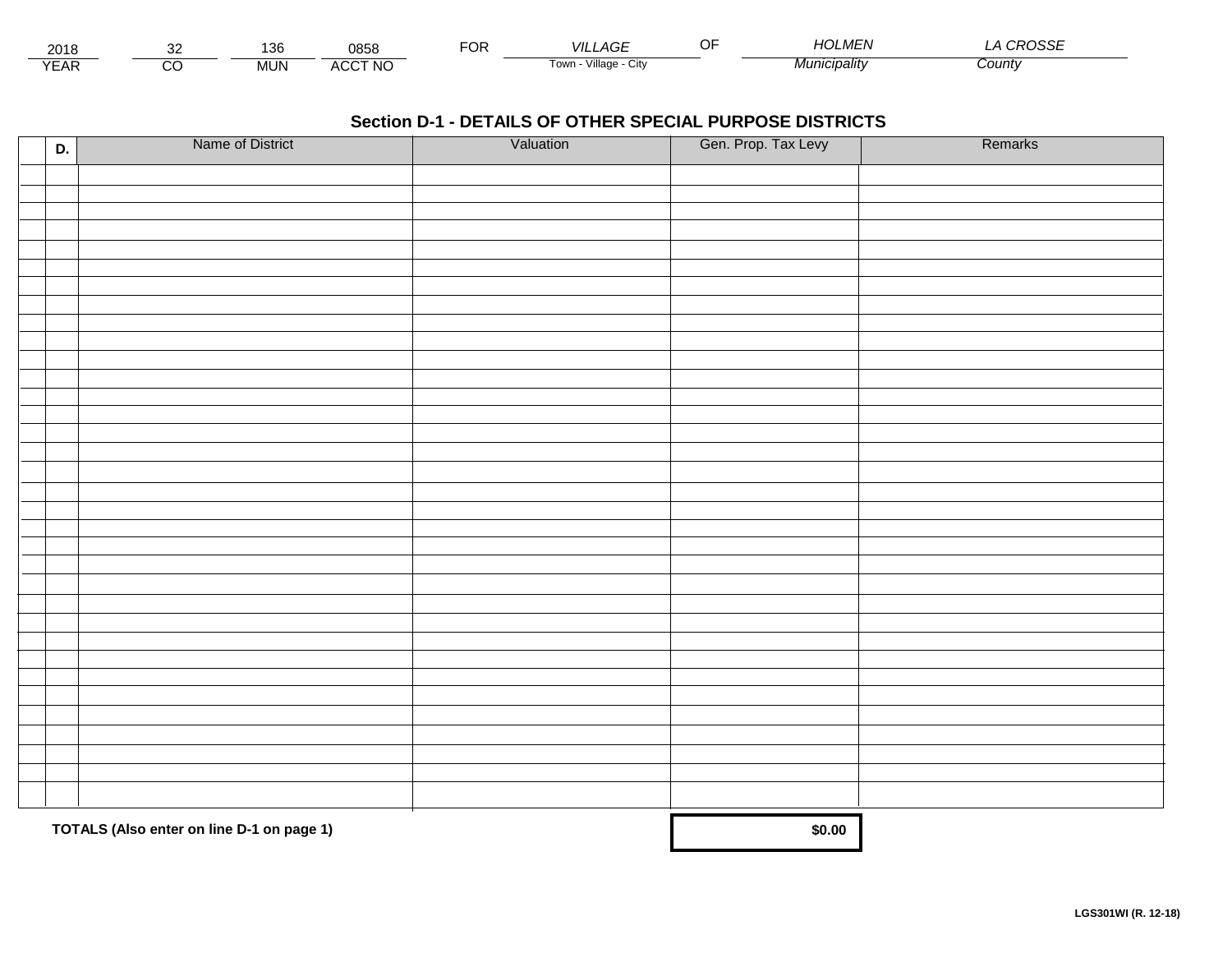| <b>FINAL</b>            |                |                                                                                                  |                          | <b>STATEMENT OF TAXES FOR 2018</b> |                                        | 32                                                           | 176        | 0859                            |                                       |   |                                                                 |   |
|-------------------------|----------------|--------------------------------------------------------------------------------------------------|--------------------------|------------------------------------|----------------------------------------|--------------------------------------------------------------|------------|---------------------------------|---------------------------------------|---|-----------------------------------------------------------------|---|
|                         |                |                                                                                                  |                          |                                    |                                        | $\overline{CO}$                                              | <b>MUN</b> | ACCT NO                         |                                       |   |                                                                 |   |
|                         |                |                                                                                                  |                          | <b>FOR</b>                         | <b>VILLAGE</b>                         | OF                                                           |            | <b>ROCKLAND</b>                 | LA CROSSE                             |   | Check if Amended                                                |   |
|                         |                |                                                                                                  |                          |                                    | Town-Village -City                     |                                                              |            | Municipality                    | County                                |   |                                                                 |   |
| SEC.                    |                |                                                                                                  |                          |                                    |                                        | Col <sub>1</sub><br>Description of Tax by Taxing Jurisiction |            |                                 |                                       |   | Col 2.<br><b>AMOUNTS APPORTIONED</b><br>BY TAXING JURISDICTIONS |   |
| A                       |                | 1. AGGREGATE AMOUNT OF STATE TAXES                                                               |                          |                                    |                                        |                                                              |            |                                 |                                       |   | \$0.00                                                          | A |
| <b>B.</b>               |                | 1. Portion of State Special Charges Upon County                                                  |                          |                                    |                                        |                                                              |            |                                 |                                       |   | \$0.00                                                          |   |
|                         |                | 2. Portion of County Tax Levied Over Entire Municipality                                         |                          |                                    |                                        |                                                              |            |                                 |                                       |   | \$123,538.54                                                    |   |
|                         |                | 3. Special Purpose County Taxes                                                                  |                          |                                    |                                        |                                                              |            |                                 |                                       |   | \$0.00                                                          |   |
| <b>COUNTY<br/>TAXES</b> |                | 4. TOTAL COUNTY TAXES (sum of B-1 through B-3)                                                   |                          |                                    |                                        |                                                              |            |                                 |                                       |   | \$123,538.54                                                    | В |
|                         |                | Special District<br>Code                                                                         | <b>Acct</b><br><b>No</b> |                                    | <b>Special</b><br><b>District Name</b> |                                                              |            | Col 1a<br><b>Property Taxes</b> | Col 1b<br><b>State Special Charge</b> |   | <b>Property Taxes with</b><br><b>State Special Charges</b>      |   |
| C.                      | $\mathbf{1}$   |                                                                                                  |                          |                                    |                                        |                                                              |            |                                 |                                       |   |                                                                 |   |
|                         | $\mathbf{2}$   |                                                                                                  |                          |                                    |                                        |                                                              |            |                                 |                                       |   |                                                                 |   |
| SPECIAL DISTRICT TAXES  | 3              |                                                                                                  |                          |                                    |                                        |                                                              |            |                                 |                                       |   |                                                                 |   |
|                         | 4              |                                                                                                  |                          |                                    |                                        |                                                              |            |                                 |                                       |   |                                                                 |   |
|                         | 5              |                                                                                                  |                          |                                    |                                        |                                                              |            |                                 |                                       |   |                                                                 |   |
|                         | 6              |                                                                                                  |                          |                                    |                                        |                                                              |            |                                 |                                       |   |                                                                 |   |
|                         | $\overline{7}$ |                                                                                                  |                          |                                    |                                        |                                                              |            |                                 |                                       |   |                                                                 |   |
|                         | 8              |                                                                                                  |                          |                                    |                                        |                                                              |            |                                 |                                       |   |                                                                 |   |
|                         | 9              |                                                                                                  |                          |                                    |                                        |                                                              |            |                                 |                                       |   |                                                                 |   |
|                         | 10             |                                                                                                  |                          |                                    |                                        |                                                              |            |                                 |                                       |   |                                                                 |   |
|                         | 11             |                                                                                                  |                          |                                    |                                        |                                                              |            |                                 |                                       |   |                                                                 |   |
|                         |                | 12. TOTAL SPECIAL DISTRICT TAXES (sum of C1 through C11)                                         |                          |                                    |                                        |                                                              |            | \$0.00                          | \$0.00                                |   | \$0.00                                                          | C |
| D.                      | l1.            | Other Special Purpose District Taxes (Show Detail on page 4, enter total here)                   |                          |                                    |                                        |                                                              |            |                                 |                                       |   | \$0.00                                                          |   |
|                         | 2.             | Total Tax Increment (except county environmental remediation tax increment)                      |                          |                                    |                                        |                                                              |            |                                 |                                       |   | \$81,690.50                                                     |   |
| CITY                    | 3              | <b>County Environmental Tax Increment</b>                                                        |                          |                                    |                                        |                                                              |            |                                 |                                       |   | \$0.00                                                          |   |
| бR                      | 14.            | Other State Special Charges                                                                      |                          |                                    |                                        |                                                              |            |                                 |                                       |   | \$0.00                                                          |   |
|                         | 5.             | <b>County Special Charges</b>                                                                    |                          |                                    |                                        |                                                              |            |                                 |                                       |   | \$0.00                                                          |   |
| VILLAGE,<br>TAXES       | 6.             | All Other Town, Village, or City Taxes                                                           |                          |                                    |                                        |                                                              |            |                                 |                                       |   | \$105,952.00                                                    |   |
|                         | 17.            | Surplus Funds Applied CAUTION: Do not make an entry on this line unless Line D6 (above) is Zero. |                          |                                    |                                        |                                                              |            |                                 |                                       | < | $\sqrt{$0.00}$                                                  |   |
| TOWN,                   |                | 8. TOTAL TOWN, VILLAGE OR CITY TAXES (sum of D1 through D7; NOT TOTAL for page one)              |                          |                                    | \$187,642.50                           | D                                                            |            |                                 |                                       |   |                                                                 |   |
| Clerk                   |                |                                                                                                  |                          |                                    |                                        | Date                                                         |            | <b>REMARKS</b>                  |                                       |   |                                                                 |   |

| ----           |            | Date | REMARKS |
|----------------|------------|------|---------|
| Work Phone     | Home Phone |      |         |
|                |            |      |         |
| E-mail Address | Fax Number |      |         |
|                |            |      |         |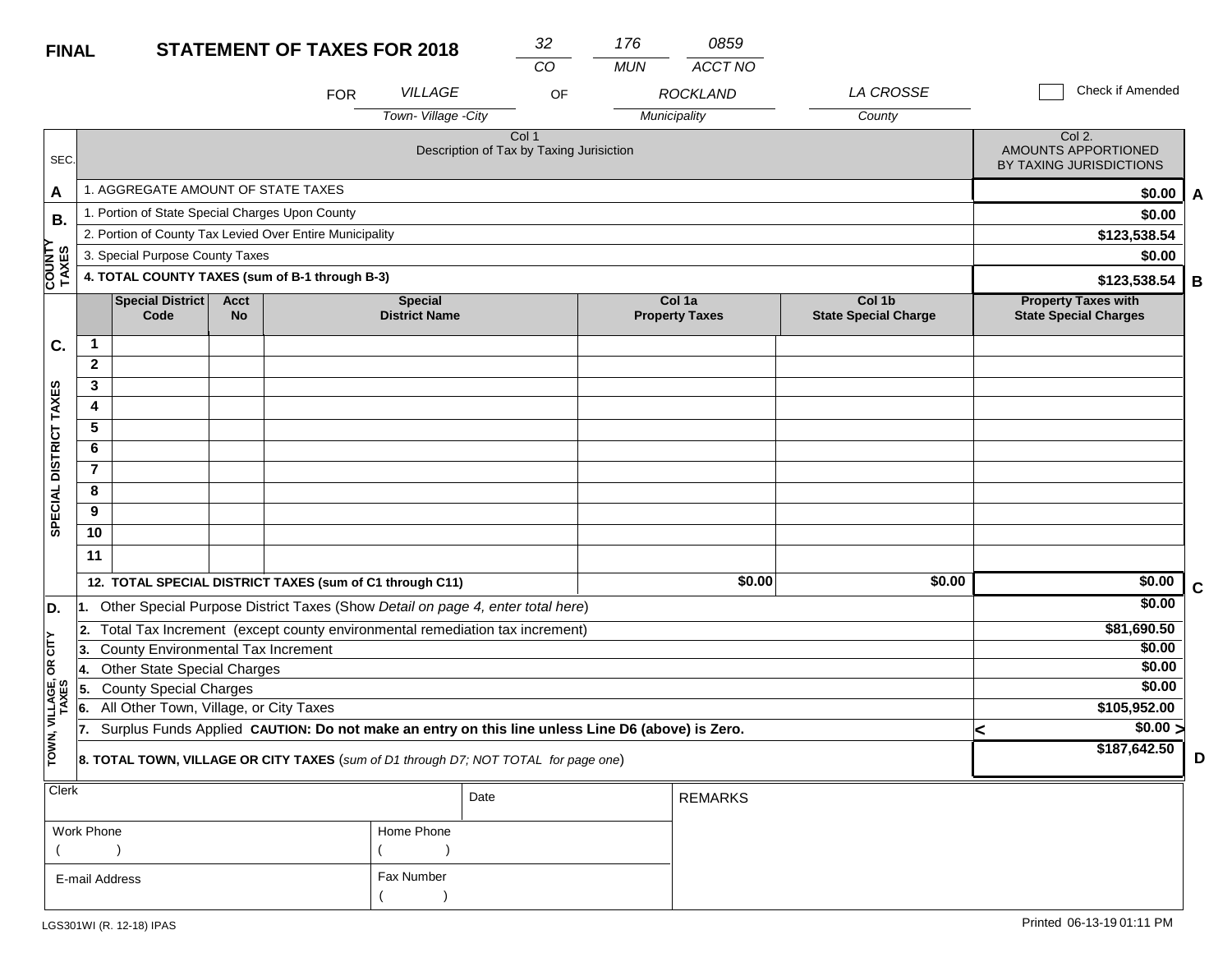| <b>YEAR</b>                         | 2018                                                                                                                                                                                         | 32<br><b>CO</b>                                                                                                                                   | 176<br><b>MUN</b>                      | 0859<br><b>ACCT NO</b>         | <b>FOR</b> | <b>VILLAGE</b><br>Town - Village - City                   | OF                                      | <b>ROCKLAND</b><br>Municipality                 | <b>LA CROSSE</b><br>County                               |                |
|-------------------------------------|----------------------------------------------------------------------------------------------------------------------------------------------------------------------------------------------|---------------------------------------------------------------------------------------------------------------------------------------------------|----------------------------------------|--------------------------------|------------|-----------------------------------------------------------|-----------------------------------------|-------------------------------------------------|----------------------------------------------------------|----------------|
|                                     |                                                                                                                                                                                              |                                                                                                                                                   |                                        |                                |            |                                                           |                                         |                                                 |                                                          |                |
| SEC.                                |                                                                                                                                                                                              | <b>School District Codes</b>                                                                                                                      | Acct<br><b>No</b>                      |                                |            |                                                           | Col 1<br><b>SCHOOL DISTRICT NAMES</b>   |                                                 | Col. 2<br>AMOUNTS APPORTIONED<br>BY TAXING JURISDICTIONS |                |
|                                     | 1                                                                                                                                                                                            | 320245                                                                                                                                            | 0192                                   | <b>SCH D OF BANGOR</b>         |            |                                                           |                                         |                                                 | \$333,354.54                                             |                |
| Е.                                  | $\overline{a}$                                                                                                                                                                               |                                                                                                                                                   |                                        |                                |            |                                                           |                                         |                                                 |                                                          |                |
|                                     | 3                                                                                                                                                                                            |                                                                                                                                                   |                                        |                                |            |                                                           |                                         |                                                 |                                                          |                |
|                                     | 4                                                                                                                                                                                            |                                                                                                                                                   |                                        |                                |            |                                                           |                                         |                                                 |                                                          |                |
|                                     |                                                                                                                                                                                              |                                                                                                                                                   |                                        |                                |            |                                                           |                                         |                                                 |                                                          |                |
|                                     | 5                                                                                                                                                                                            |                                                                                                                                                   |                                        |                                |            |                                                           |                                         |                                                 |                                                          |                |
| ELEMENTARY AND<br>SECONDARY SCHOOLS | 6                                                                                                                                                                                            |                                                                                                                                                   |                                        |                                |            |                                                           |                                         |                                                 |                                                          |                |
|                                     | $\overline{7}$                                                                                                                                                                               |                                                                                                                                                   |                                        |                                |            |                                                           |                                         |                                                 |                                                          |                |
|                                     | 8                                                                                                                                                                                            |                                                                                                                                                   |                                        |                                |            |                                                           |                                         |                                                 |                                                          |                |
|                                     | $\overline{9}$                                                                                                                                                                               |                                                                                                                                                   |                                        |                                |            |                                                           |                                         |                                                 |                                                          |                |
|                                     | $\overline{10}$                                                                                                                                                                              |                                                                                                                                                   |                                        |                                |            |                                                           |                                         |                                                 |                                                          |                |
|                                     | 11                                                                                                                                                                                           |                                                                                                                                                   |                                        |                                |            |                                                           |                                         |                                                 |                                                          |                |
|                                     | 12                                                                                                                                                                                           | TOTAL ELEMENTARY AND SECONDARY SCHOOL TAXES (sum of E1 through E11)                                                                               |                                        |                                |            |                                                           |                                         |                                                 | \$333,354.54                                             | Е              |
|                                     | $\mathbf{1}$ .                                                                                                                                                                               | 0200                                                                                                                                              | 0002                                   | WESTERN TECHNICAL COLLEGE LACR |            |                                                           |                                         |                                                 | \$48,732.71                                              |                |
|                                     | 2.                                                                                                                                                                                           |                                                                                                                                                   |                                        |                                |            |                                                           |                                         |                                                 |                                                          |                |
| TECH. T                             | $\overline{3}$ .                                                                                                                                                                             | TOTAL TECHNICAL COLLEGE TAXES (sum of F1 through F3)                                                                                              |                                        |                                |            |                                                           |                                         |                                                 |                                                          |                |
|                                     |                                                                                                                                                                                              |                                                                                                                                                   | \$48,732.71<br>\$693,268.29            | F<br>G                         |            |                                                           |                                         |                                                 |                                                          |                |
| G.                                  |                                                                                                                                                                                              | TOTAL GENERAL PROPERTY TAXES APPORTIONED (Total of State, County, Special District, Local, School and Technical College Taxes)                    | (G7) DEPARTMENT OF                     |                                |            |                                                           |                                         |                                                 |                                                          |                |
|                                     | Summary of General Property Taxes, State Tax Credits Applied, and Net General Property Taxes to be Collected<br>Col <sub>2</sub><br>Col <sub>3</sub><br>Col 1<br>PLEASE COMPLETE ALL COLUMNS |                                                                                                                                                   |                                        |                                |            |                                                           |                                         |                                                 | REVENUE USE ONLY                                         |                |
|                                     |                                                                                                                                                                                              |                                                                                                                                                   |                                        |                                |            |                                                           | Real Estate Roll Personal Property Roll | Total (Col 1 Plus Col 2)                        |                                                          |                |
| G1                                  |                                                                                                                                                                                              | General Property Taxes From Computerized Summary                                                                                                  |                                        |                                |            | 688,817.81                                                | 4,450.27                                |                                                 | 693,268.08 SUBTRACT LINE G FROM LINE                     |                |
| G <sub>2</sub>                      |                                                                                                                                                                                              | School Levy Tax Credit Applied (subtract)                                                                                                         |                                        |                                |            | 58,032.51                                                 | 374.94                                  |                                                 | 58,407.45 G-1. RECORD ON LINE G-6.                       |                |
| G <sub>3</sub>                      |                                                                                                                                                                                              | Lottery and Gaming Credit Applied (subtract)                                                                                                      |                                        |                                |            | 28,905.58                                                 | 174.13                                  |                                                 | 29,079.71 (G-1)<br>\$693,268.08                          |                |
| G4                                  |                                                                                                                                                                                              | First Dollar Credit Applied (subtract)                                                                                                            |                                        |                                |            | 18,498.60                                                 | 0.00                                    | 18,498.60                                       | \$693,268.29                                             |                |
| G <sub>5</sub>                      |                                                                                                                                                                                              | Net General Property Taxes To Be Collected                                                                                                        |                                        |                                |            | 583,381.12                                                | 3,901.20                                | $\overline{587,282.32}$ (G)                     |                                                          |                |
| G <sub>6</sub>                      |                                                                                                                                                                                              | <b>UNDERRUN / OVERRUN</b> (include Line G-6 in Line T Total)                                                                                      |                                        |                                |            |                                                           |                                         |                                                 | $-$0.21$                                                 | G <sub>6</sub> |
| Η.                                  |                                                                                                                                                                                              | <b>REPORT DETAIL ON PAGE - 3</b>                                                                                                                  |                                        |                                |            | Col 1<br>For Municipality                                 | Col 2 Enterprise/ Utility               | Municipality Acting as Agent For<br>Col 3 Other |                                                          |                |
|                                     |                                                                                                                                                                                              | <b>SPECIAL ASSESSMENTS AND CHARGES</b>                                                                                                            |                                        |                                |            | 1,386.19                                                  | 0.00                                    | 0.00                                            | \$1,386.19                                               | H              |
| J.                                  |                                                                                                                                                                                              | <b>OMITTED PROPERTY TAXES</b> (Net taxes levied on property omitted from taxation in previous years)                                              |                                        |                                |            |                                                           |                                         |                                                 | \$0.00                                                   | J              |
| Κ.                                  |                                                                                                                                                                                              | S. 70.43 CORRECTIONS (Net taxes due or refunded - use brackets <> to denote minus amount)                                                         |                                        |                                |            |                                                           |                                         |                                                 | \$0.00                                                   | Κ              |
|                                     |                                                                                                                                                                                              | (a) (b) (c)                                                                                                                                       |                                        |                                |            |                                                           | (d)<br>(e)                              | (f)                                             |                                                          |                |
| М.                                  |                                                                                                                                                                                              | P.F. CROP TAXES                                                                                                                                   | $0.00 + 0.00$ Reg.Acs. @20¢=\$<br>0.00 | \$0.00                         | M          |                                                           |                                         |                                                 |                                                          |                |
| N.                                  |                                                                                                                                                                                              | (a) (Acres)<br>MFL TAX __0.00Open @\$ .74 =\$ __0.00 + __0.00 Closed @\$ 1.75=\$ __0.00 + __0.00Open@\$ 2.04= __0.00 + __0.00 Closed @\$ 10.20=\$ |                                        | (c) (Acres)                    | (d)        | (e) (Acres)                                               | $(g)$ (Acres)<br>(i) (Acres)            | 0.00<br>(i)<br>.00<br>.00 Closed @ \$7.87=\$    | \$0.00                                                   | N              |
|                                     |                                                                                                                                                                                              | 1. COAL (Sec.70.42)<br>Number of Tons=(a)                                                                                                         | @7¢ per Ton                            | \$0.00                         |            |                                                           |                                         |                                                 |                                                          |                |
|                                     |                                                                                                                                                                                              | 2. PETROLEUM REFINERIES (Sec.70.421)                                                                                                              |                                        | 0.00                           |            | @5¢ per Ton + Number of Tons=(b)<br>Number of Tons $=(a)$ | 0.00<br>0.00<br>@5¢ per Ton             |                                                 | \$0.00                                                   |                |
|                                     |                                                                                                                                                                                              | 3. IRON ORE CONCENTRATES (Sec. 70.40)                                                                                                             |                                        |                                |            | Number of Tons $=(a)$                                     | 0.00<br>@5¢ per Ton                     |                                                 | \$0.00                                                   |                |
| OCCUPATION                          |                                                                                                                                                                                              |                                                                                                                                                   |                                        |                                |            |                                                           |                                         |                                                 |                                                          |                |
| T.                                  |                                                                                                                                                                                              | AGGREGATE AMOUNT OF TAXES (Total of Sections G, G-6, H, J, K, M, N, and Section 0)                                                                |                                        |                                |            |                                                           |                                         |                                                 | \$694,654.27                                             | T.             |
|                                     |                                                                                                                                                                                              |                                                                                                                                                   |                                        |                                |            |                                                           |                                         |                                                 |                                                          |                |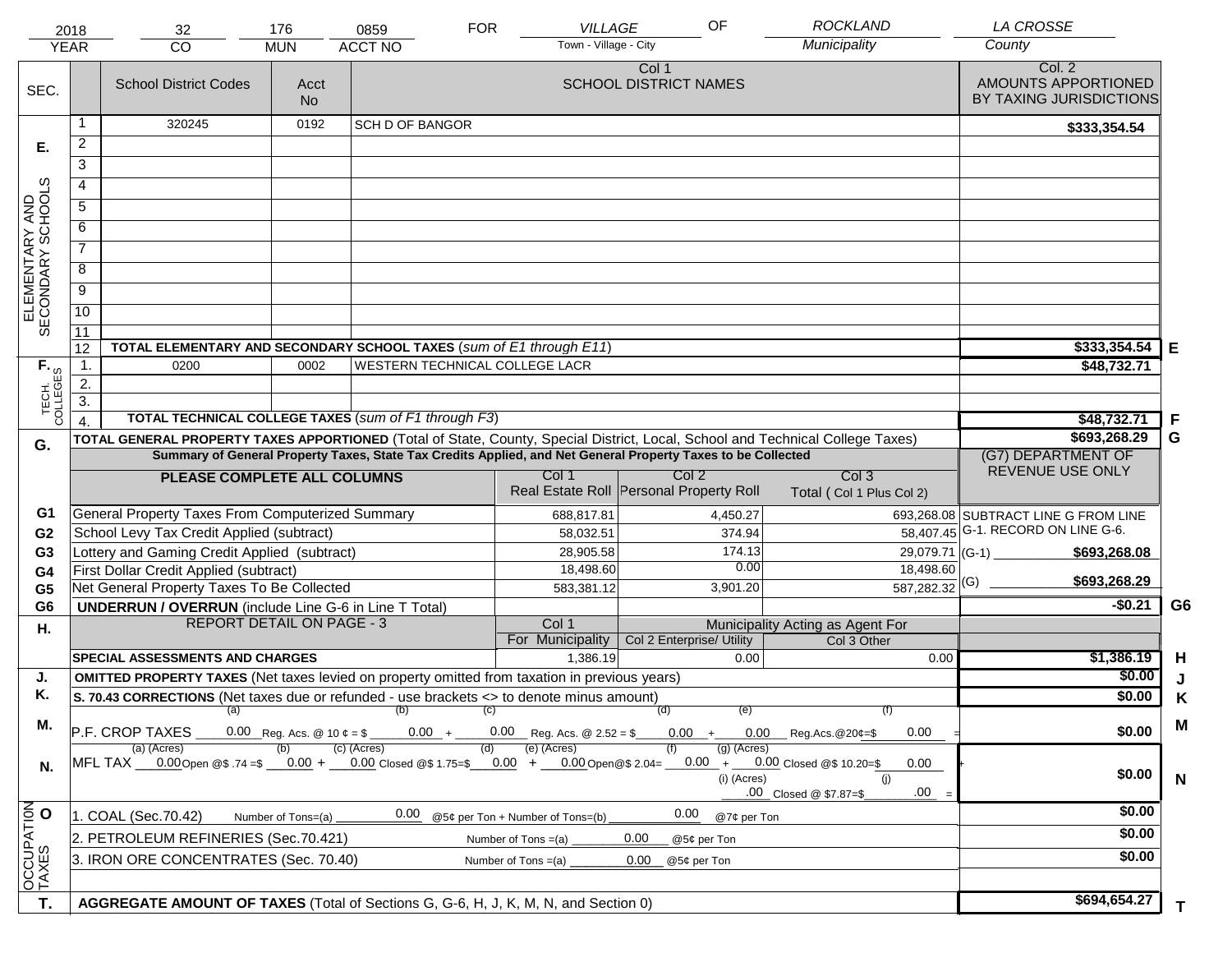|                     | 2018            | 176<br>0859<br>32                                               | <b>FOR</b> | VILLAGE                           | <b>ROCKLAND</b><br>OF            |                            | LA CROSSE                  |
|---------------------|-----------------|-----------------------------------------------------------------|------------|-----------------------------------|----------------------------------|----------------------------|----------------------------|
|                     | <b>YEAR</b>     | <b>ACCT NO</b><br>$\overline{CO}$<br><b>MUN</b>                 |            | Town - Village - City             | Municipality                     |                            | County                     |
|                     |                 |                                                                 |            | <b>SECTION H - DETAIL SUMMARY</b> |                                  |                            |                            |
|                     |                 |                                                                 |            | Col 1                             | Municipality Acting as Agent for | <b>Total For Each Line</b> |                            |
| н                   |                 | Special Assessments and Special Charges                         |            | For the Municipality              | Col 2 Enterprise / Utility       | Col 3 Other                | (Total of columns 1,2 & 3) |
|                     |                 |                                                                 |            |                                   |                                  |                            |                            |
|                     | 01              | Water main and lateral Installations                            |            | \$0.00                            | 50.00                            | \$0.00                     | \$0.00                     |
|                     | 02              | Sewer main and lateral installations                            |            | \$0.00                            | \$0.00                           | \$0.00                     | \$0.00                     |
|                     | $\overline{03}$ | Street improvements (ex: sidewalks, storm sewers, seal coating) |            | \$0.00                            | \$0.00                           | \$0.00                     | \$0.00                     |
| SPECIAL ASSESSMENTS | 04              | Street light installation                                       |            | \$0.00                            | \$0.00                           | \$0.00                     | \$0.00                     |
|                     | $\overline{05}$ | Greenbelts                                                      |            | \$0.00                            | \$0.00                           | \$0.00                     | \$0.00                     |
|                     | 06              | Drain ditch and watercourse (sec. 88.42 & 88.43)                |            | \$0.00                            | \$0.00                           | \$0.00                     | \$0.00                     |
|                     |                 |                                                                 |            |                                   |                                  |                            |                            |
|                     |                 |                                                                 |            |                                   |                                  |                            |                            |
|                     |                 |                                                                 |            |                                   |                                  |                            |                            |
|                     |                 |                                                                 |            |                                   |                                  |                            |                            |
|                     |                 |                                                                 |            |                                   |                                  |                            |                            |
|                     |                 |                                                                 |            |                                   |                                  |                            |                            |
|                     |                 |                                                                 |            |                                   |                                  |                            |                            |
|                     |                 |                                                                 |            |                                   |                                  |                            |                            |
|                     |                 |                                                                 |            |                                   |                                  |                            |                            |
|                     |                 |                                                                 |            |                                   |                                  |                            |                            |
|                     |                 |                                                                 |            |                                   |                                  |                            |                            |
|                     |                 |                                                                 |            |                                   |                                  |                            |                            |
|                     |                 |                                                                 |            |                                   |                                  |                            |                            |
|                     |                 |                                                                 |            |                                   |                                  |                            |                            |
|                     |                 |                                                                 |            |                                   |                                  |                            |                            |
|                     |                 |                                                                 |            |                                   |                                  |                            |                            |
|                     |                 |                                                                 |            |                                   |                                  |                            |                            |
|                     |                 |                                                                 |            |                                   |                                  |                            |                            |
|                     | 01              | Weeds, Tree Planting, Removal                                   |            | \$0.00                            | \$0.00                           | \$0.00                     | \$0.00                     |
|                     | 02              | Snow Removal, Plowing                                           |            | \$0.00                            | \$0.00                           | \$0.00                     | \$0.00                     |
|                     | 03              | Refuse And Garbage Collection                                   |            | \$495.00                          | \$0.00                           | \$0.00                     | \$495.00                   |
| SPECIAL CHARGES     | $\overline{04}$ | Grading, Gravel, Culvert, Fencing                               |            | \$0.00                            | \$0.00                           | \$0.00                     | \$0.00                     |
|                     | 05              | Fencing                                                         |            | \$0.00                            | \$0.00                           | \$0.00                     | \$0.00                     |
|                     | 06              | <b>Fire Calls</b>                                               |            | \$0.00                            | \$0.00                           | \$0.00                     | \$0.00                     |
|                     | 07              | Recycling                                                       |            | \$0.00                            | \$0.00                           | \$0.00                     | \$0.00                     |
|                     | 08              | Delinquent Utility Charges                                      |            | \$891.19                          | \$0.00                           | \$0.00                     | \$891.19                   |
|                     |                 |                                                                 |            |                                   |                                  |                            |                            |
|                     |                 |                                                                 |            |                                   |                                  |                            |                            |
|                     |                 |                                                                 |            |                                   |                                  |                            |                            |
|                     |                 |                                                                 |            |                                   |                                  |                            |                            |
|                     |                 |                                                                 |            |                                   |                                  |                            |                            |
|                     |                 |                                                                 |            |                                   |                                  |                            |                            |
|                     |                 |                                                                 |            |                                   |                                  |                            |                            |
|                     |                 |                                                                 |            |                                   |                                  |                            |                            |
|                     |                 |                                                                 |            |                                   |                                  |                            |                            |
|                     |                 |                                                                 |            |                                   |                                  |                            |                            |
|                     |                 |                                                                 |            |                                   |                                  |                            |                            |
|                     |                 |                                                                 |            |                                   |                                  |                            |                            |
|                     |                 |                                                                 |            |                                   |                                  |                            |                            |
|                     |                 |                                                                 |            |                                   |                                  |                            |                            |
|                     |                 |                                                                 |            |                                   |                                  |                            |                            |
|                     |                 | TOTALS (Also enter on line H on page 2)                         |            | \$1,386.19                        | \$0.00                           | \$0.00                     | \$1,386.19                 |
|                     |                 |                                                                 |            |                                   |                                  |                            |                            |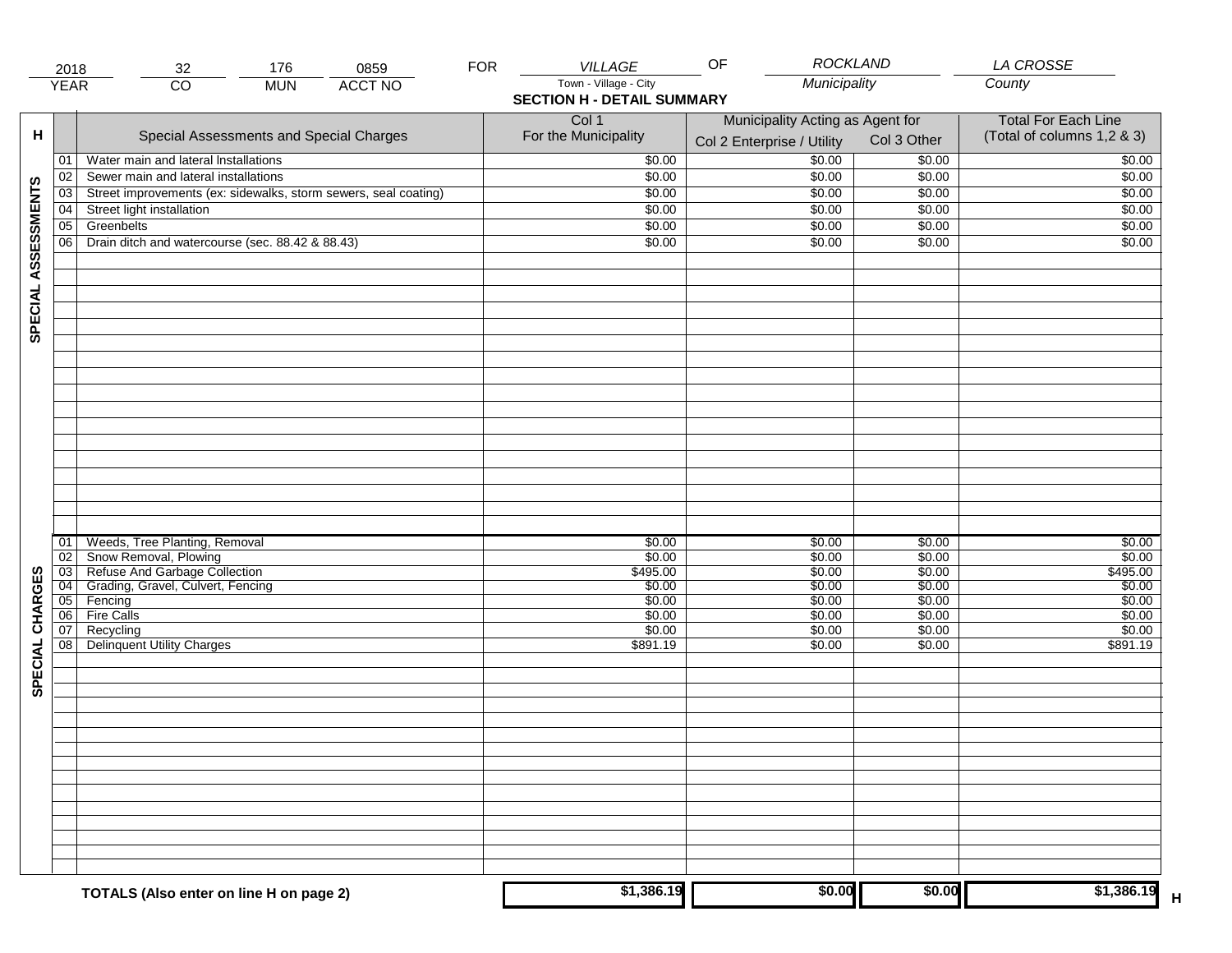| 2018            |         | 176<br>. . | 0859           | $\neg$ OR | _AGF<br><b>VILI</b>     | י∩ר<br>.<br>$\sim$<br><b>HIVL</b><br>11 .EV | .noccr<br>∟ טטי |
|-----------------|---------|------------|----------------|-----------|-------------------------|---------------------------------------------|-----------------|
| $\sqrt{2}$<br>⊢ | ~~<br>◡ | <b>MUN</b> | <b>ACCT NO</b> |           | Village<br>i own<br>URV | ucipality                                   | County          |

| D. | Name of District                          | Valuation | Gen. Prop. Tax Levy | Remarks |
|----|-------------------------------------------|-----------|---------------------|---------|
|    |                                           |           |                     |         |
|    |                                           |           |                     |         |
|    |                                           |           |                     |         |
|    |                                           |           |                     |         |
|    |                                           |           |                     |         |
|    |                                           |           |                     |         |
|    |                                           |           |                     |         |
|    |                                           |           |                     |         |
|    |                                           |           |                     |         |
|    |                                           |           |                     |         |
|    |                                           |           |                     |         |
|    |                                           |           |                     |         |
|    |                                           |           |                     |         |
|    |                                           |           |                     |         |
|    |                                           |           |                     |         |
|    |                                           |           |                     |         |
|    |                                           |           |                     |         |
|    |                                           |           |                     |         |
|    |                                           |           |                     |         |
|    |                                           |           |                     |         |
|    |                                           |           |                     |         |
|    |                                           |           |                     |         |
|    |                                           |           |                     |         |
|    |                                           |           |                     |         |
|    |                                           |           |                     |         |
|    |                                           |           |                     |         |
|    |                                           |           |                     |         |
|    |                                           |           |                     |         |
|    |                                           |           |                     |         |
|    |                                           |           |                     |         |
|    |                                           |           |                     |         |
|    |                                           |           |                     |         |
|    |                                           |           |                     |         |
|    | TOTALS (Also enter on line D-1 on page 1) | \$0.00    |                     |         |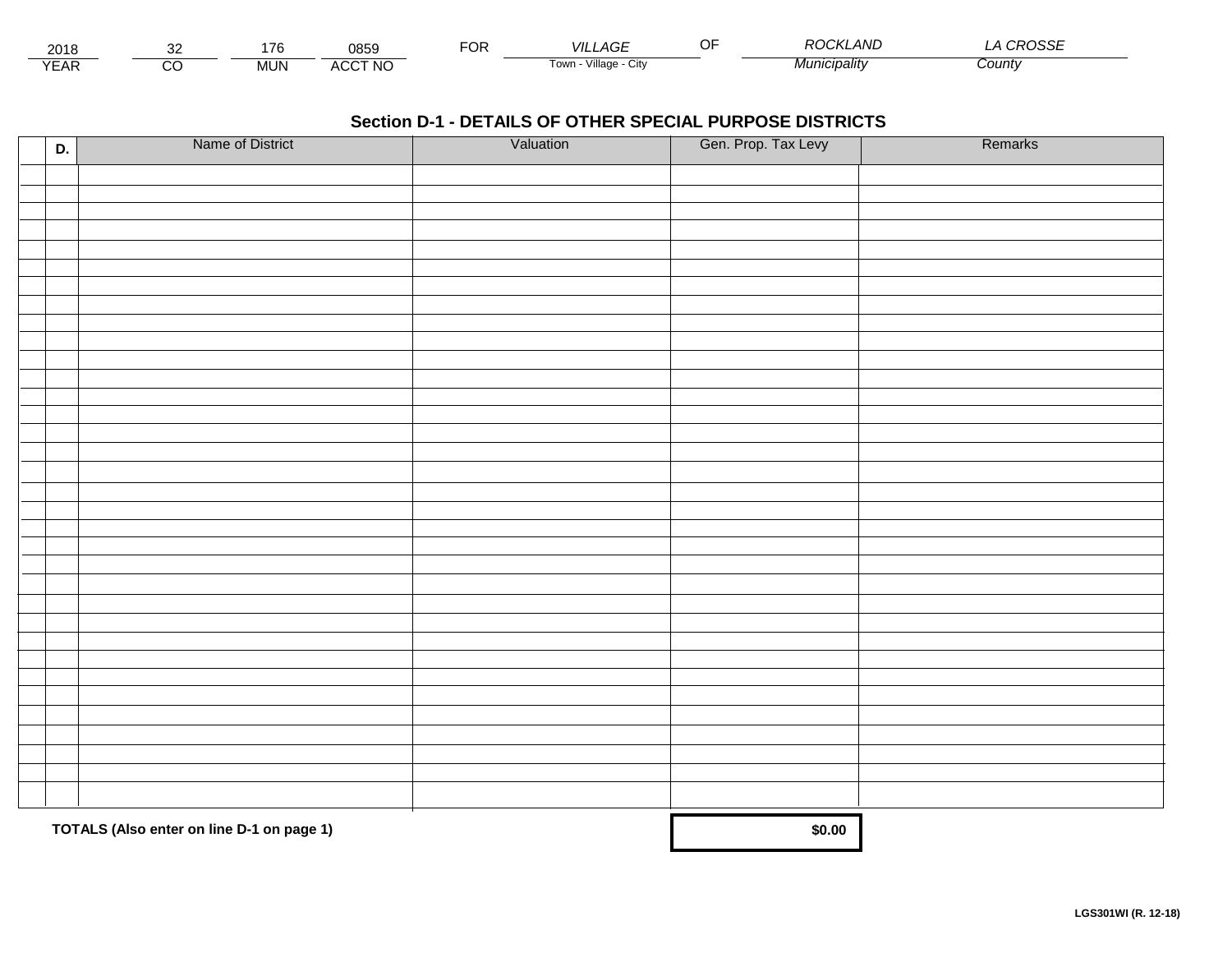| <b>FINAL</b>           |                        |                                                 |                          | <b>STATEMENT OF TAXES FOR 2018</b>                                                               |                                        | 32                                                           |    | 191        | 0860                            |                                       |   |                                                            |             |
|------------------------|------------------------|-------------------------------------------------|--------------------------|--------------------------------------------------------------------------------------------------|----------------------------------------|--------------------------------------------------------------|----|------------|---------------------------------|---------------------------------------|---|------------------------------------------------------------|-------------|
|                        |                        |                                                 |                          | <b>FOR</b>                                                                                       | <b>VILLAGE</b>                         | CO                                                           | OF | <b>MUN</b> | ACCT NO<br><b>WEST SALEM</b>    | LA CROSSE                             |   | Check if Amended                                           |             |
|                        |                        |                                                 |                          |                                                                                                  | Town-Village -City                     |                                                              |    |            | Municipality                    | County                                |   |                                                            |             |
| SEC.                   |                        |                                                 |                          |                                                                                                  |                                        | Col <sub>1</sub><br>Description of Tax by Taxing Jurisiction |    |            |                                 |                                       |   | Col 2.<br>AMOUNTS APPORTIONED<br>BY TAXING JURISDICTIONS   |             |
| A                      |                        | 1. AGGREGATE AMOUNT OF STATE TAXES              |                          |                                                                                                  |                                        |                                                              |    |            |                                 |                                       |   | \$0.00                                                     | A           |
| В.                     |                        | 1. Portion of State Special Charges Upon County |                          |                                                                                                  |                                        |                                                              |    |            |                                 |                                       |   | \$0.00                                                     |             |
|                        |                        |                                                 |                          | 2. Portion of County Tax Levied Over Entire Municipality                                         |                                        |                                                              |    |            |                                 |                                       |   | \$1,583,390.54                                             |             |
|                        |                        | 3. Special Purpose County Taxes                 |                          |                                                                                                  |                                        |                                                              |    |            |                                 |                                       |   | \$0.00                                                     |             |
| <b>COUNTY</b><br>TAXES |                        |                                                 |                          | 4. TOTAL COUNTY TAXES (sum of B-1 through B-3)                                                   |                                        |                                                              |    |            |                                 |                                       |   | \$1,583,390.54                                             | B           |
|                        |                        | <b>Special District</b><br>Code                 | <b>Acct</b><br><b>No</b> |                                                                                                  | <b>Special</b><br><b>District Name</b> |                                                              |    |            | Col 1a<br><b>Property Taxes</b> | Col 1b<br><b>State Special Charge</b> |   | <b>Property Taxes with</b><br><b>State Special Charges</b> |             |
| C.                     | 1                      | 328030                                          | 0197                     | LAKE NESHONOC PROT & REHAB DISTRICT                                                              |                                        |                                                              |    |            | \$52,144.66                     | \$0.00                                |   | \$52,144.66                                                |             |
|                        | $\mathbf{2}$           |                                                 |                          |                                                                                                  |                                        |                                                              |    |            |                                 |                                       |   |                                                            |             |
|                        | 3                      |                                                 |                          |                                                                                                  |                                        |                                                              |    |            |                                 |                                       |   |                                                            |             |
|                        | 4                      |                                                 |                          |                                                                                                  |                                        |                                                              |    |            |                                 |                                       |   |                                                            |             |
|                        | 5                      |                                                 |                          |                                                                                                  |                                        |                                                              |    |            |                                 |                                       |   |                                                            |             |
|                        | 6                      |                                                 |                          |                                                                                                  |                                        |                                                              |    |            |                                 |                                       |   |                                                            |             |
|                        | $\overline{7}$         |                                                 |                          |                                                                                                  |                                        |                                                              |    |            |                                 |                                       |   |                                                            |             |
|                        | 8<br>9                 |                                                 |                          |                                                                                                  |                                        |                                                              |    |            |                                 |                                       |   |                                                            |             |
| SPECIAL DISTRICT TAXES | 10                     |                                                 |                          |                                                                                                  |                                        |                                                              |    |            |                                 |                                       |   |                                                            |             |
|                        | 11                     |                                                 |                          |                                                                                                  |                                        |                                                              |    |            |                                 |                                       |   |                                                            |             |
|                        |                        |                                                 |                          | 12. TOTAL SPECIAL DISTRICT TAXES (sum of C1 through C11)                                         |                                        |                                                              |    |            | \$52,144.66                     | \$0.00                                |   | \$52,144.66                                                | $\mathbf C$ |
| D.                     | 1.                     |                                                 |                          | Other Special Purpose District Taxes (Show Detail on page 4, enter total here)                   |                                        |                                                              |    |            |                                 |                                       |   | \$0.00                                                     |             |
|                        | 2.                     |                                                 |                          | Total Tax Increment (except county environmental remediation tax increment)                      |                                        |                                                              |    |            |                                 |                                       |   | \$192,668.90                                               |             |
| OR CITY                | 3.                     | County Environmental Tax Increment              |                          |                                                                                                  |                                        |                                                              |    |            |                                 |                                       |   | \$0.00                                                     |             |
|                        | 14.                    | <b>Other State Special Charges</b>              |                          |                                                                                                  |                                        |                                                              |    |            |                                 |                                       |   | \$0.00                                                     |             |
| VILLAGE,<br>TAXES      | 5.                     | <b>County Special Charges</b>                   |                          |                                                                                                  |                                        |                                                              |    |            |                                 |                                       |   | \$0.00                                                     |             |
|                        | 6.                     | All Other Town, Village, or City Taxes          |                          |                                                                                                  |                                        |                                                              |    |            |                                 |                                       |   | \$1,521,258.00                                             |             |
|                        | 17.                    |                                                 |                          | Surplus Funds Applied CAUTION: Do not make an entry on this line unless Line D6 (above) is Zero. |                                        |                                                              |    |            |                                 |                                       | k | \$0.00 >                                                   |             |
| TOWN,                  |                        |                                                 |                          | 8. TOTAL TOWN, VILLAGE OR CITY TAXES (sum of D1 through D7; NOT TOTAL for page one)              |                                        |                                                              |    |            |                                 |                                       |   | \$1,713,926.90                                             | D           |
| Clerk                  | <b>REMARKS</b><br>Date |                                                 |                          |                                                                                                  |                                        |                                                              |    |            |                                 |                                       |   |                                                            |             |

| Work Phone     | Home Phone |
|----------------|------------|
|                |            |
| E-mail Address | Fax Number |
|                |            |

**D**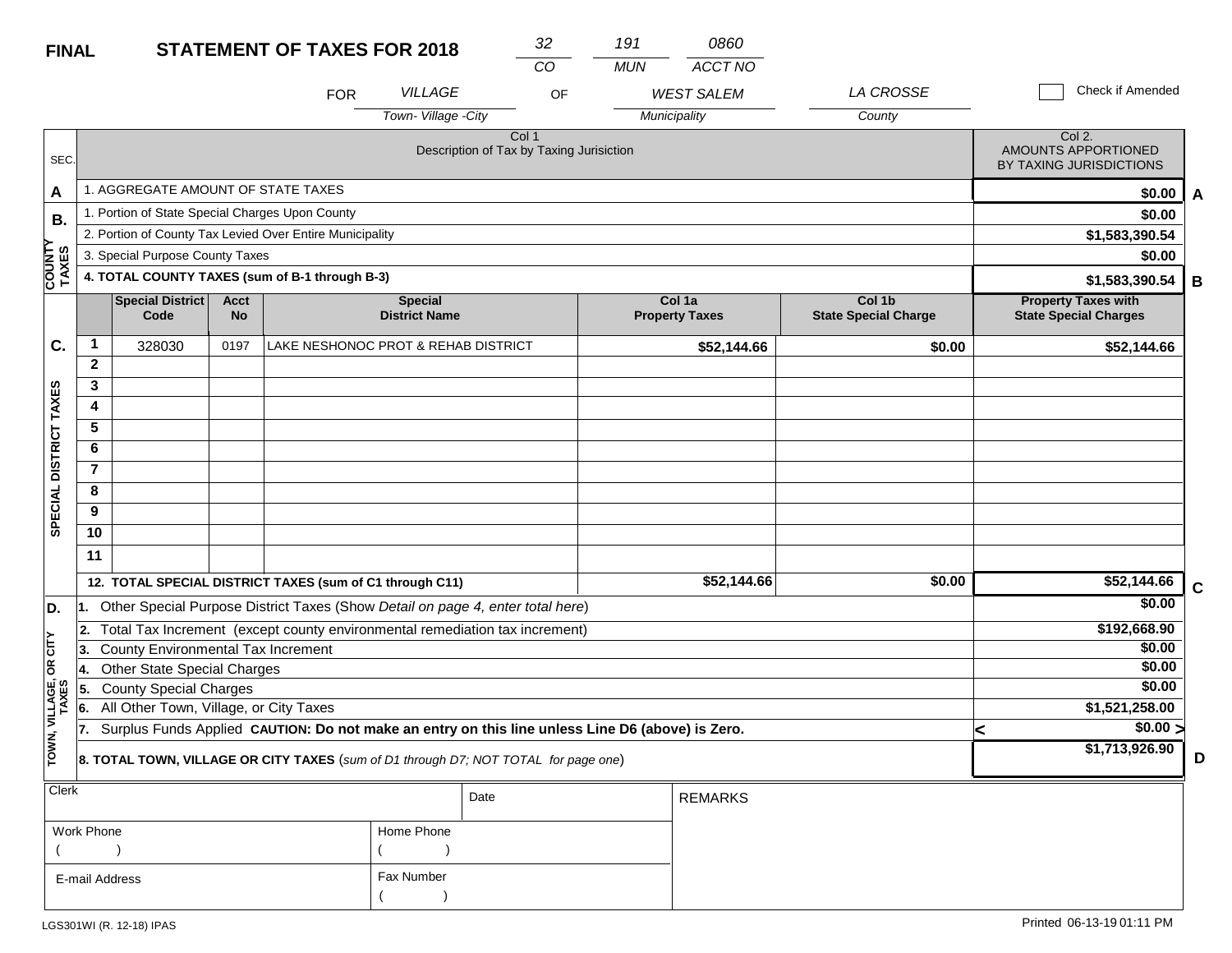|                                     | 2018<br><b>YEAR</b>                                                                   | 32<br><b>CO</b>                                                                                                                | 191<br><b>MUN</b>  | 0860<br><b>ACCT NO</b>         | <b>FOR</b> | <b>VILLAGE</b><br>Town - Village - City | OF                                                                                                           | <b>WEST SALEM</b><br>Municipality                                                                                                                                     | <b>LA CROSSE</b><br>County                               |                |
|-------------------------------------|---------------------------------------------------------------------------------------|--------------------------------------------------------------------------------------------------------------------------------|--------------------|--------------------------------|------------|-----------------------------------------|--------------------------------------------------------------------------------------------------------------|-----------------------------------------------------------------------------------------------------------------------------------------------------------------------|----------------------------------------------------------|----------------|
| SEC.                                |                                                                                       | <b>School District Codes</b>                                                                                                   | Acct<br><b>No</b>  |                                |            |                                         | Col 1<br><b>SCHOOL DISTRICT NAMES</b>                                                                        |                                                                                                                                                                       | Col. 2<br>AMOUNTS APPORTIONED<br>BY TAXING JURISDICTIONS |                |
|                                     | 1                                                                                     | 326370                                                                                                                         | 0196               | <b>SCH D OF WEST SALEM</b>     |            |                                         |                                                                                                              |                                                                                                                                                                       | \$3,709,764.42                                           |                |
| Е.                                  | $\overline{2}$                                                                        |                                                                                                                                |                    |                                |            |                                         |                                                                                                              |                                                                                                                                                                       |                                                          |                |
|                                     | 3                                                                                     |                                                                                                                                |                    |                                |            |                                         |                                                                                                              |                                                                                                                                                                       |                                                          |                |
|                                     | 4                                                                                     |                                                                                                                                |                    |                                |            |                                         |                                                                                                              |                                                                                                                                                                       |                                                          |                |
|                                     | 5                                                                                     |                                                                                                                                |                    |                                |            |                                         |                                                                                                              |                                                                                                                                                                       |                                                          |                |
|                                     | 6                                                                                     |                                                                                                                                |                    |                                |            |                                         |                                                                                                              |                                                                                                                                                                       |                                                          |                |
| ELEMENTARY AND<br>SECONDARY SCHOOLS | $\overline{7}$                                                                        |                                                                                                                                |                    |                                |            |                                         |                                                                                                              |                                                                                                                                                                       |                                                          |                |
|                                     | 8                                                                                     |                                                                                                                                |                    |                                |            |                                         |                                                                                                              |                                                                                                                                                                       |                                                          |                |
|                                     | $\overline{9}$                                                                        |                                                                                                                                |                    |                                |            |                                         |                                                                                                              |                                                                                                                                                                       |                                                          |                |
|                                     | $\overline{10}$                                                                       |                                                                                                                                |                    |                                |            |                                         |                                                                                                              |                                                                                                                                                                       |                                                          |                |
|                                     |                                                                                       |                                                                                                                                |                    |                                |            |                                         |                                                                                                              |                                                                                                                                                                       |                                                          |                |
|                                     | 11<br>12                                                                              | TOTAL ELEMENTARY AND SECONDARY SCHOOL TAXES (sum of E1 through E11)                                                            |                    |                                |            |                                         |                                                                                                              |                                                                                                                                                                       | \$3,709,764.42                                           | Е              |
|                                     | $\mathbf{1}$ .                                                                        | 0200                                                                                                                           | 0002               | WESTERN TECHNICAL COLLEGE LACR |            |                                         |                                                                                                              |                                                                                                                                                                       | \$624,606.02                                             |                |
|                                     | 2.                                                                                    |                                                                                                                                |                    |                                |            |                                         |                                                                                                              |                                                                                                                                                                       |                                                          |                |
| TECH. T<br>COLLEGES                 | $\overline{3}$ .                                                                      |                                                                                                                                |                    |                                |            |                                         |                                                                                                              |                                                                                                                                                                       |                                                          |                |
|                                     |                                                                                       | <b>TOTAL TECHNICAL COLLEGE TAXES (sum of F1 through F3)</b>                                                                    |                    |                                |            |                                         |                                                                                                              |                                                                                                                                                                       | \$624,606.02                                             | -F             |
| G.                                  |                                                                                       | TOTAL GENERAL PROPERTY TAXES APPORTIONED (Total of State, County, Special District, Local, School and Technical College Taxes) |                    |                                |            |                                         |                                                                                                              |                                                                                                                                                                       | \$7,683,832.54                                           | G              |
|                                     |                                                                                       |                                                                                                                                |                    |                                |            |                                         | Summary of General Property Taxes, State Tax Credits Applied, and Net General Property Taxes to be Collected |                                                                                                                                                                       | (G7) DEPARTMENT OF<br>REVENUE USE ONLY                   |                |
|                                     |                                                                                       | PLEASE COMPLETE ALL COLUMNS                                                                                                    |                    |                                |            | Col 1                                   | Col 2<br>Real Estate Roll Personal Property Roll                                                             | Col <sub>3</sub><br>Total (Col 1 Plus Col 2)                                                                                                                          |                                                          |                |
| G1                                  |                                                                                       | General Property Taxes From Computerized Summary                                                                               |                    |                                |            | 7,608,572.46                            | 75,259.66                                                                                                    |                                                                                                                                                                       | 7,683,832.12 SUBTRACT LINE G FROM LINE                   |                |
| G <sub>2</sub>                      |                                                                                       | School Levy Tax Credit Applied (subtract)                                                                                      |                    |                                |            | 685,265.44                              | 6,778.38                                                                                                     |                                                                                                                                                                       | 692,043.82 G-1. RECORD ON LINE G-6.                      |                |
| G <sub>3</sub>                      |                                                                                       | Lottery and Gaming Credit Applied (subtract)                                                                                   |                    |                                |            | 155,120.94                              | 0.00                                                                                                         | 155,120.94 (G-1)                                                                                                                                                      | \$7,683,832.12                                           |                |
| G4                                  |                                                                                       | First Dollar Credit Applied (subtract)                                                                                         |                    |                                |            | 100,720.50                              | 0.00                                                                                                         | 100,720.50                                                                                                                                                            | \$7,683,832.54                                           |                |
| G <sub>5</sub>                      |                                                                                       | Net General Property Taxes To Be Collected                                                                                     |                    |                                |            | 6,667,465.58                            | 68,481.28                                                                                                    | $6,735,946.86$ <sup>(G)</sup>                                                                                                                                         |                                                          |                |
| G <sub>6</sub>                      |                                                                                       | <b>UNDERRUN / OVERRUN</b> (include Line G-6 in Line T Total)                                                                   |                    |                                |            |                                         |                                                                                                              |                                                                                                                                                                       | $-$0.42$                                                 | G <sub>6</sub> |
| Η.                                  |                                                                                       | <b>REPORT DETAIL ON PAGE - 3</b>                                                                                               |                    |                                |            | Col 1<br>For Municipality               | Col 2 Enterprise/ Utility                                                                                    | Municipality Acting as Agent For<br>Col 3 Other                                                                                                                       |                                                          |                |
|                                     |                                                                                       | <b>SPECIAL ASSESSMENTS AND CHARGES</b>                                                                                         |                    |                                |            | 2,536.61                                | 57.489.34                                                                                                    | 0.00                                                                                                                                                                  | \$60,025.95                                              | H              |
| J.                                  |                                                                                       | <b>OMITTED PROPERTY TAXES</b> (Net taxes levied on property omitted from taxation in previous years)                           |                    |                                |            |                                         |                                                                                                              |                                                                                                                                                                       | \$0.00                                                   | J              |
| Κ.                                  |                                                                                       | S. 70.43 CORRECTIONS (Net taxes due or refunded - use brackets <> to denote minus amount)                                      |                    |                                |            |                                         |                                                                                                              |                                                                                                                                                                       | $-$ \$884.18                                             | Κ              |
|                                     |                                                                                       | $(a)$ (b)                                                                                                                      |                    |                                | (C)        |                                         | (d)<br>(e)                                                                                                   | (f)                                                                                                                                                                   |                                                          |                |
| М.                                  |                                                                                       | P.F. CROP TAXES                                                                                                                |                    |                                |            | $0.00 + 0.00$ Reg. Acs. @ 2.52 = \$     |                                                                                                              | $0.00 + 0.00$ Reg.Acs. @ 20¢=\$<br>0.00                                                                                                                               | \$0.00                                                   | M              |
| N.                                  |                                                                                       | (a) (Acres)                                                                                                                    |                    | (c) (Acres)                    | (d)        | (e) (Acres)                             | $(g)$ (Acres)<br>(i) (Acres)                                                                                 | MFL TAX 0.00 Open @\$ 74=\$ 0.00 + 0.00 Closed @\$ 1.75=\$ 0.00 + 0.00 Open @\$ 2.04= 0.00 + 20.99 Closed @\$ 10.20=\$ 214.10<br>(i)<br>.00<br>.00 Closed @ \$7.87=\$ | \$214.10                                                 | N              |
|                                     |                                                                                       | 1. COAL (Sec.70.42)                                                                                                            | Number of Tons=(a) | 0.00                           |            | @5¢ per Ton + Number of Tons=(b)        | 0.00<br>@7¢ per Ton                                                                                          |                                                                                                                                                                       | \$0.00                                                   |                |
| OCCUPATION                          | 2. PETROLEUM REFINERIES (Sec.70.421)<br>0.00<br>Number of Tons $=(a)$<br>@5¢ per Ton  |                                                                                                                                |                    |                                |            |                                         |                                                                                                              |                                                                                                                                                                       | \$0.00                                                   |                |
|                                     | 3. IRON ORE CONCENTRATES (Sec. 70.40)<br>Number of Tons $=(a)$<br>0.00<br>@5¢ per Ton |                                                                                                                                |                    |                                |            |                                         |                                                                                                              | \$0.00                                                                                                                                                                |                                                          |                |
|                                     |                                                                                       |                                                                                                                                |                    |                                |            |                                         |                                                                                                              |                                                                                                                                                                       |                                                          |                |
| T.                                  |                                                                                       | AGGREGATE AMOUNT OF TAXES (Total of Sections G, G-6, H, J, K, M, N, and Section 0)                                             |                    |                                |            |                                         |                                                                                                              |                                                                                                                                                                       | \$7,743,187.99                                           |                |
|                                     |                                                                                       |                                                                                                                                |                    |                                |            |                                         |                                                                                                              |                                                                                                                                                                       |                                                          | T.             |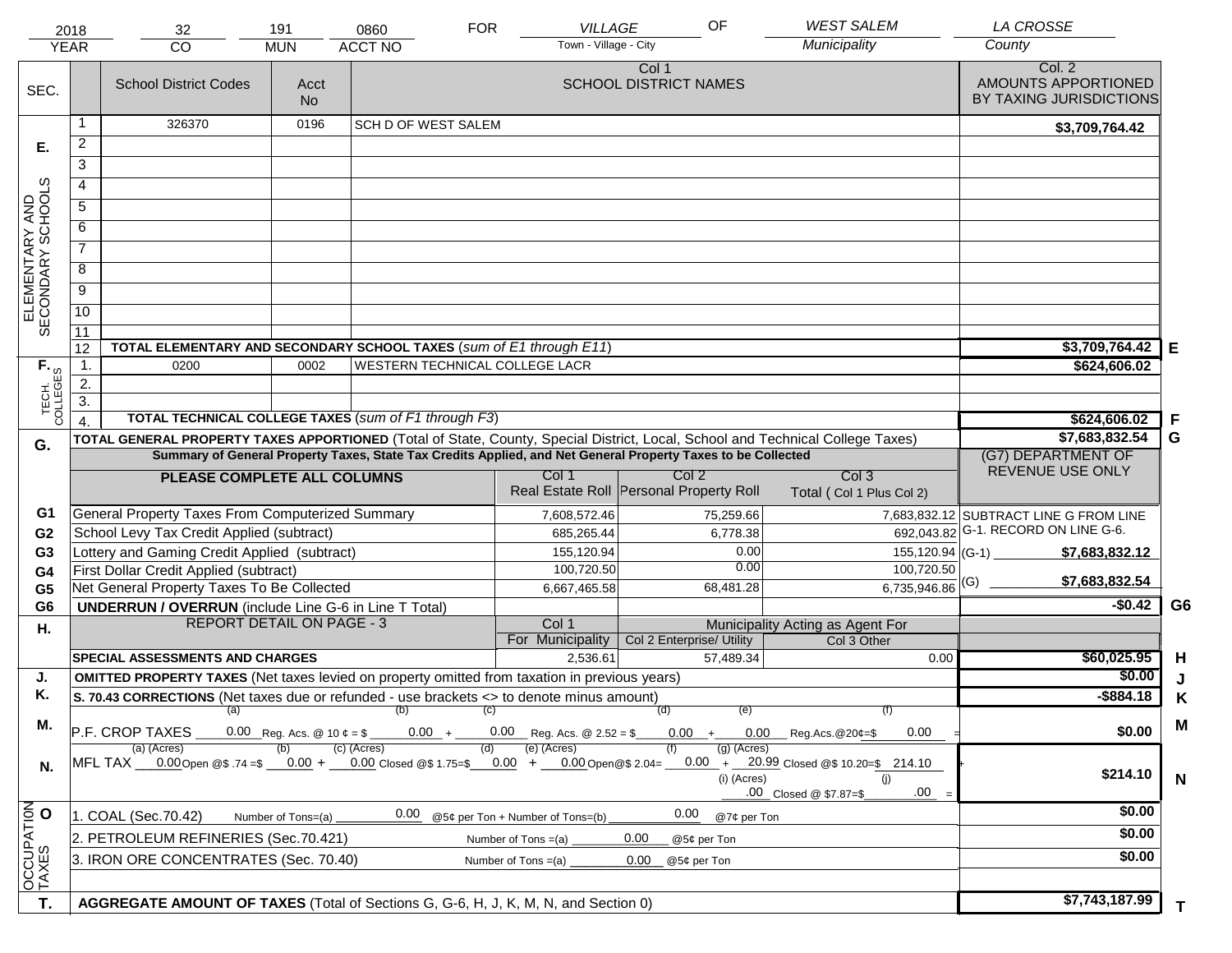|                     | 2018                               | 191<br>0860<br>32                                               | <b>FOR</b> | VILLAGE                           | <b>WEST SALEM</b><br>OF          |                            | <b>LA CROSSE</b>           |
|---------------------|------------------------------------|-----------------------------------------------------------------|------------|-----------------------------------|----------------------------------|----------------------------|----------------------------|
|                     | <b>YEAR</b>                        | <b>ACCT NO</b><br>$\overline{CO}$<br><b>MUN</b>                 |            | Town - Village - City             | Municipality                     |                            | County                     |
|                     |                                    |                                                                 |            | <b>SECTION H - DETAIL SUMMARY</b> |                                  |                            |                            |
|                     |                                    |                                                                 |            | Col 1                             | Municipality Acting as Agent for | <b>Total For Each Line</b> |                            |
| н                   |                                    | Special Assessments and Special Charges                         |            | For the Municipality              |                                  | Col 3 Other                | (Total of columns 1,2 & 3) |
|                     |                                    |                                                                 |            |                                   | Col 2 Enterprise / Utility       |                            |                            |
|                     | 01                                 | Water main and lateral Installations                            |            | \$0.00                            | \$0.00                           | \$0.00                     | \$0.00                     |
|                     | 02                                 | Sewer main and lateral installations                            |            | \$0.00                            | \$0.00                           | \$0.00                     | \$0.00                     |
| SPECIAL ASSESSMENTS | 03                                 | Street improvements (ex: sidewalks, storm sewers, seal coating) |            | \$742.61                          | \$0.00                           | \$0.00                     | \$742.61                   |
|                     | 04                                 | Street light installation                                       |            | \$0.00                            | \$0.00                           | \$0.00                     | \$0.00                     |
|                     | $\overline{05}$                    | Greenbelts                                                      |            | \$0.00                            | \$0.00                           | \$0.00                     | \$0.00                     |
|                     | 06                                 | Drain ditch and watercourse (sec. 88.42 & 88.43)                |            | \$0.00                            | \$0.00                           | \$0.00                     | \$0.00                     |
|                     |                                    |                                                                 |            |                                   |                                  |                            |                            |
|                     |                                    |                                                                 |            |                                   |                                  |                            |                            |
|                     |                                    |                                                                 |            |                                   |                                  |                            |                            |
|                     |                                    |                                                                 |            |                                   |                                  |                            |                            |
|                     |                                    |                                                                 |            |                                   |                                  |                            |                            |
|                     |                                    |                                                                 |            |                                   |                                  |                            |                            |
|                     |                                    |                                                                 |            |                                   |                                  |                            |                            |
|                     |                                    |                                                                 |            |                                   |                                  |                            |                            |
|                     |                                    |                                                                 |            |                                   |                                  |                            |                            |
|                     |                                    |                                                                 |            |                                   |                                  |                            |                            |
|                     |                                    |                                                                 |            |                                   |                                  |                            |                            |
|                     |                                    |                                                                 |            |                                   |                                  |                            |                            |
|                     |                                    |                                                                 |            |                                   |                                  |                            |                            |
|                     |                                    |                                                                 |            |                                   |                                  |                            |                            |
|                     |                                    |                                                                 |            |                                   |                                  |                            |                            |
|                     |                                    |                                                                 |            |                                   |                                  |                            |                            |
|                     |                                    |                                                                 |            |                                   |                                  |                            |                            |
|                     |                                    |                                                                 |            |                                   |                                  |                            |                            |
|                     | 01                                 | Weeds, Tree Planting, Removal                                   |            | \$575.00                          | \$0.00                           | \$0.00                     | \$575.00                   |
|                     | $\overline{02}$                    | Snow Removal, Plowing<br>Refuse And Garbage Collection          |            | \$1,219.00                        | \$0.00                           | \$0.00                     | \$1,219.00                 |
|                     | $\overline{03}$<br>$\overline{04}$ | Grading, Gravel, Culvert, Fencing                               |            | \$0.00<br>\$0.00                  | \$0.00<br>\$0.00                 | \$0.00<br>\$0.00           | \$0.00<br>\$0.00           |
|                     | 05                                 | Fencing                                                         |            | \$0.00                            | \$0.00                           | \$0.00                     | \$0.00                     |
|                     | 06                                 | <b>Fire Calls</b>                                               |            | \$0.00                            | \$0.00                           | \$0.00                     | \$0.00                     |
|                     | 07                                 | Recycling                                                       |            | \$0.00                            | \$0.00                           | \$0.00                     | \$0.00                     |
| SPECIAL CHARGES     | 08                                 | <b>Delinquent Utility Charges</b>                               |            | \$0.00                            | \$57,489.34                      | \$0.00                     | 557,489.34                 |
|                     |                                    |                                                                 |            |                                   |                                  |                            |                            |
|                     |                                    |                                                                 |            |                                   |                                  |                            |                            |
|                     |                                    |                                                                 |            |                                   |                                  |                            |                            |
|                     |                                    |                                                                 |            |                                   |                                  |                            |                            |
|                     |                                    |                                                                 |            |                                   |                                  |                            |                            |
|                     |                                    |                                                                 |            |                                   |                                  |                            |                            |
|                     |                                    |                                                                 |            |                                   |                                  |                            |                            |
|                     |                                    |                                                                 |            |                                   |                                  |                            |                            |
|                     |                                    |                                                                 |            |                                   |                                  |                            |                            |
|                     |                                    |                                                                 |            |                                   |                                  |                            |                            |
|                     |                                    |                                                                 |            |                                   |                                  |                            |                            |
|                     |                                    |                                                                 |            |                                   |                                  |                            |                            |
|                     |                                    |                                                                 |            |                                   |                                  |                            |                            |
|                     |                                    |                                                                 |            |                                   |                                  |                            |                            |
|                     |                                    |                                                                 |            | \$2,536.61                        | \$57,489.34                      | \$0.00                     | \$60,025.95                |
|                     |                                    | TOTALS (Also enter on line H on page 2)                         |            |                                   |                                  |                            | Н                          |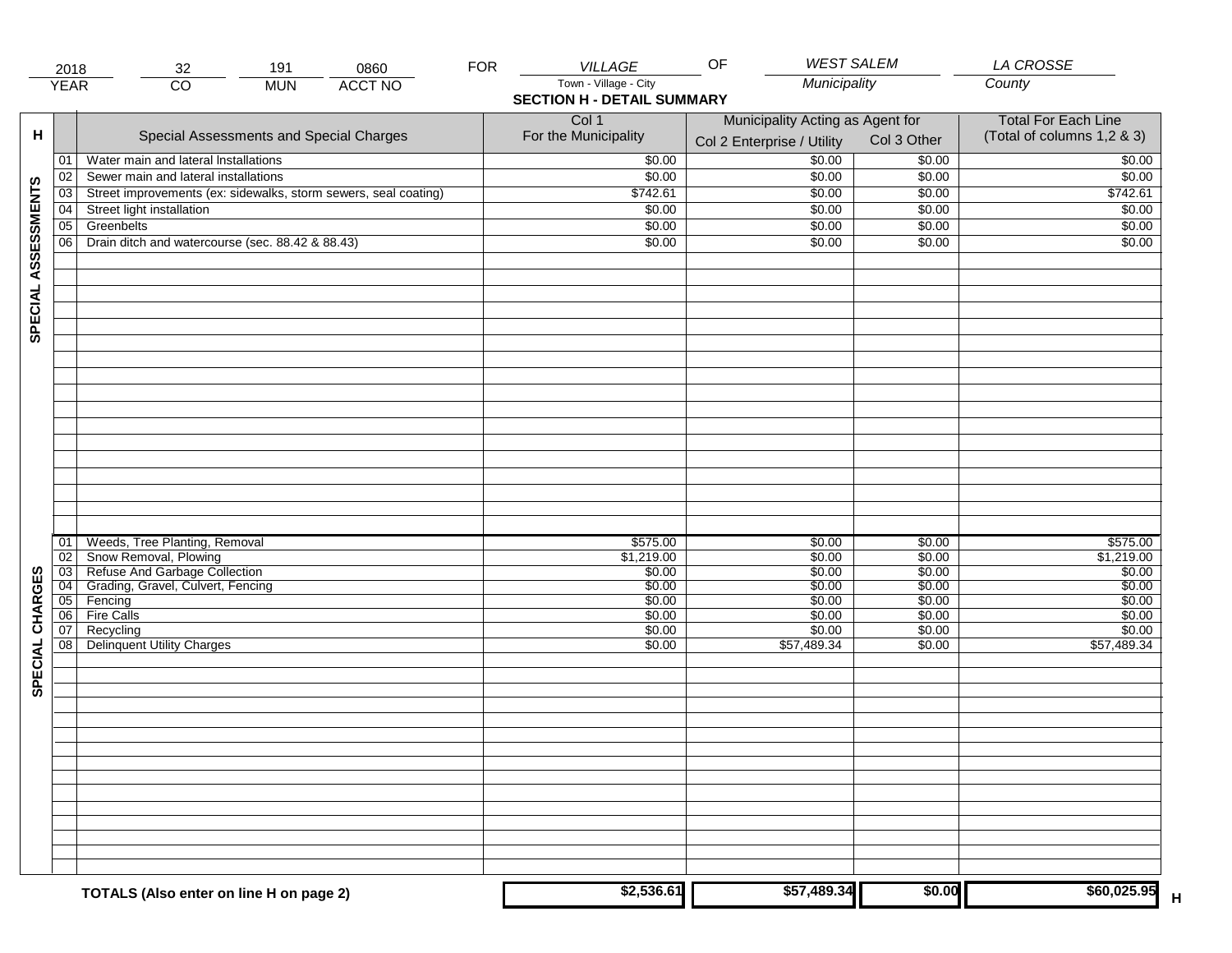| 2010<br>∠∪ ⊦c  | n,             | 10<br>$\ddot{\phantom{0}}$ | 0860                                     | $\sim$<br>◡ | VIL.<br>$\sim$<br>' AGL | .———————————————<br>WF<br><b>SALEIVI</b> | 0.00000<br>, پ<br>RUSSL |  |
|----------------|----------------|----------------------------|------------------------------------------|-------------|-------------------------|------------------------------------------|-------------------------|--|
| $V = A F$<br>ᇊ | ``<br>$\cdots$ | <b>MUN</b>                 | <b>\CCT NO</b><br>$\mathbf{u}$<br>$\sim$ |             | Village<br>Town<br>CITV | Municipality                             | County                  |  |

| D. | Name of District                          | Valuation | Gen. Prop. Tax Levy | Remarks |
|----|-------------------------------------------|-----------|---------------------|---------|
|    |                                           |           |                     |         |
|    |                                           |           |                     |         |
|    |                                           |           |                     |         |
|    |                                           |           |                     |         |
|    |                                           |           |                     |         |
|    |                                           |           |                     |         |
|    |                                           |           |                     |         |
|    |                                           |           |                     |         |
|    |                                           |           |                     |         |
|    |                                           |           |                     |         |
|    |                                           |           |                     |         |
|    |                                           |           |                     |         |
|    |                                           |           |                     |         |
|    |                                           |           |                     |         |
|    |                                           |           |                     |         |
|    |                                           |           |                     |         |
|    |                                           |           |                     |         |
|    |                                           |           |                     |         |
|    |                                           |           |                     |         |
|    |                                           |           |                     |         |
|    |                                           |           |                     |         |
|    |                                           |           |                     |         |
|    |                                           |           |                     |         |
|    |                                           |           |                     |         |
|    |                                           |           |                     |         |
|    |                                           |           |                     |         |
|    |                                           |           |                     |         |
|    |                                           |           |                     |         |
|    |                                           |           |                     |         |
|    |                                           |           |                     |         |
|    |                                           |           |                     |         |
|    |                                           |           |                     |         |
|    |                                           |           |                     |         |
|    | TOTALS (Also enter on line D-1 on page 1) |           | \$0.00              |         |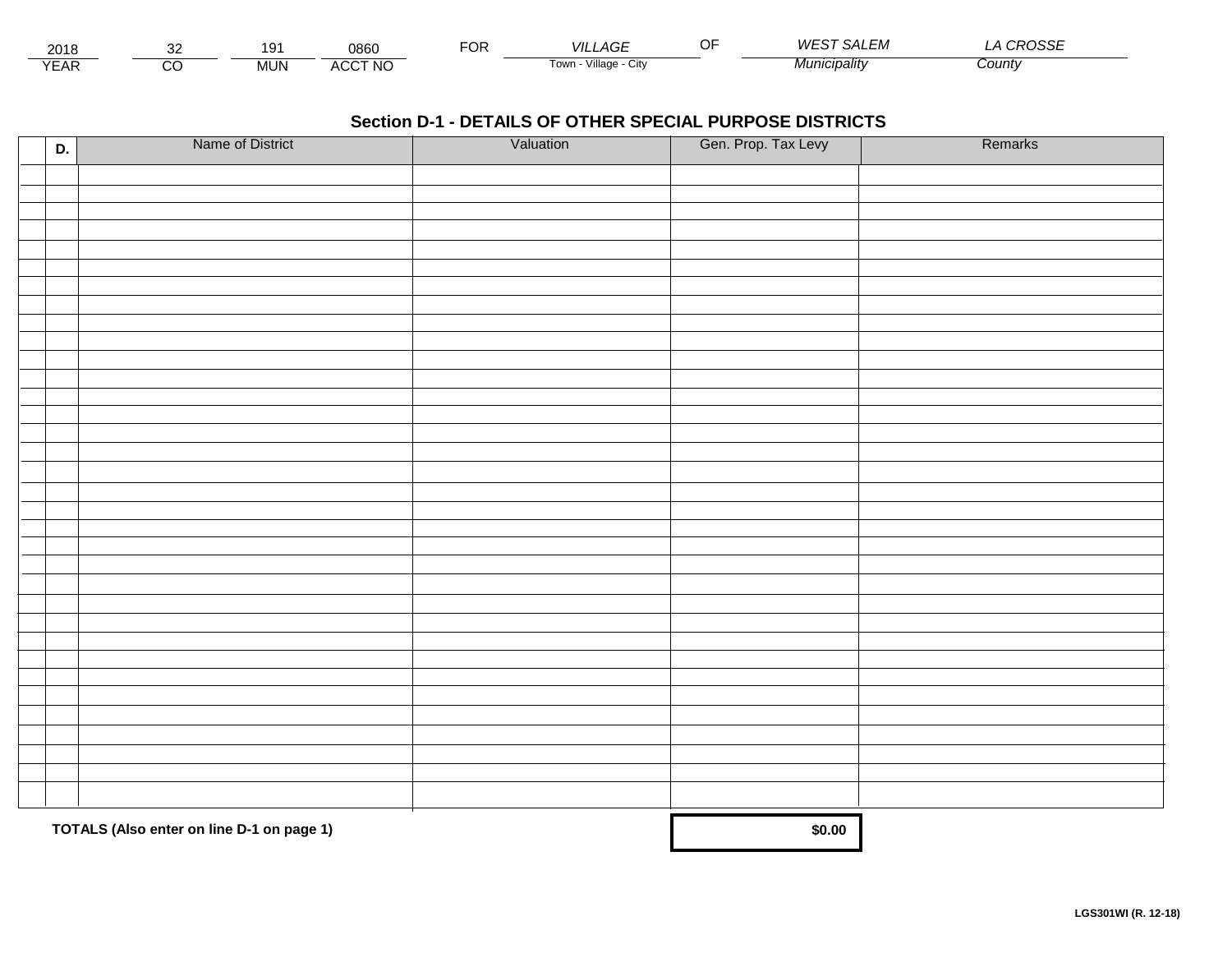| <b>FINAL</b>           |                |                                                 |                   | <b>STATEMENT OF TAXES FOR 2018</b>                                                               |                                        | 32                                                | 246        | 0861                            |                                       |                                                            |   |
|------------------------|----------------|-------------------------------------------------|-------------------|--------------------------------------------------------------------------------------------------|----------------------------------------|---------------------------------------------------|------------|---------------------------------|---------------------------------------|------------------------------------------------------------|---|
|                        |                |                                                 |                   |                                                                                                  |                                        | CO                                                | <b>MUN</b> | <b>ACCT NO</b>                  |                                       |                                                            |   |
|                        |                |                                                 |                   | <b>FOR</b>                                                                                       | <b>CITY</b>                            | OF                                                |            | LA CROSSE                       | LA CROSSE                             | Check if Amended                                           |   |
|                        |                |                                                 |                   |                                                                                                  | Town-Village -City                     |                                                   |            | Municipality                    | County                                |                                                            |   |
| SEC.                   |                |                                                 |                   |                                                                                                  |                                        | Col 1<br>Description of Tax by Taxing Jurisiction |            |                                 |                                       | Col 2.<br>AMOUNTS APPORTIONED<br>BY TAXING JURISDICTIONS   |   |
| Α                      |                | 1. AGGREGATE AMOUNT OF STATE TAXES              |                   |                                                                                                  |                                        |                                                   |            |                                 |                                       | \$0.00                                                     | A |
| В.                     |                | 1. Portion of State Special Charges Upon County |                   |                                                                                                  |                                        |                                                   |            |                                 |                                       | \$0.00                                                     |   |
|                        |                |                                                 |                   | 2. Portion of County Tax Levied Over Entire Municipality                                         |                                        |                                                   |            |                                 |                                       | \$11,760,346.10                                            |   |
|                        |                | 3. Special Purpose County Taxes                 |                   |                                                                                                  |                                        |                                                   |            |                                 |                                       | \$0.00                                                     |   |
| COUNIT<br>TAXES        |                |                                                 |                   | 4. TOTAL COUNTY TAXES (sum of B-1 through B-3)                                                   |                                        |                                                   |            |                                 |                                       | \$11,760,346.10                                            | В |
|                        |                | <b>Special District</b><br>Code                 | Acct<br><b>No</b> |                                                                                                  | <b>Special</b><br><b>District Name</b> |                                                   |            | Col 1a<br><b>Property Taxes</b> | Col 1b<br><b>State Special Charge</b> | <b>Property Taxes with</b><br><b>State Special Charges</b> |   |
| C.                     | 1              | 327060                                          | 0194              | SHELBY SANITARY DISTRICT #2                                                                      |                                        |                                                   |            | \$0.00                          | \$0.00                                | \$0.00                                                     |   |
|                        | $\mathbf{2}$   | 328020                                          | 0196              | ONALASKA LAKE PRO & REHAB DISTRICT                                                               |                                        |                                                   |            | \$0.00                          | \$0.00                                | \$0.00                                                     |   |
|                        | 3              |                                                 |                   |                                                                                                  |                                        |                                                   |            |                                 |                                       |                                                            |   |
|                        | 4              |                                                 |                   |                                                                                                  |                                        |                                                   |            |                                 |                                       |                                                            |   |
|                        | 5              |                                                 |                   |                                                                                                  |                                        |                                                   |            |                                 |                                       |                                                            |   |
|                        | 6              |                                                 |                   |                                                                                                  |                                        |                                                   |            |                                 |                                       |                                                            |   |
|                        | $\overline{7}$ |                                                 |                   |                                                                                                  |                                        |                                                   |            |                                 |                                       |                                                            |   |
|                        | 8              |                                                 |                   |                                                                                                  |                                        |                                                   |            |                                 |                                       |                                                            |   |
| SPECIAL DISTRICT TAXES | 9              |                                                 |                   |                                                                                                  |                                        |                                                   |            |                                 |                                       |                                                            |   |
|                        | 10             |                                                 |                   |                                                                                                  |                                        |                                                   |            |                                 |                                       |                                                            |   |
|                        | 11             |                                                 |                   |                                                                                                  |                                        |                                                   |            |                                 |                                       |                                                            |   |
|                        |                |                                                 |                   | 12. TOTAL SPECIAL DISTRICT TAXES (sum of C1 through C11)                                         |                                        |                                                   |            | \$0.00                          | \$0.00                                | \$0.00                                                     | C |
| D.                     |                |                                                 |                   | Other Special Purpose District Taxes (Show Detail on page 4, enter total here)                   |                                        |                                                   |            |                                 |                                       | \$0.00                                                     |   |
|                        | l 2.           |                                                 |                   | Total Tax Increment (except county environmental remediation tax increment)                      |                                        |                                                   |            |                                 |                                       | \$12,343,747.10                                            |   |
| 5                      | 3.             | <b>County Environmental Tax Increment</b>       |                   |                                                                                                  |                                        |                                                   |            |                                 |                                       | \$0.00                                                     |   |
| g                      | 4.             | <b>Other State Special Charges</b>              |                   |                                                                                                  |                                        |                                                   |            |                                 |                                       | \$0.00                                                     |   |
| LLAGE,<br>TAXES        | 55.            | <b>County Special Charges</b>                   |                   |                                                                                                  |                                        |                                                   |            |                                 |                                       | \$0.00                                                     |   |
|                        | 6.             | All Other Town, Village, or City Taxes          |                   |                                                                                                  |                                        |                                                   |            |                                 |                                       | \$34,330,637.16                                            |   |
|                        | 17.            |                                                 |                   | Surplus Funds Applied CAUTION: Do not make an entry on this line unless Line D6 (above) is Zero. |                                        |                                                   |            |                                 |                                       | \$0.00 ><br><                                              |   |
| TOWN,                  |                |                                                 |                   | 8. TOTAL TOWN, VILLAGE OR CITY TAXES (sum of D1 through D7; NOT TOTAL for page one)              |                                        |                                                   |            |                                 |                                       | \$46,674,384.26                                            | D |
| Clerk                  |                |                                                 |                   |                                                                                                  |                                        | Date                                              |            | <b>REMARKS</b>                  |                                       |                                                            |   |

| <b>VIGIN</b>   |            | Date | <b>REMARKS</b> |
|----------------|------------|------|----------------|
| Work Phone     | Home Phone |      |                |
|                |            |      |                |
| E-mail Address | Fax Number |      |                |
|                |            |      |                |

**EXIT**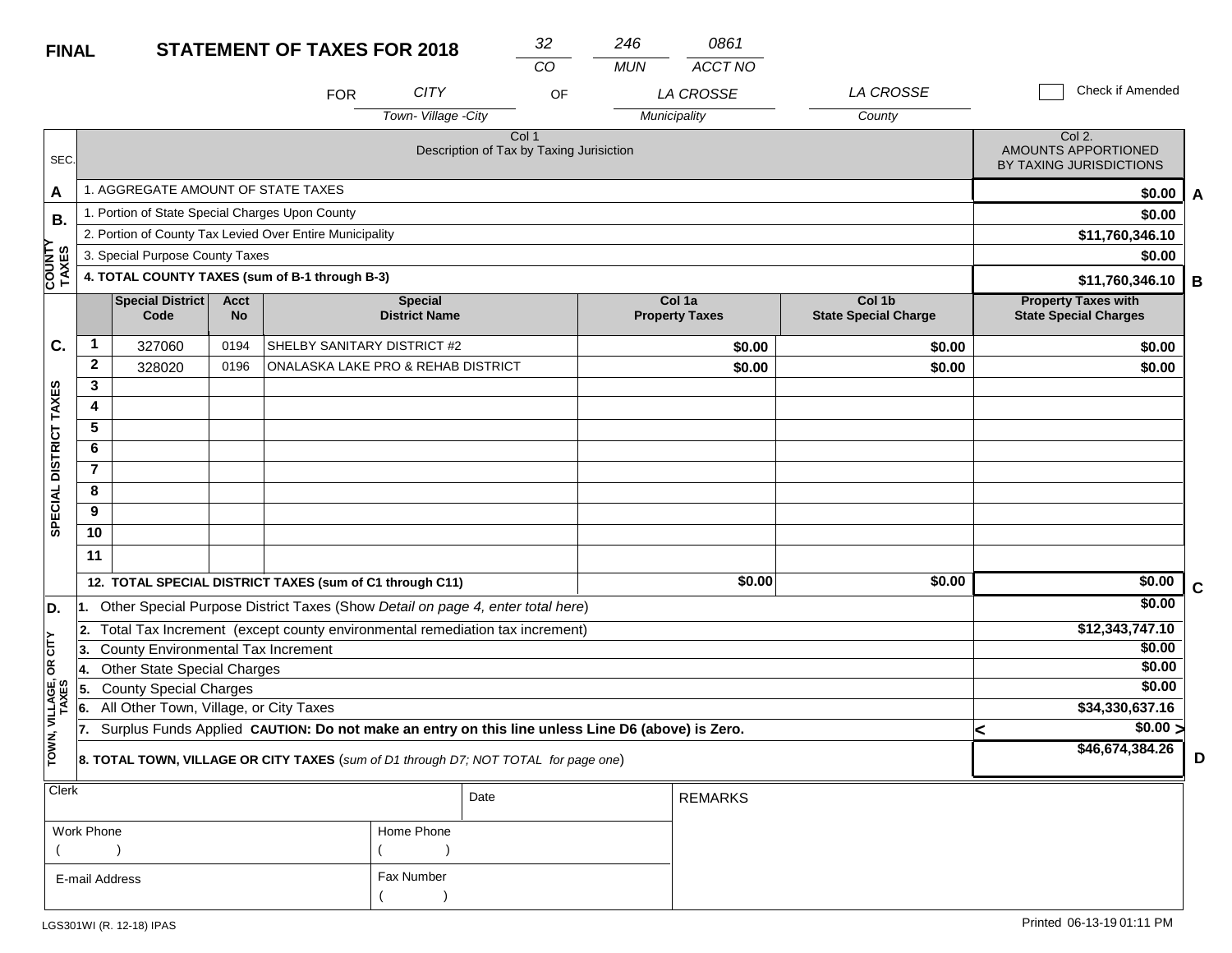|                                     | 2018                                                                                  | 32                                                                                                                             | 246                                      | 0861                                  | <b>FOR</b>        | <b>CITY</b>                      | OF                                                                                                           | <b>LA CROSSE</b>                                                         | <b>LA CROSSE</b>                                         |                |
|-------------------------------------|---------------------------------------------------------------------------------------|--------------------------------------------------------------------------------------------------------------------------------|------------------------------------------|---------------------------------------|-------------------|----------------------------------|--------------------------------------------------------------------------------------------------------------|--------------------------------------------------------------------------|----------------------------------------------------------|----------------|
|                                     | <b>YEAR</b>                                                                           | <b>CO</b>                                                                                                                      | <b>MUN</b>                               | <b>ACCT NO</b>                        |                   | Town - Village - City            |                                                                                                              | Municipality                                                             | County                                                   |                |
| SEC.                                |                                                                                       | <b>School District Codes</b>                                                                                                   | Acct<br><b>No</b>                        |                                       |                   |                                  | Col 1<br><b>SCHOOL DISTRICT NAMES</b>                                                                        |                                                                          | Col. 2<br>AMOUNTS APPORTIONED<br>BY TAXING JURISDICTIONS |                |
|                                     | 1                                                                                     | 322849                                                                                                                         | 0194                                     | SCH D OF LA CROSSE                    |                   |                                  |                                                                                                              |                                                                          | \$38,206,825.00                                          |                |
| Е.                                  | $\overline{2}$                                                                        | 324095                                                                                                                         | 0195                                     | SCH D OF ONALASKA                     |                   |                                  |                                                                                                              |                                                                          | \$32,668.26                                              |                |
|                                     | $\overline{3}$                                                                        | 326370                                                                                                                         | 0196                                     | SCH D OF WEST SALEM                   |                   |                                  |                                                                                                              |                                                                          | \$5.32                                                   |                |
|                                     | $\overline{4}$                                                                        |                                                                                                                                |                                          |                                       |                   |                                  |                                                                                                              |                                                                          |                                                          |                |
|                                     | $\overline{5}$                                                                        |                                                                                                                                |                                          |                                       |                   |                                  |                                                                                                              |                                                                          |                                                          |                |
| ELEMENTARY AND<br>SECONDARY SCHOOLS | 6                                                                                     |                                                                                                                                |                                          |                                       |                   |                                  |                                                                                                              |                                                                          |                                                          |                |
|                                     | $\overline{7}$                                                                        |                                                                                                                                |                                          |                                       |                   |                                  |                                                                                                              |                                                                          |                                                          |                |
|                                     | $\overline{8}$                                                                        |                                                                                                                                |                                          |                                       |                   |                                  |                                                                                                              |                                                                          |                                                          |                |
|                                     | $\overline{9}$                                                                        |                                                                                                                                |                                          |                                       |                   |                                  |                                                                                                              |                                                                          |                                                          |                |
|                                     | 10                                                                                    |                                                                                                                                |                                          |                                       |                   |                                  |                                                                                                              |                                                                          |                                                          |                |
|                                     | $\overline{11}$                                                                       |                                                                                                                                |                                          |                                       |                   |                                  |                                                                                                              |                                                                          |                                                          |                |
|                                     | 12                                                                                    | TOTAL ELEMENTARY AND SECONDARY SCHOOL TAXES (sum of E1 through E11)                                                            |                                          |                                       |                   |                                  |                                                                                                              |                                                                          | \$38,239,498.58                                          | Е              |
|                                     | $\overline{1}$ .                                                                      | 0200                                                                                                                           | 0002                                     | <b>WESTERN TECHNICAL COLLEGE LACR</b> |                   |                                  |                                                                                                              |                                                                          | \$5,099,506.77                                           |                |
|                                     | 2.                                                                                    |                                                                                                                                |                                          |                                       |                   |                                  |                                                                                                              |                                                                          |                                                          |                |
| TECH. T                             | $\overline{3}$ .                                                                      | TOTAL TECHNICAL COLLEGE TAXES (sum of F1 through F3)                                                                           |                                          |                                       |                   |                                  |                                                                                                              |                                                                          | \$5,099,506.77                                           | -F             |
|                                     | $\overline{4}$                                                                        | TOTAL GENERAL PROPERTY TAXES APPORTIONED (Total of State, County, Special District, Local, School and Technical College Taxes) |                                          | \$101,773,735.71                      | G                 |                                  |                                                                                                              |                                                                          |                                                          |                |
| G.                                  |                                                                                       |                                                                                                                                |                                          |                                       |                   |                                  | Summary of General Property Taxes, State Tax Credits Applied, and Net General Property Taxes to be Collected |                                                                          | (G7) DEPARTMENT OF                                       |                |
|                                     |                                                                                       | PLEASE COMPLETE ALL COLUMNS                                                                                                    |                                          |                                       |                   | Col 1                            | Col 2                                                                                                        | Col <sub>3</sub>                                                         | REVENUE USE ONLY                                         |                |
|                                     |                                                                                       |                                                                                                                                |                                          |                                       |                   |                                  | Real Estate Roll Personal Property Roll                                                                      | Total (Col 1 Plus Col 2)                                                 |                                                          |                |
| G1                                  |                                                                                       | General Property Taxes From Computerized Summary                                                                               |                                          |                                       |                   | 96,694,783.37                    | 5,078,948.95                                                                                                 |                                                                          | 101,773,732.32 SUBTRACT LINE G FROM LINE                 |                |
| G <sub>2</sub>                      |                                                                                       | School Levy Tax Credit Applied (subtract)                                                                                      |                                          |                                       |                   | 6,835,706.60                     | 359,262.25                                                                                                   |                                                                          | 7, 194, 968.85 G-1. RECORD ON LINE G-6.                  |                |
| G <sub>3</sub>                      |                                                                                       | Lottery and Gaming Credit Applied (subtract)                                                                                   |                                          |                                       |                   | 1,573,087.74                     | 763.68                                                                                                       | 1,573,851.42 (G-1) $-$                                                   | \$101,773,732.32                                         |                |
| G <sub>4</sub>                      |                                                                                       | First Dollar Credit Applied (subtract)                                                                                         |                                          |                                       |                   | 1,183,809.00                     | 0.00                                                                                                         | 1,183,809.00                                                             | \$101,773,735.71                                         |                |
| G <sub>5</sub>                      |                                                                                       | Net General Property Taxes To Be Collected                                                                                     |                                          |                                       |                   | 87,102,180.03                    | 4,718,923.02                                                                                                 | $91,821,103.05$ <sup>(G)</sup>                                           |                                                          |                |
| G <sub>6</sub>                      |                                                                                       | <b>UNDERRUN / OVERRUN</b> (include Line G-6 in Line T Total)<br><b>REPORT DETAIL ON PAGE - 3</b>                               |                                          |                                       |                   | Col 1                            |                                                                                                              |                                                                          | $-$3.39$                                                 | G <sub>6</sub> |
| Η.                                  |                                                                                       |                                                                                                                                |                                          |                                       |                   | For Municipality                 | Col 2 Enterprise/ Utility                                                                                    | Municipality Acting as Agent For<br>Col 3 Other                          |                                                          |                |
|                                     |                                                                                       | SPECIAL ASSESSMENTS AND CHARGES                                                                                                |                                          |                                       |                   | 205,568.25                       | 696,125.01                                                                                                   | 0.00                                                                     | \$901,693.26                                             | H              |
| J.                                  |                                                                                       | <b>OMITTED PROPERTY TAXES</b> (Net taxes levied on property omitted from taxation in previous years)                           |                                          |                                       |                   |                                  |                                                                                                              |                                                                          | \$0.00                                                   | J              |
| Κ.                                  |                                                                                       | S. 70.43 CORRECTIONS (Net taxes due or refunded - use brackets <> to denote minus amount)                                      |                                          |                                       |                   |                                  |                                                                                                              |                                                                          | \$0.00                                                   | Κ              |
| М.                                  |                                                                                       | (a)                                                                                                                            |                                          | (b)                                   | $\left( c\right)$ |                                  | (d)<br>(e)                                                                                                   | (f)                                                                      |                                                          | M              |
|                                     |                                                                                       | P.F. CROP TAXES                                                                                                                | 0.00 Reg. Acs. @ 10 $\phi = \frac{1}{2}$ | $0.00 +$                              |                   | $0.00$ Reg. Acs. @ 2.52 = \$     | $0.00 +$                                                                                                     | 0.00<br>$0.00$ Reg. Acs. @ 20¢=\$                                        | \$0.00                                                   |                |
| N.                                  |                                                                                       | (a) (Acres)<br>MFL TAX 0.00 Open @\$ .74 =\$ $0.00 + 0.00$ closed @\$ 1.75=\$ $0.00 + 0.00$ Open @\$ 2.04=                     |                                          | (c) (Acres)                           | (d)               | (e) (Acres)                      | $(g)$ (Acres)<br>$0.00 +$<br>(i) (Acres)                                                                     | 0.00 Closed @\$ 10.20=\$<br>0.00<br>(i)<br>.00<br>.00 Closed @ \$7.87=\$ | \$0.00                                                   | $\mathsf{N}$   |
|                                     |                                                                                       | 1. COAL (Sec.70.42)                                                                                                            | Number of Tons=(a)                       | 0.00                                  |                   | @5¢ per Ton + Number of Tons=(b) | 0.00<br>@7¢ per Ton                                                                                          |                                                                          | \$0.00                                                   |                |
| OCCUPATION<br>TAXES O               |                                                                                       | 2. PETROLEUM REFINERIES (Sec.70.421)                                                                                           |                                          |                                       |                   | Number of Tons $=(a)$            | 0.00<br>@5¢ per Ton                                                                                          |                                                                          | \$0.00                                                   |                |
|                                     | 3. IRON ORE CONCENTRATES (Sec. 70.40)<br>0.00<br>Number of Tons $=(a)$<br>@5¢ per Ton |                                                                                                                                |                                          |                                       |                   |                                  |                                                                                                              |                                                                          | \$0.00                                                   |                |
|                                     |                                                                                       |                                                                                                                                |                                          |                                       |                   |                                  |                                                                                                              |                                                                          |                                                          |                |
|                                     |                                                                                       |                                                                                                                                |                                          |                                       |                   |                                  |                                                                                                              |                                                                          | \$102,675,425.58                                         |                |
| T.                                  |                                                                                       | AGGREGATE AMOUNT OF TAXES (Total of Sections G, G-6, H, J, K, M, N, and Section 0)                                             |                                          |                                       |                   |                                  |                                                                                                              |                                                                          |                                                          | T.             |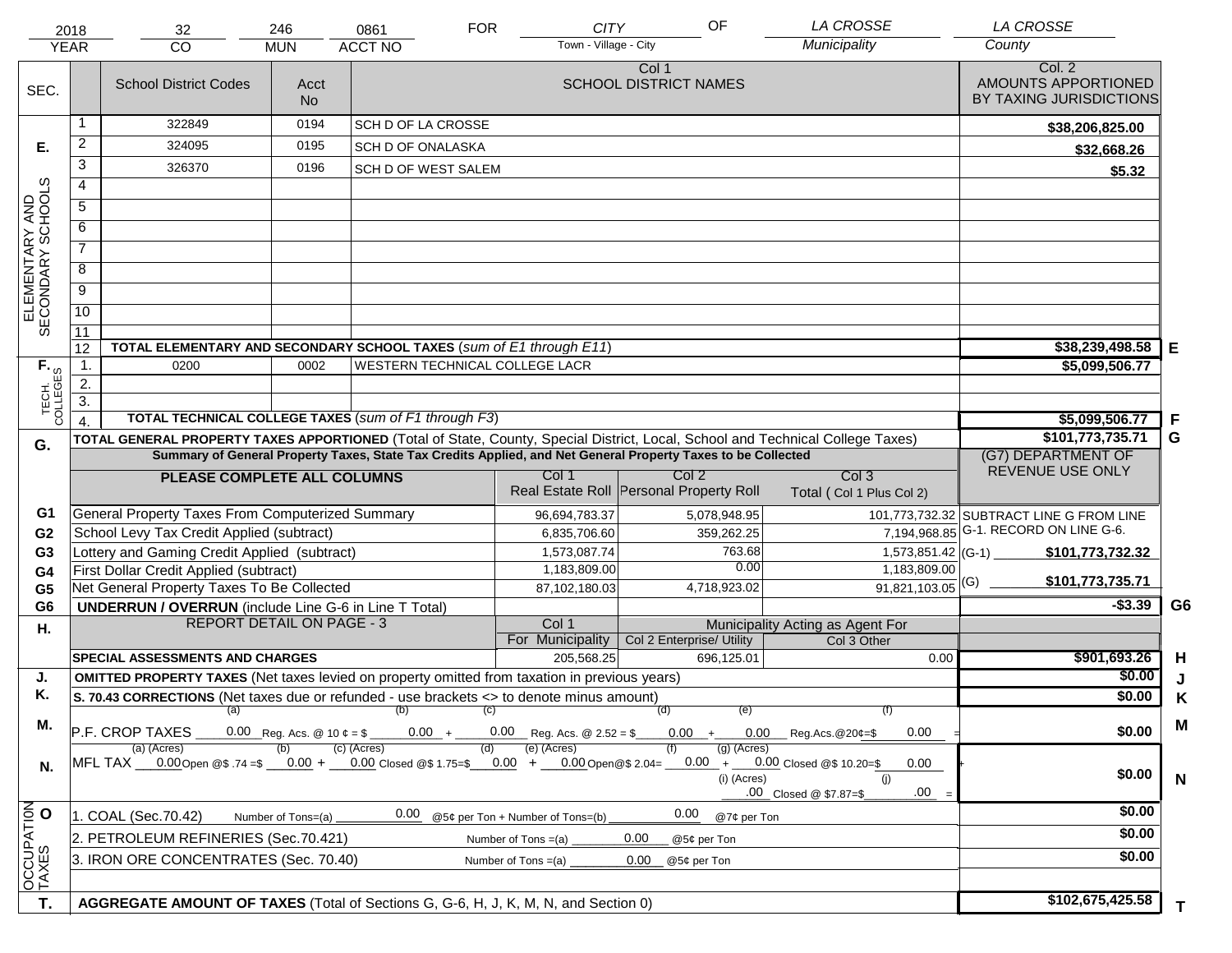|                     | 2018                  | 246<br>0861<br>32                                               | <b>FOR</b> | <b>CITY</b>                       | <b>LA CROSSE</b><br>OF           |                  | <b>LA CROSSE</b>           |
|---------------------|-----------------------|-----------------------------------------------------------------|------------|-----------------------------------|----------------------------------|------------------|----------------------------|
|                     | <b>YEAR</b>           | <b>ACCT NO</b><br>$\overline{CO}$<br><b>MUN</b>                 |            | Town - Village - City             | Municipality                     |                  | County                     |
|                     |                       |                                                                 |            | <b>SECTION H - DETAIL SUMMARY</b> |                                  |                  |                            |
|                     |                       |                                                                 |            | Col 1                             | Municipality Acting as Agent for |                  | <b>Total For Each Line</b> |
| н                   |                       | Special Assessments and Special Charges                         |            | For the Municipality              |                                  |                  | (Total of columns 1,2 & 3) |
|                     |                       |                                                                 |            |                                   | Col 2 Enterprise / Utility       | Col 3 Other      |                            |
|                     | 01                    | Water main and lateral Installations                            |            | \$713.98                          | \$0.00                           | \$0.00           | \$713.98                   |
|                     | 02                    | Sewer main and lateral installations                            |            | \$4,376.82                        | \$0.00                           | \$0.00           | \$4,376.82                 |
| SPECIAL ASSESSMENTS | 03                    | Street improvements (ex: sidewalks, storm sewers, seal coating) |            | \$64,125.97                       | \$0.00                           | \$0.00           | \$64,125.97                |
|                     | 04                    | Street light installation                                       |            | \$0.00                            | \$0.00                           | \$0.00           | \$0.00                     |
|                     | $\overline{05}$       | Greenbelts                                                      |            | \$0.00                            | \$0.00                           | \$0.00           | \$0.00                     |
|                     | 06                    | Drain ditch and watercourse (sec. 88.42 & 88.43)                |            | \$0.00                            | \$0.00                           | \$0.00           | \$0.00                     |
|                     |                       |                                                                 |            |                                   |                                  |                  |                            |
|                     |                       |                                                                 |            |                                   |                                  |                  |                            |
|                     |                       |                                                                 |            |                                   |                                  |                  |                            |
|                     |                       |                                                                 |            |                                   |                                  |                  |                            |
|                     |                       |                                                                 |            |                                   |                                  |                  |                            |
|                     |                       |                                                                 |            |                                   |                                  |                  |                            |
|                     |                       |                                                                 |            |                                   |                                  |                  |                            |
|                     |                       |                                                                 |            |                                   |                                  |                  |                            |
|                     |                       |                                                                 |            |                                   |                                  |                  |                            |
|                     |                       |                                                                 |            |                                   |                                  |                  |                            |
|                     |                       |                                                                 |            |                                   |                                  |                  |                            |
|                     |                       |                                                                 |            |                                   |                                  |                  |                            |
|                     |                       |                                                                 |            |                                   |                                  |                  |                            |
|                     |                       |                                                                 |            |                                   |                                  |                  |                            |
|                     |                       |                                                                 |            |                                   |                                  |                  |                            |
|                     |                       |                                                                 |            |                                   |                                  |                  |                            |
|                     |                       |                                                                 |            |                                   |                                  |                  |                            |
|                     |                       |                                                                 |            |                                   |                                  |                  |                            |
|                     |                       |                                                                 |            |                                   |                                  |                  |                            |
|                     | 01                    | Weeds, Tree Planting, Removal                                   |            | \$8,137.76                        | \$0.00                           | \$0.00           | \$8,137.76                 |
|                     | 02                    | Snow Removal, Plowing<br>Refuse And Garbage Collection          |            | \$4,650.00                        | \$0.00                           | \$0.00           | \$4,650.00                 |
| CHARGES             | 03<br>$\overline{04}$ | Grading, Gravel, Culvert, Fencing                               |            | \$0.00<br>\$0.00                  | \$0.00<br>\$0.00                 | \$0.00<br>\$0.00 | \$0.00<br>\$0.00           |
|                     | 05                    | Fencing                                                         |            | \$0.00                            | \$0.00                           | \$0.00           | \$0.00                     |
|                     | 06                    | <b>Fire Calls</b>                                               |            | \$0.00                            | \$0.00                           | \$0.00           | \$0.00                     |
|                     | 07                    | Recycling                                                       |            | \$0.00                            | \$0.00                           | \$0.00           | \$0.00                     |
|                     | 08                    | <b>Delinquent Utility Charges</b>                               |            | \$0.00                            | \$579,802.21                     | \$0.00           | \$579,802.21               |
| SPECIAL             | $\overline{09}$       | <b>Special Charges</b>                                          |            | \$123,263.97                      | \$0.00                           | \$0.00           | \$123,263.97               |
|                     | 10                    | Water Meter                                                     |            | \$299.75                          | \$0.00                           | \$0.00           | \$299.75                   |
|                     | $\overline{11}$       | <b>Parking District</b>                                         |            | \$0.00                            | \$116,322.80                     | \$0.00           | \$116,322.80               |
|                     |                       |                                                                 |            |                                   |                                  |                  |                            |
|                     |                       |                                                                 |            |                                   |                                  |                  |                            |
|                     |                       |                                                                 |            |                                   |                                  |                  |                            |
|                     |                       |                                                                 |            |                                   |                                  |                  |                            |
|                     |                       |                                                                 |            |                                   |                                  |                  |                            |
|                     |                       |                                                                 |            |                                   |                                  |                  |                            |
|                     |                       |                                                                 |            |                                   |                                  |                  |                            |
|                     |                       |                                                                 |            |                                   |                                  |                  |                            |
|                     |                       |                                                                 |            |                                   |                                  |                  |                            |
|                     |                       |                                                                 |            |                                   |                                  |                  |                            |
|                     |                       |                                                                 |            |                                   |                                  |                  |                            |
|                     |                       |                                                                 |            |                                   |                                  |                  |                            |
|                     |                       |                                                                 |            | \$205,568.25                      | \$696,125.01                     | \$0.00           | \$901,693.26               |
|                     |                       | TOTALS (Also enter on line H on page 2)                         |            |                                   |                                  |                  |                            |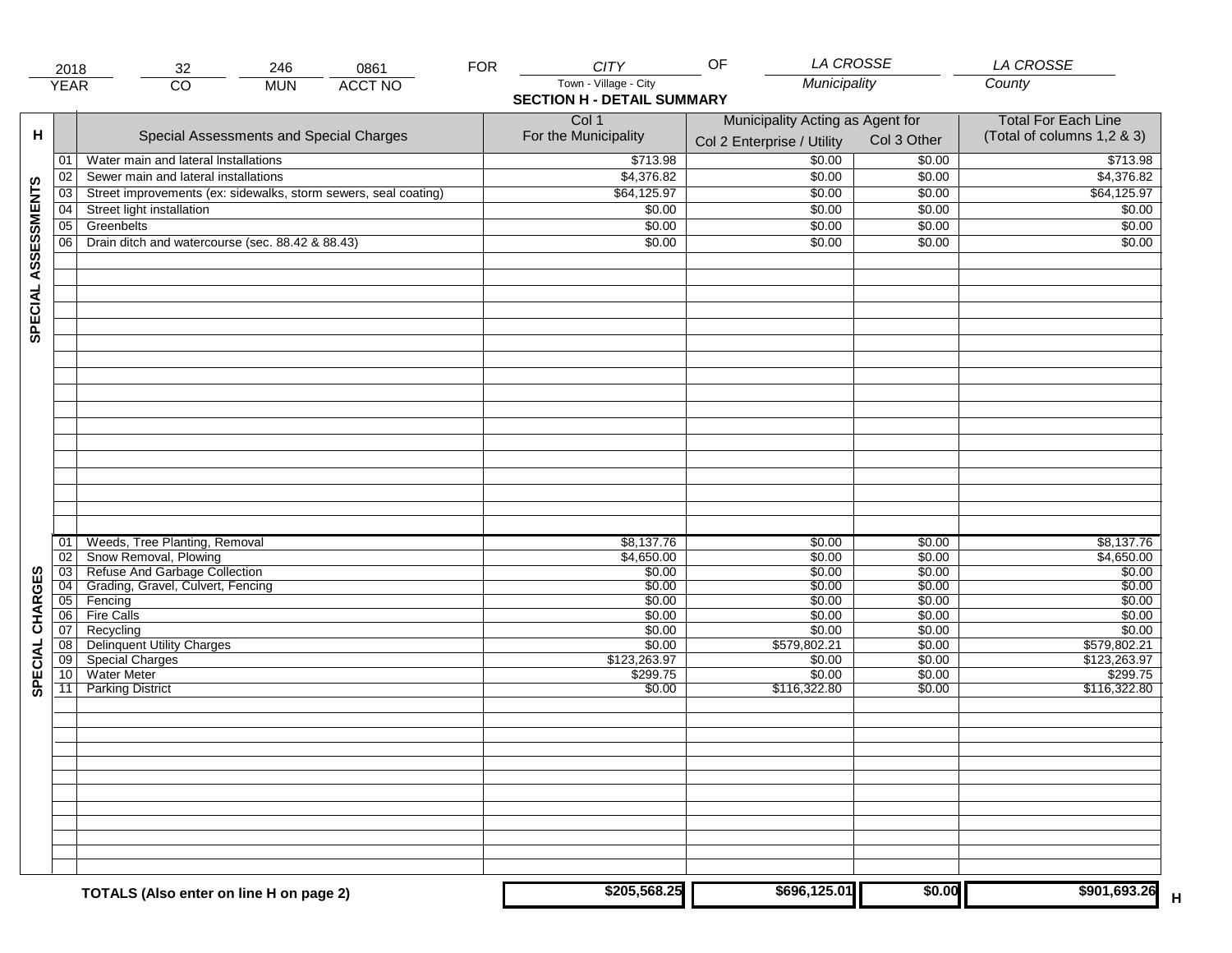| 2018                                  |         | 246 | 086                           | $\neg$ nn<br>UM | $\cap$<br>ັບ.           | ~- | $\mathbf{a} \mathbf{a} \mathbf{a} \mathbf{a} \mathbf{a} \mathbf{b}$<br>১১৷<br>`\ J\ | . <i>CDOCCT</i><br>¬∪லட |  |
|---------------------------------------|---------|-----|-------------------------------|-----------------|-------------------------|----|-------------------------------------------------------------------------------------|-------------------------|--|
| $V = \Lambda^r$<br>$ \Lambda$ .<br>⊢ี | ~~<br>U | MUN | <b>CCT NO</b><br>$A(\Lambda)$ |                 | Village<br>UIN<br>i own |    | 'nıcıpalitv                                                                         | County                  |  |

| D. | Name of District                          | Valuation | Gen. Prop. Tax Levy | Remarks |
|----|-------------------------------------------|-----------|---------------------|---------|
|    |                                           |           |                     |         |
|    |                                           |           |                     |         |
|    |                                           |           |                     |         |
|    |                                           |           |                     |         |
|    |                                           |           |                     |         |
|    |                                           |           |                     |         |
|    |                                           |           |                     |         |
|    |                                           |           |                     |         |
|    |                                           |           |                     |         |
|    |                                           |           |                     |         |
|    |                                           |           |                     |         |
|    |                                           |           |                     |         |
|    |                                           |           |                     |         |
|    |                                           |           |                     |         |
|    |                                           |           |                     |         |
|    |                                           |           |                     |         |
|    |                                           |           |                     |         |
|    |                                           |           |                     |         |
|    |                                           |           |                     |         |
|    |                                           |           |                     |         |
|    |                                           |           |                     |         |
|    |                                           |           |                     |         |
|    |                                           |           |                     |         |
|    |                                           |           |                     |         |
|    |                                           |           |                     |         |
|    |                                           |           |                     |         |
|    |                                           |           |                     |         |
|    |                                           |           |                     |         |
|    |                                           |           |                     |         |
|    |                                           |           |                     |         |
|    |                                           |           |                     |         |
|    | TOTALS (Also enter on line D-1 on page 1) |           | \$0.00              |         |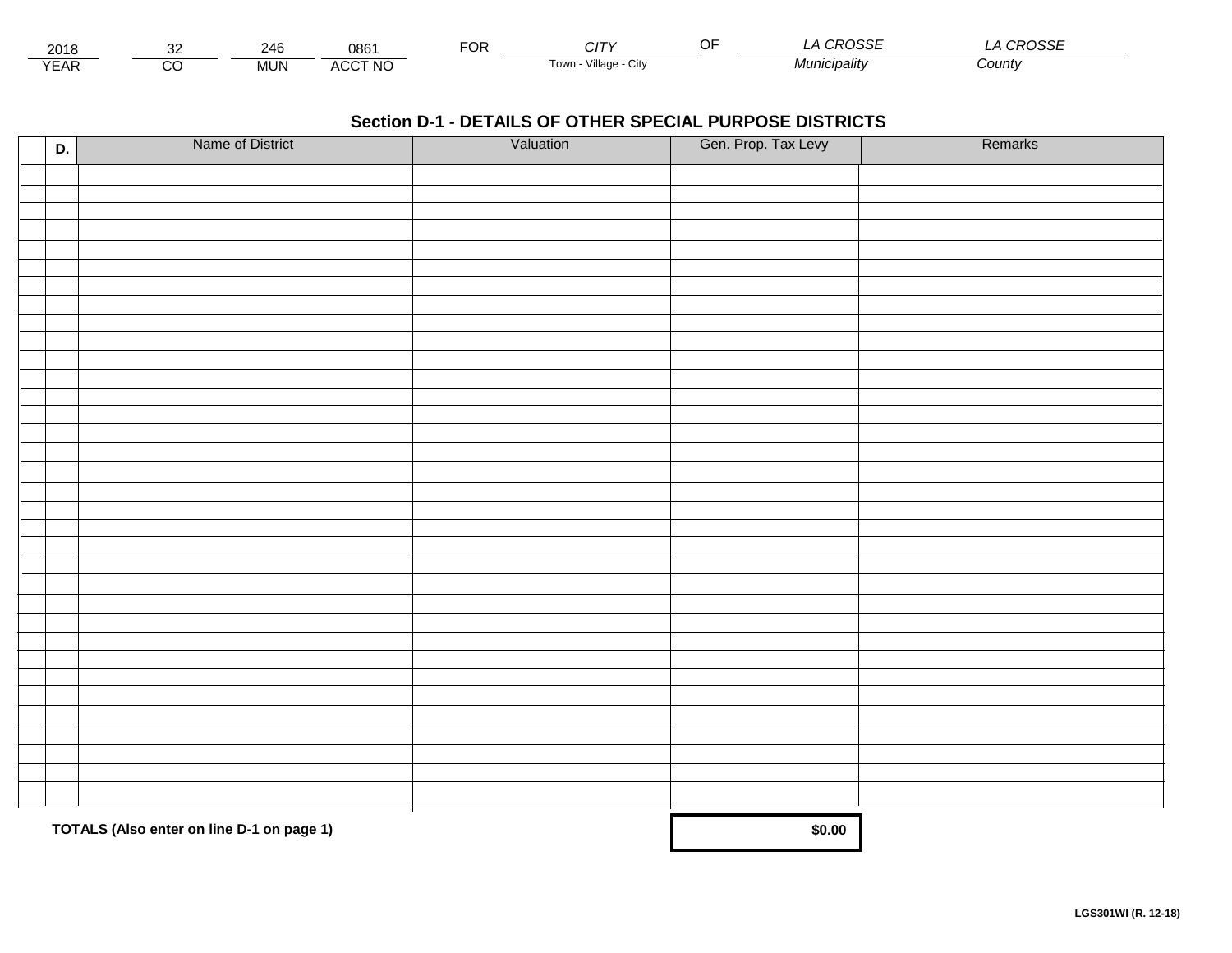| <b>FINAL</b>            |                | <b>STATEMENT OF TAXES FOR 2018</b>                       |                   |            |                                                                                                  |       | 265        | 0862                            |                                       |                                                            |   |
|-------------------------|----------------|----------------------------------------------------------|-------------------|------------|--------------------------------------------------------------------------------------------------|-------|------------|---------------------------------|---------------------------------------|------------------------------------------------------------|---|
|                         |                |                                                          |                   |            |                                                                                                  | CO.   | <b>MUN</b> | ACCT NO                         |                                       |                                                            |   |
|                         |                |                                                          |                   | <b>FOR</b> | <b>CITY</b>                                                                                      | OF    |            | <b>ONALASKA</b>                 | LA CROSSE                             | Check if Amended                                           |   |
|                         |                |                                                          |                   |            | Town-Village -City                                                                               |       |            | Municipality                    | County                                |                                                            |   |
| SEC.                    |                |                                                          |                   |            | Description of Tax by Taxing Jurisiction                                                         | Col 1 |            |                                 |                                       | Col 2.<br>AMOUNTS APPORTIONED<br>BY TAXING JURISDICTIONS   |   |
| Α                       |                | 1. AGGREGATE AMOUNT OF STATE TAXES                       |                   |            |                                                                                                  |       |            |                                 |                                       | \$0.00                                                     | A |
| <b>B.</b>               |                | 1. Portion of State Special Charges Upon County          |                   |            |                                                                                                  |       |            |                                 |                                       | \$0.00                                                     |   |
|                         |                | 2. Portion of County Tax Levied Over Entire Municipality |                   |            |                                                                                                  |       |            |                                 |                                       | \$7,547,519.78                                             |   |
|                         |                | 3. Special Purpose County Taxes                          |                   |            |                                                                                                  |       |            |                                 |                                       | \$0.00                                                     |   |
| <b>COUNTY</b><br>TAXES  |                | 4. TOTAL COUNTY TAXES (sum of B-1 through B-3)           |                   |            |                                                                                                  |       |            |                                 |                                       | \$7,547,519.78                                             | В |
|                         |                | <b>Special District</b><br>Code                          | <b>Acct</b><br>No |            | <b>Special</b><br><b>District Name</b>                                                           |       |            | Col 1a<br><b>Property Taxes</b> | Col 1b<br><b>State Special Charge</b> | <b>Property Taxes with</b><br><b>State Special Charges</b> |   |
| C.                      | 1              |                                                          |                   |            |                                                                                                  |       |            |                                 |                                       |                                                            |   |
|                         | $\mathbf{2}$   |                                                          |                   |            |                                                                                                  |       |            |                                 |                                       |                                                            |   |
|                         | 3              |                                                          |                   |            |                                                                                                  |       |            |                                 |                                       |                                                            |   |
|                         | 4              |                                                          |                   |            |                                                                                                  |       |            |                                 |                                       |                                                            |   |
|                         | 5              |                                                          |                   |            |                                                                                                  |       |            |                                 |                                       |                                                            |   |
| DISTRICT TAXES          | 6              |                                                          |                   |            |                                                                                                  |       |            |                                 |                                       |                                                            |   |
|                         | $\overline{7}$ |                                                          |                   |            |                                                                                                  |       |            |                                 |                                       |                                                            |   |
| <b>SPECIAL</b>          | 8              |                                                          |                   |            |                                                                                                  |       |            |                                 |                                       |                                                            |   |
|                         | 9              |                                                          |                   |            |                                                                                                  |       |            |                                 |                                       |                                                            |   |
|                         | 10             |                                                          |                   |            |                                                                                                  |       |            |                                 |                                       |                                                            |   |
|                         | 11             |                                                          |                   |            |                                                                                                  |       |            |                                 |                                       |                                                            |   |
|                         |                | 12. TOTAL SPECIAL DISTRICT TAXES (sum of C1 through C11) |                   |            |                                                                                                  |       |            | \$0.00                          | \$0.00                                | \$0.00                                                     | C |
| D.                      | l1.            |                                                          |                   |            | Other Special Purpose District Taxes (Show Detail on page 4, enter total here)                   |       |            |                                 |                                       | \$0.00                                                     |   |
|                         | 2.             |                                                          |                   |            | Total Tax Increment (except county environmental remediation tax increment)                      |       |            |                                 |                                       | \$0.00                                                     |   |
| OR CITY                 | 3.             | County Environmental Tax Increment                       |                   | \$0.00     |                                                                                                  |       |            |                                 |                                       |                                                            |   |
|                         | 14.            | Other State Special Charges                              |                   |            |                                                                                                  |       |            |                                 |                                       | \$0.00                                                     |   |
| TOWN, VILLAGE,<br>TAXES | 15.            | <b>County Special Charges</b>                            |                   |            |                                                                                                  |       |            |                                 |                                       | \$0.00                                                     |   |
|                         | 6.             | All Other Town, Village, or City Taxes                   |                   |            |                                                                                                  |       |            |                                 |                                       | \$11,040,441.00                                            |   |
|                         | 17.            |                                                          |                   |            | Surplus Funds Applied CAUTION: Do not make an entry on this line unless Line D6 (above) is Zero. |       |            |                                 |                                       | \$0.00 ><br><<br>\$11,040,441.00                           |   |
|                         |                |                                                          |                   |            | 8. TOTAL TOWN, VILLAGE OR CITY TAXES (sum of D1 through D7; NOT TOTAL for page one)              |       |            |                                 |                                       |                                                            | D |
| Clerk                   |                |                                                          |                   |            |                                                                                                  |       |            |                                 |                                       |                                                            |   |

| $ $ Clerk      |            | Date | <b>REMARKS</b> |
|----------------|------------|------|----------------|
| Work Phone     | Home Phone |      |                |
|                |            |      |                |
| E-mail Address | Fax Number |      |                |
|                |            |      |                |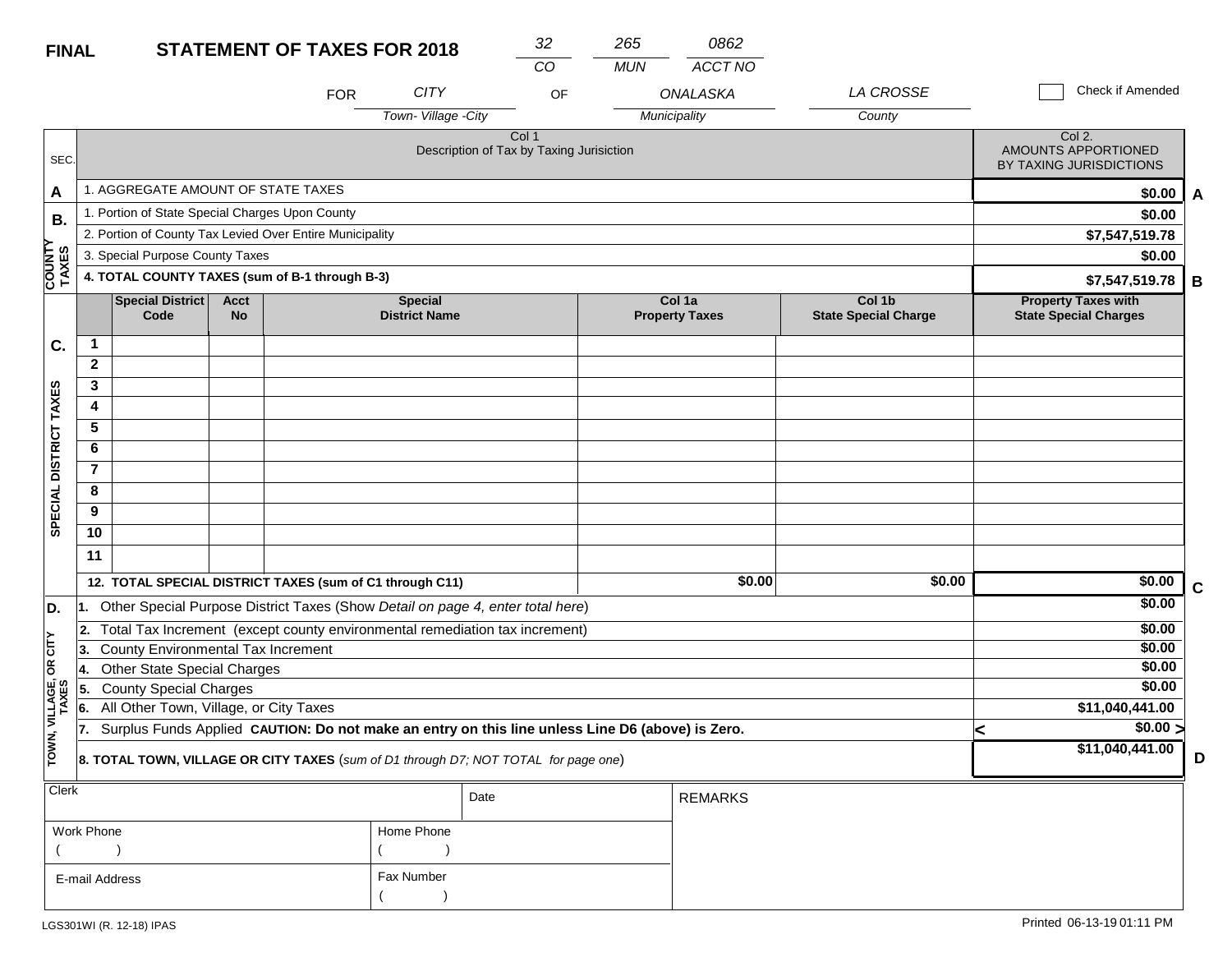|                                     | 2018                                          | 32                                                                                                                             | 265                                                                                              | 0862                      | <b>FOR</b>        | <b>CITY</b>                                 | OF                                      | ONALASKA                          | <b>LA CROSSE</b>                                         |                |
|-------------------------------------|-----------------------------------------------|--------------------------------------------------------------------------------------------------------------------------------|--------------------------------------------------------------------------------------------------|---------------------------|-------------------|---------------------------------------------|-----------------------------------------|-----------------------------------|----------------------------------------------------------|----------------|
|                                     | <b>YEAR</b>                                   | CO                                                                                                                             | <b>MUN</b>                                                                                       | <b>ACCT NO</b>            |                   | Town - Village - City                       |                                         | Municipality                      | County                                                   |                |
| SEC.                                |                                               | <b>School District Codes</b>                                                                                                   | Acct<br><b>No</b>                                                                                |                           |                   |                                             | Col 1<br><b>SCHOOL DISTRICT NAMES</b>   |                                   | Col. 2<br>AMOUNTS APPORTIONED<br>BY TAXING JURISDICTIONS |                |
|                                     | 1                                             | 322562                                                                                                                         | 0193                                                                                             | SCH D OF HOLMEN           |                   |                                             |                                         |                                   | \$1,843,252.00                                           |                |
| Е.                                  | $\overline{2}$                                | 322849                                                                                                                         | 0194                                                                                             | <b>SCH D OF LA CROSSE</b> |                   |                                             |                                         |                                   | \$7.00                                                   |                |
|                                     | $\overline{3}$                                | 324095                                                                                                                         | 0195                                                                                             | SCH D OF ONALASKA         |                   |                                             |                                         |                                   | \$16,540,483.16                                          |                |
|                                     | $\overline{4}$                                |                                                                                                                                |                                                                                                  |                           |                   |                                             |                                         |                                   |                                                          |                |
| ELEMENTARY AND<br>SECONDARY SCHOOLS | $\overline{5}$                                |                                                                                                                                |                                                                                                  |                           |                   |                                             |                                         |                                   |                                                          |                |
|                                     | 6                                             |                                                                                                                                |                                                                                                  |                           |                   |                                             |                                         |                                   |                                                          |                |
|                                     | $\overline{7}$                                |                                                                                                                                |                                                                                                  |                           |                   |                                             |                                         |                                   |                                                          |                |
|                                     | $\overline{8}$                                |                                                                                                                                |                                                                                                  |                           |                   |                                             |                                         |                                   |                                                          |                |
|                                     | $\overline{9}$                                |                                                                                                                                |                                                                                                  |                           |                   |                                             |                                         |                                   |                                                          |                |
|                                     | 10                                            |                                                                                                                                |                                                                                                  |                           |                   |                                             |                                         |                                   |                                                          |                |
|                                     | $\overline{11}$                               |                                                                                                                                |                                                                                                  |                           |                   |                                             |                                         |                                   |                                                          |                |
|                                     | 12                                            | TOTAL ELEMENTARY AND SECONDARY SCHOOL TAXES (sum of E1 through E11)                                                            |                                                                                                  |                           |                   |                                             |                                         |                                   | \$18,383,742.16                                          | E              |
|                                     | $\overline{1}$ .                              | 0200                                                                                                                           | 0002                                                                                             |                           |                   | <b>WESTERN TECHNICAL COLLEGE LACR</b>       |                                         |                                   | \$2,977,298.54                                           |                |
|                                     | 2.<br>$\overline{3}$ .                        |                                                                                                                                |                                                                                                  |                           |                   |                                             |                                         |                                   |                                                          |                |
| TECH. T                             | $\overline{4}$                                | TOTAL TECHNICAL COLLEGE TAXES (sum of F1 through F3)                                                                           |                                                                                                  |                           |                   |                                             |                                         |                                   | \$2,977,298.54                                           | -F             |
|                                     |                                               | TOTAL GENERAL PROPERTY TAXES APPORTIONED (Total of State, County, Special District, Local, School and Technical College Taxes) |                                                                                                  |                           |                   |                                             |                                         |                                   | \$39,949,001.48                                          | G              |
| G.                                  |                                               | Summary of General Property Taxes, State Tax Credits Applied, and Net General Property Taxes to be Collected                   | (G7) DEPARTMENT OF                                                                               |                           |                   |                                             |                                         |                                   |                                                          |                |
|                                     | Col 2<br>Col 1<br>PLEASE COMPLETE ALL COLUMNS |                                                                                                                                |                                                                                                  |                           |                   |                                             |                                         | Col <sub>3</sub>                  | REVENUE USE ONLY                                         |                |
|                                     |                                               |                                                                                                                                |                                                                                                  |                           |                   |                                             | Real Estate Roll Personal Property Roll | Total (Col 1 Plus Col 2)          |                                                          |                |
| G1                                  |                                               | General Property Taxes From Computerized Summary                                                                               |                                                                                                  |                           |                   | 39, 167, 191.58                             | 781,809.01                              |                                   | 39,949,000.59 SUBTRACT LINE G FROM LINE                  |                |
| G <sub>2</sub>                      |                                               | School Levy Tax Credit Applied (subtract)                                                                                      |                                                                                                  |                           |                   | 3,501,702.03                                | 70,153.89                               |                                   | 3,571,855.92 G-1. RECORD ON LINE G-6.                    |                |
| G <sub>3</sub>                      |                                               | Lottery and Gaming Credit Applied (subtract)                                                                                   |                                                                                                  |                           |                   | 615,792.38                                  | 465.09                                  | 616,257.47 (G-1)                  | \$39,949,000.59                                          |                |
| G <sub>4</sub>                      |                                               | First Dollar Credit Applied (subtract)                                                                                         |                                                                                                  |                           |                   | 380,033.74                                  | 0.00                                    | 380,033.74                        | \$39,949,001.48                                          |                |
| G <sub>5</sub>                      |                                               | Net General Property Taxes To Be Collected                                                                                     |                                                                                                  |                           |                   | 34,669,663.43                               | 711,190.03                              | $35,380,853.46$ <sup>(G)</sup>    | $-$0.89$                                                 | G <sub>6</sub> |
| G <sub>6</sub>                      |                                               | <b>UNDERRUN / OVERRUN</b> (include Line G-6 in Line T Total)<br><b>REPORT DETAIL ON PAGE - 3</b>                               |                                                                                                  |                           |                   | Col 1                                       |                                         | Municipality Acting as Agent For  |                                                          |                |
| Η.                                  |                                               |                                                                                                                                |                                                                                                  |                           |                   | For Municipality                            | Col 2 Enterprise/ Utility               | Col 3 Other                       |                                                          |                |
|                                     |                                               | <b>SPECIAL ASSESSMENTS AND CHARGES</b>                                                                                         |                                                                                                  |                           |                   | 146,283.81                                  | 0.00                                    | 0.00                              | \$146,283.81                                             | H              |
| J.                                  |                                               | <b>OMITTED PROPERTY TAXES</b> (Net taxes levied on property omitted from taxation in previous years)                           |                                                                                                  |                           |                   |                                             |                                         |                                   | \$0.00                                                   | J              |
| Κ.                                  |                                               | S. 70.43 CORRECTIONS (Net taxes due or refunded - use brackets <> to denote minus amount)                                      |                                                                                                  |                           |                   |                                             |                                         |                                   | $-$1,159.14$                                             | Κ              |
| М.                                  |                                               | (a)                                                                                                                            |                                                                                                  | (b)                       | $\left( c\right)$ |                                             | (d)<br>(e)                              | (f)                               |                                                          | M              |
|                                     |                                               | P.F. CROP TAXES                                                                                                                | 0.00 Reg. Acs. @ 10 $\phi = \frac{1}{2}$                                                         | $0.00 +$<br>(c) (Acres)   | (d)               | $0.00$ Reg. Acs. @ 2.52 = \$<br>(e) (Acres) | $0.00 +$<br>$(g)$ (Acres)               | 0.00<br>$0.00$ Reg. Acs. @ 20¢=\$ | \$0.00                                                   |                |
| N.                                  |                                               | (a) (Acres)<br>MFL TAX 0.00 Open @\$ .74 =\$ $0.00 + 0.00$ closed @\$ 1.75=\$ $0.00 + 0.00$ Open @\$ 2.04=                     | $0.00 + 0.00$ Closed @\$ 10.20=\$<br>0.00<br>(i) (Acres)<br>(i)<br>.00<br>.00 Closed @ \$7.87=\$ | \$0.00                    | $\mathsf{N}$      |                                             |                                         |                                   |                                                          |                |
| OCCUPATION<br>TAXES O               |                                               | 1. COAL (Sec.70.42)                                                                                                            | Number of Tons=(a)                                                                               | 0.00                      |                   | @5¢ per Ton + Number of Tons=(b)            | 0.00<br>@7¢ per Ton                     |                                   | \$0.00                                                   |                |
|                                     |                                               | 2. PETROLEUM REFINERIES (Sec.70.421)                                                                                           |                                                                                                  |                           |                   | Number of Tons $=(a)$                       | 0.00<br>@5¢ per Ton                     |                                   | \$0.00                                                   |                |
|                                     |                                               | 3. IRON ORE CONCENTRATES (Sec. 70.40)                                                                                          |                                                                                                  |                           |                   | Number of Tons $=(a)$                       | 0.00<br>@5¢ per Ton                     |                                   | \$0.00                                                   |                |
|                                     |                                               |                                                                                                                                |                                                                                                  |                           |                   |                                             |                                         |                                   |                                                          |                |
|                                     |                                               |                                                                                                                                |                                                                                                  |                           |                   |                                             |                                         |                                   | \$40,094,125.26                                          |                |
| T.                                  |                                               | AGGREGATE AMOUNT OF TAXES (Total of Sections G, G-6, H, J, K, M, N, and Section 0)                                             |                                                                                                  |                           |                   |                                             |                                         |                                   |                                                          | T.             |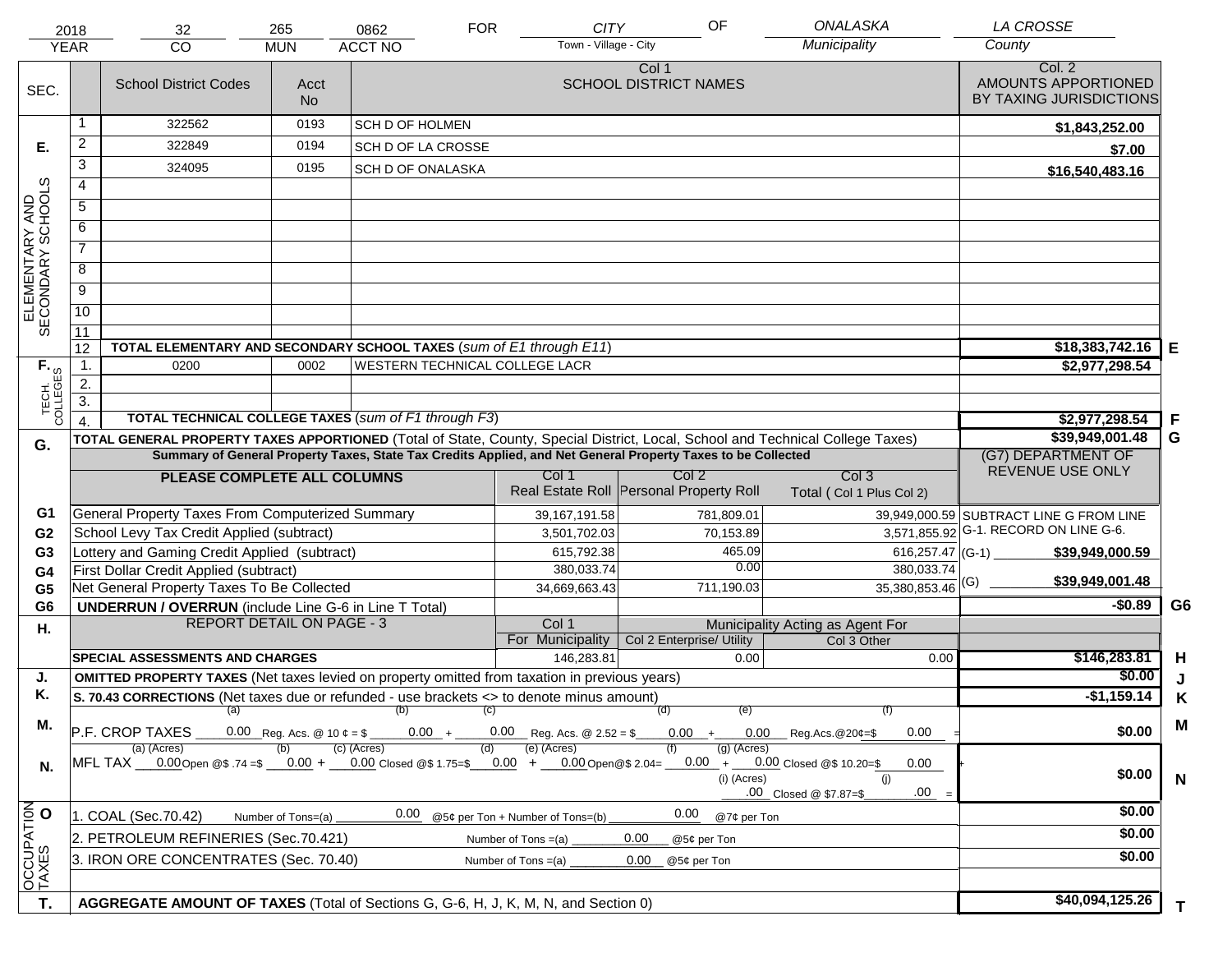|                     | 2018            | 265<br>0862<br>32                                               | <b>FOR</b> | <b>CITY</b>                       | ONALASKA<br>OF                   |             | LA CROSSE                  |
|---------------------|-----------------|-----------------------------------------------------------------|------------|-----------------------------------|----------------------------------|-------------|----------------------------|
|                     | <b>YEAR</b>     | <b>ACCT NO</b><br>$\overline{CO}$<br><b>MUN</b>                 |            | Town - Village - City             | Municipality                     |             | County                     |
|                     |                 |                                                                 |            | <b>SECTION H - DETAIL SUMMARY</b> |                                  |             |                            |
|                     |                 |                                                                 |            | Col 1                             | Municipality Acting as Agent for |             | <b>Total For Each Line</b> |
| н                   |                 | Special Assessments and Special Charges                         |            | For the Municipality              |                                  | Col 3 Other | (Total of columns 1,2 & 3) |
|                     |                 |                                                                 |            |                                   | Col 2 Enterprise / Utility       |             |                            |
|                     | 01              | Water main and lateral Installations                            |            | \$2,727.15                        | 50.00                            | \$0.00      | \$2,727.15                 |
|                     | 02              | Sewer main and lateral installations                            |            | \$2,517.23                        | \$0.00                           | \$0.00      | \$2,517.23                 |
| SPECIAL ASSESSMENTS | $\overline{03}$ | Street improvements (ex: sidewalks, storm sewers, seal coating) |            | \$23,543.57                       | \$0.00                           | \$0.00      | \$23,543.57                |
|                     | 04              | Street light installation                                       |            | \$0.00                            | \$0.00                           | \$0.00      | \$0.00                     |
|                     | $\overline{05}$ | Greenbelts                                                      |            | \$0.00                            | \$0.00                           | \$0.00      | \$0.00                     |
|                     | 06              | Drain ditch and watercourse (sec. 88.42 & 88.43)                |            | \$0.00                            | \$0.00                           | \$0.00      | \$0.00                     |
|                     |                 |                                                                 |            |                                   |                                  |             |                            |
|                     |                 |                                                                 |            |                                   |                                  |             |                            |
|                     |                 |                                                                 |            |                                   |                                  |             |                            |
|                     |                 |                                                                 |            |                                   |                                  |             |                            |
|                     |                 |                                                                 |            |                                   |                                  |             |                            |
|                     |                 |                                                                 |            |                                   |                                  |             |                            |
|                     |                 |                                                                 |            |                                   |                                  |             |                            |
|                     |                 |                                                                 |            |                                   |                                  |             |                            |
|                     |                 |                                                                 |            |                                   |                                  |             |                            |
|                     |                 |                                                                 |            |                                   |                                  |             |                            |
|                     |                 |                                                                 |            |                                   |                                  |             |                            |
|                     |                 |                                                                 |            |                                   |                                  |             |                            |
|                     |                 |                                                                 |            |                                   |                                  |             |                            |
|                     |                 |                                                                 |            |                                   |                                  |             |                            |
|                     |                 |                                                                 |            |                                   |                                  |             |                            |
|                     |                 |                                                                 |            |                                   |                                  |             |                            |
|                     |                 |                                                                 |            |                                   |                                  |             |                            |
|                     |                 |                                                                 |            |                                   |                                  |             |                            |
|                     | 01              | Weeds, Tree Planting, Removal                                   |            | \$0.00                            | \$0.00                           | \$0.00      | \$0.00                     |
|                     | 02              | Snow Removal, Plowing                                           |            | \$0.00                            | \$0.00                           | \$0.00      | \$0.00                     |
|                     | 03              | Refuse And Garbage Collection                                   |            | \$0.00                            | \$0.00                           | \$0.00      | \$0.00                     |
| SPECIAL CHARGES     | $\overline{04}$ | Grading, Gravel, Culvert, Fencing                               |            | \$0.00                            | \$0.00                           | \$0.00      | \$0.00                     |
|                     | 05              | Fencing                                                         |            | \$0.00                            | \$0.00                           | \$0.00      | \$0.00                     |
|                     | 06              | <b>Fire Calls</b>                                               |            | \$0.00                            | \$0.00                           | \$0.00      | \$0.00                     |
|                     | 07              | Recycling                                                       |            | \$0.00                            | \$0.00                           | \$0.00      | \$0.00                     |
|                     | 08              | Delinquent Utility Charges                                      |            | \$117,495.86                      | \$0.00                           | \$0.00      | \$117,495.86               |
|                     |                 |                                                                 |            |                                   |                                  |             |                            |
|                     |                 |                                                                 |            |                                   |                                  |             |                            |
|                     |                 |                                                                 |            |                                   |                                  |             |                            |
|                     |                 |                                                                 |            |                                   |                                  |             |                            |
|                     |                 |                                                                 |            |                                   |                                  |             |                            |
|                     |                 |                                                                 |            |                                   |                                  |             |                            |
|                     |                 |                                                                 |            |                                   |                                  |             |                            |
|                     |                 |                                                                 |            |                                   |                                  |             |                            |
|                     |                 |                                                                 |            |                                   |                                  |             |                            |
|                     |                 |                                                                 |            |                                   |                                  |             |                            |
|                     |                 |                                                                 |            |                                   |                                  |             |                            |
|                     |                 |                                                                 |            |                                   |                                  |             |                            |
|                     |                 |                                                                 |            |                                   |                                  |             |                            |
|                     |                 |                                                                 |            |                                   |                                  |             |                            |
|                     |                 |                                                                 |            |                                   |                                  |             |                            |
|                     |                 | TOTALS (Also enter on line H on page 2)                         |            | \$146,283.81                      | \$0.00                           | \$0.00      | \$146,283.81<br>Н          |
|                     |                 |                                                                 |            |                                   |                                  |             |                            |